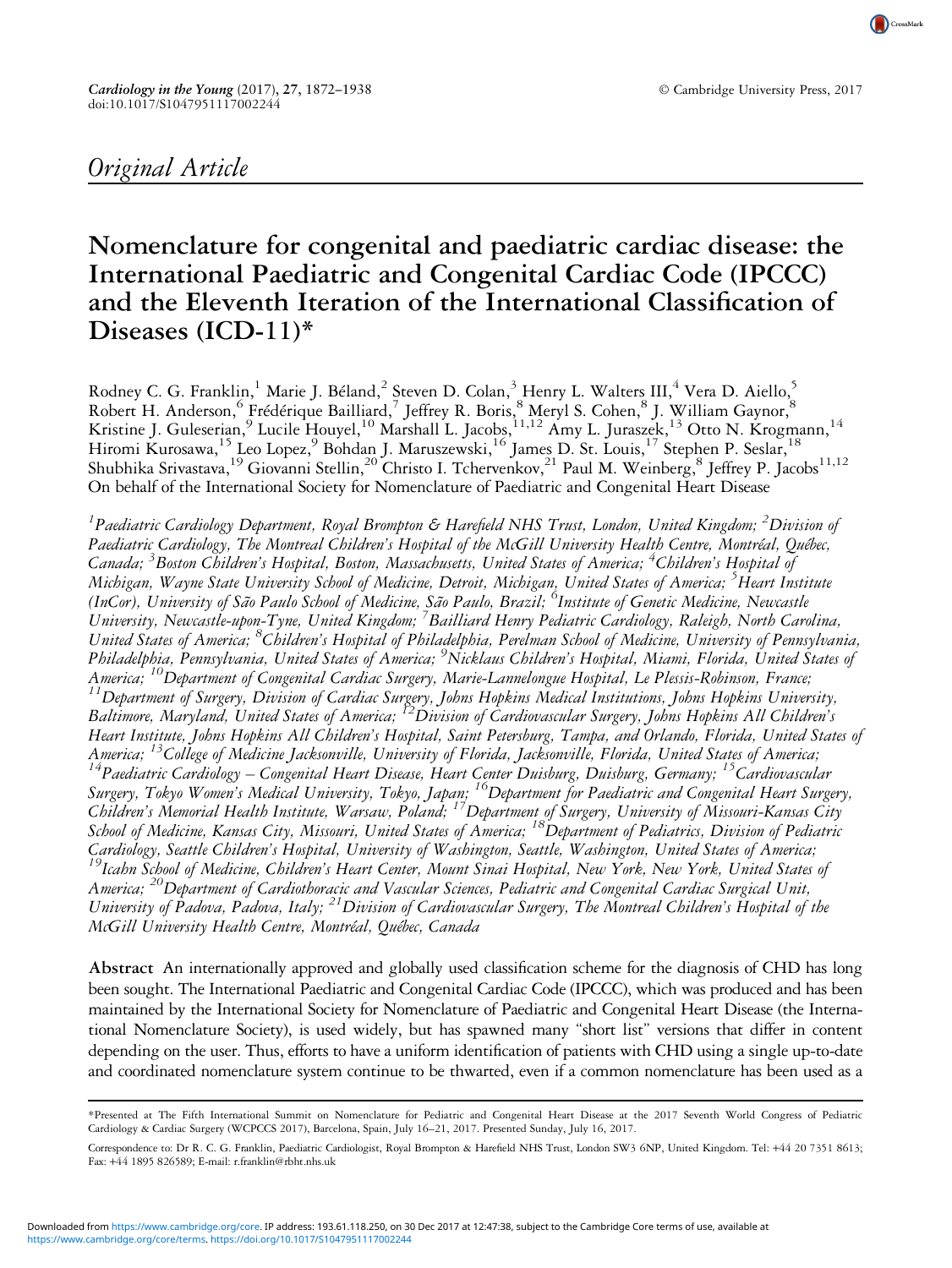basis for composing various "short lists". In an attempt to solve this problem, the International Nomenclature Society has linked its efforts with those of the World Health Organization to obtain a globally accepted nomenclature tree for CHD within the 11th iteration of the International Classification of Diseases (ICD-11). The International Nomenclature Society has submitted a hierarchical nomenclature tree for CHD to the World Health Organization that is expected to serve increasingly as the "short list" for all communities interested in coding for congenital cardiology. This article reviews the history of the International Classification of Diseases and of the IPCCC, and outlines the process used in developing the ICD-11 congenital cardiac disease diagnostic list and the definitions for each term on the list. An overview of the content of the congenital heart anomaly section of the Foundation Component of ICD-11, published herein in its entirety, is also included. Future plans for the International Nomenclature Society include linking again with the World Health Organization to tackle procedural nomenclature as it relates to cardiac malformations. By doing so, the Society will continue its role in standardising nomenclature for CHD across the globe, thereby promoting research and better outcomes for fetuses, children, and adults with congenital heart anomalies.

Keywords: Congenital heart disease; classification; ICD-11; WHO; IPCCC

Received: 21 November 2017; Accepted: 5 December 2017

CLINICIANS WORKING IN THE FIELD OF CONGENITAL and paediatric cardiology have long felt the need for a common diagnostic and therapeutic nomenclature and coding system with which to and paediatric cardiology have long felt the need for a common diagnostic and therapeutic classify patients of all ages with congenital cardiac disease. In the early 2000s, this desire was heightened by high-profile enquiries examining the outcome of paediatric cardiac surgery at the congenital cardiology centres in Bristol, United Kingdom<sup>1,2</sup>; Sydney, Australia<sup>[3](#page-13-0)</sup>; Winnipeg, Canada<sup>[4](#page-13-0)</sup>; Denver, Colorado<sup>5,6</sup>; and Lexington, Kentucky.<sup>[7](#page-13-0)</sup>

The incorporation of effective clinical governance and best practice into our speciality requires the harvesting of accurate and validated data on the diagnosis, treatment, and outcome of these patients from prenatal life through to adulthood. Such data gathering facilitates the comparison of outcomes following interventions between individual centres, while taking into account the mix of cases involved, any accompanying risk factors and comorbidities, as well as postprocedural complications. Benchmarking against those units who perform best allows analysis of relevant and genuine factors underlying differing outcomes, and instigation of improvements, in terms of both mortality and morbidity. For this objective to be achieved, it is essential to have a comprehensive and standardised system of coding and classification, using mutually exclusive and unambiguous terms. The system must be easy to use, preferably in multiple languages, be digitally compatible with different software database systems, and also fulfil the needs and expectations of widely different cultures of practice.

A cohesive and comprehensive system of nomenclature, which is suitable for setting a global standard for multicentric analysis of outcomes and stratification of risk, has been published, namely the freely available International Paediatric and Congenital Cardiac Code (IPCCC), $^8$  as developed and copyrighted by the

International Society for Nomenclature of Paediatric and Congenital Heart Disease (International Nomenclature Society). The IPCCC is available for download without cost from the Society's website at [http://www.](http://www.IPCCC.net) [IPCCC.net](http://www.IPCCC.net). The IPCCC has been used extensively as the coding system underlying international and national comparisons of outcomes between individual centres undertaking congenital heart surgery and transcatheter interventions.  $9-12$  $9-12$  $9-12$ 

Unfortunately, while coding systems such as the IPCCC have been used by specialist clinicians for quality assurance, outcome analysis, and research, health administrators often follow their own coding schemes, most commonly the International Classification of Diseases (ICD) of the World Health Organization. In so doing, efforts are thwarted to have a uniform identification of patients with CHD using a single up-to-date and coordinated nomenclature system.

An ideal classification scheme for CHD would be one that could serve the purposes of both administrators and clinicians. In the last decade, the development of such a scheme was made possible when it was announced that a new 11th iteration of the International Classification of Diseases (ICD-11) was planned, and that input from clinicians and researchers was sought. After discussion with senior representatives of the ICD-11 revision team in 2007, the International Nomenclature Society was given the mandate to provide a list of CHD to be incorporated into ICD-11, and in 2010 the Society set about achieving this task. The final product of 7 years of deliberation is published in this issue of Cardiology in the Young.

This article reviews the history of the International Classification of Diseases, and of the IPCCC. It discusses the content of the congenital cardiology section of ICD-11, a classification tree that will permit the widespread use of a single diagnostic list for CHD both for administrative and clinical purposes.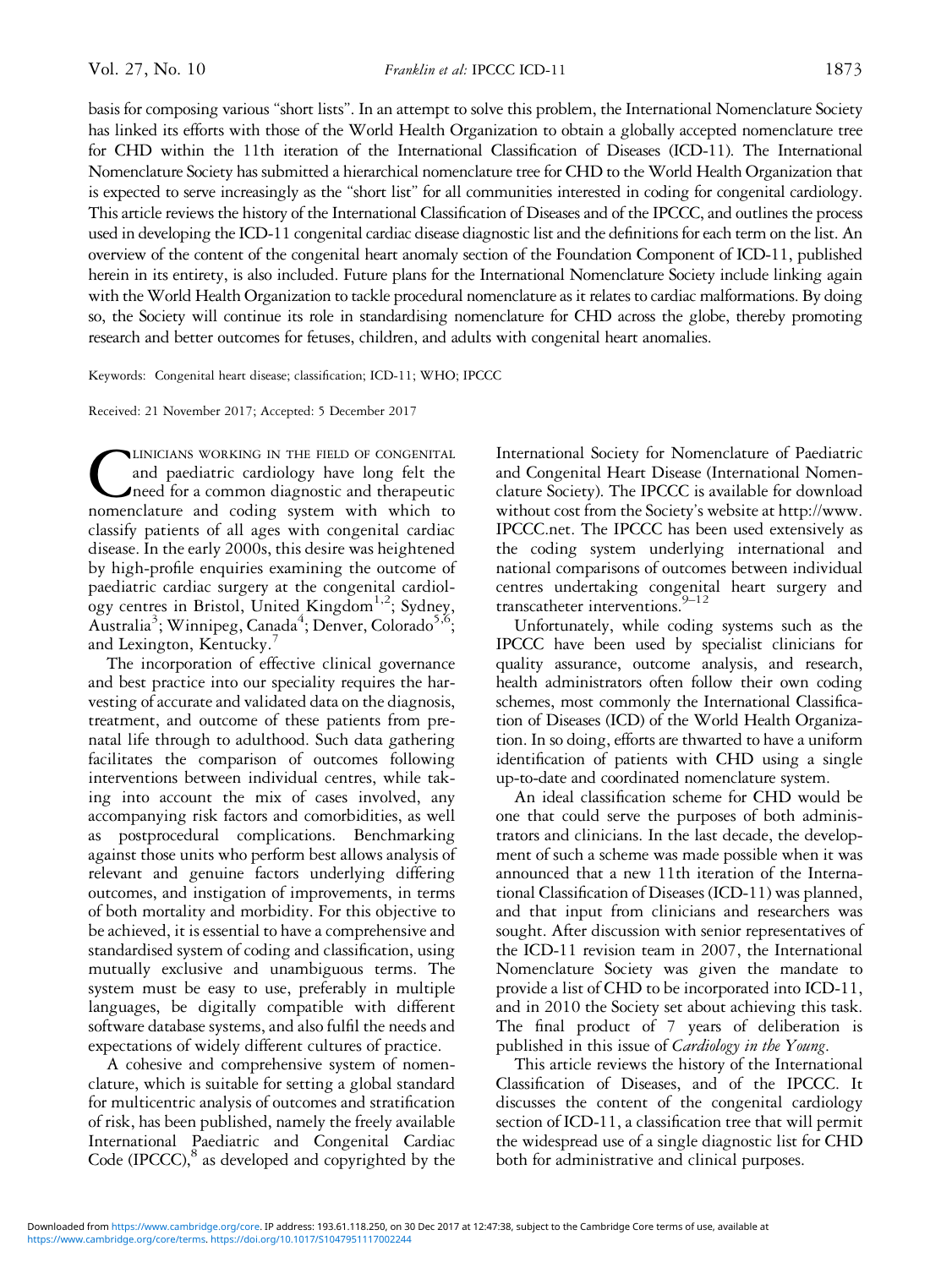## <span id="page-2-0"></span>The International Classification of Diseases<sup>[13](#page-13-0)</sup>

Although the gathering of population-based information, or censuses, originated in Babylonian times (3800 BC), it was not until the early 17th century that the focus shifted away from taxation and military conscription to causes of death, with the weekly publication from 1603 through the 1830s of the Bills of Mortality in London.<sup>[14](#page-13-0)</sup> In 1662, these statistics were first systematically analysed by John Graunt (1620–1674), when he estimated, for instance, the mortality of children before the age of 6 years to be 36%, an estimate later proven to be quite accurate.

In 1837, the General Register Office of England and Wales was established, with William Farr (1807–1883) as its first medical statistician. Farr revolutionised the principles of statistical classification and nomenclature, emphasising the need for a common international lexicon to allow the epidemiological study of diseases and thereby their causes, while incorporating medical advances. His initial report, published in 1839, resonates through to the late 20th century:

"The advantages of a uniform statistical nomenclature, however imperfect, are so obvious, that it is surprising that no attention has been paid to its enforcement in Bills of Mortality. Each disease has, in many instances, been denoted by three or four terms, and each term has been applied to as many different diseases: vague inconvenient names have been employed, or complications registered instead of primary diseases. The nomenclature is of as

much importance in this department of inquiry, as weights and measures in the physical sci-ences, and should be settled without delay."<sup>[15](#page-13-0)</sup>

The eminence of Farr in the field was recognised at the first International Statistical Congress, held in Brussels in 1853, when he proposed a classification of causes of mortality based on five groups, which formed the basis of the 139 categories accepted by the Congress in 1855:

- ∙ epidemic diseases
- ∙ constitutional, or general, diseases
- ∙ local diseases arranged according to anatomical site
- ∙ developmental diseases
- ∙ diseases that are the direct result of violence.

These held for the subsequent four revisions through to 1886, and the later International Classification of Diseases, particularly the principle of classifying causes of death by anatomical site, in distinction to generalised processes of disease. As there was limited take-up of this classification, in 1891 the International Statistical Institute (the former Congress) commissioned a committee chaired by Jacques Bertillon (1851–1922), Chief of Statistical Services of the City of Paris, to create what became the Bertillon [International] Classification of Causes of Death, based on the principles propounded by Farr, with associated sequential numeric codes.[16](#page-13-0) Over the following decades, this classification scheme was adopted by many countries in the Americas and Europe, with conferences for revision occurring roughly decennially to take note of medical advances (Fig 1).



#### Figure 1.

This bar chart documents the time interval between each Revision of the International Classification of Diseases (ICD), 1900–2018. Bertillon presented his (International) Classification of Causes of Death at the meeting of the International Statistical Institute in Chicago in 1893, where it was adopted by several cities and countries. In 1898, the American Public Health Association recommended its adoption in North America and that the classification be revised every 10 years. The First International Conference to revise the Bertillon Classification of Causes of Death was held in Paris in 1900. In 1909 non-fatal diseases were added (morbidity) and in 1948 the World Health Organization (WHO) took over its promotion and management with the sixth revision of the International Classification of Diseases, Injuries and Causes of Death. The horizontal lower bar indicates the number of CHD terms listed in each ICD version.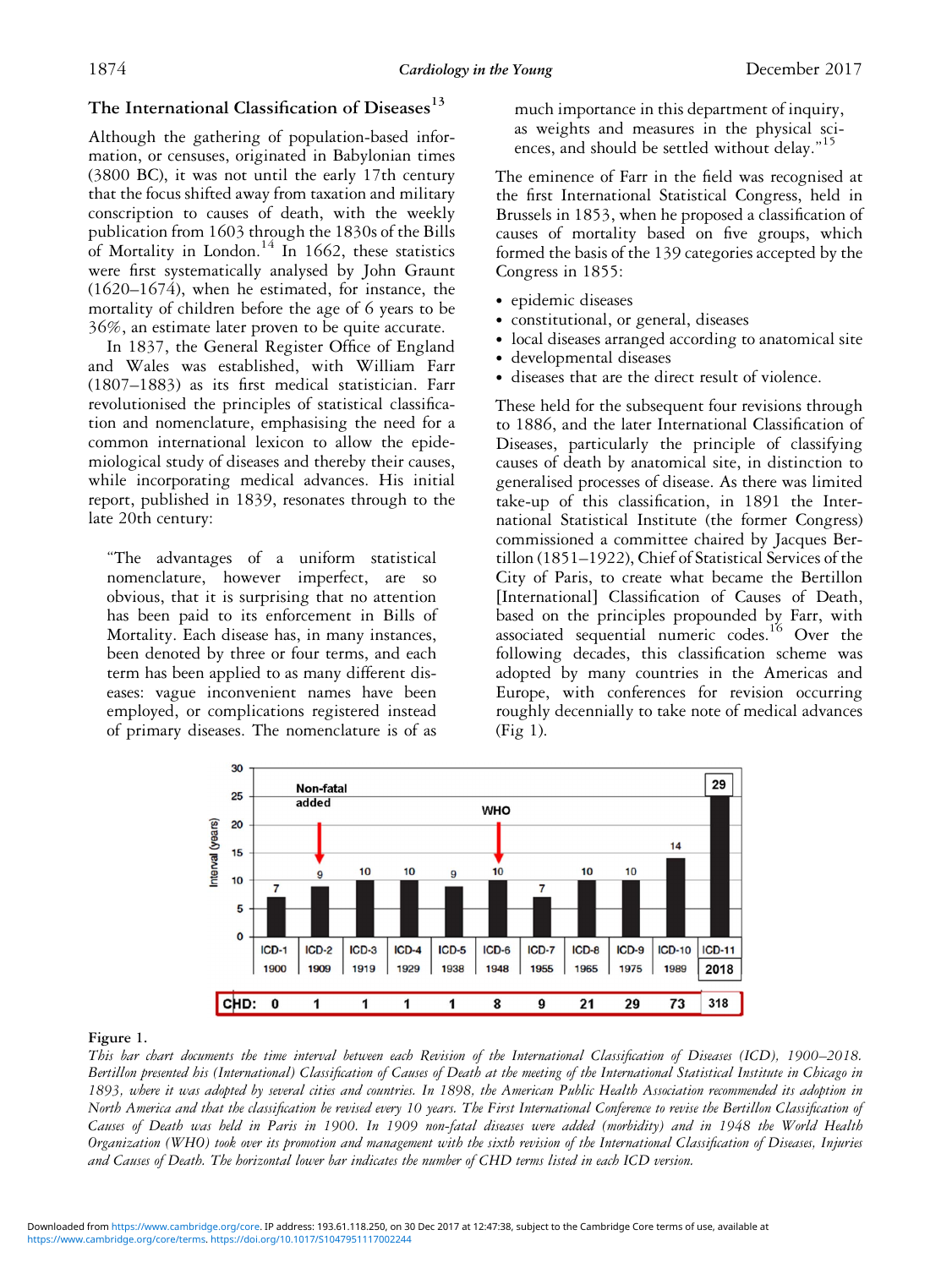Farr was also instrumental in promoting the need for a similar system to account for non-fatal disease, submitting a list of these to the second International Statistical Congress in 1856. He stated the need to

"extend the same system of nomenclature to diseases which, though not fatal, cause disability in the population, and now figure in the tables of the diseases of armies, navies, hospitals, prisons, lunatic asylums, public institutions of every kind, and sickness societies, as well as in the census of countries like Ireland, where the diseases of all the people are enumerated."<sup>[17](#page-13-0)</sup>

At the fourth International Statistical Congress held in 1860, Florence Nightingale urged its adoption for the tabulation of hospital morbidity in her paper Proposals for a uniform plan of hospital statistics. <sup>[18](#page-13-0)</sup> In 1900 and 1909, at the first two Conferences to revise the Bertillon International Classification of Causes of Death, a parallel classification of diseases for use in statistics of sickness was adopted, but with limited scope. The Health Organization of the League of Nations, and the International Statistical Institute, recommended at the fourth and fifth revision conferences of the International List of Causes of Death – as the International Classification of Diseases was then known, held in 1928 and 1938, respectively, that individual countries develop and promote their own systems of classification for morbidity statistics, using the Causes of Death structure as a template. It was not until the sixth revision conference, held in Paris in 1948, when the recently constituted World Health Organization took over its promotion and management, that a single comprehensive list was endorsed by the First World Health Assembly as the International Classification of Diseases, Injuries and Causes of Death, the sequential four-digit code being augmented by lists of causes of accidents and injuries (E-codes). The ninth International Classification of Diseases revision (ICD-9), in 1975, saw further expansion to nearly 18,000 codes, as well as structural change, with a new five-digit sequential numeric designation for each entity, the optional fifth digit facilitating greater detail where needed by subspecialities. The dagger and asterisk notation system was introduced to allow the specific linkage of anatomical sites of disease to more generalised diseases. The first International Classification of Procedures in Medicine was also published, in response to international pressure for a lead in this important area.

By the time of the tenth revision (ICD-10), in 1993, the decennial revision schedule was abandoned [\(Fig 1\)](#page-2-0) because of the enormous amount of work and international consultation involved with each

revision, and a new chapter-based alphanumeric coding structure was introduced, retaining the overall four-digit structure. ICD-10, whose full name is International Statistical Classification of Diseases and Related Health Problems, consists of over 14,400 basic codes, and is currently used in 115 countries for reporting mortality. It has been translated into 43 languages, with the code ensuring that the data derived are language independent. Adoption of ICD-10 has been very variable, with the United States of America only abandoning ICD-9 in 2015. This is largely because of the expense of adapting data processing systems with each ICD revision, and despite the fact that World Health Organization member states are expected to use the most current version of ICD to report death and illness, as agreed by an international treaty in 1967. Many countries have created their own versions of ICD-9 and ICD-10 to produce Clinical Modifications (ICD-9-CM, ICD-10-CM), so as to expand the lexicons sufficiently for their own bespoke clinical use and administrative purposes, such as billing. In the United States Clinical Modification, for example, there are over 68,000 ICD-CM codes with an up to seven-digit coding structure. The International Classification of Diseases is one of the World Health Organization Family of International Classifications designed to support national and international health informa-tion systems, statistics, and evidence.<sup>[19](#page-13-0)</sup> The other two key World Health Organization classification systems are the International Classification of Functioning, Disability and Health, and the International Classification of Health Interventions, which is under development.

## The IPCCC

The development of classification schemes specific to the malformed heart has a shorter history, which began with Maude Abbott's pioneering work in Montreal in the early 1900s. Her 1936 Atlas of Congenital Cardiac Disease was the first formal attempt to classify CHD.<sup>[20](#page-13-0)</sup> Following this initial effort, centres across the world developed or adopted different schemes to produce more hospital-specific databases. By the late 20th century, a multitude of centre-derived congenital heart classification systems for internal, national, and even international comparisons were developed, but these were dissimilar enough to preclude the large-scale studies needed to benchmark the outcomes of the heterogeneous population of patients with congenitally malformed hearts. Aided by advances in information technology to facilitate the entry of data and exchange of information, two independent international endeavours began in the 1990s and resulted in the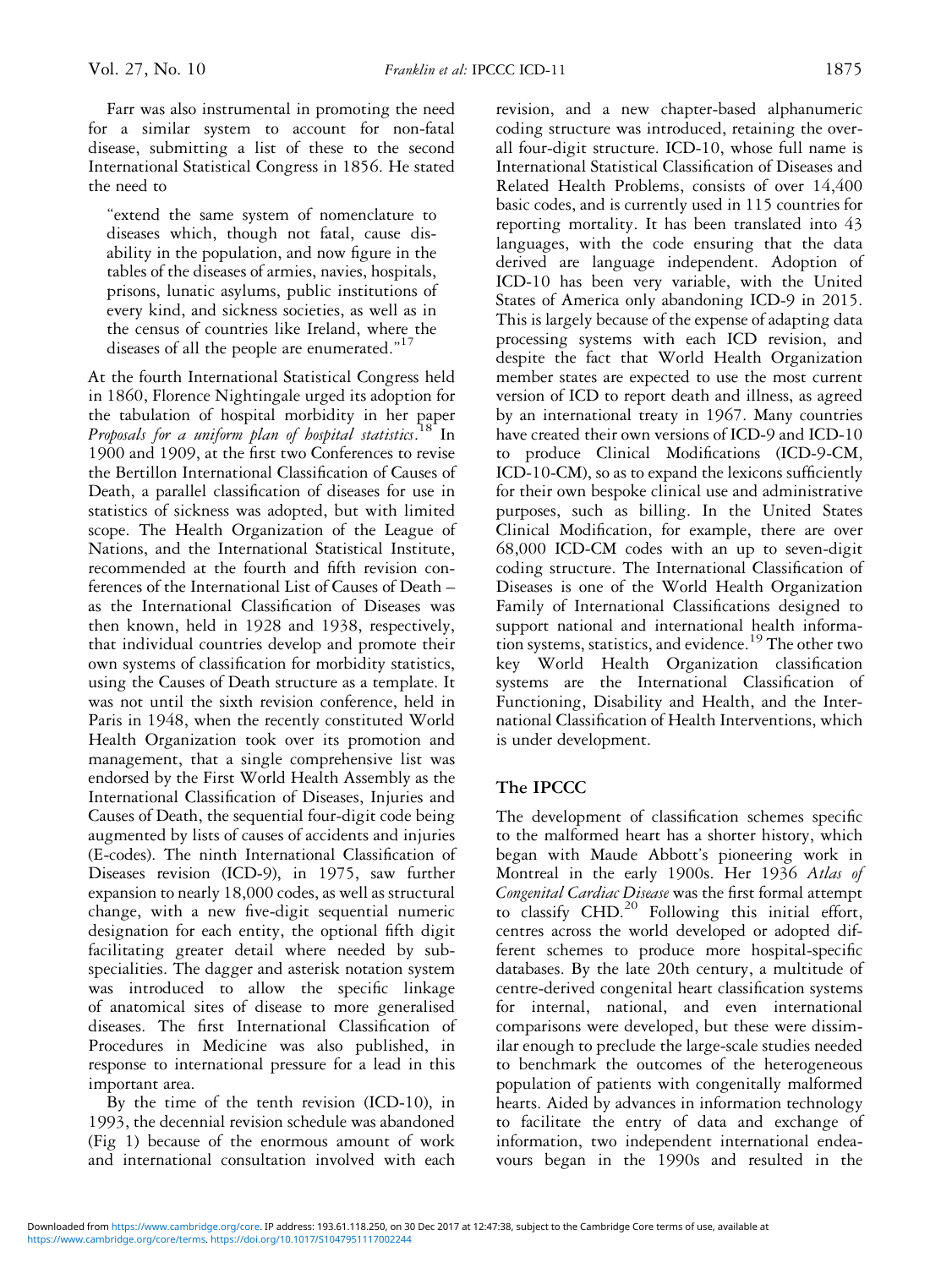near simultaneous publication in 2000 of two separate congenital cardiology nomenclature  $lexicons<sup>21</sup>$  $lexicons<sup>21</sup>$  $lexicons<sup>21</sup>$ :

- 1. The European Paediatric Cardiac Code of the Association for European Paediatric and Conge-nital Cardiology<sup>[22,23](#page-13-0)</sup>
- 2. The nomenclature system of the International Congenital Heart Surgery Nomenclature and Database Project of the Society of Thoracic Surgeons in North America, and the European Congenital Heart Defects Database of the European Congenital Heart Surgeons Foundation – renamed the European Congenital Heart Surgeons Association in  $2003$ <sup>[24,25](#page-13-0)</sup>

Both systems of nomenclature included a comprehensive Long List, with thousands of terms, and a so-called Short List designed to be used as part of a minimum data set for audit and research purposes. Both Long Lists mapped fully to their respective Short Lists. The nearly simultaneous publication of these two complementary systems of nomenclature led to the problematic situation of having two lexicons that were to be widely adopted, with the potential risks of invalidating multicentric projects owing to confusion between the two systems, and duplicate or inaccurate entries within institutions.

Following a meeting between the involved society representatives in October, 2000 in Frankfurt, Germany, the International Nomenclature Committee for Paediatric and Congenital Heart Disease was established to include representatives of the three societies, as well as representatives from the remaining continents of the world – Africa, Australia, Asia, and South America. It was tasked to work in partnership and produce a reconciliatory bidirectional map between the two systems. In 2005, the International Nomenclature Committee became the International Nomenclature Society and was legally incorporated as a not-for-profit corporation in Canada (Fig 2). Fortuitously, the International Congenital Heart Surgery Nomenclature and Database Project did not feature a numerical code, and the six-digit numerical code derived from the European Paediatric Cardiac Code was used as the backbone for mapping the two systems.

The feasibility of this project was established by the creation of a rule-based bidirectional crossmap between the two Short Lists by the Nomenclature Working Group of the International Nomenclature Society.<sup>[26,27](#page-13-0)</sup> Over the next 8 years, the Nomenclature Working Group met 10 times, over a combined period of 47 days, to achieve the main goal of mapping the two comprehensive lists to each other to create the two dominant versions of IPCCC. $^{28}$  $^{28}$  $^{28}$ 



#### Figure 2.

The logo of the International Society for Nomenclature of Paediatric and Congenital Heart Disease.

- ∙ The IPCCC derived from the European Paediatric Cardiac Code of the Association for European Paediatric and Congenital Cardiology;
- ∙ The IPCCC derived from the International Congenital Heart Surgery Nomenclature and Database Project of the Society of Thoracic Surgeons, the European Congenital Heart Surgeons Association, and the European Association for Cardio-Thoracic Surgery.

For all terms within the two versions of the IPCCC, a unique six-digit code corresponds to a single entity, whether it be a morphological phenotype, procedure, symptom, or genetic syndrome, with the mapped terms in each of the two versions being synonymous to each other. By 2013, there were 12,168 items in the IPCCC version derived from the European Paediatric Cardiac Code, and 17,176 in the IPCCC version derived from the International Congenital Heart Surgery and Nomenclature Database Project, with additional hundreds of qualifiers, some specific (such as anatomical sites), and some generic (such as gradings of severity).

It is primarily the Short Lists, rather than the Long Lists, of the two crossmapped versions of the IPCCC that have been used for analyses of multi-institutional and international outcomes following operations and procedures for patients with congenitally malformed hearts, with close to a million patients in registries worldwide. Both versions of the IPCCC Short Lists have been used to develop empirical systems for the stratification of risk following surgical procedures, based on the operation type, comorbidities, and diagnoses, for quality assurance and quality improvement purposes.<sup>[29](#page-13-0)–[31](#page-13-0)</sup> Both risk adjustment systems depend upon the IPCCC for all variables, to ensure a common lexicon of terms between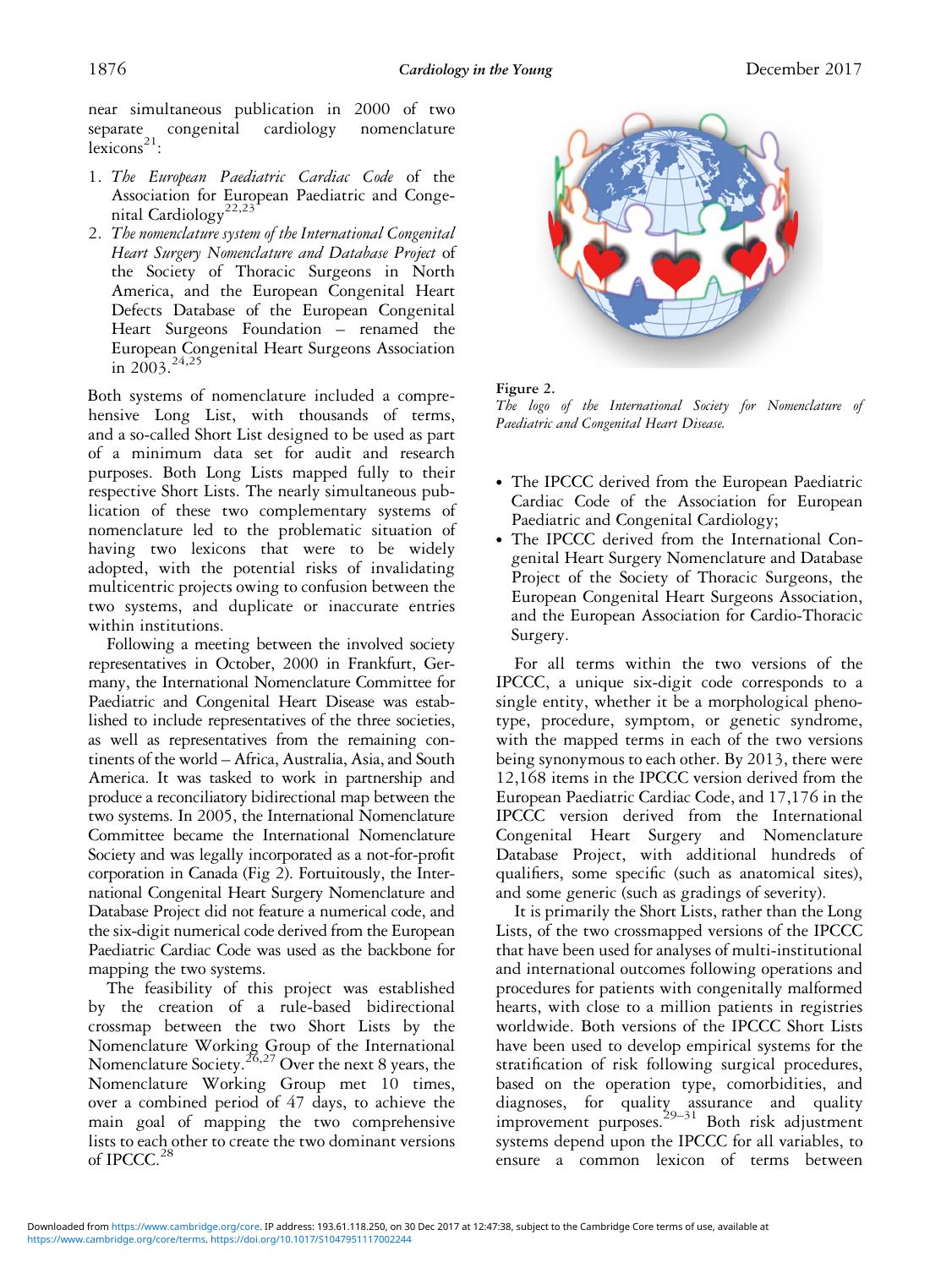institutions submitting data, and both perform better than the systems based on the subjective assessment of risk.

Although the Long Lists of each version have been crossmapped, the two Short Lists emanating from their respective Long-List versions are not the same in terms of structure or content. One Short List has a distinct surgical orientation, with the other serving more cardiological needs. The International Nomenclature Society recognised this disparity, and believed that the creation of a congenital cardiology subset within ICD-11 would help resolve the situation by presenting a single comprehensive and hierarchical list of diagnostic terms that could serve all communities dealing with CHD.

## The ICD-11

Apart from the treaty-bound necessity of the World Health Organization "to establish and revise as necessary international nomenclatures of diseases, of causes of death and of public health practices",<sup>[32](#page-13-0)</sup> ICD-10 is no longer fit for purpose to address the needs of the digital healthcare systems in the 21st century with the move to the electronic health record and a paperless environment. This requires a standardised system for gathering and retaining accurate and detailed clinical information, free from duplication of data entry, enabling comparative studies across units and nations of clinical and cost-related outcomes for risk-adjusted benchmarking to best practice. The prerequisite for this accomplishment is an underlying, all encompassing, common nomenclature and system of coding for healthcare, with clinician-led and validated entry of data. The ICD-11 mission, therefore, is "To produce an international disease classification that is ready for electronic health records that will serve as a standard for scientific comparability and communication". [33](#page-13-0) Its purpose is to allow the systematic recording, analysis, interpretation, and comparison of mortality and morbidity data collected in different countries or areas and at different times. The ICD-11 project began in earnest in 2007 and is planned to achieve its first stage of implementation in May, 2018, after endorsement at the 71st World Health Assembly of the ICD-11 version for Mortality and Morbidity Statistics, known as ICD-11-MMS. Uniquely for the International Classification of Diseases, it incorporates textual definitions, and there are logical linkages to other standard terminologies, particularly the Systematised Nomenclature of Medicine Clinical Terms (SNOMED-CT). $32$  In addition, the system is to be explicitly stratified to cater to different users, such as primary care, traditional medicine, and public health, producing so-called linearisations or "Tabular Lists".

For the first time, the revision process has moved away from reliance on large meetings of national delegations of health statisticians with manual archiving – curation, limited field testing, working solely in the English language, wherein those who voiced their opinion strongest would dominate the content of the paper-based output – "decibel" diplomacy. In contrast, the ICD-11 revision process is dependent upon international expert clinicians, with digital curation, the incorporation of wide peer review, and extensive field testing. Although working in English, multiple translations are integral to the process. The work was divided into contentspecific Topic Advisory Groups, with related Working Groups led by Managing Editors and chaired by specialist clinicians with an intentionally wide geographic spread ([Fig 3](#page-6-0)). From 2009 through to 2016, the Managing Editor coordinated a series of meetings, some face-to-face but mostly teleconferences, to populate and update the classification of specialist areas, beginning with the hierarchical structure and terms within ICD-10, and initially producing an evolving alpha draft. In 2012, a beta draft was published online [\(https://icd.who.int/dev11/f/en](https://icd.who.int/dev11/f/en)), coinciding with the authoring process moving to a webbased platform for its entire content. This is known as the ICD Collaborative Authoring Tool (iCAT), whereby the ICD-11 content and structure is enhanced and edited by the designated Managing Editors.[33](#page-13-0) The tool also allows online global peer review and submission of comments by both the authors and worldwide interested parties in the current field-testing stage.

From the start, clinicians involved in the Topic Advisory Groups have been encouraged to enlist the advice of specialist Societies to aid the process, and to ensure that the content was both up-to-date and had Societal endorsement. This has resulted in a huge increase in the number of individual terms within ICD-11, with secondary expanse of the hierarchical structure when compared with ICD-10. An example is congenital cardiology, with an increase from 73 CHD diagnostic terms in ICD-10 to 318 codes submitted by the International Nomenclature Society for incorporation into ICD-11. Populating ICD-11 by the content-specific Topic Advisory Groups was not always without controversy, with at times, for example, heated and prolonged discussions between the Rare Diseases Topic Advisory Group and several Internal Medicine Topic Advisory Workings Groups, including the Cardiovascular Working Group, over the hierarchy to be included or excluded.

ICD-11 uses an ontological content model derived from computer science. Ontology in this context can be defined as the explicit, operational description of the concepts within a domain – in other words, its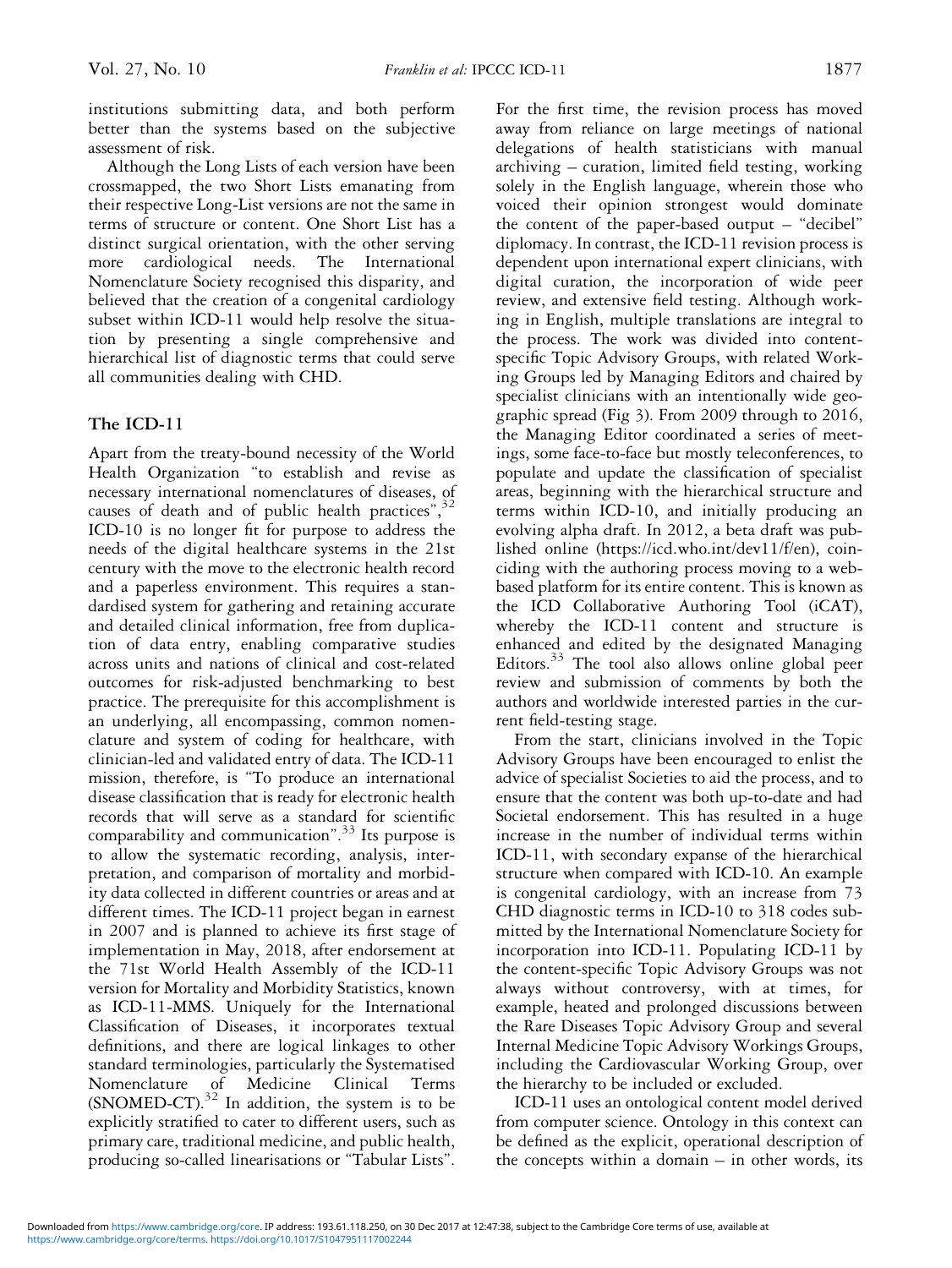<span id="page-6-0"></span>

#### Figure 3.

Diagram illustrating the workflow for the collaborative authoring ICD-11 revision process, led by the Revision Steering Group and its Small Executive Group. Branches of ICD classification are assigned to at least one Content-Specific Topic Advisory Group (TAG), each led by a Managing Editor and two clinical chairs. Congenital cardiology falls under the remit of the Cardiovascular Working Group of the Internal Medicine TAG with collaborative input and ratification from the Pediatric TAG. The members of each working group and TAG have the task of entering the content of the diseases in their domain of expertise, such as textual definition, synonyms, and so on. Cross-Sectional TAGs are involved with specific linearisations for their area, using terms from the Content-Specific TAGs as appropriate, the dominant one being the Joint Linearization for Morbidity and Mortality Statistics (JLMMS). Data entry by Managing Editors uses the ICD Collaborative Authoring Tool (iCAT) web platform, which can also be used for commentary and feedback during field testing.

qualities, properties, and attributes. In ICD-11, the evidence-based attributes of each individual disease are delineated, with the current emphasis on textual definitions, synonyms, inclusions, and exclusions. There is the ambition to extend the content to include diagnostic criteria, genetics, causal mechanisms, functional impact, and so on. This ontological content model will result in a common vocabulary with robust data standards, enabling a shared understanding and exchange of information (data) between individuals and institutions, permitting interoperability and like-for-like comparisons across all fields of medicine.

An important additional feature in ICD-11 is the ability to add a large-range additional clinically useful detail to a primary diagnosis or "stem code", using "extension codes", to produce a "cluster code", also called post-coordination. Extension codes are housed in a specific ICD-11 Chapter (Chapter X) and include details of severity, size, temporality, aetiology, for example pathogen causing infection, anatomical detail, type of device related to a postprocedural complication, and so on. These equate to qualifier codes in the IPCCC. Other extension codes cover more administrative and broader health interactions, such as reason for health encounter/admission, for example illness, screening, diagnosis confirmed/ ruled out, and patient related such as family history of a condition. Of course not all extension codes can be used with every stem code. It is planned that each stem code will have a list of valid extension codes visible for use when such detail is available and required for patient management or research purposes.

#### ICD-11 and the International Nomenclature Society

Up until the ICD-11 iteration, congenital cardiac diseases remained very poorly represented. Outdated terminology, inconsistent logic, and little appreciation of the inherent complexity of lesions have meant that the ICD system of classification has never been robust enough for the purposes of relevant clinical governance. In the ninth and tenth revisions, there are a total of only 29 and 73 individual codes, respectively, for congenital cardiovascular lesions ([Fig 1\)](#page-2-0). Evidence suggests that the validity of coding of lesions seen in the congenitally malformed heart via the ninth revision of the International Classification of Diseases (ICD-9), as currently used in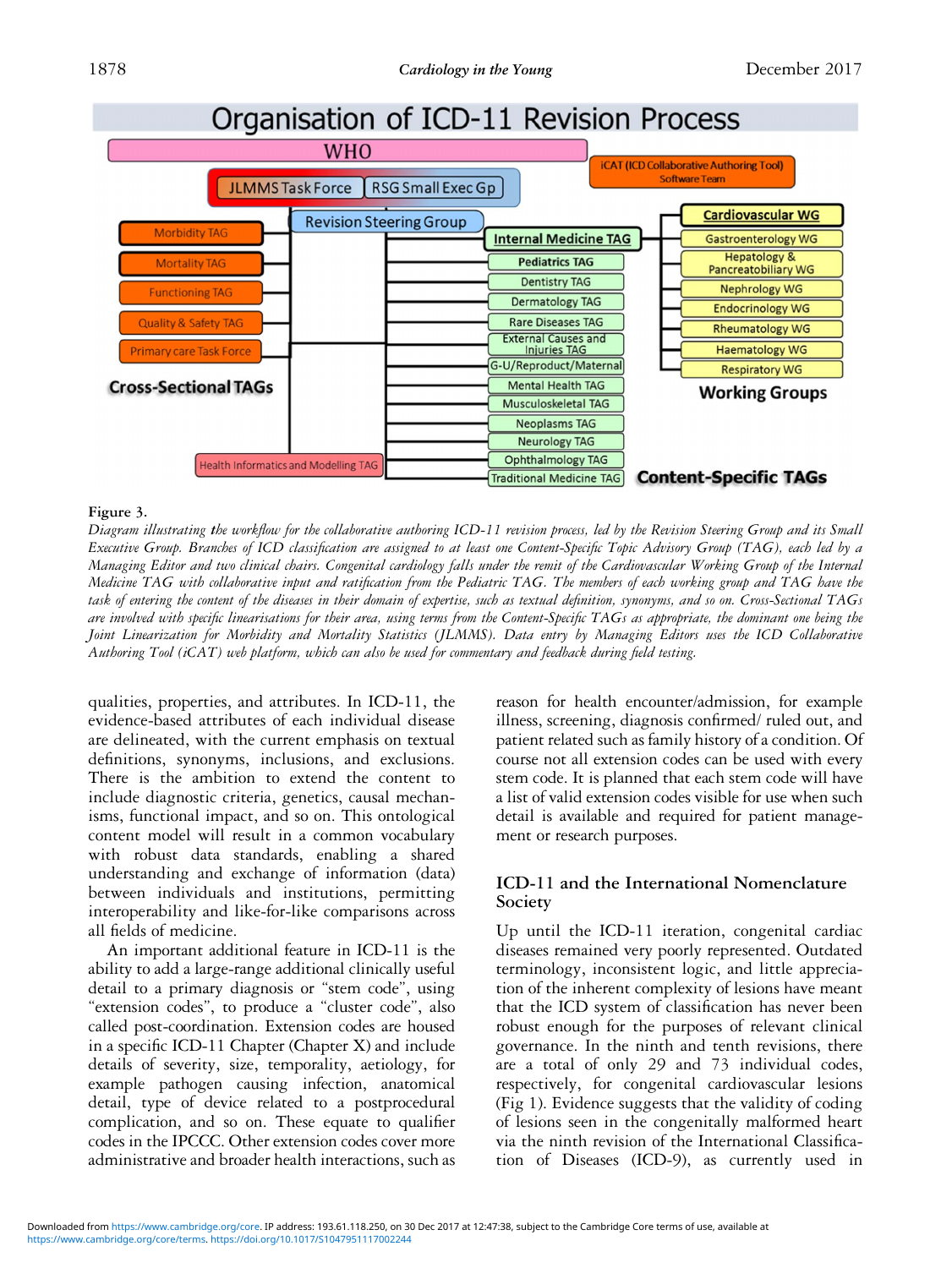administrative databases in the United States, is poor. $^{34-38}$  $^{34-38}$  $^{34-38}$  $^{34-38}$  $^{34-38}$  For example, in a series of 373 infants with congenital cardiac defects at Children's Hospital of Wisconsin, investigators reported that only 52% of the cardiac diagnoses in the medical records had a corresponding code from the International Classification of Diseases in the hospital discharge data-base.<sup>[34](#page-14-0)</sup> A subsequent study of infants and fetuses with cardiac defects, born in Atlanta from 1988 to 2003, compared administrative coding using ICD-9 and the clinical nomenclature used in the Society of Thoracic Surgeons Congenital Heart Surgery Database.[36](#page-14-0) This study concluded that analyses based on the 29 codes available in ICD-9 are likely to "have substantial misclassification" of congenital cardiac disease. This prompted the organisation of a linkage study using patient data (2004–2010) from the Society of Thoracic Surgeons Congenital Heart Surgery (STS-CHS) Database, a clinical registry, and the Pediatric Health Information Systems administrative database in order to evaluate differential coding/ classification of operations between data sets and subsequent impact on outcomes assessment. $37$  The cohort included 59,820 patients from 33 centres. There was a greater than 10% difference in the number of cases identified between data sources for half of the benchmark operations. The negative predictive value of the administrative, versus clinical, data was high (98.8–99.9%); the positive predictive value was lower (56.7–88.0%). These differences translated into significant differences in case ascertainment and outcomes assessment. These ranged from an underestimation of mortality associated with common arterial trunk repair by 25.7% in the administrative versus clinical data (7.01% versus 9.43%;  $p = 0.001$ ) to an overestimation of mortality associated with ventricular septal defect repair by 31.0% (0.78% versus 0.60%;  $p = 0.1$ ). An extension to this study demonstrated similar concerns about federal recommendations in the United States of America that suggest administrative data be used to assess hospital-level mortality rates as a measure of centre performance.<sup>[38](#page-14-0)</sup> Surgical volume was underreported, with lower mortality using administrative data compared with registry data, with rank positions differing by at least five positions for eight of the 33 centres evaluated. This produced a change in mortality tertile classification – high, middle, or low mortality – for 6 units, and a change in statistical outlier classification for four hospitals. Despite their limitations with respect to CHD, nonetheless, both ICD-9 and ICD-10 remain in use, mostly for the purpose of "billing", returns to central governments, and crude epidemiological surveillance.

Discussions began in 2007, in Tokyo Japan, between the International Nomenclature Society and representatives of the steering group responsible for the creation of ICD-11, administered by the World Health Organization. Both parties were interested in greatly expanding the CHD section within this new iteration of the International Classification of Diseases, in order to include enough terms to be useful for clinicians and researchers who work in the field of congenital cardiology. By mutual agreement, the International Nomenclature Society took on the task of developing the list of diagnostic terms for CHD for ICD-11 that was to include definitions and synonyms for each diagnosis.

## Developing the CHD list for ICD-11

To fulfil this new mandate, the International Nomenclature Society formed the Definitions Working Group, which was tasked with creating a comprehensive list of diagnostic terms to be used in ICD-11 to describe CHD in sufficient detail for clinical use by specialists in the field. This was to be achieved by, and from the perspective of, an international body of experts from congenital and paediatric cardiology, cardiovascular surgery, and cardiac morphology.

In ICD-11, congenital and paediatric cardiac diseases are under the auspices of the Cardiovascular Working Group of the Internal Medicine Topic Advisory Group, in liaison with the Pediatric Topic Advisory Group ([Fig 3\)](#page-6-0). The Definitions Working Group worked therefore in liaison with both Topic Advisory Groups to produce a large subset of terms derived from the IPCCC and presented in a hierarchical manner. The Definitions Working Group was also tasked with providing definitions and synonyms for each term. Definitions were to be used further to validate the selection of different codes so as to accurately describe and code CHD in all its forms.

## Methodological approach to defining the ICD-11 terms

Early in the deliberations of the Definitions Working Group of the International Nomenclature Society in 2010, considerable discussion was devoted to achieving agreement on what constitutes a useful definition. Fundamentally, the group sought definitions that provided a concise set of findings that were essential to the diagnosis, while avoiding inclusion of variable elements of the disease. For example, although right ventricular dilation is usually associated with an atrial septal defect, it is the presence of a communication between the atrial chambers that constitutes the definition. This is also an example of defining anatomic abnormalities based on morphology, whereas physiologic abnormalities such as aortic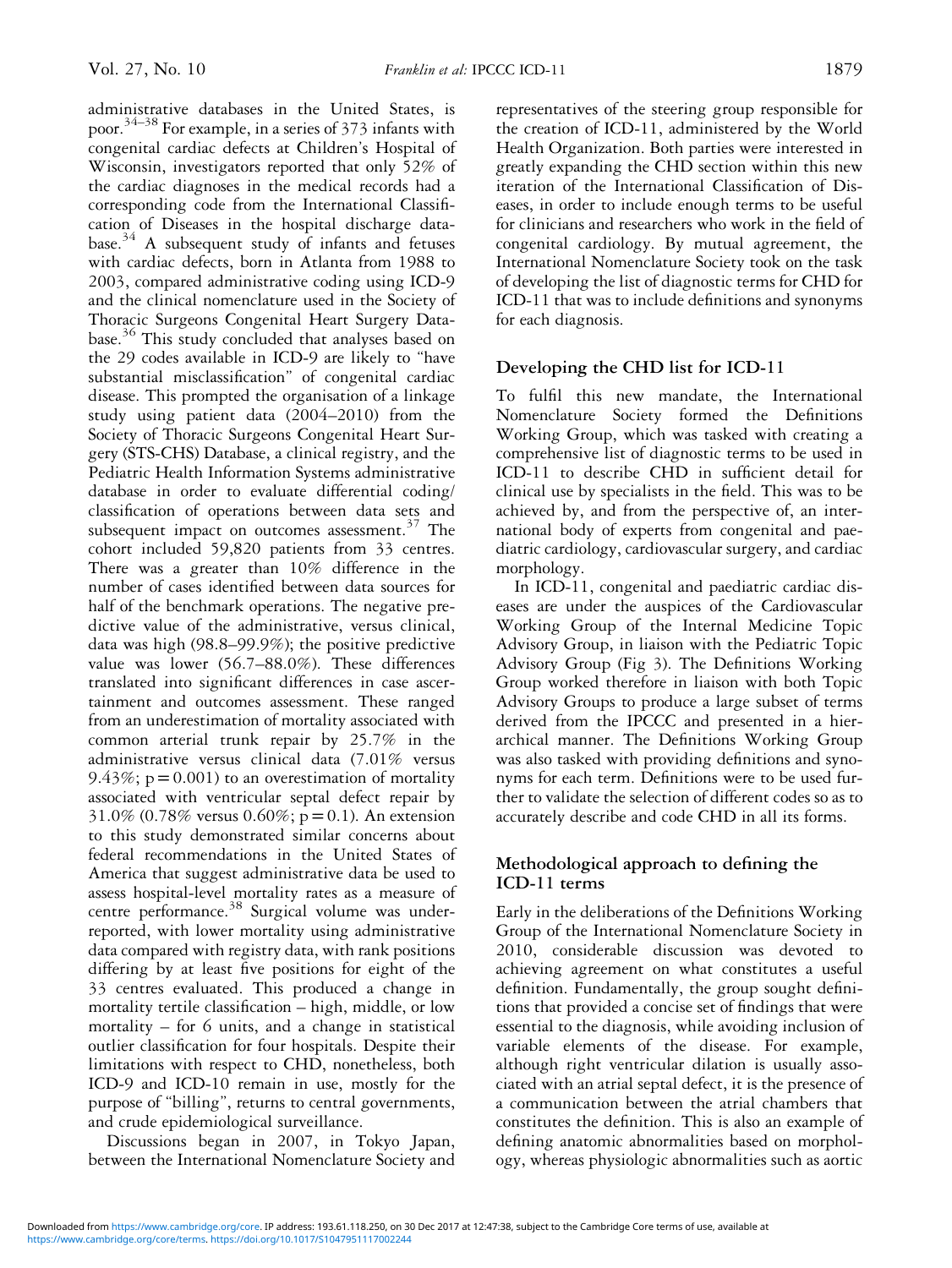regurgitation are defined based on their functional abnormalities. The definitions were then systematically formulated during nine meetings of the committee in the ensuing 7 years. The group first created a systematic hierarchical list of terms headed by "congenital anomaly of heart and great vessels" [\(Table 1](#page-15-0)). Although the terminological hierarchy was developed first, the definitions process at times resulted in reconsideration of this hierarchy. In addition to defining the terms themselves, the definitions committee also took responsibility for development of the related elements required by the ICD-11 system. These include acceptable synonyms, unacceptable synonyms, relevant historical terms that are useful for search purposes, and abbreviations. Some areas of the congenital cardiology sections were found to be prepopulated with terms and synonyms as found in ICD-10 or input from non-specialists in congenital cardiology. These discrepancies were rectified on an item-by-item basis, submitting the rationale for change to the Managing Editor of the Internal Medicine Topic Advisory Group. The ICD-11 system also includes a"notes" or commentary option, permitting the inclusion of explanatory material to describe the phenotype in more detail, to further explain differences between individual codes, and to point the user to an appropriate alternative term [\(Table 2](#page-28-0), italicised text after formal definition). This option was only occasionally used by the Definitions Working Group, although as field testing of the ICD-11 system proceeds the committee may use this section to clarify usage.

The procedural method adopted by the Definitions Working Group was to devote 2.5 to 3 days at inperson committee meetings to achieve consensus on the individual definitions. Before each meeting, each attendee was asked to develop proposed definitions for a group of terms and these preliminary definitions then served as the basis for discussion and refinement by the committee at large. Outside information, including reference to earlier literature, imaging data, intraoperative experience, and observations from pathologic specimens, was often used. The struggle for consensus was indeed a struggle, but generally with sufficient time the committee achieved agreement. There was also no policy precluding reconsideration of definitions that had previously been agreed to. Several of the more challenging terms achieved consensus definitions that were then subsequently reconsidered. The terminology and definitions for the ventricular septal defects, for example, were reconsidered at nearly all of the inperson meetings.

One of the most important obstacles to progress in establishing common terminology is the historical differences in usage at many of the centres, and the

fear that deviations from the existent standards could lead to rejection of terminology that was at odds with the "preferred" local terminology. In cases in which different names are used for the same entity, a crossmapping between the terminologies can be used to avoid conflicts, effectively treating the terms as synonyms, as the code itself is independent of differing terminologies for the same phenotype. Many of these synonyms have been documented as such in the ICD-11 system to help avoid this conflict, as shown in [Table 2](#page-28-0). When the same name has been used to refer to different entities, however, the committee found it preferable to drop the name altogether. Inevitably, there are also cases in which there is fundamental disagreement as to the specific morphologic or physiologic nature of the disease, leading different experts to conclude that specific names are wrong. Despite these differences, generally a cross-mapping of these terms is possible such that, although unresolvable divergences of opinion will persist, the ability to appropriately group these entities for epidemiological and outcome analyses can still be preserved.

After 7 years the Definitions Working Group of the International Nomenclature Society began working on ICD-11 congenital cardiology content, the Group has submitted to the World Health Organization a list of over 300 diagnostic terms, all items being based upon the IPCCC and accompanied by definitions and synonyms. This list of CHD terms, along with definitions, synonyms, and the IPCCC six-digit numerical codes, is presented in this issue of Cardiology in the Young. It is accessible on the World Health Organization website in its beta draft form [https://icd.who.int/dev11/f/en#/,](https://icd.who.int/dev11/f/en#/) under 'Diseases of the circulatory system', and then 'Developmental anomalies of the circulatory system'. They are also available on the International Nomenclature Society website<www.ipccc.net>, where additional lists of the IPCCC will be published with the terms contained in ICD-11 being highlighted in the long lists of both versions of the IPCCC.

## Navigating ICD-11 to find CHD terms, synonyms and definitions

The full ICD-11 content is known as the Foundation Component, and represents the entire ICD universe. The diagnostic terms for CHD that were submitted by the International Nomenclature Society reside in the Foundation Component of ICD-11. The Foundation Component has been divided into 26 sections, including one on Developmental Anomalies, which includes Structural developmental anomalies of the circulatory system. The list of diagnostic terms for CHD is found under a further subsection "Structural developmental anomaly of heart and great vessels".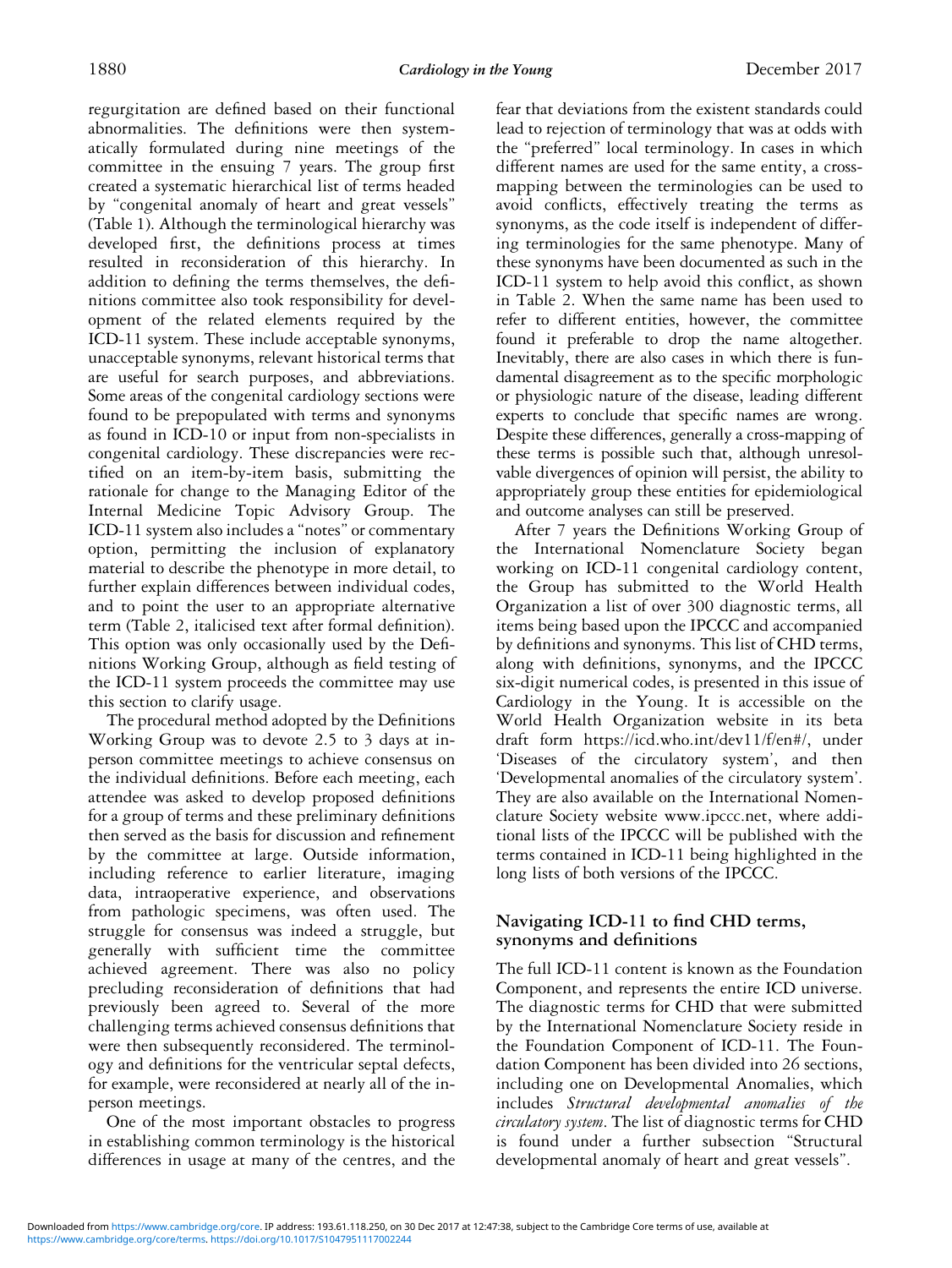It is worth noting that, unlike previous ICD versions, all Foundation Component terms are not necessarily mutually exclusive, as double parenting is permitted such that an entity may exist in more than one hierarchy. For example, heart tumours are found under the sections both for neoplasms and diseases of the circulatory system, but should retain the same numerical designation.

The list of CHD terms that has been submitted by the International Nomenclature Society to the World Health Organization is published in two tables in this issue of Cardiology in the Young. [Table 1](#page-15-0) contains the list of diagnostic terms presented in a hierarchical manner. [Table 2](#page-28-0) contains a column of the same list of terms, but includes corresponding definitions and comments for each term, synonyms, as well as the sixdigit IPCCC number that has been attributed to each term by the International Nomenclature Society. When ICD-11 is officially released, another set of ICD-specific numeric codes will be given to each term, but as yet these are not available for publication. In the discussion below, the bracketed number that follows each term is its IPCCC six-digit identification code.

As stated previously, the list of congenital heart malformations submitted by the International Nomenclature Society for incorporation into ICD-11 contains 318 terms. The hierarchy begins with the "level 0" term: Structural developmental anomaly of heart and great vessels (01.01.59). There are then 10 "level 1" items starting with those describing position and connections, and followed, in segmental sequential order, by veins, atria, atrioventricular valves, ventricles, arterial valves, and great arteries.

- 1. Congenital anomaly of position or spatial relationships of thoraco-abdominal organs (03.01.13).
- 2. Congenital anomaly of an atrioventricular or ventriculoarterial connection (01.03.09).
- 3. Congenital anomaly of mediastinal vein (04.00.07).
- 4. Congenital anomaly of an atrium or atrial septum (05.00.02).
- 5. Congenital anomaly of an atrioventricular valve or atrioventricular septum (06.00.15).
- 6. Congenital anomaly of a ventricle or the ventricular septum (07.00.00).
- 7. Functionally univentricular heart (01.01.22).
- 8. Congenital anomaly of a ventriculo-arterial valve or adjacent regions (09.04.29).
- 9. Congenital anomaly of great arteries including arterial duct (09.04.28).
- 10. Congenital anomaly of coronary arteries (09.46.03).

Each of the 10 "level 1" terms is subdivided into finer and finer branches as needed, to a maximum of seven levels of detail and a total of 318 terms (see [Table 1](#page-15-0)).

Although the CHD list is designed to enable the diagnosis of any congenital heart anomaly, 10 "normal" terms were included within the list. These are to be used when describing a complex congenital malformation, as some parts of the anomaly include normal findings. These "normal" terms are listed below, with the secondary terms denoting notable synonyms.

- ∙ Laevocardia (02.01.03)
- ∙ Usual atrial arrangement atrial situs solitus (01.03.00)
- ∙ Right-hand pattern ventricular topology D-loop ventricles (02.03.11)
- ∙ Aortic root posterior and rightward to pulmonary root (02.06.06)
- ∙ Spiralling course of great arteries (02.07.00)
- ∙ Concordant atrioventricular connections (01.04.01)
- ∙ Concordant ventriculo-arterial connections (01.05.00)
- ∙ Patent oval foramen patent foramen ovale (05.03.01)
- ∙ Patent arterial duct patent ductus arteriosus (09.27.21)
- ∙ Left aortic arch (09.28.22)

## What the CHD list of ICD-11 does *not* contain

The section Structural developmental anomaly of heart and great vessels includes only congenital malformations. Thus, heart lesions that are not clearly congenital in nature do not appear in this section. For example, "Congenital aortic valvar stenosis" (09.15.01) appears in the structural developmental section, but "Aortic valvar stenosis" (09.15.13) does not. Terms dealing with cardiac lesions that are not necessarily congenital in nature can be found in the ICD-11 section dealing with Diseases of the Circulatory System. With few exceptions, particularly cardiac diseases that are not paediatric or congenital in nature, the cardiac terms listed in both these sections are found also in the IPCCC. Acquired cardiac lesions are also listed in Diseases of the Circulatory System within ICD-11, and those acquired cardiac lesions that pertain to CHD were developed and submitted separately for incorporation into ICD-11 by the International Nomenclature Society.

## Principles used in drawing up the IPCCC and the CHD section of ICD-11

As described previously,<sup>[26](#page-13-0)</sup> members of the International Nomenclature Society followed certain principles in developing the IPCCC and they have been incorporated into the Foundation Component submission for ICD-11.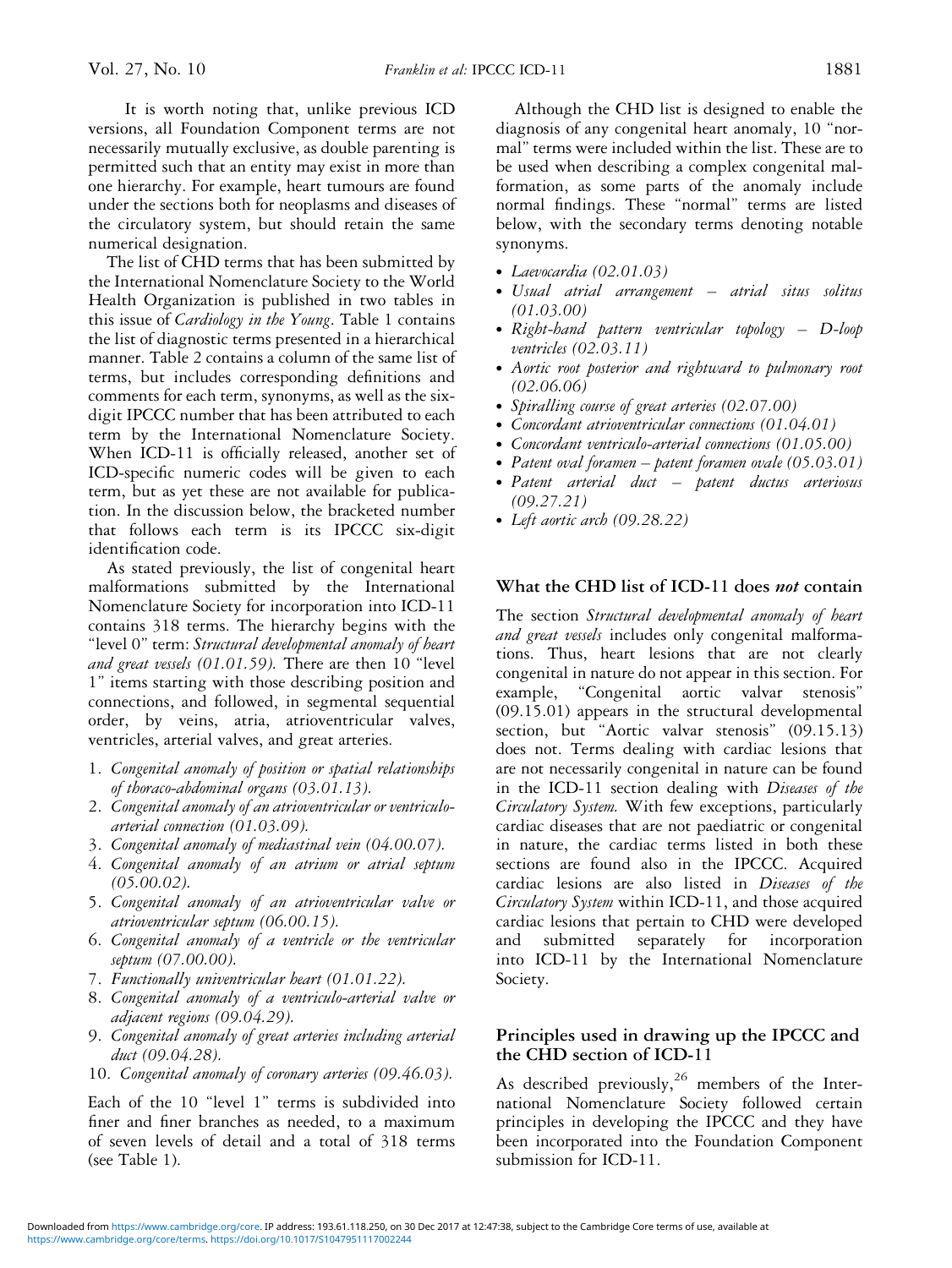## Language

The International Nomenclature Society submitted the CHD list of terms in English. American and British spelling was used interchangeably and words with dual spellings were treated as synonyms. A French translation of the CHD list has been completed by a sub-committee of the International Nomenclature Society. The World Health Organization will be assuming the task of translating the list into other languages, although it is anticipated that advice will be sought to corroborate CHD-related terms and definitions in other languages from the International Nomenclature Society, whose members speak a wide variety of languages. Of note, Latin terms have largely been translated into English, and are almost never used as a primary term. The Latin version of a term has by and large been listed as a synonym (e.g. "Common arterial trunk" = "Truncus arteriosus" =  $09.01.01$ ).

## Right and left

When discussing cardiac chambers, such as atriums and ventricles, and spatial relationships, the words left and right can be confusing. Rules were therefore created to provide consistency and accuracy of descriptive terms of anatomical phenotypes. For cardiac chambers, the words *left* and *right* do not imply sidedness or position but refer to morphologically left and morphologically right. Thus, left ventricle and left atrium mean the morphologically left ventricle and morphologically left atrium, respectively. If one wishes to describe the position or sidedness of a cardiac chamber, it is necessary to use terms such as left-sided ventricle. In contrast, when describing the superior caval vein, and using the adjectival prefix *left* or right, it is the spatial position that is being alluded to, rather than any other connection or phenotypic variation that may exist.

## "Other" and "Unspecified"

The term "other", meaning "other specified", is largely eschewed in the IPCCC with the logic that if one cannot find a particular lesion in a given list one needs to go to the higher-order term to code for an entity. The term "congenital right ventricular diverticulum" exists in the IPCCC but was not included in ICD-11. If one wishes to code for this lesion from ICD-11, the higher-order term to be used will be "Right ventricular anomaly" but not "Right ventricular anomaly, other", as depending on the list from which this term was taken "Right ventricular anomaly, other" may have different meanings and content.

All terms in the nomenclature lists theoretically end in Not Otherwise Specified "(NOS)" or "(unspecified)", in that one can always create further subdivisions

for virtually any diagnosis or procedure. It follows that the generic term on its own is self-explanatory, without the need for such clarifying nomenclature being affixed. Although a subtle distinction could be made to suggest that intentionally stating "unspecified" may mean that there really is no additional specification possible, it would be impossible to know whether this is the case or whether the coder or physician involved simply did not bother to code more specifically to save time and effort. These suffixes are consequently not necessary and are not used within the Foundation level listing in ICD-11. Despite advice against this by the International Nomenclature Society, nonetheless, the ICD-11 Revision Steering Group, along with the Mortality and Morbidity Topic Advisory Groups, have opted for the retention of both "Other" and "Unspecified", both designated as "residual categories", within the Mortality and Morbidity Statistics linearisation, partly because there have always been such terms in the lexicon, going right back to 1900. Consequently, the International Nomenclature Society greatly favours the use of the congenital heart list in its unabridged and unaltered form as found in the Foundation Component of ICD-11, and published in this issue of Cardiology in the Young, where such "residual" terms do not feature.

## Conforming to ICD standards

The International Classification of Diseases has certain rules that caused some of the IPCCC terms to be changed very slightly when they were incorporated into ICD-11.

- 1. No parentheses are allowed within the list. Thus, if a term such as "Truncus Arteriosus (Common arterial trunk)" is listed as such in the IPCCC, signifying that they are identical and used interchangeably in congenital cardiology parlance, one of the terms was consigned to the status of synonym in another column of ICD-11. This was particularly the case for Latinisms.
- 2. The words "and" and "or" in ICD-11 are used with their meanings in formal logic, and are not found together as "and/or". Thus "and" means that both terms must be present in the condition, whereas "or" means that either one, or the other, or both terms may be present. Thus "or" equates to "and/or".
- 3. In ICD-11, as in the IPCCC, no eponyms are followed by a possessive apostrophe and "s". Therefore, in ICD-11, what may be known to many as Ebstein's anomaly of the tricuspid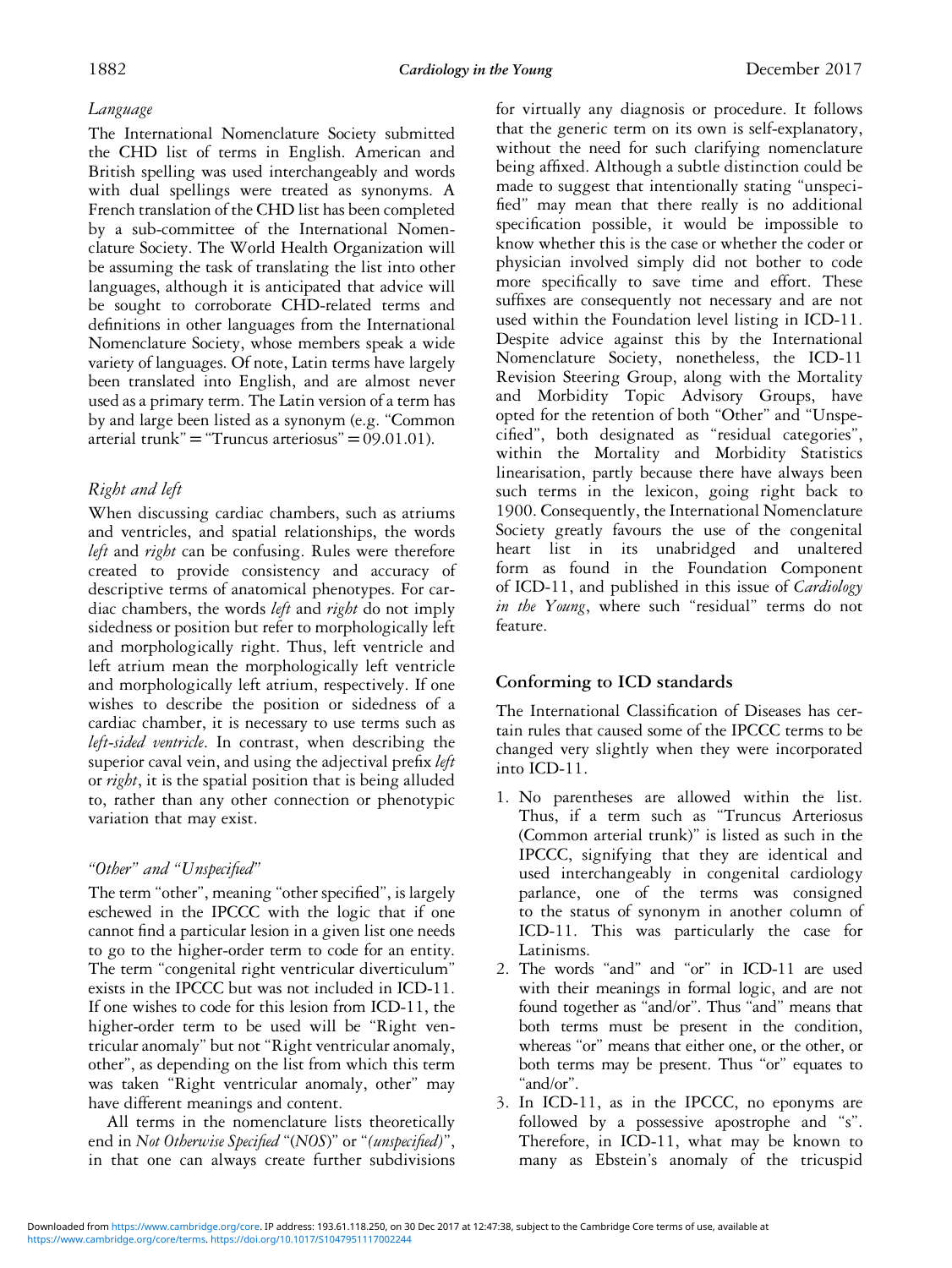4. In ICD-11, the plural form of a term in parentheses – for example, "Congenital anomaly of coronary artery(ies)" – is not allowed, and thus only the singular form is identified in ICD-11, even though a given entry in IPCCC may include both the singular and plural forms of the entity.

These minor changes have not led to any fundamental changes in definitions of the terms or in the six-digit code associated with each term in the IPCCC but are noted here to explain the slight discrepancies that may be noticed between the terms in ICD-11 and the IPCCC.

## Extension codes, qualifiers, and modifiers

The IPCCC contains added codes for qualifying lesions, be it for size, degree, or subtypes. In the version of the IPCCC derived from the European Paediatric Cardiac Code, these are known as "qualifiers", whereas in the version of the IPCCC derived from the International Congenital Heart Surgery Nomenclature and Database Project, these are called "modifiers". As noted above, in ICD-11, there will be the opportunity to qualify entries within the CHD list through the use of Extension Codes that are available in a separate chapter of ICD-11. Thus, a ventricular septal defect can be qualified as "small", "moderate", or "large" by using the qualifiers provided within the Extension Code chapter (chapter X). Extension codes can never be used on their own and must always be linked to a "stem" diagnosis code in both ICD-11 and the IPCCC, whereas a diagnosis may feature cluster of extension codes to describe different characteristics, such as severity and time in life; for instance, congenital aortic stenosis can be described as "severe" and "neonatal".

## The CHD diagnostic tree, the foundation component of ICD-11, and the morbidity and mortality linearisation in ICD-11

It is from the Foundation Component of ICD-11 that linearisations, also now known as Tabular Lists, are constructed. This is achieved by building a specific hierarchical tabular list from selected entities, including speciality versions of ICD-11 and countryspecific modifications. [Figure 3](#page-6-0) shows the six crosssectional Topic Advisory Groups whose purpose is to ensure structural uniformity and oversee the creation of specific linearisations, such as the joint linearisation known as morbidity and mortality statistics. The Morbidity and Mortality Statistics tabular list is designed for international mandatory reporting of data for global disease-related statistics and can be considered as the ICD-11 equivalent of ICD-10 in terms of scope, targeting mostly statistical and administrative stakeholders.

The Morbidity and Mortality Statistics Linearisation is the one part of ICD-11 that will be issued in hard copy, and because of this strict content restrictions have been imposed. As a direct consequence of these restrictions, the list of 318 congenital heart terms that was submitted by the International Nomenclature Society for the Foundation Component of ICD-11 has been pared down to 94 terms in the CHD section of the Morbidity and Mortality Statistics linearisation. Nevertheless, it is the Foundation component of ICD-11 with its full complement of 318 terms for CHD that the International Nomenclature Society will be promoting internationally to serve as a diagnostic tree to be used by all communities interested in congenital cardiology, including administrators. As countries adopt ICD-11 into their healthcare systems, the International Nomenclature Society will want to ensure uniformity in data gathering by encouraging the use of the full list of CHD terms found in the Foundation component of ICD-11 and as published in this issue of Cardiology in the Young, over the use of shortened or altered lists that may be found elsewhere in ICD-11.

## ICD-11 maintenance and future enhancements

In the past, the latest version of the International Classification of Diseases could not be changed until the next iteration many years later. This is not the case for ICD-11, where there will be a mechanism for enhancing the diagnostic lists as frequently as annually. Field testing of the CHD list in ICD-11 has begun. The International Nomenclature Society fully anticipates the addition of new terms, and more accurate or elaborate definitions are likely to ensue. As "keepers" of the IPCCC and the ICD-11 list of CHD terms, requests for changes to the list will be handled through the International Nomenclature Society through a bidirectional relationship with the World Health Organization ICD-11 team. Requests for change, known as proposals, are to be submitted online via the ICD-11 website, either by an individual or a Society, to a Proposal Platform where they will be triaged to ensure first that they are correct and complete. If the proposal requires a scientific or medical view, as opposed to an error or classification query, it will be forwarded to the newly established Medical and Scientific Advisory Committee, whose 15 to 20 members are expert clinicians in a variety of fields drawn from the previous Topic Advisory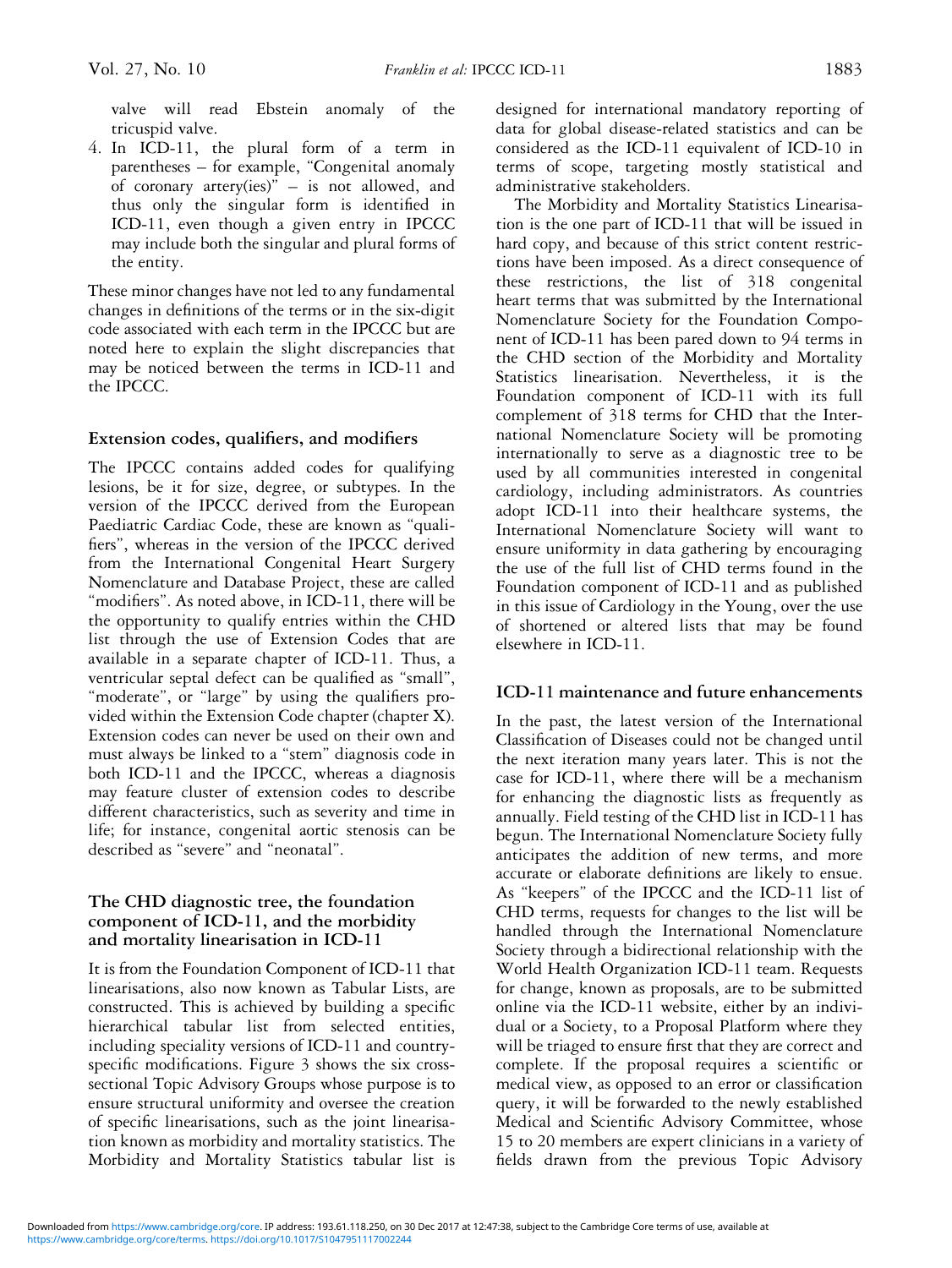Groups, which were discontinued in October, 2016. The new committee fortuitously includes a member of the International Nomenclature Society. A proposal relating to congenital cardiology could then be relayed to the International Nomenclature Society for advice in its role as a specialist editorial reviewer group. If a change is recommended, the proposal is then sent to the Classification and Statistics Advisory Committee for assessment, particularly with respect to how the proposal may affect the classification structure, as well as the collection of data for mortality and morbidity statistics, before forwarding to an implementation team. Revisions to the proposal may be made at any stage to improve it, or it may be rejected. The International Nomenclature Society, therefore, continues its commitment to this long-term enterprise, even though it has achieved the goal of providing a list of congenital heart anomaly terms, with definitions and synonyms, for ICD-11.

## Future projects of the International Nomenclature Society

The International Nomenclature Society has recently been tasked with a new World Health Organization project related to the ICD-11 sister classification the International Classification of Health Interventions. The last publication in this respect from the World Health Organization was in 1978, namely the International Classification of Procedures in Medicine alongside ICD-9. A revision has not since been undertaken, as it was judged to be too complex a task. Many countries who might resource this, furthermore, had already developed their own medical procedure coding system. Despite this, in 2001 a need was perceived for those countries without such a system. After a failed attempt to use the Australian Classification of Health Interventions, in 2006 a decision was made to commence a parallel project to ICD-11 to create a classification for interventions. A health intervention is here defined as "an act performed for, with or on behalf of a person or a population, whose purpose is to assess, improve, maintain, promote or modify health, functioning or health conditions". It is profession neutral, and includes interventions related to mental and allied health, nursing and public health, in addition to surgery and medical procedures. Owing to a lack of resources, progress has been slow, and specialist clinical input limited. This has now changed, and there is now engagement with clinicians from a variety of backgrounds, as well as a tight timeline with the hope of a finished product by 2020. It is already evident that much work is to be done to encompass the needs of congenital cardiology with

respect to transcatheter interventions and cardiac surgery, as well as electrophysiology. The International Nomenclature Society has, therefore, formed a new working group specifically for this task. The first meeting of this Group will take place in Miami, Florida, between 31 January and 4 February, 2018, to discuss the goals of this new mandate and how to achieve them. Other working groups of the Society will be continuing their work in an ongoing and parallel manner, including the Archiving Working Group, which is developing a virtual atlas to illustrate each of the congenital heart malformations within the ICD-11 lexicon. These will link to the definitions, and have the potential to create hyperlinks to these from the World Health Organization ICD-11 website. The Definitions Working Group will continue to define or perfect the already existing definitions of all the items in the IPCCC.

## Conclusions

The latest iteration of the International Classification of Diseases of the World Health Organization (ICD-11) is due to begin its release in 2018. Through the International Nomenclature Society, experts in the field were called upon to create a list of diagnostic terms for CHD to be included in ICD-11. This list, drawn from the Society's IPCCC, was submitted to the World Health Organization in a hierarchical manner. It contains definitions and synonyms for each term further to enhance the accuracy of coding.

Although the widely used IPCCC comes in two versions, which have been crossmapped one to the other, whereby either version can be used with easy convertibility from one to the other, the so-called "Short Lists" that have been extracted from each version vary considerably in the number of terms and the actual diagnoses selected for data compilation. With the incorporation of a thorough and unique list of diagnostic terms for congenital heart malformations into the internationally used classification scheme of ICD-11, it is expected that the many societies and organisations that use various subsets of the IPCCC for the purpose of data gathering adopt the congenital heart list of ICD-11 as their "short list" for all purposes, including those related to administrative, research, and clinical work.

The International Nomenclature Society anticipates that the use of its diagnostic list for CHD in ICD-11 for future cooperative multi-institutional studies and epidemiological surveys will facilitate accurate data gathering, and ultimately enable the optimisation of the quality and effectiveness of healthcare for our patients with congenital cardiac malformations.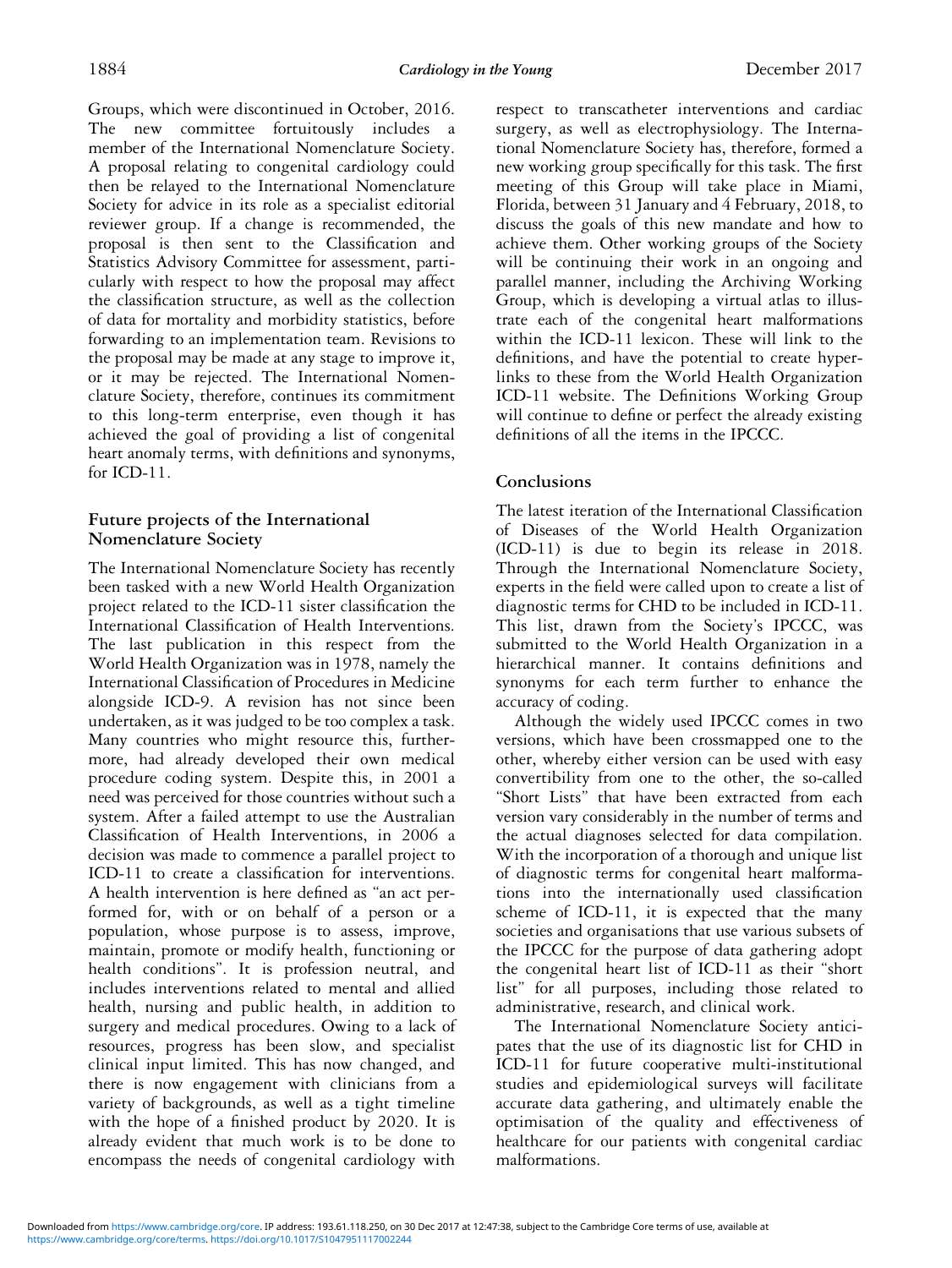#### <span id="page-13-0"></span>Acknowledgements

The Definitions Working Group of the International Society for Nomenclature of Paediatric and Congenital Heart Disease wishes to acknowledge Rodney Franklin, chief liaison between the Nomenclature Society and the World Health Organization, and chairpersons Steven Colan and Henry (Hal) Walters, for their steadfast work and leadership since the inception of the ICD-11 CHD project.

#### Financial Support

The Definitions Working Group gratefully acknowledges the "Heart of a Child, Michigan" through the Children's Hospital of Michigan Foundation, and "Angela's Big Heart for Little Kids Fund" through the Montreal Children's Hospital Foundation, for donations given in support of the ICD-11 CHD Nomenclature project.

#### Conflicts of Interest

None.

#### References

- 1. Smith R. All changed, changed utterly. Br Med J 1998; 316: 1917–1918.
- 2. Learning from Bristol: the report of the public inquiry into children's heart surgery at the Bristol Royal Infirmary 1984–1995. Retrieved October 14, 2013, from [http://webarchive.nationalarc](http://webarchive.nationalarchives.gov.uk/+/www.dh.gov.uk/en/Publicationsandstatistics/Publications/PublicationsPolicyAndGuidance/DH_4005620) hives.gov.uk/+[/www.dh.gov.uk/en/Publicationsandstatistics/](http://webarchive.nationalarchives.gov.uk/+/www.dh.gov.uk/en/Publicationsandstatistics/Publications/PublicationsPolicyAndGuidance/DH_4005620) [Publications/PublicationsPolicyAndGuidance/DH\\_4005620.](http://webarchive.nationalarchives.gov.uk/+/www.dh.gov.uk/en/Publicationsandstatistics/Publications/PublicationsPolicyAndGuidance/DH_4005620)
- 3. Wright J. Putting a surgeon under: a personal story of hospital politics. Retrieved October 14, 2013, from [http://www.uow.edu.](http://www.uow.edu.au/arts/sts/bmartin/dissent/documents/Wright) [au/arts/sts/bmartin/dissent/documents/Wright.](http://www.uow.edu.au/arts/sts/bmartin/dissent/documents/Wright)
- 4. The Report of the Manitoba Pediatric Cardiac Surgery Inquest: An Inquest into twelve deaths at the Winnipeg Health Sciences Centre in 1994. Retrieved October 14, 2013 from [http://www.pedia](http://www.pediatriccardiacinquest.mb.ca/) [triccardiacinquest.mb.ca/.](http://www.pediatriccardiacinquest.mb.ca/)
- 5. Sherry A. Some Surgery Halted at Children's. Denver Post, 2001. Retrieved September 8, 2017, from [http://extras.denverpost.com/](http://extras.denverpost.com/news/news0228a.htm) [news/news0228a.htm.](http://extras.denverpost.com/news/news0228a.htm)
- 6. Sherry A. Children's Hospital cardiology chief told to resign. Denver Post, 2001. Retrieved September 8, 2017, from [http://](http://extras.denverpost.com/news/news0301b.htm) [extras.denverpost.com/news/news0301b.htm.](http://extras.denverpost.com/news/news0301b.htm)
- 7. Retrieved September 10, 2017, from [http://edition.cnn.com/](http://edition.cnn.com/2013�/�08/12/health/kentucky-children-update/index.html) [2013/08/12/health/kentucky-children-update/index.html.](http://edition.cnn.com/2013�/�08/12/health/kentucky-children-update/index.html)
- 8. Franklin RC, Beland MJ, Krogmann ON. Mapping and coding of nomenclatures for paediatric and congenital heart disease. Cardiol Young 2006; 16: 105–106.
- 9. Brown KL, Crowe S, Franklin RC, et al. Trends in 30-day mortality rate and case mix for paediatric cardiac surgery in the UK between 2000 and 2010. Open Heart 2015; 2: e000157.
- 10. Jacobs JP, Mayer JE Jr, Mavroudis C, et al. The Society of Thoracic Surgeons Congenital Heart Surgery Database: 2016 Update on Outcomes and Quality. Ann Thorac Surg 2016; 101: 850–862.
- 11. Jacobs JP, O'Brien SM, Pasquali SK, et al. The Society of Thoracic Surgeons Congenital Heart Surgery Database Mortality Risk Model: Part 2-clinical application. Ann Thorac Surg. 2015; 100: 1063–1070.
- 12. Jacobs JP, Mayer JE Jr, Mavroudis C, et al. The Society of Thoracic Surgeons Congenital Heart Surgery Database: 2017 Update on Outcomes and Quality. Ann Thorac Surg 2017; 103: 699–709.
- 13. World Health Organization. History of the development of the ICD. Retrieved September 20, 2017, from [http://www.who.int/](http://www.who.int/classifications/icd/en/HistoryOfICD.pdf) classifi[cations/icd/en/HistoryOfICD.pdf.](http://www.who.int/classifications/icd/en/HistoryOfICD.pdf)
- 14. Greenwood M. Medical statistics from Graunt to Farr. Cambridge University Press, Cambridge, 1948.
- 15. Farr W. First annual report. Registrar General of England and Wales, London, 1839: 99.
- 16. Retrieved September 24, 2017, from [http://www.wolfbane.](http://www.wolfbane.com/icd/) [com/icd/.](http://www.wolfbane.com/icd/)
- 17. Farr W. Sixteenth annual report. Registrar General of England and Wales, London, 1856: 75.
- 18. Nightingale F. Proposals for a Uniform Plan of Hospital Statistics. Fourth International Statistical Congress, London, 1860.
- 19. Retrieved September 23, 2017, from [http://www.who.int/](http://www.who.int/classifications/en/) classifi[cations/en/](http://www.who.int/classifications/en/).
- 20. Franklin RC, Jacobs JP, Krogmann ON, et al. Nomenclature for congenital and paediatric cardiac disease: historical perspectives and The International Pediatric and Congenital Cardiac Code. Cardiol Young 2008; 18 (Suppl 2): 70–80.
- 21. Franklin RCG, Anderson RH, Daniëls O, et al. The European Paediatric Cardiac Code. Cardiol Young 1999; 9: 633–657.
- 22. Association for European Paediatric Cardiology. The European Paediatric Cardiac Code. Cardiol Young 2000; 10 (Suppl 1): 1–146.
- 23. Mavroudis C, Jacobs JP. Congenital heart surgery nomenclature and database project: overview and minimum dataset. Ann Thorac Surg 2000; 69: S2–S17.
- 24. Mavroudis C, Jacobs JP. (eds). Congenital Heart Surgery Nomenclature and Database Project. Ann Thorac Surg 2000: 69 Suppl: S1-S372.
- 25. Béland M, Jacobs JP, Tchervenkov CI, Franklin RCG. The International Nomenclature Project for Paediatric and Congenital Heart Disease: Report from the Executive of The International Working Group for Mapping and Coding of Nomenclatures for Paediatric and Congenital Heart Disease. Cardiol Young 2002; 12: 425–430.
- 26. Franklin RCG, Jacobs JP, Tchervenkov CI, Béland MJ. The International Nomenclature Project for Congenital Heart Disease: bidirectional crossmap of the short lists of the European Paediatric Cardiac Code and the International Congenital Heart Surgery Nomenclature Database Project. Cardiol Young 2002; 12: 431–435.
- 27. Béland MJ, Franklin RCG, Jacobs JP, et al. Update from The International Working Group for Mapping and Coding of Nomenclatures for Paediatric and Congenital Heart Disease. Cardiol Young 2004; 14: 225–229.
- 28. O'Brien SM, Clarke DR, Jacobs JP, et al. An empirically based tool for analyzing mortality associated with congenital heart surgery. J Thorac Cardiovasc Surg 2009; 138: 1139–1153.
- 29. Crowe S, Brown KL, Pagel C, et al. Development of a diagnosisand procedure-based risk model for 30-day outcome after pediatric cardiac surgery. J Thoracic Cardiovasc Surg 2013; 145: 1270–1278.
- 30. Rogers L, Brown KL, Franklin RC, et al. Improving risk adjustment for mortality after pediatric cardiac surgery: The UK PRAiS 2 model. Ann Thorac Surg 2017; 104: 211–219.
- 31. World Health Organization. Basic Documents, 47th ed. World Health Organization, Geneva, 2009.
- 32. Tudorache T, Falconer S, Nyulas C, et al. Supporting the Collaborative Authoring of ICD-11 with WebProtégé. AMIA Annu Symp Proc 2010; 2010: 802–806.
- 33. Retrieved September 23, 2017, from [http://www.snomed.org/](http://www.snomed.org/snomed-ct) [snomed-ct](http://www.snomed.org/snomed-ct).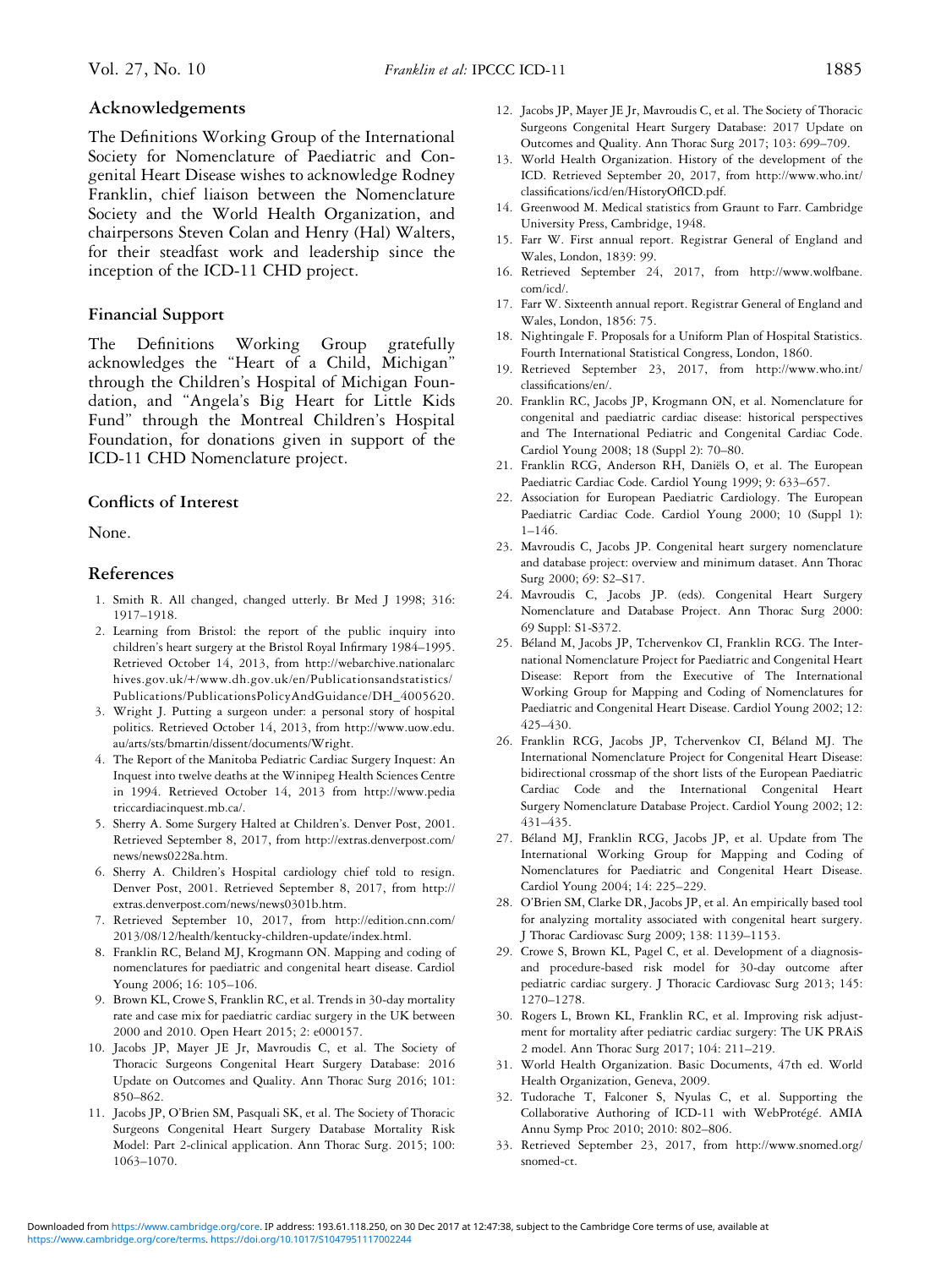- <span id="page-14-0"></span>34. Cronk CE, Malloy ME, Pelech AN, et al. Completeness of state administrative databases for surveillance of congenital heart disease. Birth Defects Res A Clin Mol Teratol 2003; 67: 597–603.
- 35. Frohnert BK, Lussky RC, Alms MA, Mendelsohn NJ, Symonik DM, Falken MC. Validity of hospital discharge data for identifying infants with cardiac defects. J Perinatol 2005; 25: 737–742.
- 36. Strickland MJ, Riehle-Colarusso TJ, Jacobs JP, et al. The importance of nomenclature for congenital heart disease: implications for research and evaluation. Cardiol Young 2008; 18 (Suppl 2): 92–100.
- 37. Pasquali SK, Peterson ED, Jacobs JP, et al. Differential case ascertainment in clinical registry versus administrative data and impact on outcomes assessment for pediatric cardiac operations. Ann Thorac Surg 2013; 95: 197–203.
- 38. Pasquali SK, He X, Jacobs JP, et al. Measuring hospital performance in congenital heart surgery: administrative vs. clinical registry data. Ann Thorac Surg 2015; 99: 9332–9338.
- 39. Congenital cardiology listing in Foundation Component of ICD-11. Retrieved November 12, 2017, from https://icd.who.int/ dev11/f/en#/http%3a%2f%2fid.who.int%2ficd%2fentity%2f183 3285474.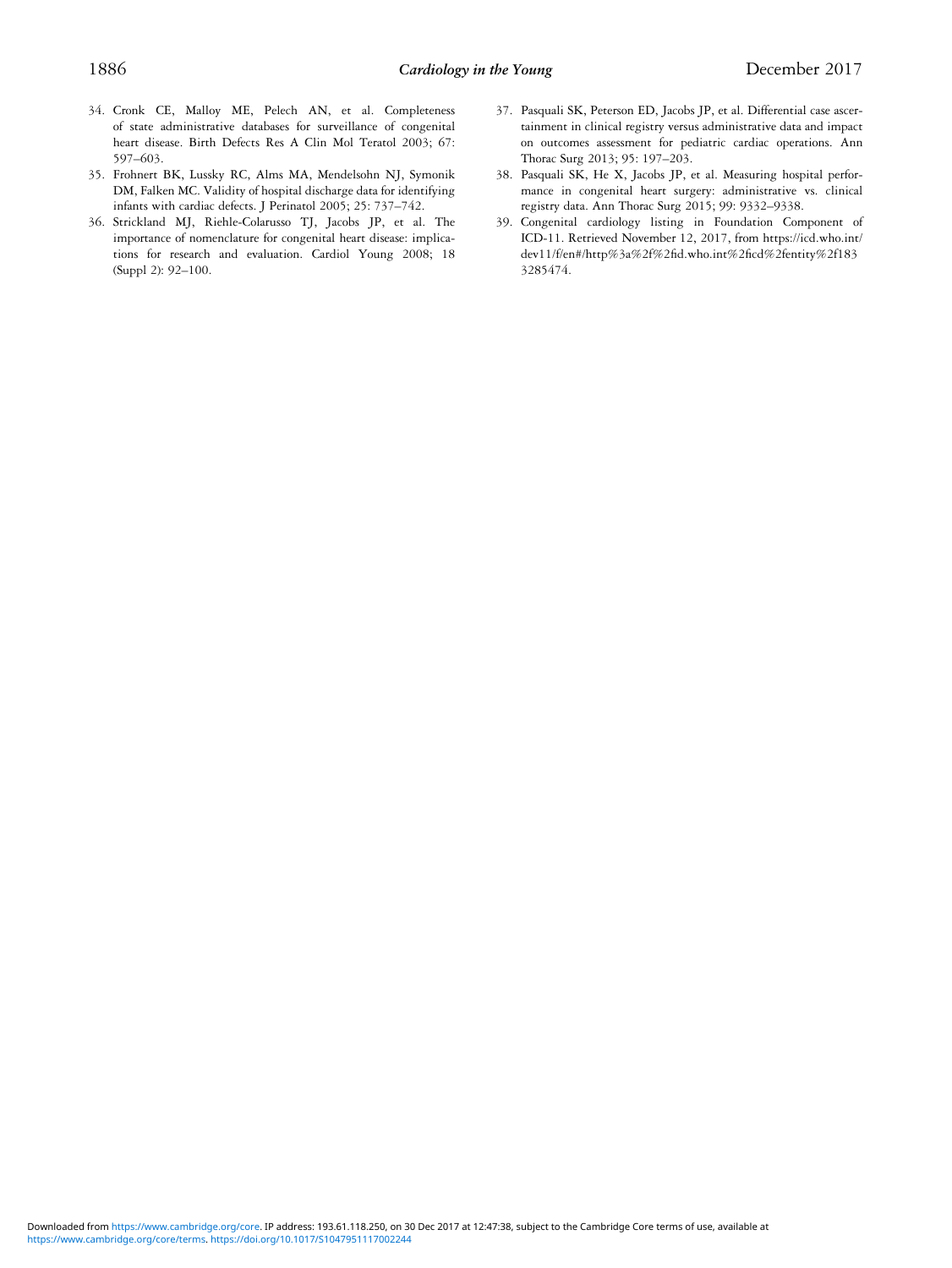| Level 0                                                              | Level I                                                       | Level II                                         | Level III                                                                | Level IV | Level V | Level VI | Level VII |
|----------------------------------------------------------------------|---------------------------------------------------------------|--------------------------------------------------|--------------------------------------------------------------------------|----------|---------|----------|-----------|
| Structural<br>developmental<br>anomaly of heart and<br>great vessels |                                                               |                                                  |                                                                          |          |         |          |           |
|                                                                      | Congenital anomaly of position<br>or spatial relationships of |                                                  |                                                                          |          |         |          |           |
|                                                                      | thoraco-abdominal organs                                      | Anomalous position-                              |                                                                          |          |         |          |           |
|                                                                      |                                                               | orientation of heart                             |                                                                          |          |         |          |           |
|                                                                      |                                                               |                                                  | Laevocardia                                                              |          |         |          |           |
|                                                                      |                                                               |                                                  | Dextrocardia<br>Mesocardia                                               |          |         |          |           |
|                                                                      |                                                               |                                                  | Extrathoracic heart                                                      |          |         |          |           |
|                                                                      |                                                               | Usual atrial arrangement                         |                                                                          |          |         |          |           |
|                                                                      |                                                               | Abnormal atrial arrangement                      |                                                                          |          |         |          |           |
|                                                                      |                                                               |                                                  | Atrial situs inversus<br>Isomerism of right atrial appendages            |          |         |          |           |
|                                                                      |                                                               |                                                  | Isomerism of left atrial appendages                                      |          |         |          |           |
|                                                                      |                                                               | Abnormal ventricular<br>relationships            |                                                                          |          |         |          |           |
|                                                                      |                                                               |                                                  | Right hand pattern ventricular                                           |          |         |          |           |
|                                                                      |                                                               |                                                  | topology<br>Left hand pattern ventricular                                |          |         |          |           |
|                                                                      |                                                               |                                                  | topology                                                                 |          |         |          |           |
|                                                                      |                                                               |                                                  | Crisscross heart                                                         |          |         |          |           |
|                                                                      |                                                               |                                                  | Superior-inferior ventricular<br>relationship                            |          |         |          |           |
|                                                                      |                                                               | Abnormal relationship of great<br>arterial roots |                                                                          |          |         |          |           |
|                                                                      |                                                               |                                                  | Aortic root directly anterior to                                         |          |         |          |           |
|                                                                      |                                                               |                                                  | pulmonary root<br>Aortic root anterior and rightward                     |          |         |          |           |
|                                                                      |                                                               |                                                  | to pulmonary root                                                        |          |         |          |           |
|                                                                      |                                                               |                                                  | Aortic root anterior and leftward to                                     |          |         |          |           |
|                                                                      |                                                               |                                                  | pulmonary root<br>Aortic root side by side and directly                  |          |         |          |           |
|                                                                      |                                                               |                                                  | rightward to pulmonary root                                              |          |         |          |           |
|                                                                      |                                                               |                                                  | Aortic root side by side and directly                                    |          |         |          |           |
|                                                                      |                                                               |                                                  | leftward to pulmonary root<br>Aortic root directly posterior to          |          |         |          |           |
|                                                                      |                                                               |                                                  | pulmonary root                                                           |          |         |          |           |
|                                                                      |                                                               |                                                  | Aortic root posterior and rightward                                      |          |         |          |           |
|                                                                      |                                                               |                                                  | to pulmonary root<br>Aortic root posterior and leftward to               |          |         |          |           |
|                                                                      |                                                               |                                                  | pulmonary root                                                           |          |         |          |           |
|                                                                      |                                                               | Abnormal intrapericardial                        |                                                                          |          |         |          |           |
|                                                                      |                                                               | course of great arteries                         |                                                                          |          |         |          |           |
|                                                                      |                                                               |                                                  | Spiralling course of great arteries<br>Parallel course of great arteries |          |         |          |           |
|                                                                      |                                                               | Visceral heterotaxy                              |                                                                          |          |         |          |           |
|                                                                      |                                                               |                                                  | Right isomerism                                                          |          |         |          |           |
|                                                                      |                                                               | Total mirror imagery                             | Left isomerism                                                           |          |         |          |           |
|                                                                      |                                                               |                                                  |                                                                          |          |         |          |           |

<span id="page-15-0"></span>Table 1. Systematic hierarchical list of congenital cardiology terms submitted to the World Health Organization for inclusion in the Foundation Component of the 11th revision of the Inter-national Classification of Diseases.<sup>[39](#page-14-0)</sup>

Franklin et al:

IPCCC ICD-11

Franklin et al: IPCCC ICD-11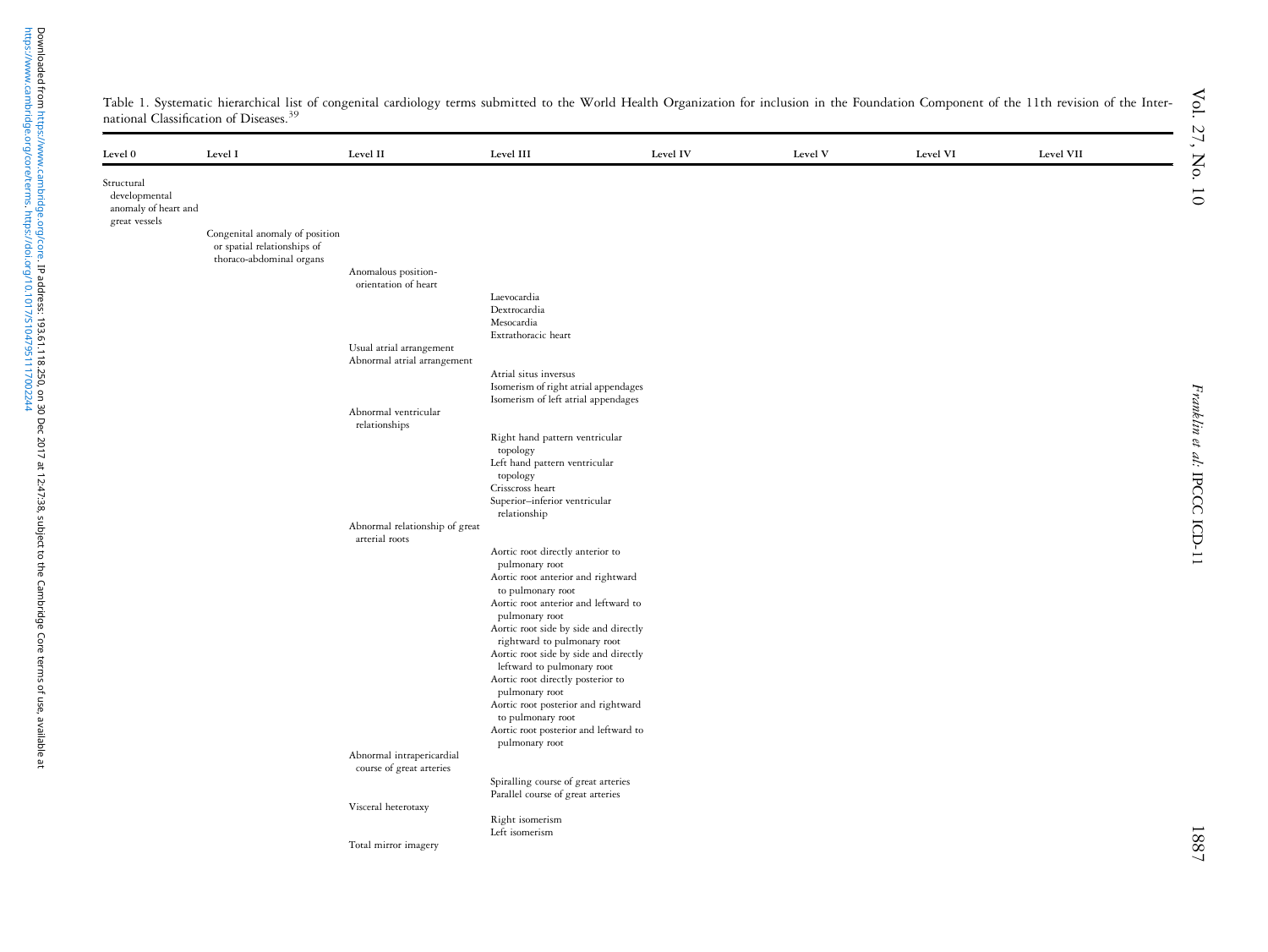|  | Table 1. Continued |
|--|--------------------|
|  |                    |

| Level ${\bf 0}$ | Level I                                                     | Level II                               | Level III                                                              | Level IV                                                    | Level V | Level VI | Level VII |
|-----------------|-------------------------------------------------------------|----------------------------------------|------------------------------------------------------------------------|-------------------------------------------------------------|---------|----------|-----------|
|                 | Congenital anomaly of an<br>atrioventricular or ventriculo- |                                        |                                                                        |                                                             |         |          |           |
|                 | arterial connection                                         | Concordant atrioventricular            |                                                                        |                                                             |         |          |           |
|                 |                                                             | connections                            |                                                                        |                                                             |         |          |           |
|                 |                                                             | Discordant atrioventricular            |                                                                        |                                                             |         |          |           |
|                 |                                                             | connections                            |                                                                        |                                                             |         |          |           |
|                 |                                                             |                                        | Congenitally corrected transposition<br>of great arteries              |                                                             |         |          |           |
|                 |                                                             | Transposition of the great<br>arteries |                                                                        |                                                             |         |          |           |
|                 |                                                             |                                        | Transposition of the great arteries                                    |                                                             |         |          |           |
|                 |                                                             |                                        | with concordant atrioventricular                                       |                                                             |         |          |           |
|                 |                                                             |                                        | connections and intact ventricular<br>septum                           |                                                             |         |          |           |
|                 |                                                             |                                        | Transposition of the great arteries                                    |                                                             |         |          |           |
|                 |                                                             |                                        | with concordant atrioventricular                                       |                                                             |         |          |           |
|                 |                                                             |                                        | connections and ventricular septal                                     |                                                             |         |          |           |
|                 |                                                             |                                        | defect<br>Transposition of the great arteries                          |                                                             |         |          |           |
|                 |                                                             |                                        | with concordant atrioventricular                                       |                                                             |         |          |           |
|                 |                                                             |                                        | connections and ventricular septal                                     |                                                             |         |          |           |
|                 |                                                             |                                        | defect and left ventricular outflow<br>tract obstruction               |                                                             |         |          |           |
|                 |                                                             | Concordant ventriculo-arterial         |                                                                        |                                                             |         |          |           |
|                 |                                                             | connections                            | Concordant ventriculo-arterial                                         |                                                             |         |          |           |
|                 |                                                             |                                        | connections with parallel great                                        |                                                             |         |          |           |
|                 |                                                             |                                        | arteries                                                               |                                                             |         |          |           |
|                 |                                                             | Double outlet right ventricle          | Double outlet right ventricle with                                     |                                                             |         |          |           |
|                 |                                                             |                                        | subaortic or doubly committed                                          |                                                             |         |          |           |
|                 |                                                             |                                        | ventricular septal defect and                                          |                                                             |         |          |           |
|                 |                                                             |                                        | pulmonary stenosis, Fallot type                                        |                                                             |         |          |           |
|                 |                                                             |                                        |                                                                        | Double outlet right ventricle<br>with subaortic ventricular |         |          |           |
|                 |                                                             |                                        |                                                                        | septal defect and pulmonary                                 |         |          |           |
|                 |                                                             |                                        |                                                                        | stenosis, Fallot type                                       |         |          |           |
|                 |                                                             |                                        |                                                                        | Double outlet right ventricle<br>with doubly committed      |         |          |           |
|                 |                                                             |                                        |                                                                        | ventricular septal defect and                               |         |          |           |
|                 |                                                             |                                        |                                                                        | pulmonary stenosis, Fallot                                  |         |          |           |
|                 |                                                             |                                        | Double outlet right ventricle with                                     | type                                                        |         |          |           |
|                 |                                                             |                                        | subpulmonary ventricular septal                                        |                                                             |         |          |           |
|                 |                                                             |                                        | defect, transposition type                                             |                                                             |         |          |           |
|                 |                                                             |                                        | Double outlet right ventricle with<br>non-committed ventricular septal |                                                             |         |          |           |
|                 |                                                             |                                        | defect                                                                 |                                                             |         |          |           |
|                 |                                                             |                                        | Double outlet right ventricle with                                     |                                                             |         |          |           |
|                 |                                                             |                                        | subaortic or doubly committed<br>ventricular septal defect without     |                                                             |         |          |           |
|                 |                                                             |                                        | pulmonary stenosis, ventricular                                        |                                                             |         |          |           |
|                 |                                                             |                                        | septal defect type                                                     |                                                             |         |          |           |
|                 |                                                             |                                        |                                                                        | Double outlet right ventricle<br>with subaortic ventricular |         |          |           |

December 2017

December 2017

1888  $\overline{a}$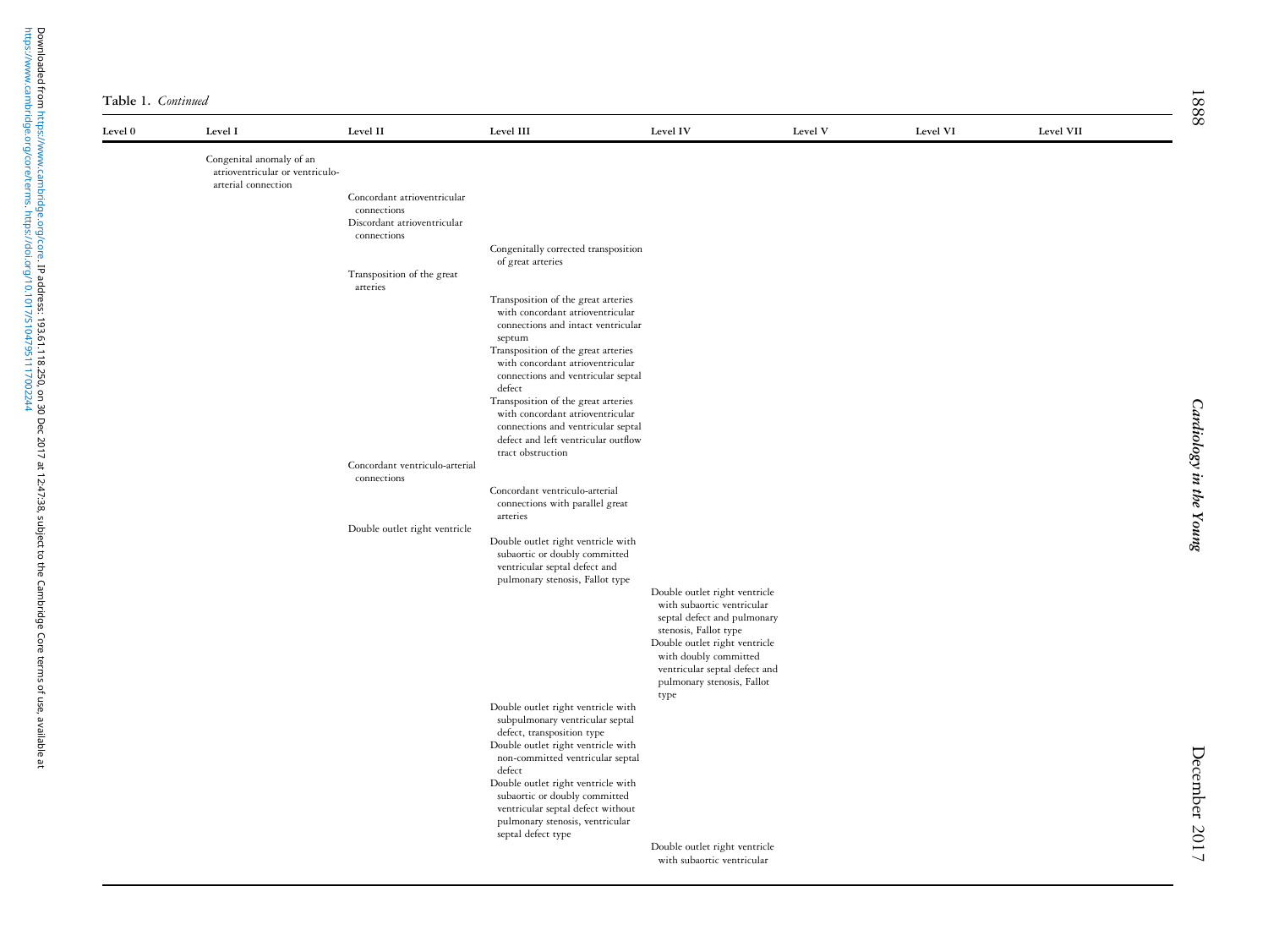|                       |                              |                                    | septal defect without             |                             |  |
|-----------------------|------------------------------|------------------------------------|-----------------------------------|-----------------------------|--|
|                       |                              |                                    | pulmonary stenosis                |                             |  |
|                       |                              |                                    | Double outlet right ventricle     |                             |  |
|                       |                              |                                    | with doubly committed             |                             |  |
|                       |                              |                                    | ventricular septal defect         |                             |  |
|                       |                              |                                    | without pulmonary stenosis        |                             |  |
|                       |                              | Double outlet right ventricle with |                                   |                             |  |
|                       |                              | intact ventricular septum          |                                   |                             |  |
|                       | Double outlet left ventricle |                                    |                                   |                             |  |
|                       | Common arterial trunk        |                                    |                                   |                             |  |
|                       |                              | Common arterial trunk with aortic  |                                   |                             |  |
|                       |                              | dominance                          |                                   |                             |  |
|                       |                              |                                    | Common arterial trunk with        |                             |  |
|                       |                              |                                    | aortic dominance and both         |                             |  |
|                       |                              |                                    | pulmonary arteries arising        |                             |  |
|                       |                              |                                    | from trunk                        |                             |  |
|                       |                              |                                    | Common arterial trunk with        |                             |  |
|                       |                              |                                    | aortic dominance and one          |                             |  |
|                       |                              |                                    | pulmonary artery absent from      |                             |  |
|                       |                              |                                    | trunk (isolated pulmonary         |                             |  |
|                       |                              |                                    | artery)                           |                             |  |
|                       |                              | Common arterial trunk with         |                                   |                             |  |
|                       |                              | pulmonary dominance and aortic     |                                   |                             |  |
|                       |                              | arch obstruction                   |                                   |                             |  |
|                       |                              |                                    | Common arterial trunk with        |                             |  |
|                       |                              |                                    | pulmonary dominance and           |                             |  |
|                       |                              |                                    | interrupted aortic arch           |                             |  |
|                       |                              |                                    | Common arterial trunk with        |                             |  |
|                       |                              |                                    | pulmonary dominance and           |                             |  |
|                       |                              |                                    | aortic coarctation                |                             |  |
|                       |                              | Congenital truncal valvar          |                                   |                             |  |
|                       |                              | regurgitation                      |                                   |                             |  |
|                       |                              | Congenital truncal valvar stenosis |                                   |                             |  |
|                       |                              | Dysplasia of truncal valve         |                                   |                             |  |
| Congenital anomaly of |                              |                                    |                                   |                             |  |
| mediastinal vein      |                              |                                    |                                   |                             |  |
|                       |                              |                                    |                                   |                             |  |
|                       | Congenital anomaly of        |                                    |                                   |                             |  |
|                       | mediastinal systemic vein    |                                    |                                   |                             |  |
|                       |                              | Congenital anomaly of superior     |                                   |                             |  |
|                       |                              | caval vein                         |                                   |                             |  |
|                       |                              |                                    | Absent right superior caval vein  |                             |  |
|                       |                              |                                    | Left superior caval vein          |                             |  |
|                       |                              |                                    |                                   | Left superior caval vein to |  |
|                       |                              |                                    |                                   | coronary sinus              |  |
|                       |                              |                                    |                                   | Left superior caval vein to |  |
|                       |                              |                                    |                                   | left-sided atrium           |  |
|                       |                              | Congenital anomaly of inferior     |                                   |                             |  |
|                       |                              | caval vein                         |                                   |                             |  |
|                       |                              |                                    | Interrupted inferior caval vein   |                             |  |
|                       |                              |                                    | with absent suprarenal            |                             |  |
|                       |                              |                                    | segment and azygos                |                             |  |
|                       |                              |                                    | continuation                      |                             |  |
|                       |                              | Congenital anomaly of coronary     |                                   |                             |  |
|                       |                              | sinus                              |                                   |                             |  |
|                       |                              |                                    | Unroofed coronary sinus           |                             |  |
|                       |                              |                                    | Coronary sinus orifice atresia or |                             |  |
|                       |                              |                                    | stenosis                          |                             |  |
|                       |                              | Anomalous hepatic venous           |                                   |                             |  |
|                       |                              | connections to the heart           |                                   |                             |  |
|                       | Congenital anomaly of        |                                    |                                   |                             |  |
|                       | pulmonary vein               |                                    |                                   |                             |  |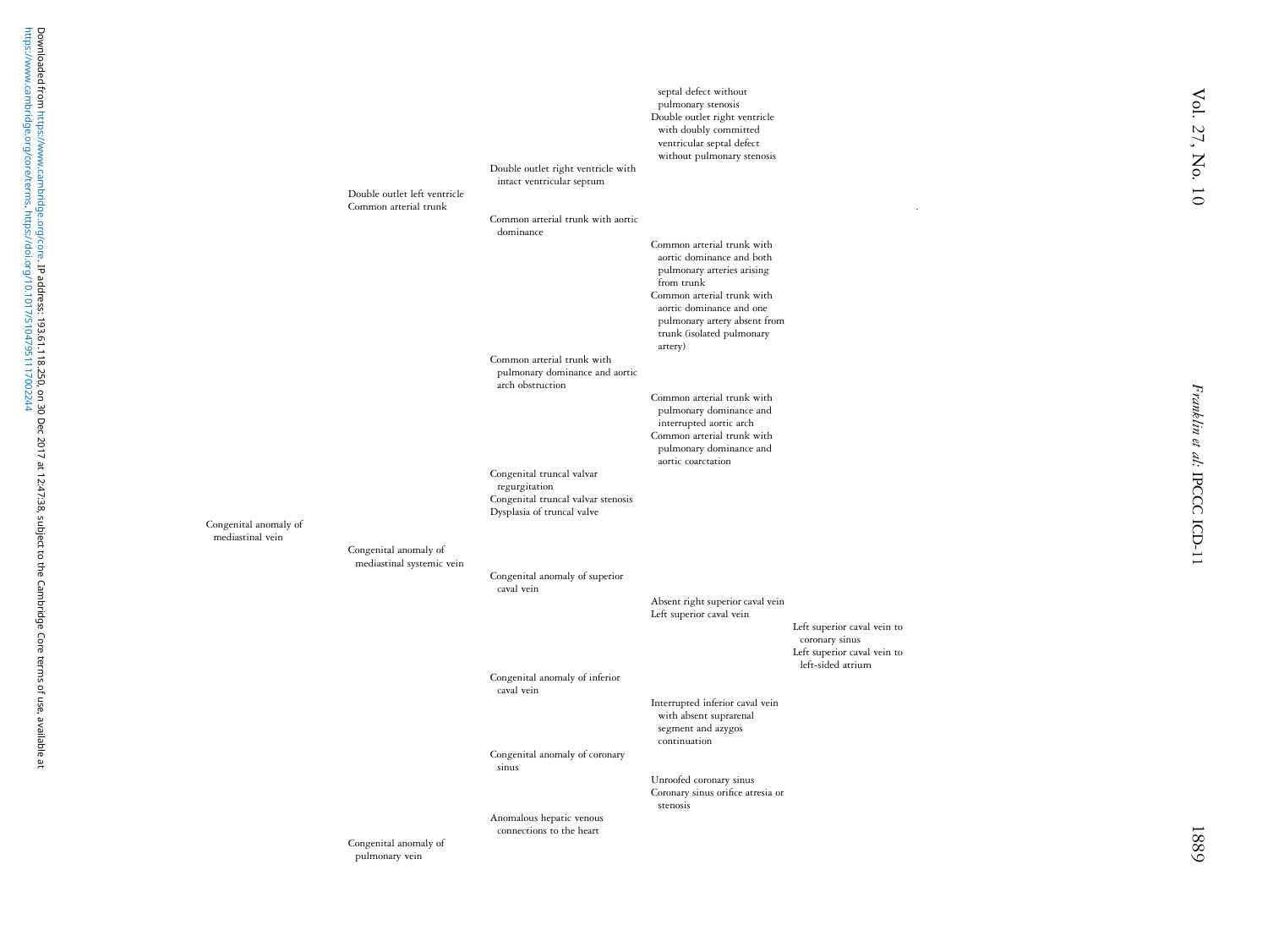| Table 1. Continued |  |
|--------------------|--|
|--------------------|--|

| Level 0 | Level I                                             | Level II                               | Level III                                                          | Level IV                                                     | Level V                                     | Level VI | Level VII |
|---------|-----------------------------------------------------|----------------------------------------|--------------------------------------------------------------------|--------------------------------------------------------------|---------------------------------------------|----------|-----------|
|         |                                                     |                                        | Anomalous pulmonary venous<br>connection                           |                                                              |                                             |          |           |
|         |                                                     |                                        |                                                                    | Total anomalous pulmonary                                    |                                             |          |           |
|         |                                                     |                                        |                                                                    | venous connection                                            | Total anomalous                             |          |           |
|         |                                                     |                                        |                                                                    |                                                              | pulmonary venous                            |          |           |
|         |                                                     |                                        |                                                                    |                                                              | connection of the<br>supracardiac type      |          |           |
|         |                                                     |                                        |                                                                    |                                                              | Total anomalous<br>pulmonary venous         |          |           |
|         |                                                     |                                        |                                                                    |                                                              | connection of the cardiac                   |          |           |
|         |                                                     |                                        |                                                                    |                                                              | type<br>Total anomalous                     |          |           |
|         |                                                     |                                        |                                                                    |                                                              | pulmonary venous                            |          |           |
|         |                                                     |                                        |                                                                    |                                                              | connection of the<br>infracardiac type      |          |           |
|         |                                                     |                                        |                                                                    |                                                              | Total anomalous                             |          |           |
|         |                                                     |                                        |                                                                    |                                                              | pulmonary venous<br>connection of the mixed |          |           |
|         |                                                     |                                        |                                                                    | Partial anomalous pulmonary                                  | type                                        |          |           |
|         |                                                     |                                        |                                                                    | venous connection                                            |                                             |          |           |
|         |                                                     |                                        |                                                                    | Partial anomalous pulmonary<br>venous connection of Scimitar |                                             |          |           |
|         |                                                     |                                        |                                                                    | type                                                         |                                             |          |           |
|         |                                                     |                                        |                                                                    | Obstructed anomalous                                         | Scimitar syndrome                           |          |           |
|         |                                                     |                                        |                                                                    | pulmonary venous pathway or<br>connection                    |                                             |          |           |
|         |                                                     |                                        | Congenital pulmonary venous                                        |                                                              |                                             |          |           |
|         |                                                     |                                        | stenosis or hypoplasia<br>Congenital atresia of pulmonary          |                                                              |                                             |          |           |
|         |                                                     |                                        | vein                                                               |                                                              |                                             |          |           |
|         | Congenital anomaly of an<br>atrium or atrial septum |                                        |                                                                    |                                                              |                                             |          |           |
|         |                                                     | Congenital anomaly of<br>atrial septum |                                                                    |                                                              |                                             |          |           |
|         |                                                     |                                        | Restrictive interatrial                                            |                                                              |                                             |          |           |
|         |                                                     |                                        | communication or intact atrial<br>septum when an interatrial shunt |                                                              |                                             |          |           |
|         |                                                     |                                        | is physiologically necessary                                       |                                                              |                                             |          |           |
|         |                                                     |                                        | Aneurysm of atrial septum<br>Interatrial communication             |                                                              |                                             |          |           |
|         |                                                     |                                        |                                                                    | Patent oval foramen                                          |                                             |          |           |
|         |                                                     |                                        |                                                                    | Atrial septal defect within oval<br>fossa                    |                                             |          |           |
|         |                                                     |                                        |                                                                    | Sinus venosus defect<br>Common atrium with separate          |                                             |          |           |
|         |                                                     |                                        |                                                                    | atrioventricular junctions                                   |                                             |          |           |
|         |                                                     |                                        |                                                                    | Interatrial communication<br>through coronary sinus orifice  |                                             |          |           |
|         |                                                     | Congenital anomaly of                  |                                                                    |                                                              |                                             |          |           |
|         |                                                     | right atrium                           | Divided right atrium                                               |                                                              |                                             |          |           |
|         |                                                     |                                        |                                                                    |                                                              |                                             |          |           |

1890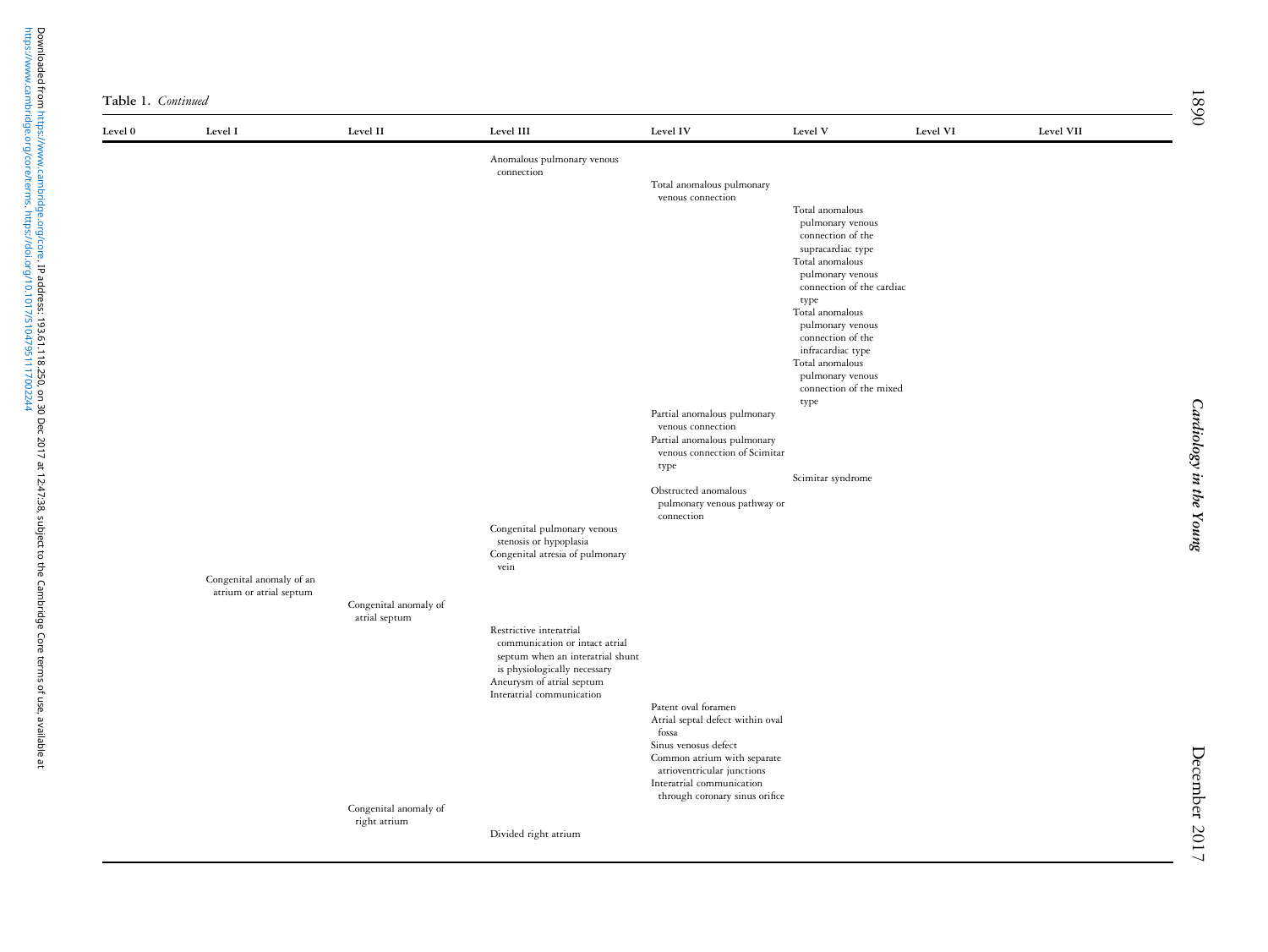Left-sided juxtaposition of the atrial appendages Congenital giant right atrium Congenital anomaly of left atriumDivided left atriumRight-sided juxtaposition of the atrial appendages Congenital anomaly of an atrioventricular valve or atrioventricular septum Congenital anomaly of tricuspid valve Congenital tricuspid regurgitation Congenital tricuspid valvar stenosis Tricuspid annular hypoplasia Dysplasia of tricuspid valve Straddling tricuspid valve Overriding tricuspid valve Ebstein malformation of tricuspid valve Congenital anomaly of mitral valve Congenital mitral regurgitation Congenital mitral valvar stenosis Mitral annular hypoplasia Straddling mitral valve Overriding mitral valve Dysplasia of mitral valve Supravalvar or intravalvar mitral ring Congenital mitral valvar prolapse True cleft of anterior mitral leaflet Congenital anomaly of mitral subvalvar apparatus Congenital mitral subvalvar stenosisParachute malformation of mitral valve Congenital anomaly of leftsided atrioventricular valve in double inlet ventricle Congenital anomaly of rightsided atrioventricular valve in double inlet ventricle Common atrioventricular junction Atrioventricular septal defect Atrioventricular septal defect with balanced ventricles Atrioventricular septal defect with ventricular imbalance Atrioventricular septal defect with ventricular imbalance with dominant right ventricle,

hypoplastic left ventricle Atrioventricular septal defect with ventricular imbalance with dominant left ventricle,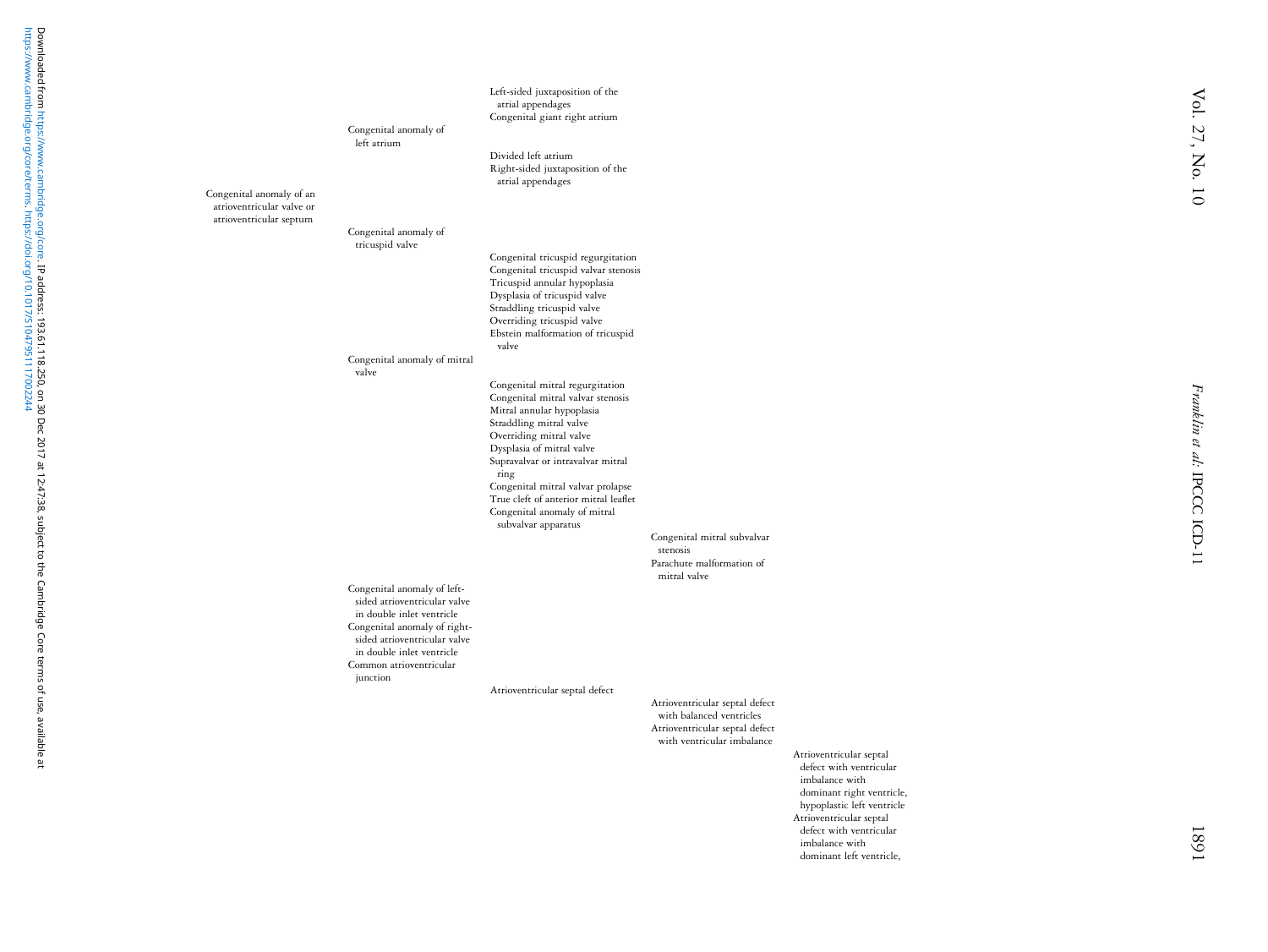| Level 0 | Level I | Level II | Level III | Level IV                                                       | Level V                                       | Level VI                                       | Level VII |
|---------|---------|----------|-----------|----------------------------------------------------------------|-----------------------------------------------|------------------------------------------------|-----------|
|         |         |          |           |                                                                | hypoplastic right                             |                                                |           |
|         |         |          |           |                                                                | ventricle                                     |                                                |           |
|         |         |          |           | Atrioventricular septal defect<br>with communication at the    |                                               |                                                |           |
|         |         |          |           | atrial level only                                              |                                               |                                                |           |
|         |         |          |           | Atrioventricular septal defect                                 |                                               |                                                |           |
|         |         |          |           | with communication at the                                      |                                               |                                                |           |
|         |         |          |           | ventricular level only                                         |                                               |                                                |           |
|         |         |          |           | Atrioventricular septal defect<br>with communication at atrial |                                               |                                                |           |
|         |         |          |           | level and restrictive                                          |                                               |                                                |           |
|         |         |          |           | communication at ventricular                                   |                                               |                                                |           |
|         |         |          |           | level                                                          |                                               |                                                |           |
|         |         |          |           | Atrioventricular septal defect<br>with communication at atrial |                                               |                                                |           |
|         |         |          |           | level and unrestrictive                                        |                                               |                                                |           |
|         |         |          |           | communication at ventricular                                   |                                               |                                                |           |
|         |         |          |           | level                                                          |                                               |                                                |           |
|         |         |          |           | Atrioventricular septal defect<br>and tetralogy of Fallot      |                                               |                                                |           |
|         |         |          |           | Common atrium with common                                      |                                               |                                                |           |
|         |         |          |           | atrioventricular junction                                      |                                               |                                                |           |
|         |         |          |           | Common atrioventricular                                        |                                               |                                                |           |
|         |         |          |           | valvar regurgitation<br>Atypical common                        |                                               |                                                |           |
|         |         |          |           | atrioventricular valve                                         |                                               |                                                |           |
|         |         |          |           |                                                                | Common atrioventricular                       |                                                |           |
|         |         |          |           |                                                                | valve with unbalanced                         |                                                |           |
|         |         |          |           |                                                                | commitment of valve to<br>ventricles          |                                                |           |
|         |         |          |           |                                                                |                                               | Common atrioventricular                        |           |
|         |         |          |           |                                                                |                                               | valve with unbalanced                          |           |
|         |         |          |           |                                                                |                                               | commitment of valve to                         |           |
|         |         |          |           |                                                                |                                               | right ventricle<br>Common atrioventricular     |           |
|         |         |          |           |                                                                |                                               | valve with unbalanced                          |           |
|         |         |          |           |                                                                |                                               | commitment of valve to                         |           |
|         |         |          |           |                                                                |                                               | left ventricle                                 |           |
|         |         |          |           |                                                                | Atypical right ventricular                    |                                                |           |
|         |         |          |           |                                                                | component of common<br>atrioventricular valve |                                                |           |
|         |         |          |           |                                                                | Atypical left ventricular                     |                                                |           |
|         |         |          |           |                                                                | component of common                           |                                                |           |
|         |         |          |           |                                                                | atrioventricular valve                        | Double orifice of left                         |           |
|         |         |          |           |                                                                |                                               | ventricular component of                       |           |
|         |         |          |           |                                                                |                                               | common atrioventricular                        |           |
|         |         |          |           |                                                                |                                               | valve                                          |           |
|         |         |          |           |                                                                |                                               | Deficient mural leaflet of<br>left ventricular |           |
|         |         |          |           |                                                                |                                               | component of common                            |           |
|         |         |          |           |                                                                |                                               | atrioventricular valve                         |           |
|         |         |          |           | Common atrioventricular                                        |                                               |                                                |           |
|         |         |          |           | junction with spontaneous                                      |                                               |                                                |           |
|         |         |          |           | fibrous closure of<br>atrioventricular septal defect           |                                               |                                                |           |

Cardiology in the Young

Cardiology in the Young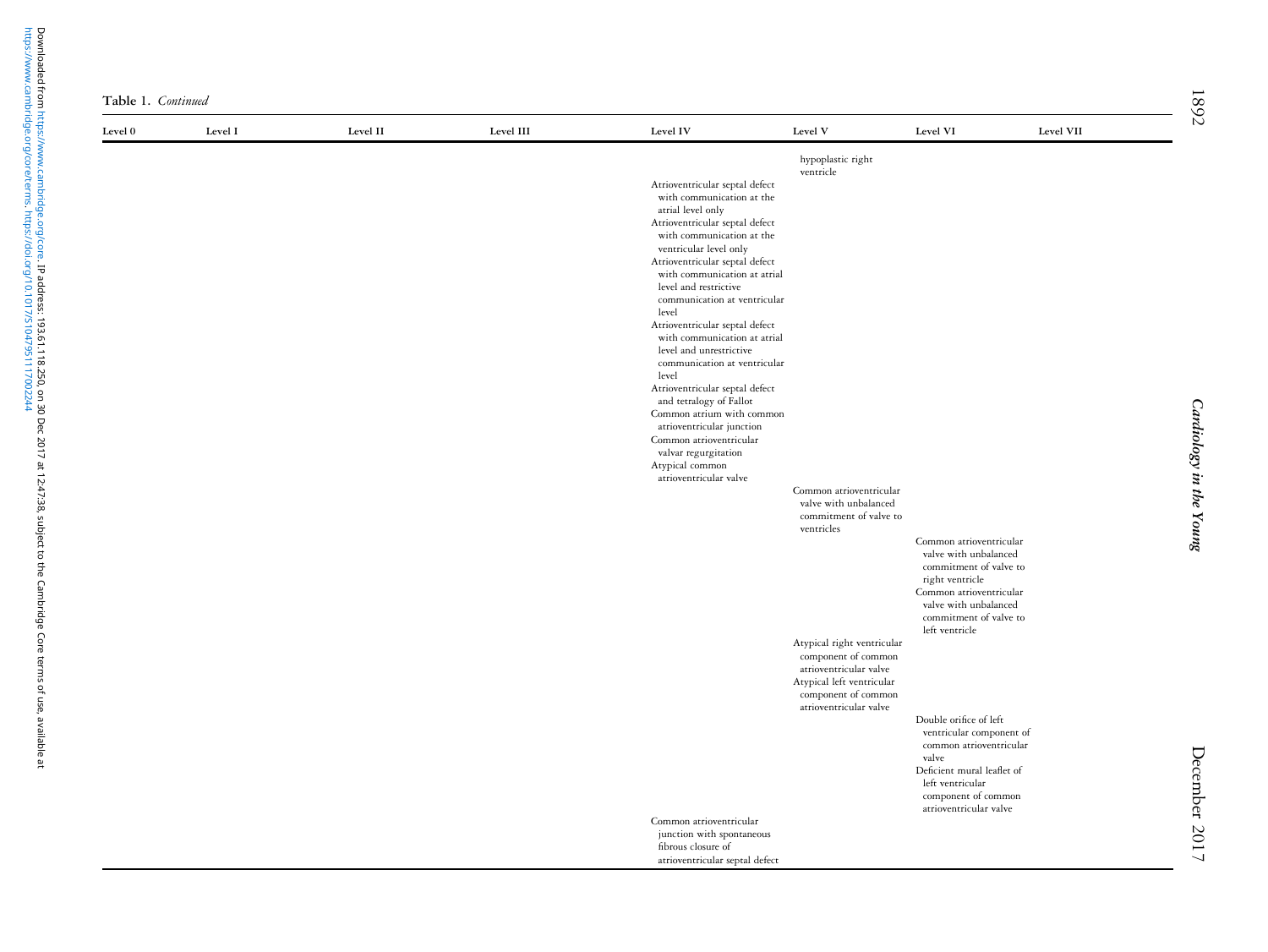|                                                                   | Communication between left<br>ventricle and right atrium |                                                                 |                                                             |                                                    |
|-------------------------------------------------------------------|----------------------------------------------------------|-----------------------------------------------------------------|-------------------------------------------------------------|----------------------------------------------------|
| Congenital anomaly of a<br>ventricle or the ventricular<br>septum |                                                          |                                                                 |                                                             |                                                    |
|                                                                   | Congenital right ventricular                             |                                                                 |                                                             |                                                    |
|                                                                   | anomaly                                                  | Right ventricular hypoplasia                                    |                                                             |                                                    |
|                                                                   |                                                          | Congenital right ventricular outflow<br>tract obstruction       |                                                             |                                                    |
|                                                                   |                                                          | Double-chambered right ventricle                                |                                                             |                                                    |
|                                                                   |                                                          | Right ventricular myocardial<br>sinusoids                       |                                                             |                                                    |
|                                                                   |                                                          | Parchment right ventricle<br>(including Uhl anomaly)            |                                                             |                                                    |
|                                                                   |                                                          | Tetralogy of Fallot                                             |                                                             |                                                    |
|                                                                   |                                                          |                                                                 | Tetralogy of Fallot with absent<br>pulmonary valve syndrome |                                                    |
|                                                                   |                                                          |                                                                 | Tetralogy of Fallot with<br>pulmonary atresia               |                                                    |
|                                                                   |                                                          |                                                                 | Tetralogy of Fallot with                                    |                                                    |
|                                                                   |                                                          |                                                                 | pulmonary atresia and<br>systemic-to-pulmonary              |                                                    |
|                                                                   | Congenital left ventricular                              |                                                                 | collateral artery                                           |                                                    |
|                                                                   | anomaly                                                  | Left ventricular hypoplasia                                     |                                                             |                                                    |
|                                                                   |                                                          | Congenital left ventricular                                     |                                                             |                                                    |
|                                                                   |                                                          | aneurysm or diverticulum<br>Congenital left ventricular outflow |                                                             |                                                    |
|                                                                   |                                                          | tract obstruction                                               | Left ventricular outflow tract                              |                                                    |
|                                                                   |                                                          |                                                                 | obstruction due to                                          |                                                    |
|                                                                   |                                                          | Left heart obstruction at multiple                              | atrioventricular valve                                      |                                                    |
|                                                                   |                                                          | sites<br>Left ventricular myocardial                            |                                                             |                                                    |
|                                                                   |                                                          | sinusoids                                                       |                                                             |                                                    |
|                                                                   | Congenital anomaly of<br>ventricular septum              |                                                                 |                                                             |                                                    |
|                                                                   |                                                          | Restrictive interventricular<br>communication when an           |                                                             |                                                    |
|                                                                   |                                                          | interventricular shunt is<br>physiologically necessary          |                                                             |                                                    |
|                                                                   |                                                          | Ventricular septal defect                                       |                                                             |                                                    |
|                                                                   |                                                          |                                                                 | Perimembranous central<br>ventricular septal defect         |                                                    |
|                                                                   |                                                          |                                                                 | Inlet ventricular septal defect<br>without a common         |                                                    |
|                                                                   |                                                          |                                                                 | atrioventricular junction                                   |                                                    |
|                                                                   |                                                          |                                                                 |                                                             | Inlet perimembranous<br>ventricular septal defect  |
|                                                                   |                                                          |                                                                 |                                                             | without atrioventricular<br>septal malalignment    |
|                                                                   |                                                          |                                                                 |                                                             | without a common                                   |
|                                                                   |                                                          |                                                                 |                                                             | atrioventricular junction<br>Inlet perimembranous  |
|                                                                   |                                                          |                                                                 |                                                             | ventricular septal defect<br>with atrioventricular |
|                                                                   |                                                          |                                                                 |                                                             | septal malalignment and                            |

[https://www.cambridge.org/core/terms.](https://www.cambridge.org/core/terms) <https://doi.org/10.1017/S1047951117002244>

Downloaded from https://www.cambridge.org/core.**IP address: 193.61.118.250, on 30 Dec 2017 at 12:47:38, subject to the Cambridge Core terms of use, available at<br>https://www.cambridge.org/core/terms. https://doi.org/10.1017** Downloaded from [https://www.cambridge.org/core.](https://www.cambridge.org/core) IP address: 193.61.118.250, on 30 Dec 2017 at 12:47:38, subject to the Cambridge Core terms of use, available at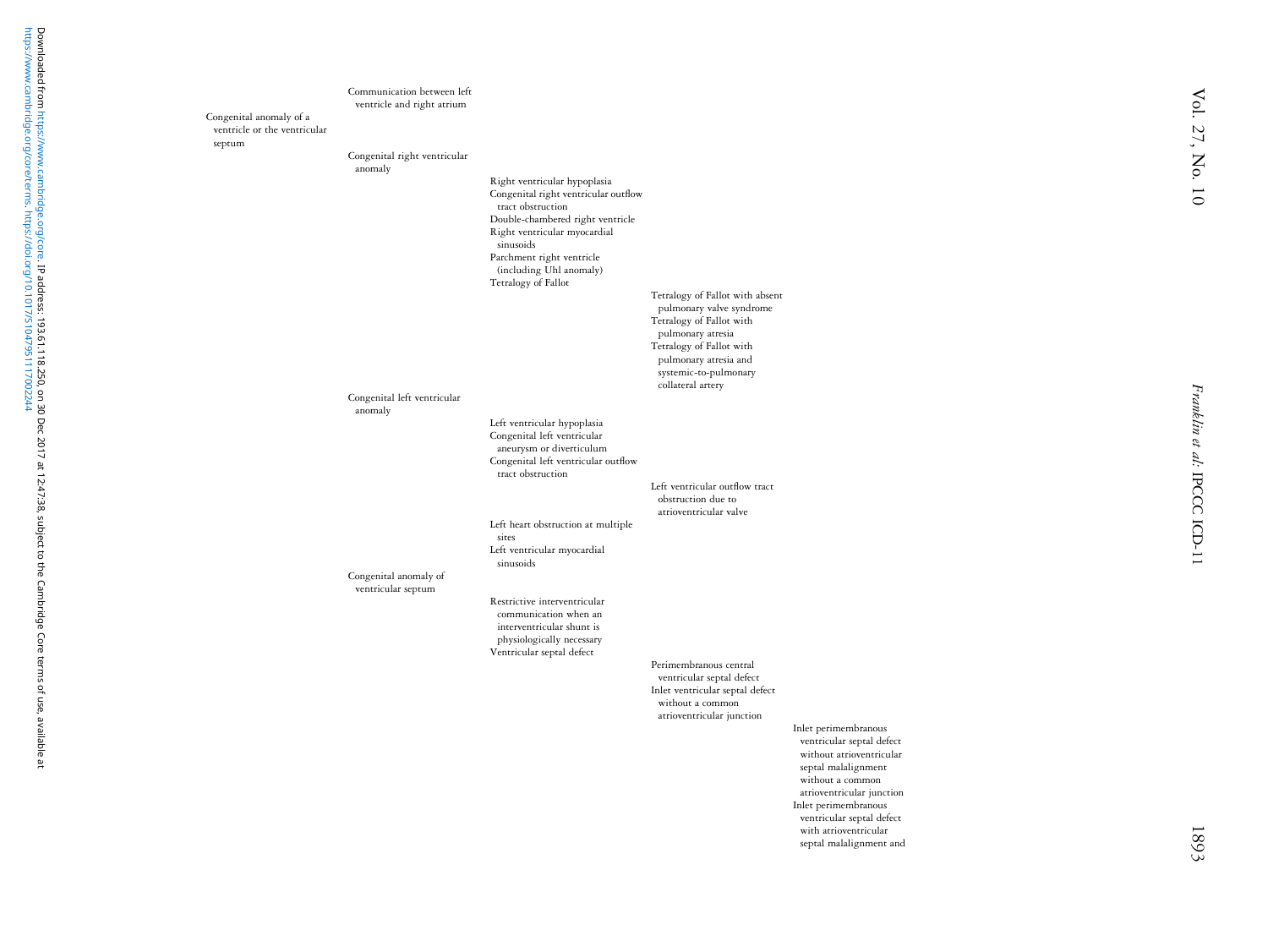| Level 0 | Level I | Level II | Level III | Level IV                         | Level V                                                                                                                                                                                                                                                                                                                            | Level VI                                                                                                                                                                                               | Level VII                                                                                                                                                                                                                                                            |
|---------|---------|----------|-----------|----------------------------------|------------------------------------------------------------------------------------------------------------------------------------------------------------------------------------------------------------------------------------------------------------------------------------------------------------------------------------|--------------------------------------------------------------------------------------------------------------------------------------------------------------------------------------------------------|----------------------------------------------------------------------------------------------------------------------------------------------------------------------------------------------------------------------------------------------------------------------|
|         |         |          |           | Trabecular muscular              | without a common<br>atrioventricular junction<br>Inlet muscular ventricular<br>septal defect                                                                                                                                                                                                                                       |                                                                                                                                                                                                        |                                                                                                                                                                                                                                                                      |
|         |         |          |           | ventricular septal defect        | Trabecular muscular<br>ventricular septal defect:<br>midseptal<br>Trabecular muscular<br>ventricular septal defect:<br>apical<br>Trabecular muscular<br>ventricular septal defect:<br>postero-inferior<br>Trabecular muscular<br>ventricular septal defect:<br>anterosuperior<br>Trabecular muscular<br>ventricular septal defect: |                                                                                                                                                                                                        |                                                                                                                                                                                                                                                                      |
|         |         |          |           |                                  | multiple                                                                                                                                                                                                                                                                                                                           |                                                                                                                                                                                                        |                                                                                                                                                                                                                                                                      |
|         |         |          |           | Outlet ventricular septal defect | Outlet ventricular septal<br>defect without<br>malalignment                                                                                                                                                                                                                                                                        | Outlet muscular                                                                                                                                                                                        |                                                                                                                                                                                                                                                                      |
|         |         |          |           |                                  |                                                                                                                                                                                                                                                                                                                                    | ventricular septal defect<br>without malalignment<br>Doubly committed juxta-<br>arterial ventricular septal<br>defect without<br>malalignment                                                          |                                                                                                                                                                                                                                                                      |
|         |         |          |           |                                  |                                                                                                                                                                                                                                                                                                                                    |                                                                                                                                                                                                        | Doubly committed juxta-<br>arterial ventricular septal<br>defect without malalignment<br>and with muscular postero-<br>inferior rim<br>Doubly committed juxta-<br>arterial ventricular septal<br>defect without malalignment<br>and with perimembranous<br>extension |
|         |         |          |           |                                  | Outlet ventricular septal<br>defect with anteriorly<br>malaligned outlet<br>septum                                                                                                                                                                                                                                                 |                                                                                                                                                                                                        |                                                                                                                                                                                                                                                                      |
|         |         |          |           |                                  |                                                                                                                                                                                                                                                                                                                                    | Outlet muscular<br>ventricular septal defect<br>with anteriorly<br>malaligned outlet<br>septum<br>Outlet perimembranous<br>ventricular septal defect<br>with anteriorly<br>malaligned outlet<br>septum |                                                                                                                                                                                                                                                                      |

Cardiology in the Young

Cardiology in the Young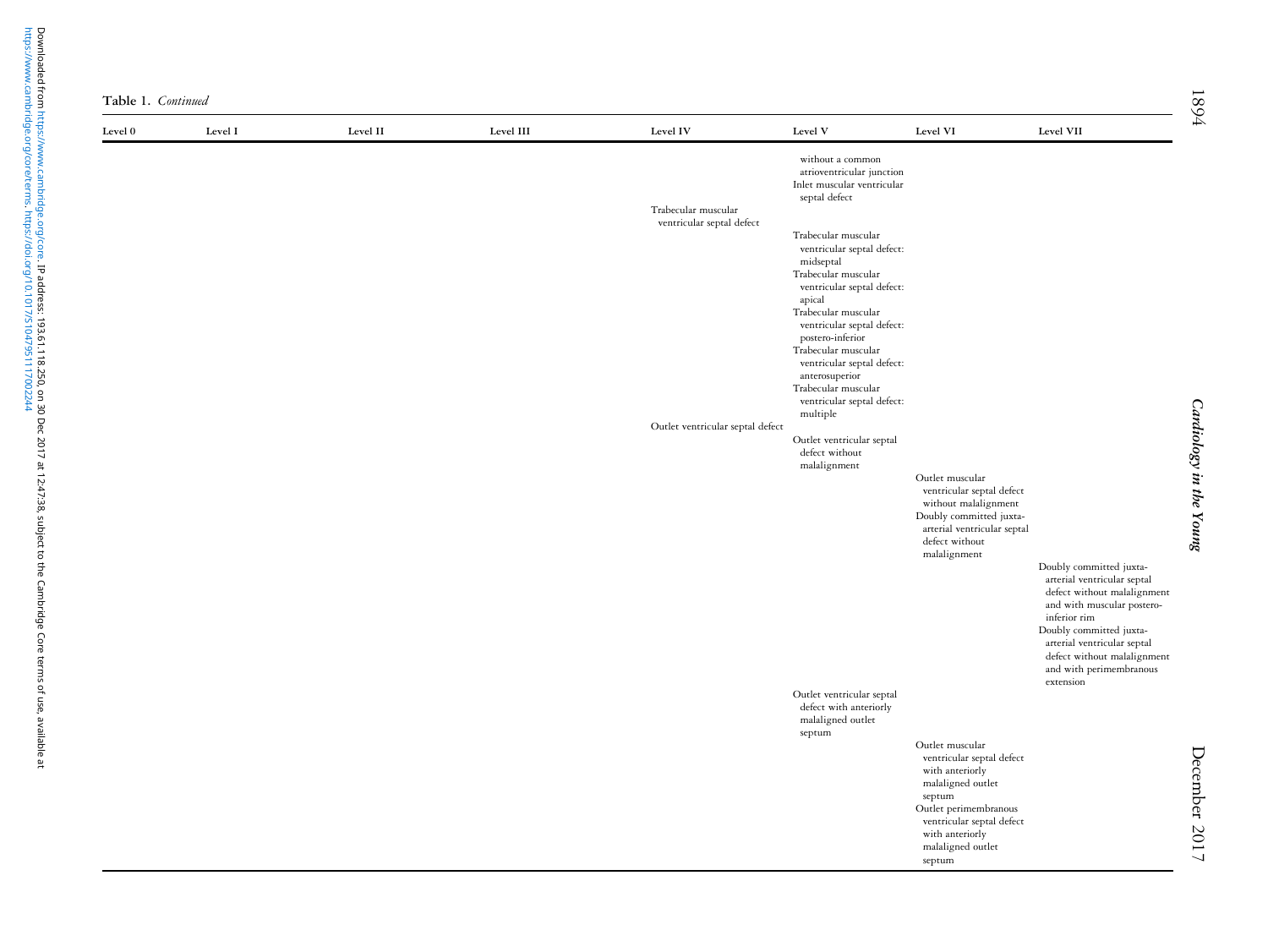Doubly committed juxtaarterial ventricular septal defect with anteriorly malaligned fibrous outlet septum Doubly committed juxtaarterial ventricular septal defect with anteriorly malaligned fibrous outlet septum and muscular posteroinferior rim Doubly committed juxtaarterial ventricular septal defect with anteriorly malaligned fibrous outlet septum and perimembranous extension Outlet muscular ventricular septal defect with posteriorly malaligned outlet septum Outlet perimembranous ventricular septal defect with posteriorly malaligned outlet septum Doubly committed juxtaarterial ventricular septal defect with posteriorly malaligned fibrous outlet septum Doubly committed juxtaarterial ventricular septal defect with posteriorly malaligned fibrous outlet septum and muscular posteroinferior rim Doubly committed juxtaarterial ventricular septal defect with posteriorly

malaligned fibrous outlet septum and perimembranous

extension

Outlet ventricular septal defect with posteriorly malaligned outlet septum

Ventricular septal defect haemodynamically insignificant Multiple ventricular septal defects

Functionally univentricular heart

Double inlet atrioventricular

Double inlet left ventricle Double inlet right ventricle Double inlet to solitary ventricle of indeterminate morphology

Tricuspid atresia

connection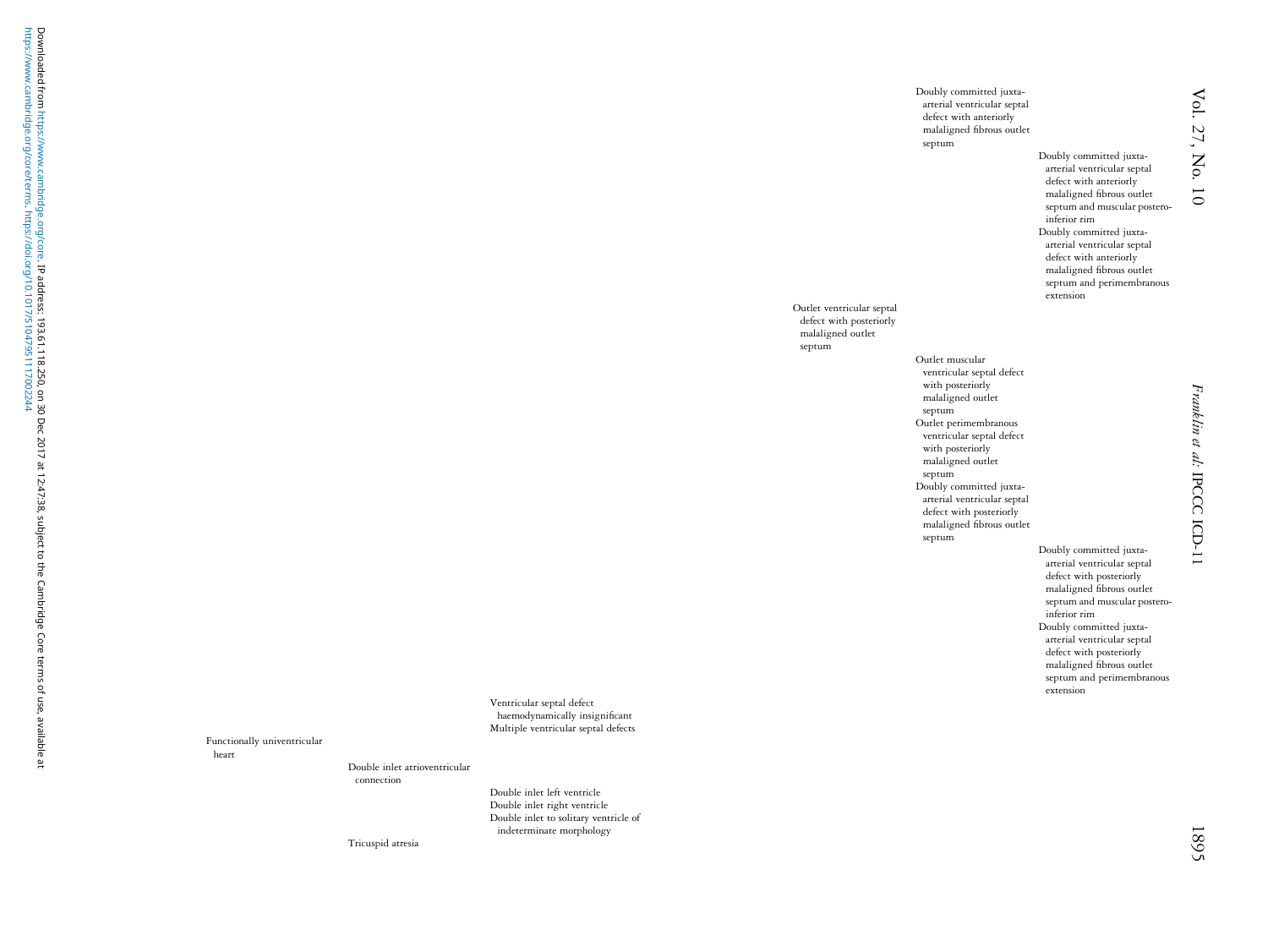| Table 1. Continued |  |
|--------------------|--|
|                    |  |

| Level 0 | Level I                                                                     | Level II                                                      | Level III                                                                                                | Level IV | Level V | Level VI | Level VII |
|---------|-----------------------------------------------------------------------------|---------------------------------------------------------------|----------------------------------------------------------------------------------------------------------|----------|---------|----------|-----------|
|         |                                                                             | Mitral atresia                                                | Tricuspid atresia with absent valvar<br>annulus<br>Tricuspid atresia with imperforate<br>tricuspid valve |          |         |          |           |
|         |                                                                             |                                                               | Mitral atresia with absent valvar<br>annulus<br>Mitral atresia with imperforate<br>mitral valve          |          |         |          |           |
|         |                                                                             | Hypoplastic left heart<br>syndrome                            |                                                                                                          |          |         |          |           |
|         | Congenital anomaly of a<br>ventriculo-arterial valve or<br>adjacent regions |                                                               |                                                                                                          |          |         |          |           |
|         |                                                                             | Congenital anomaly of<br>pulmonary valve                      |                                                                                                          |          |         |          |           |
|         |                                                                             |                                                               | Congenital pulmonary valvar<br>stenosis                                                                  |          |         |          |           |
|         |                                                                             |                                                               | Pulmonary 'annular' hypoplasia<br>Congenital pulmonary<br>regurgitation<br>Dysplasia of pulmonary valve  |          |         |          |           |
|         |                                                                             |                                                               | Bicuspid pulmonary valve                                                                                 |          |         |          |           |
|         |                                                                             | Congenital subpulmonary<br>stenosis<br>Congenital supravalvar |                                                                                                          |          |         |          |           |
|         |                                                                             | pulmonary stenosis<br>Congenital pulmonary atresia            |                                                                                                          |          |         |          |           |
|         |                                                                             | Congenital anomaly of aortic                                  | Pulmonary atresia with intact<br>ventricular septum                                                      |          |         |          |           |
|         |                                                                             | valve                                                         |                                                                                                          |          |         |          |           |
|         |                                                                             |                                                               | Congenital aortic valvar stenosis<br>Congenital aortic regurgitation                                     |          |         |          |           |
|         |                                                                             |                                                               | Bicuspid aortic valve<br>Unicuspid aortic valve                                                          |          |         |          |           |
|         |                                                                             |                                                               | Aortic valvar prolapse<br>Aortic valvar atresia                                                          |          |         |          |           |
|         |                                                                             |                                                               | Aortic 'annular' hypoplasia<br>Dysplasia of aortic valve                                                 |          |         |          |           |
|         |                                                                             | Congenital subaortic stenosis                                 | Subaortic stenosis due to                                                                                |          |         |          |           |
|         |                                                                             |                                                               | fibromuscular shelf<br>Subaortic stenosis due to<br>fibromuscular tunnel                                 |          |         |          |           |
|         |                                                                             | Congenital supravalvar aortic<br>stenosis                     |                                                                                                          |          |         |          |           |
|         |                                                                             | Aneurysm of aortic sinus of<br>Valsalva                       |                                                                                                          |          |         |          |           |
|         |                                                                             | Aortoventricular tunnel                                       |                                                                                                          |          |         |          |           |
|         | Congenital anomaly of great<br>arteries including arterial<br>duct          |                                                               |                                                                                                          |          |         |          |           |
|         |                                                                             | Congenital aortopulmonary<br>window                           |                                                                                                          |          |         |          |           |
|         |                                                                             |                                                               |                                                                                                          |          |         |          |           |

Downloaded from [https://www.cambridge.org/core.](https://www.cambridge.org/core) IP address: 193.61.118.250, on 30 Dec 2017 at 12:47:38, subject to the Cambridge Core terms of use, available at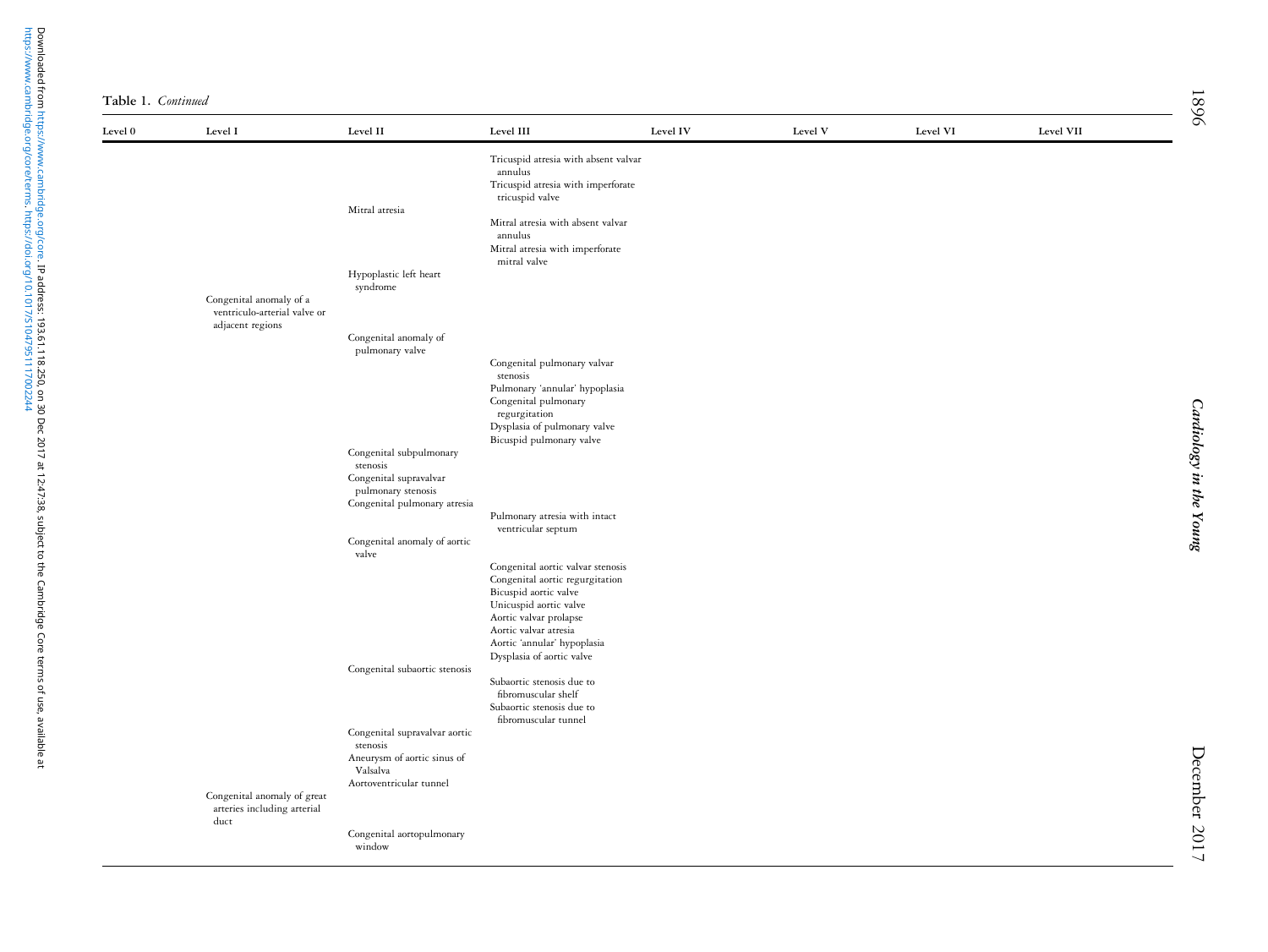Congenital anomaly of pulmonary arterial tree Congenital dilation of pulmonary arterial tree Congenital pulmonary trunk anomaly Congenital pulmonary trunk hypoplasia Absent or atretic pulmonary trunk Congenital pulmonary arterial branch anomaly Congenital pulmonary arterial branch stenosis Congenital right pulmonary arterial branch stenosis Congenital left pulmonary arterial branch stenosisCongenital pulmonary arterial branch hypoplasia Congenital right pulmonary arterial branch hypoplasia Congenital left pulmonary arterial branch hypoplasia Absent or atretic right pulmonary artery Absent or atretic left pulmonary artery Congenital central pulmonary arterial stenosis or hypoplasia proximal to hilar bifurcation Congenital peripheral pulmonary arterial stenosis or hypoplasia at or beyond hilar bifurcation Congenitally discontinuous, non-confluent right and left pulmonary arteries Pulmonary artery origin from ascending aorta Right pulmonary artery from ascending aorta Left pulmonary artery from ascending aorta Pulmonary artery from arterial duct Right pulmonary artery from arterial duct Left pulmonary artery from arterial duct Congenital anomaly of aorta or its branches Congenital anomaly of ascending aorta Ascending aortic hypoplasia Congenital ascending aortic

dilation or aneurysm

Coarctation of aorta

Franklin et al:

IPCCC ICD-11

Franklin et al: IPCCC ICD-11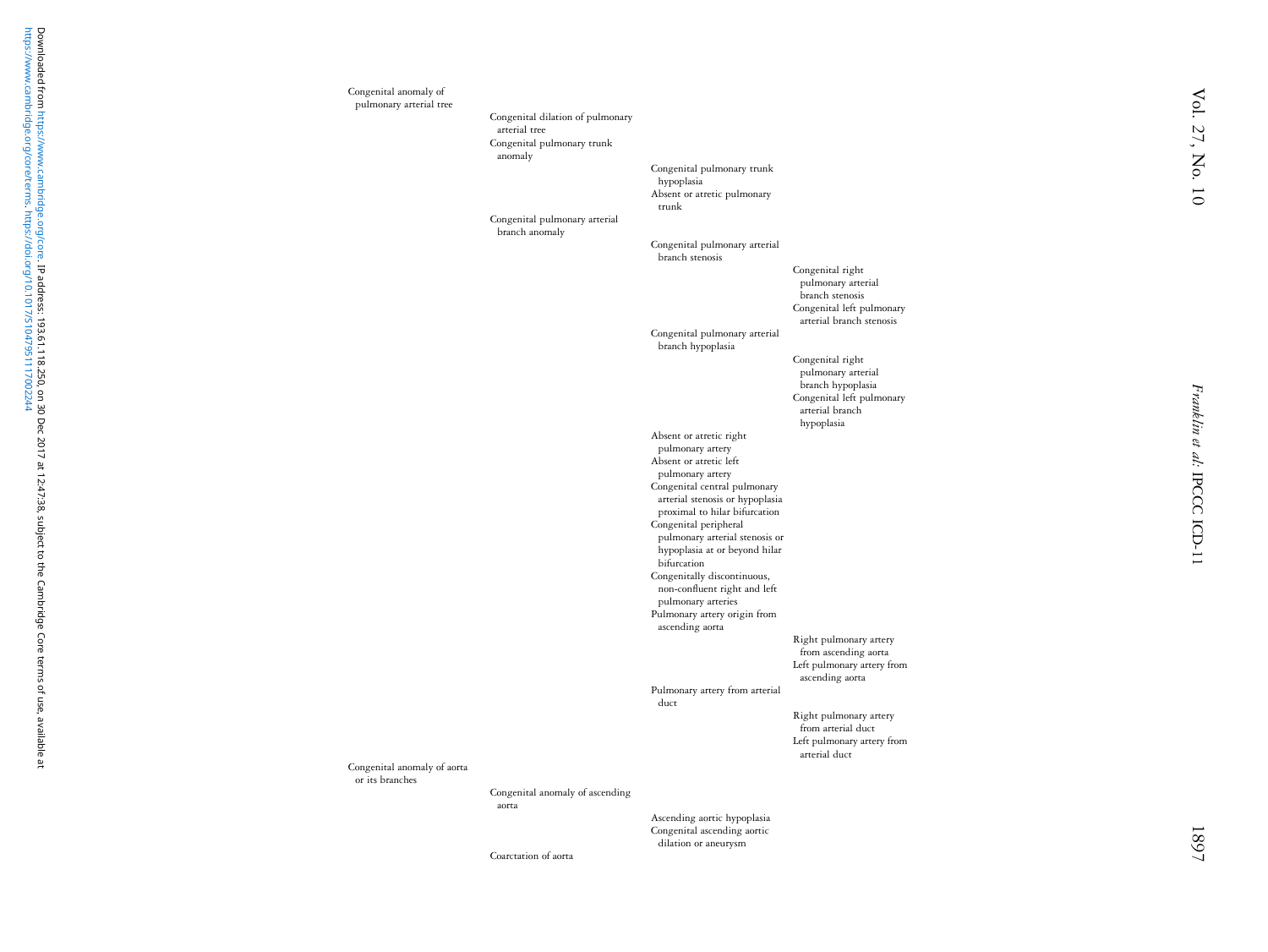| Table 1. Continued |  |  |  |
|--------------------|--|--|--|
|--------------------|--|--|--|

| Level 0 | Level I                        | Level II                                        | Level III                                                              | Level IV                                               | Level V                                                        | Level VI | Level VII |
|---------|--------------------------------|-------------------------------------------------|------------------------------------------------------------------------|--------------------------------------------------------|----------------------------------------------------------------|----------|-----------|
|         |                                |                                                 | Congenital anomaly of aortic arch                                      | Aortic arch hypoplasia                                 |                                                                |          |           |
|         |                                |                                                 |                                                                        | Interrupted aortic arch                                | Interrupted aortic arch                                        |          |           |
|         |                                |                                                 |                                                                        |                                                        | distal to subclavian                                           |          |           |
|         |                                |                                                 |                                                                        |                                                        | artery, type A<br>Interrupted aortic arch                      |          |           |
|         |                                |                                                 |                                                                        |                                                        | between subclavian and                                         |          |           |
|         |                                |                                                 |                                                                        |                                                        | common carotid arteries,<br>type B                             |          |           |
|         |                                |                                                 |                                                                        |                                                        | Interrupted aortic arch<br>between carotid arteries,<br>type C |          |           |
|         |                                |                                                 |                                                                        | Right aortic arch                                      |                                                                |          |           |
|         |                                |                                                 |                                                                        | Left aortic arch<br>Cervical aortic arch               |                                                                |          |           |
|         |                                |                                                 | Congenital anomaly of aortic arch<br>branch                            |                                                        |                                                                |          |           |
|         |                                |                                                 |                                                                        | Aberrant origin of right<br>subclavian artery          |                                                                |          |           |
|         |                                |                                                 |                                                                        | Aberrant origin of left                                |                                                                |          |           |
|         |                                |                                                 |                                                                        | subclavian artery<br>Isolation of an aortic arch       |                                                                |          |           |
|         |                                |                                                 | Congenital anomaly of descending                                       | branch                                                 |                                                                |          |           |
|         |                                |                                                 | thoracic or abdominal aorta                                            |                                                        |                                                                |          |           |
|         |                                |                                                 |                                                                        | Descending thoracic or<br>abdominal aortic coarctation |                                                                |          |           |
|         |                                | Tracheo-oesophageal                             |                                                                        |                                                        |                                                                |          |           |
|         |                                | compressive syndrome                            | Innominate artery compression                                          |                                                        |                                                                |          |           |
|         |                                | Vascular ring                                   | syndrome                                                               |                                                        |                                                                |          |           |
|         |                                |                                                 | Double aortic arch                                                     |                                                        |                                                                |          |           |
|         |                                |                                                 | Vascular ring: right aortic arch and<br>left arterial duct or ligament |                                                        |                                                                |          |           |
|         |                                |                                                 | Vascular ring: left aortic arch and<br>right arterial duct or ligament |                                                        |                                                                |          |           |
|         |                                | Anomalous origin of left                        |                                                                        |                                                        |                                                                |          |           |
|         |                                | pulmonary artery from right<br>pulmonary artery |                                                                        |                                                        |                                                                |          |           |
|         |                                | Congenital arterial duct                        |                                                                        |                                                        |                                                                |          |           |
|         |                                | anomaly                                         | Patent arterial duct                                                   |                                                        |                                                                |          |           |
|         |                                | Systemic-to-pulmonary<br>collateral arteries    |                                                                        |                                                        |                                                                |          |           |
|         | Congenital anomaly of coronary |                                                 |                                                                        |                                                        |                                                                |          |           |
|         | arteries                       | Anomalous origin of coronary                    |                                                                        |                                                        |                                                                |          |           |
|         |                                | artery from pulmonary<br>arterial tree          |                                                                        |                                                        |                                                                |          |           |
|         |                                |                                                 | Anomalous origin of left coronary                                      |                                                        |                                                                |          |           |
|         |                                | Anomalous aortic origin or                      | artery from pulmonary artery                                           |                                                        |                                                                |          |           |
|         |                                | course of coronary artery                       |                                                                        |                                                        |                                                                |          |           |

Cardiology in the Young

Cardiology in the Young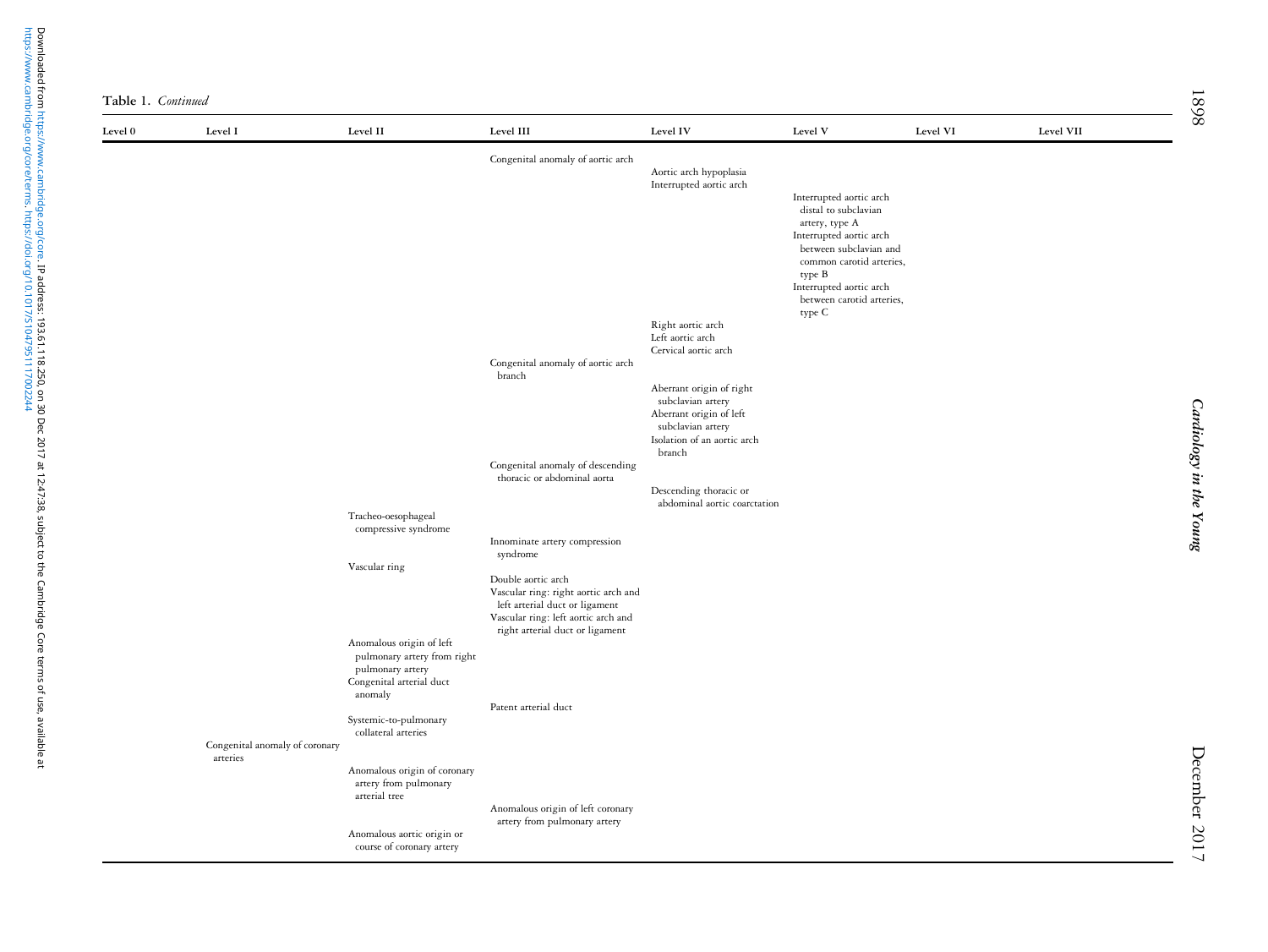Vol. 27, No. 10 Vol. 27, No. 10

artery with ventriculo-arterial concordance Right coronary artery from left aortic sinus with ventriculoarterial concordance Left coronary artery from right aortic sinus with ventriculoarterial concordance Anterior descending from right coronary artery across right ventricular outflow tract Intramural proximal coronary arterial course Single coronary supplying all of heart Myocardial bridging of coronary artery Congenital coronary arterial orifice stenosis Congenital coronary arterial orifice atresia Congenital coronary arterial fistula Congenital coronary arterial fistula to right ventricle Congenital coronary arterial fistula to left ventricle Congenital coronary arterial aneurysm

Anomalous aortic origin of coronary

Congenital pericardial anomaly Pulmonary arteriovenous fistula

1899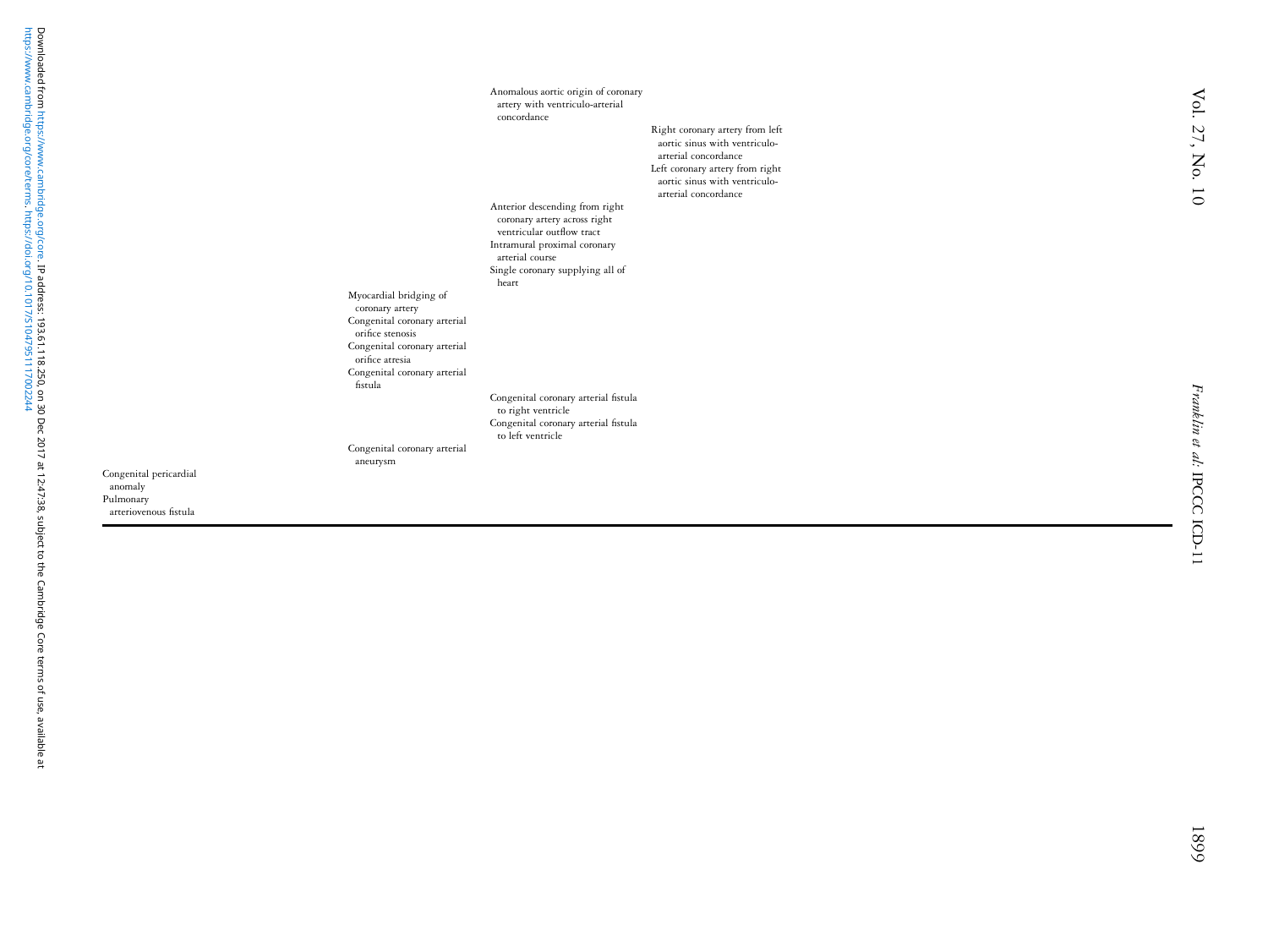<span id="page-28-0"></span>

| Table 2. Systematic list of congenital cardiology terms submitted to the World Health Organization for inclusion in the Foundation Component of the 11th revision of the International Classifi- |  |
|--------------------------------------------------------------------------------------------------------------------------------------------------------------------------------------------------|--|
| cation of Diseases with their definitions and acceptable synonyms, <sup>39</sup> and their IPCCC six digit numbers.                                                                              |  |

| ICD-11 congenital cardiology terms with<br>International Paediatric and Congenital<br>Cardiac Code (IPCCC) numbers, definitions<br>and synonyms |          | IPCCC code Definition with commentary                                                                                                                                                                                                                                                                                                                                                                                                                               | Synonyms                         |
|-------------------------------------------------------------------------------------------------------------------------------------------------|----------|---------------------------------------------------------------------------------------------------------------------------------------------------------------------------------------------------------------------------------------------------------------------------------------------------------------------------------------------------------------------------------------------------------------------------------------------------------------------|----------------------------------|
| Structural developmental anomaly of heart and<br>great vessels                                                                                  | 01.01.59 | A congenital malformation of the heart and-or great vessels                                                                                                                                                                                                                                                                                                                                                                                                         |                                  |
| Congenital anomaly of position or spatial<br>relationships of thoraco-abdominal organs                                                          | 03.01.13 | A congenital cardiovascular finding or malformation associated<br>with an abnormal position of the heart or thoraco-abdominal<br>organs, or an abnormal relative position of its component parts                                                                                                                                                                                                                                                                    |                                  |
| Anomalous position-orientation of heart                                                                                                         | 02.01.09 | A congenital cardiovascular finding/malformation in which there Malposition of heart<br>is an abnormality of the position or orientation of heart                                                                                                                                                                                                                                                                                                                   |                                  |
| Laevocardia                                                                                                                                     | 02.01.03 | A congenital cardiovascular finding in which the heart is<br>predominantly to the left of the thoracic midline.<br>This term should be coded only in the context of complex heart disease.<br>This is independent of the orientation of the cardiac apex                                                                                                                                                                                                            | Levocardia; left-sided heart     |
| Dextrocardia                                                                                                                                    | 02.01.02 | A congenital cardiovascular malformation in which the heart is Right-sided heart; heart in right chest; congenital dextrocardia<br>predominantly to the right of the thoracic midline.<br>This is independent of the orientation of the cardiac apex                                                                                                                                                                                                                | of heart                         |
| Mesocardia                                                                                                                                      | 02.01.04 | A congenital cardiovascular malformation in which the heart is Midline heart<br>central or midline within the thorax                                                                                                                                                                                                                                                                                                                                                |                                  |
| Extrathoracic heart                                                                                                                             | 02.01.01 | A congenital cardiovascular malformation in which the heart is Ectopia cordis<br>at least partially outside of the thorax                                                                                                                                                                                                                                                                                                                                           |                                  |
| Usual atrial arrangement                                                                                                                        | 01.03.00 | A congenital cardiac finding in which the atrial laterality<br>(sidedness) is normal.<br>This is a normal finding that should be coded only in the context of<br>complex heart disease                                                                                                                                                                                                                                                                              | Atrial situs solitus             |
| Abnormal atrial arrangement                                                                                                                     | 01.03.06 | A congenital cardiac malformation in which there is an<br>abnormality of the laterality (or sidedness) of the atria                                                                                                                                                                                                                                                                                                                                                 | Abnormal atrial situs            |
| Atrial situs inversus                                                                                                                           | 01.03.01 | A congenital cardiac malformation in which the atrial<br>morphologies and positions are the mirror image of normal                                                                                                                                                                                                                                                                                                                                                  | Mirror-image atrial arrangement  |
| Isomerism of right atrial appendages                                                                                                            | 01.03.02 | A congenital cardiac malformation in which both atrial<br>appendages have the morphology of a right atrial appendage                                                                                                                                                                                                                                                                                                                                                | Isomeric right atrial appendages |
| Isomerism of left atrial appendages                                                                                                             | 01.03.03 | A congenital cardiac malformation in which both atrial<br>appendages have the morphology of a left atrial appendage                                                                                                                                                                                                                                                                                                                                                 | Isomeric left atrial appendages  |
| Abnormal ventricular relationships                                                                                                              | 02.04.12 | A congenital cardiac malformation in which the ventricular<br>positions relative to each other or their laterality (sidedness)<br>are abnormal                                                                                                                                                                                                                                                                                                                      |                                  |
| Right hand pattern ventricular topology                                                                                                         | 02.03.01 | A congenital cardiac finding in which the chirality, or handedness, D-loop ventricles; Dextro-ventricular looping;<br>of the ventricles is normal, also known as D-loop.<br>Chirality or handedness with a right-handed right ventricle means<br>likening the morphological right ventricle to a right hand by<br>representing the inflow by the thumb, outflow by the index finger, and<br>septum by the palm. This is a normal finding but should be coded in the | D-bulboventricular loop          |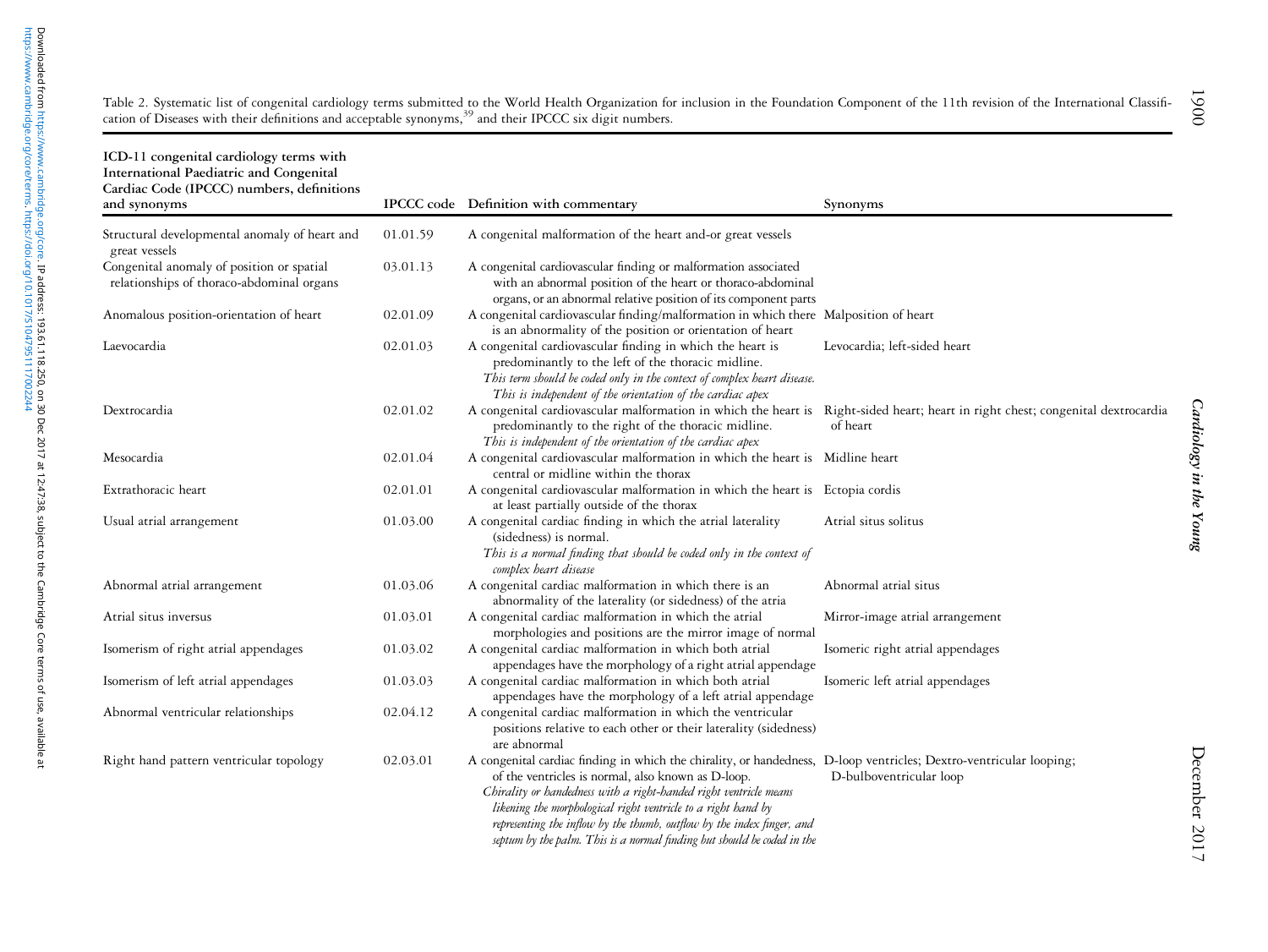|                                                                               |          | presence of abnormal positions of the atria or great arteries where it<br>represents an abnormality of the interrelationships of the ventricles<br>relative to the remainder of the heart                                                                                                                                                            |                                                                                                                                                                                                                                                                                                     |
|-------------------------------------------------------------------------------|----------|------------------------------------------------------------------------------------------------------------------------------------------------------------------------------------------------------------------------------------------------------------------------------------------------------------------------------------------------------|-----------------------------------------------------------------------------------------------------------------------------------------------------------------------------------------------------------------------------------------------------------------------------------------------------|
| Left hand pattern ventricular topology                                        | 02.03.02 | A congenital cardiac malformation in which the chirality, or<br>handedness, of the ventricles is mirror image of normal, also<br>known as L-loop                                                                                                                                                                                                     | L-loop ventricles; Levo-ventricular looping; Sinistro-ventricular<br>looping; L-bulboventricular loop                                                                                                                                                                                               |
| Crisscross heart (twisted atrioventricular<br>connections)                    | 02.03.03 | A congenital cardiac malformation in which the atrioventricular<br>inflow vectors are approximately orthogonal or perpendicular                                                                                                                                                                                                                      | Twisted atrioventricular connections                                                                                                                                                                                                                                                                |
| Superior-inferior ventricular relationship                                    | 02.04.00 | A congenital cardiac malformation in which the ventricles are<br>positioned supero-inferior to each other.<br>Excludes situations where one ventricle does not receive an<br>atrioventricular valve (univentricular atrioventricular connection)                                                                                                     | Upstairs-downstairs ventricular relationship; supero-inferior<br>heart                                                                                                                                                                                                                              |
| Abnormal relationship of great arterial roots                                 | 02.06.12 | A congenital cardiovascular malformation in which the aortic<br>root or its remnant is abnormally positioned relative to the<br>pulmonary root or its remnant                                                                                                                                                                                        | Abnormal relationships of great arteries; abnormal relationships<br>of great vessels                                                                                                                                                                                                                |
| Aortic root directly anterior to pulmonary root                               | 02.06.03 | A congenital cardiovascular malformation in which the aortic<br>root or its remnant is positioned directly anterior to the<br>pulmonary root or its remnant                                                                                                                                                                                          | Antero-posterior great arteries; antero-posterior great vessels;<br>A-malposed aorta; A-malposed great arteries; aorta directly<br>anterior to pulmonary artery                                                                                                                                     |
| Aortic root anterior and rightward to pulmonary<br>root                       | 02.06.02 | A congenital cardiovascular malformation in which the aortic<br>root or its remnant is positioned anterior and to the right of<br>the pulmonary root or its remnant                                                                                                                                                                                  | D-malposed great arteries with anterior aorta; D-malposed great<br>vessels with anterior aorta; Dextroposed great arteries with<br>anterior aorta; Dextroposed great vessels with anterior aorta                                                                                                    |
| Aortic root anterior and leftward to pulmonary<br>root                        | 02.06.04 | A congenital cardiovascular malformation in which the aortic<br>root or its remnant is positioned anterior and to the left of<br>the pulmonary root or its remnant.                                                                                                                                                                                  | L-malposed great arteries with anterior aorta; L-malposed great<br>vessels with anterior aorta; levoposed great arteries with<br>anterior aorta; levoposed great vessels with anterior aorta                                                                                                        |
| Aortic root side by side and directly rightward to 02.06.01<br>pulmonary root |          | A congenital cardiovascular malformation in which the aortic<br>root or its remnant is positioned directly to the right of the<br>pulmonary root or its remnant                                                                                                                                                                                      | D-malposed great arteries; D-malposed great vessels;<br>dextroposed great arteries; dextroposed great vessels                                                                                                                                                                                       |
| Aortic root side by side and directly leftward to<br>pulmonary root           | 02.06.05 | A congenital cardiovascular malformation in which the aortic<br>root or its remnant is positioned directly to the left of the<br>pulmonary root or its remnant                                                                                                                                                                                       | L-malposed great arteries; L-malposed great vessels; levoposed<br>great arteries; levoposed great vessels                                                                                                                                                                                           |
| Aortic root directly posterior to pulmonary root                              | 02.06.07 | A congenital cardiovascular malformation in which the aortic<br>root or its remnant is positioned directly posterior to the<br>pulmonary root or its remnant                                                                                                                                                                                         |                                                                                                                                                                                                                                                                                                     |
| Aortic root posterior and rightward to pulmonary 02.06.00<br>root             |          | A congenital cardiovascular finding in which the aortic root or its Segmental analysis D with posterior aorta; normally related great<br>remnant is positioned posterior and to the right of the<br>pulmonary root or its remnant                                                                                                                    | arteries; normally related great vessels; D-malposed great<br>arteries with posterior aorta; D-malposed great vessels with<br>posterior aorta                                                                                                                                                       |
| Aortic root posterior and leftward to pulmonary<br>root                       | 02.06.06 | A congenital cardiovascular malformation in which the aortic<br>root or its remnant is positioned posterior and to the left of<br>the pulmonary root or its remnant.<br>This is a normal finding but should only be coded in the context of<br>complex CHD.                                                                                          | L-malposed great arteries with posterior aorta; L-malposed great<br>vessels with posterior aorta; levoposed great arteries with<br>posterior aorta; levoposed great vessels with posterior aorta;<br>mirror imaged normally related great arteries; mirror imaged<br>normally related great vessels |
| Abnormal intrapericardial course of great arteries 02.07.03                   |          | A congenital cardiovascular malformation in which the course of<br>the ascending aorta or its remnant is abnormal relative to the<br>course of the pulmonary trunk or its remnant.<br>The normal course of the proximal great vessels results in a nearly<br>orthogonal relationship of the axis of the aorta to the axis of the<br>pulmonary artery |                                                                                                                                                                                                                                                                                                     |

[https://www.cambridge.org/core/terms.](https://www.cambridge.org/core/terms) <https://doi.org/10.1017/S1047951117002244>

Downloaded from https://www.cambridge.org/core.**IP address: 193.61.118.250, on 30 Dec 2017 at 12:47:38, subject to the Cambridge Core terms of use, available at<br>https://www.cambridge.org/core/terms. https://doi.org/10.1017** Downloaded from [https://www.cambridge.org/core.](https://www.cambridge.org/core) IP address: 193.61.118.250, on 30 Dec 2017 at 12:47:38, subject to the Cambridge Core terms of use, available at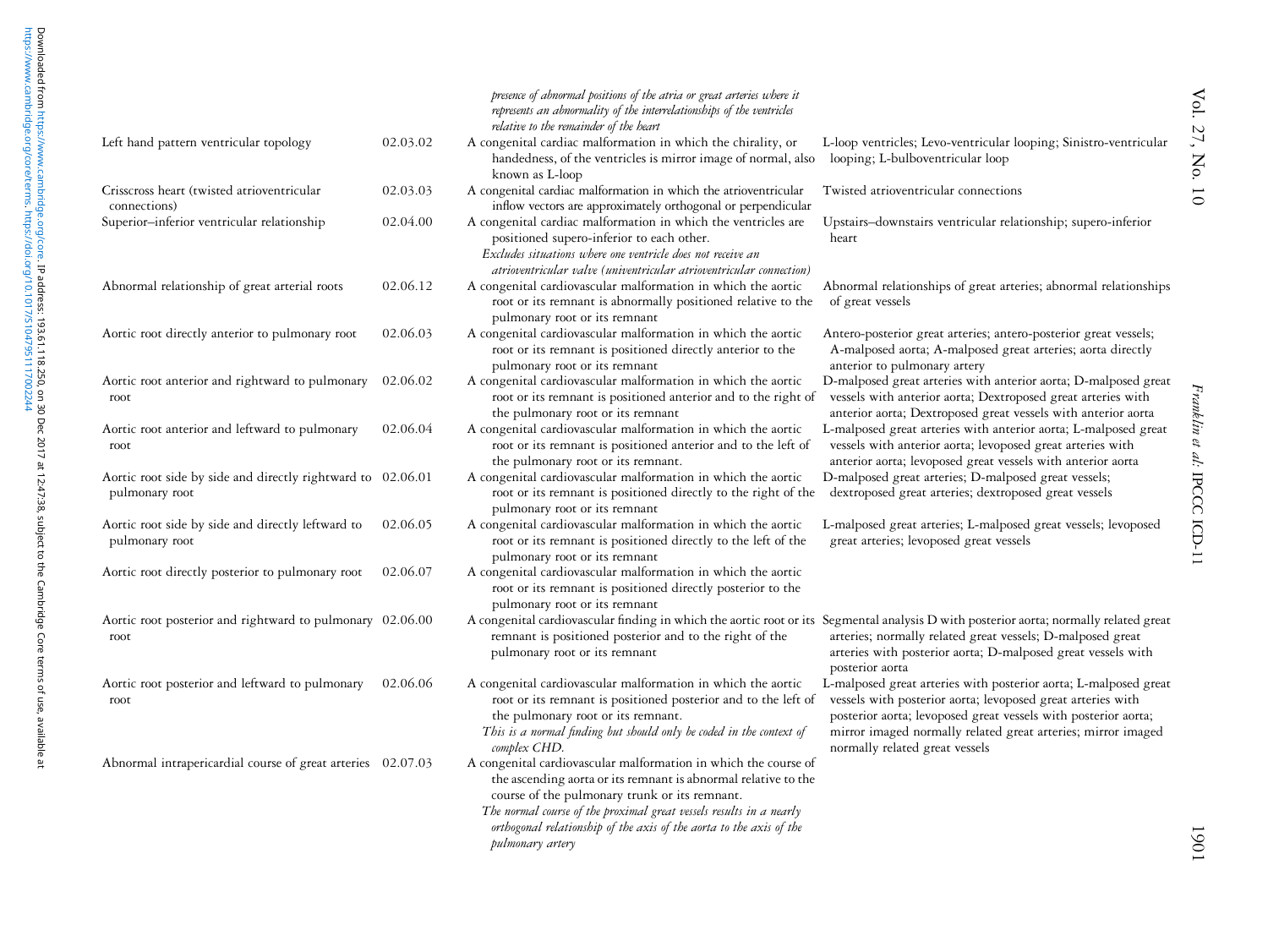| ICD-11 congenital cardiology terms with<br>International Paediatric and Congenital<br>Cardiac Code (IPCCC) numbers, definitions<br>and synonyms |          | IPCCC code Definition with commentary                                                                                                                                                                                                                                                                                                                                                                                                                                                                                                                                                                                    | Synonyms                                                                                                                                                      |
|-------------------------------------------------------------------------------------------------------------------------------------------------|----------|--------------------------------------------------------------------------------------------------------------------------------------------------------------------------------------------------------------------------------------------------------------------------------------------------------------------------------------------------------------------------------------------------------------------------------------------------------------------------------------------------------------------------------------------------------------------------------------------------------------------------|---------------------------------------------------------------------------------------------------------------------------------------------------------------|
| Spiralling course of great arteries                                                                                                             | 02.07.00 | A congenital cardiovascular finding in which the course of the<br>great arteries results in a nearly orthogonal relationship of the<br>axis of the ascending aorta to the axis of the pulmonary trunk.<br>This is a normal finding but should be coded in the presence of abnormal<br>positions of the great arteries relative to the ventricles                                                                                                                                                                                                                                                                         | Normal course of great arteries                                                                                                                               |
| Parallel course of great arteries                                                                                                               | 02.07.01 | A congenital cardiovascular finding in which the course of the great<br>arteries results in a nearly parallel relationship of the axis of the<br>ascending aorta to the axis of the pulmonary trunk                                                                                                                                                                                                                                                                                                                                                                                                                      |                                                                                                                                                               |
| Visceral heterotaxy                                                                                                                             | 03.01.02 | A congenital malformation in which the internal thoraco-<br>abdominal organs demonstrate abnormal arrangement across<br>the left-right axis of the body. By convention, heterotaxy<br>syndrome does not include patients with complete mirror-<br>imaged arrangement of the internal organs along the left-<br>right axis also known as "situs inversus totalis"                                                                                                                                                                                                                                                         | Abnormal arrangement of thoraco-abdominal organs; situs<br>ambiguus; heterotaxy; heterotaxy syndrome; heterotaxia;<br>heterotaxia syndrome; splenic syndromes |
| Right isomerism                                                                                                                                 | 03.01.04 | A congenital cardiovascular malformation that is a variant of<br>heterotaxy syndrome in which some paired structures on<br>opposite sides of the left-right axis of the body are<br>symmetrical mirror images of each other, and have the<br>morphology of the normal right-sided structures                                                                                                                                                                                                                                                                                                                             | Asplenia syndrome; bilateral right sidedness; Ivemark syndrome;<br>splenic agenesis syndrome                                                                  |
| Left isomerism                                                                                                                                  | 03.01.05 | heterotaxy syndrome in which some paired structures on<br>opposite sides of the left-right axis of the body are<br>symmetrical mirror images of each other, and have the<br>morphology of the normal left-sided structures                                                                                                                                                                                                                                                                                                                                                                                               | A congenital cardiovascular malformation that is a variant of an Polysplenia syndrome; bilateral left sidedness; Moller syndrome                              |
| Total mirror imagery                                                                                                                            | 03.01.03 | A congenital malformation in which there is complete mirror-<br>imaged arrangement of the internal organs along the left-<br>right axis of the body.                                                                                                                                                                                                                                                                                                                                                                                                                                                                     | Situs inversus totalis; situs inversus viscerum; situs inversus or<br>transversus; visceral inversion                                                         |
| Congenital anomaly of an atrioventricular or<br>ventriculo-arterial connection                                                                  | 01.03.09 | A congenital cardiovascular malformation in which one or more<br>of the following connections is abnormal: 1) the<br>morphologically right atrium to the morphologically right<br>ventricle; 2) the morphologically left atrium to the<br>morphologically left ventricle; 3) the morphologically right<br>ventricle to the pulmonary trunk; 4) the morphologically<br>left ventricle to the aorta.<br>This excludes codes for hearts with a univentricular atrioventricular<br>connection (mitral atresia, tricuspid atresia and double inlet ventricle),<br>as these are listed under Functionally Univentricular Heart |                                                                                                                                                               |
| Concordant atrioventricular connections                                                                                                         | 01.04.00 | A congenital cardiovascular finding in which the<br>morphologically right atrium connects to the<br>morphologically right ventricle and the morphologically<br>left atrium connects to the morphologically left ventricle.<br>This is a normal finding that should only be coded when associated with<br>abnormal atrial arrangement and/or ventriculo-arterial connections                                                                                                                                                                                                                                              | Normal atrioventricular connections; atrioventricular<br>concordance                                                                                          |

December 2017 December 2017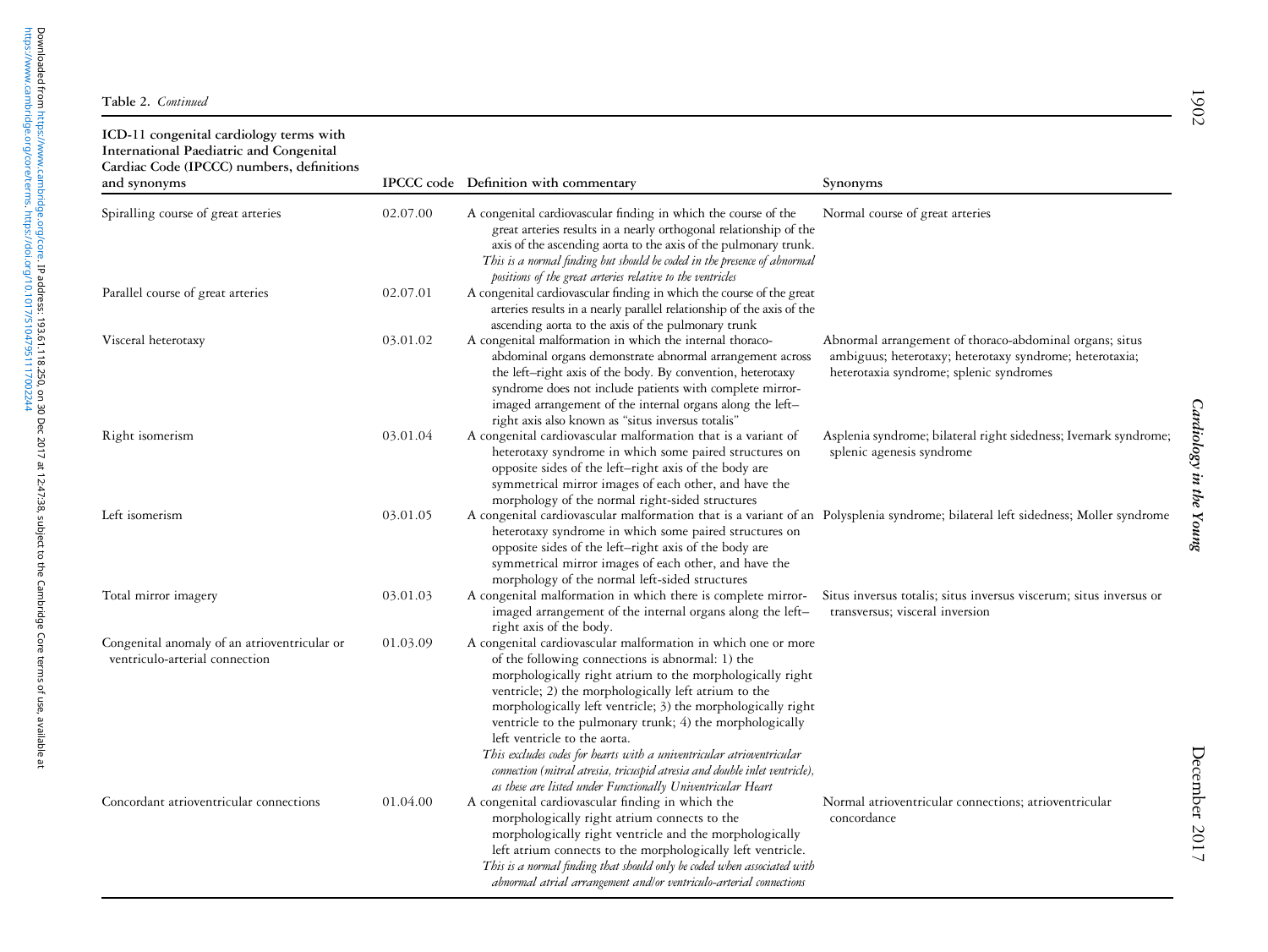| Discordant atrioventricular connections                                                                                                                                         | 01.04.01    | A congenital cardiac malformation in which the morphologically Atrioventricular discordance<br>right atrium connects to the morphologically left ventricle<br>and the morphologically left atrium connects to the<br>morphologically right ventricle                                                                                                                                                                                                                                  |                                                                                                                                                                                                                                                                                                                                                                                                                                          |
|---------------------------------------------------------------------------------------------------------------------------------------------------------------------------------|-------------|---------------------------------------------------------------------------------------------------------------------------------------------------------------------------------------------------------------------------------------------------------------------------------------------------------------------------------------------------------------------------------------------------------------------------------------------------------------------------------------|------------------------------------------------------------------------------------------------------------------------------------------------------------------------------------------------------------------------------------------------------------------------------------------------------------------------------------------------------------------------------------------------------------------------------------------|
| Congenitally corrected transposition of great<br>arteries                                                                                                                       | 01.01.03    | A congenital cardiovascular malformation in which the<br>morphologically right atrium connects to the<br>morphologically left ventricle, the morphologically left<br>atrium connects to the morphologically right ventricle, the<br>morphologically right ventricle connects to the aorta, and<br>the morphologically left ventricle connects to the<br>pulmonary trunk                                                                                                               | Discordant atrioventricular and ventriculo-arterial connections;<br>transposition {S,L,L}; transposition {I,D,D}; corrected<br>transposition of the great arteries; corrected transposition of the<br>great vessels; congenitally corrected transposition of the great<br>vessels; double discordance; physiologically corrected<br>transposition of the great vessels; physiologically corrected<br>transposition of the great arteries |
| Transposition of the great arteries                                                                                                                                             | 01.05.01    | A congenital cardiovascular malformation in which the<br>morphologically right ventricle connects to the aorta and<br>the morphologically left ventricle connects to the<br>pulmonary trunk                                                                                                                                                                                                                                                                                           | Discordant ventriculo-arterial connections; transposition of the<br>great vessels; complete transposition of great vessels                                                                                                                                                                                                                                                                                                               |
| Transposition of the great arteries with concordant 01.01.02<br>atrioventricular connections and intact<br>ventricular septum                                                   |             | A congenital cardiovascular malformation in which the<br>morphologically right atrium connects to the<br>morphologically right ventricle, the morphologically left<br>atrium connects to the morphologically left ventricle, the<br>morphologically right ventricle connects to the aorta, the<br>morphologically left ventricle connects to the pulmonary<br>trunk, and a ventricular septal defect is not present                                                                   | Transposition {S,D,D}; transposition {I,L,L}; concordant<br>atrioventricular and discordant ventriculo-arterial connections<br>with intact ventricular septum; simple transposition                                                                                                                                                                                                                                                      |
| Transposition of the great arteries with concordant 01.01.10<br>atrioventricular connections and ventricular<br>septal defect                                                   |             | A congenital cardiovascular malformation in which the<br>morphologically right atrium connects to the<br>morphologically right ventricle, the morphologically left<br>atrium connects to the morphologically left ventricle, the<br>morphologically right ventricle connects to the aorta, the<br>morphologically left ventricle connects to the pulmonary<br>trunk, and one or more ventricular septal defects are present                                                           | Concordant atrioventricular connections and discordant<br>ventriculo-arterial connections with ventricular septal defect                                                                                                                                                                                                                                                                                                                 |
| Transposition of the great arteries with concordant 01.01.10<br>atrioventricular connections and ventricular<br>septal defect and left ventricular outflow tract<br>obstruction | $+07.09.01$ | A congenital cardiovascular malformation in which the<br>morphologically right atrium connects to the<br>morphologically right ventricle, the morphologically left<br>atrium connects to the morphologically left ventricle, the<br>morphologically right ventricle connects to the aorta, the<br>morphologically left ventricle connects to the pulmonary<br>trunk, one or more ventricular septal defects are present, and<br>left ventricular outflow tract obstruction is present | Concordant atrioventricular connections and discordant<br>ventriculo-arterial connections with ventricular septal defect<br>and left ventricular outflow tract obstruction; transposition<br>with ventricular septal defect and pulmonary stenosis                                                                                                                                                                                       |
| Concordant ventriculo-arterial connections                                                                                                                                      | 01.05.00    | A congenital cardiovascular finding in which the left ventricle is Concordant ventriculo-arterial alignments<br>connected to the aorta or its remnant and the right ventricle<br>is connected to the pulmonary trunk or its remnant.<br>This is a normal finding that should only be coded when associated<br>with abnormal atrioventricular connections and/or ventriculo-<br>arterial arrangement                                                                                   |                                                                                                                                                                                                                                                                                                                                                                                                                                          |
| Concordant ventriculo-arterial connections with<br>parallel great arteries                                                                                                      | 01.05.10    | A congenital cardiovascular malformation in which the left<br>ventricle is connected by way of an infundibulum to the<br>aorta or its remnant, the right ventricle is connected to the<br>pulmonary trunk or its remnant, and the proximal arteries<br>have a parallel course                                                                                                                                                                                                         | Anatomically corrected malposition; anatomically corrected<br>malposition                                                                                                                                                                                                                                                                                                                                                                |

Franklin et al:

IPCCC ICD-11

Franklin et al: IPCCC ICD-11

1903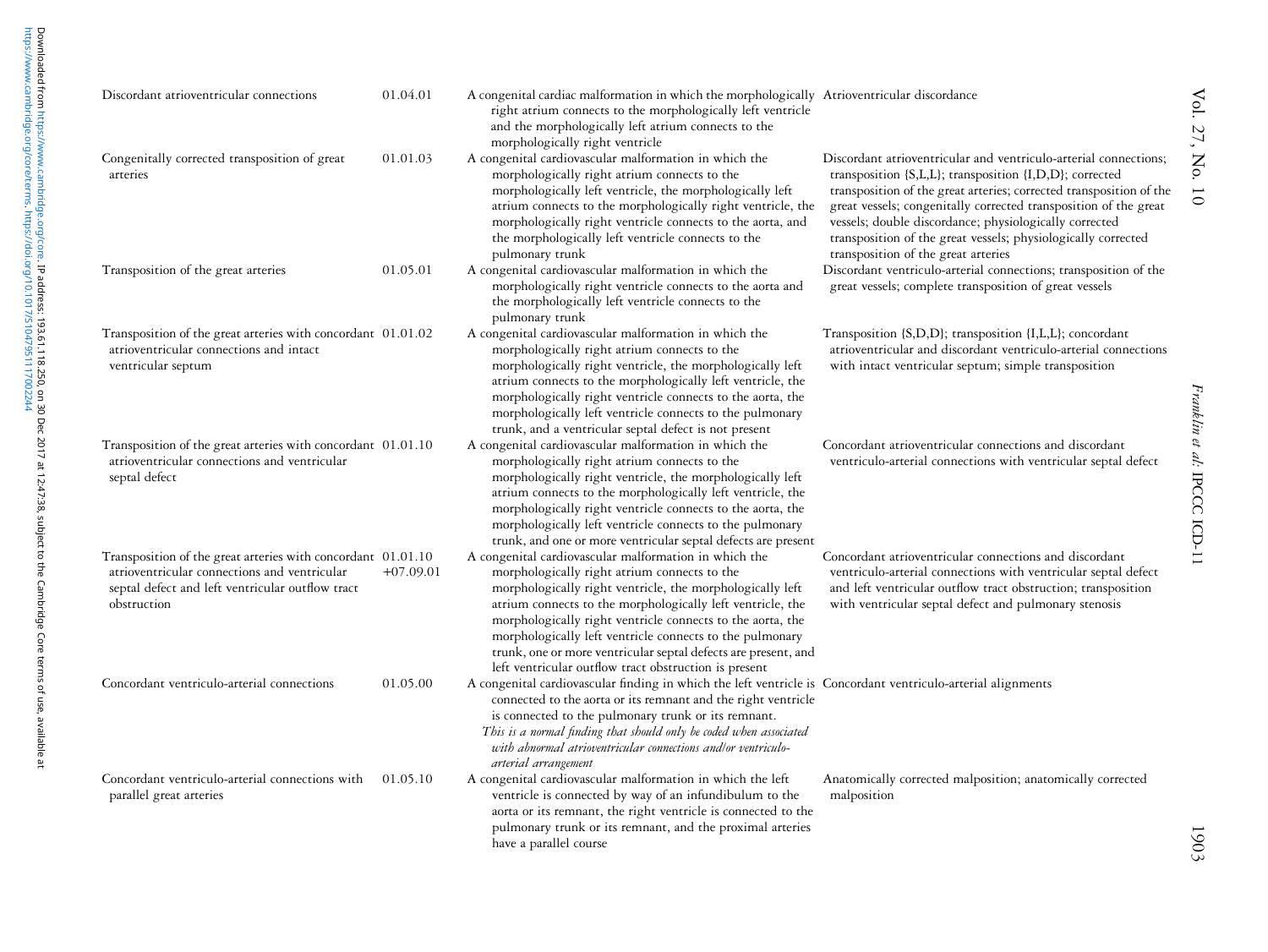| ICD-11 congenital cardiology terms with<br><b>International Paediatric and Congenital</b><br>Cardiac Code (IPCCC) numbers, definitions<br>and synonyms         |                         | IPCCC code Definition with commentary                                                                                                                                                                                                                                                                         | Synonyms                                                                                                                                                                                                                                |
|----------------------------------------------------------------------------------------------------------------------------------------------------------------|-------------------------|---------------------------------------------------------------------------------------------------------------------------------------------------------------------------------------------------------------------------------------------------------------------------------------------------------------|-----------------------------------------------------------------------------------------------------------------------------------------------------------------------------------------------------------------------------------------|
| Double outlet right ventricle                                                                                                                                  | 01.01.04                | A congenital cardiovascular malformation in which both great<br>arteries arise entirely or predominantly from the<br>morphologically right ventricle                                                                                                                                                          |                                                                                                                                                                                                                                         |
| Double outlet right ventricle with subaortic or<br>doubly committed ventricular septal defect and<br>pulmonary stenosis, Fallot type                           | 01.01.17                | A congenital cardiovascular malformation that is a variant of<br>double outlet right ventricle with concordant atrioventricular<br>connections, a subaortic or doubly committed (with absence or<br>deficiency of the conal septum) ventricular septal defect, and<br>pulmonary outflow tract obstruction     | Double outlet right ventricle with subaortic or doubly<br>committed interventricular communication and pulmonary<br>stenosis, Fallot type                                                                                               |
| Double outlet right ventricle with subaortic<br>ventricular septal defect and pulmonary stenosis, +07.13.04<br>Fallot type                                     | 01.01.17                | A congenital cardiovascular malformation that is a variant of<br>double outlet right ventricle with concordant<br>atrioventricular connections, a subaortic ventricular septal<br>defect, and pulmonary outflow tract obstruction                                                                             | Double outlet right ventricle with subaortic interventricular<br>communication and pulmonary stenosis, Fallot type                                                                                                                      |
| Double outlet right ventricle with doubly<br>committed ventricular septal defect and<br>pulmonary stenosis, Fallot type                                        | 01.01.17<br>$+07.13.02$ | A congenital cardiovascular malformation that is a variant of<br>double outlet right ventricle with concordant<br>atrioventricular connections, a doubly committed<br>ventricular septal defect with absence or deficiency of the<br>conal septum, and pulmonary outflow tract obstruction                    | Double outlet right ventricle with doubly committed<br>interventricular communication and pulmonary stenosis, Fallot<br>type                                                                                                            |
| Double outlet right ventricle with subpulmonary 01.01.18<br>ventricular septal defect, transposition type                                                      |                         | A congenital cardiovascular malformation that is a variant of<br>double outlet right ventricle with concordant atrioventricular<br>connections that is associated with a subpulmonary ventricular<br>septal defect (includes Taussig-Bing heart)                                                              | Double outlet right ventricle with subpulmonary<br>interventricular communication, transposition type; Taussig-<br>Bing syndrome; Taussig-Bing malformation; Taussig-Bing<br>heart                                                      |
| Double outlet right ventricle with non-committed 01.01.19<br>ventricular septal defect                                                                         |                         | A congenital cardiovascular malformation that is a variant of<br>double outlet right ventricle with concordant atrioventricular<br>connections that is associated with ventricular septal defect<br>that is remote from the ventricular outflow tracts and usually<br>within the inlet or muscular septum     | Double outlet right ventricle with remote ventricular septal<br>defect; Double outlet right ventricle with uncommitted<br>ventricular septal defect; double outlet right ventricle with<br>non-committed interventricular communication |
| Double outlet right ventricle with subaortic or<br>doubly committed ventricular septal defect<br>without pulmonary stenosis, ventricular septal<br>defect type | 01.01.40                | A congenital cardiovascular malformation that is a variant of<br>double outlet right ventricle with concordant<br>atrioventricular connections, a subaortic or doubly<br>committed (with absence or deficiency of the conal septum)<br>ventricular septal defect, and unobstructed pulmonary<br>outflow tract | Double outlet right ventricle with subaortic or doubly<br>committed interventricular communication without<br>pulmonary stenosis, ventricular septal defect type                                                                        |
| Double outlet right ventricle with subaortic<br>ventricular septal defect without pulmonary<br>stenosis                                                        | 01.01.40<br>$+07.13.04$ | A congenital cardiovascular malformation that is a variant of<br>double outlet right ventricle with concordant<br>atrioventricular connections, a subaortic ventricular septal<br>defect, and unobstructed pulmonary outflow tract                                                                            | Double outlet right ventricle with subaortic interventricular<br>communication without pulmonary stenosis, ventricular septal<br>defect type                                                                                            |
| Double outlet right ventricle with doubly<br>committed ventricular septal defect without<br>pulmonary stenosis                                                 | 01.01.40<br>$+07.13.02$ | A congenital cardiovascular malformation that is a variant of<br>double outlet right ventricle with concordant<br>atrioventricular connections, a doubly committed<br>ventricular septal defect with absence or deficiency of the<br>conal septum, and unobstructed pulmonary outflow tract                   | Double outlet right ventricle with doubly committed<br>interventricular communication without pulmonary stenosis,<br>ventricular septal defect type                                                                                     |

December 2017 December 2017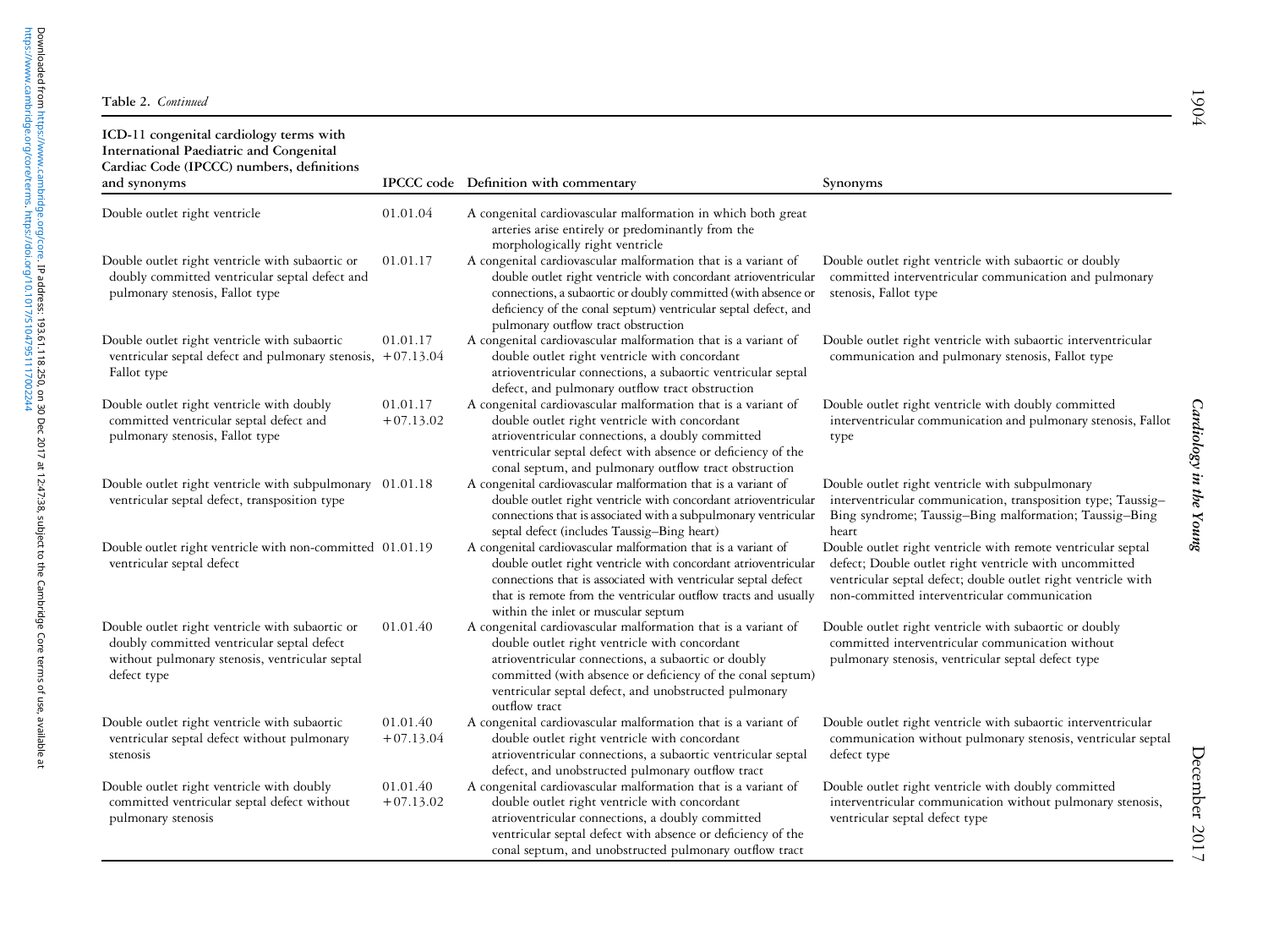[https://www.cambridge.org/core/terms.](https://www.cambridge.org/core/terms) <https://doi.org/10.1017/S1047951117002244>

| Double outlet right ventricle with intact<br>ventricular septum                                                                  | 01.01.24 | A congenital cardiovascular malformation that is a variant of<br>double outlet right ventricle that is associated with an intact                                                                                                                                                                                                                                                           |                                                                                                                                                                                                                                                  |
|----------------------------------------------------------------------------------------------------------------------------------|----------|--------------------------------------------------------------------------------------------------------------------------------------------------------------------------------------------------------------------------------------------------------------------------------------------------------------------------------------------------------------------------------------------|--------------------------------------------------------------------------------------------------------------------------------------------------------------------------------------------------------------------------------------------------|
| Double outlet left ventricle                                                                                                     | 01.05.03 | ventricular septum<br>A congenital cardiovascular malformation in which both great<br>arteries arise entirely or predominantly from the<br>morphologically left ventricle                                                                                                                                                                                                                  |                                                                                                                                                                                                                                                  |
| Common arterial trunk                                                                                                            | 09.01.01 | A congenital cardiovascular malformation in which a single<br>arterial trunk arises from the heart, giving origin<br>sequentially to the coronary arteries, one or more pulmonary<br>arteries, and the systemic arterial circulation                                                                                                                                                       | Truncus arteriosus; truncus arteriosus communis; persistent<br>truncus arteriosus; common truncus arteriosus; common<br>truncus                                                                                                                  |
| Common arterial trunk with aortic dominance                                                                                      | 09.01.15 | A congenital cardiovascular malformation in which a common<br>arterial trunk is associated with an unobstructed aortic arch                                                                                                                                                                                                                                                                | Truncus arteriosus with aortic dominance; truncus arteriosus<br>with no aortic obstruction                                                                                                                                                       |
| Common arterial trunk with aortic dominance and 09.01.14<br>both pulmonary arteries arising from trunk                           |          | A congenital cardiovascular malformation in which a common<br>arterial trunk is associated with an unobstructed aortic arch and<br>both pulmonary arteries arise from the common arterial trunk.<br>This category includes Collett-Edwards truncus arteriosus types I, II,<br>III and Van Praagh truncus arteriosus types 1, 2                                                             | Truncus arteriosus with aortic dominance and both pulmonary<br>arteries arising from the trunk                                                                                                                                                   |
| Common arterial trunk with aortic dominance and 09.01.11<br>one pulmonary artery absent from trunk, isolated<br>pulmonary artery |          | A congenital cardiovascular malformation in which a common<br>arterial trunk is associated with an unobstructed aortic arch<br>and one pulmonary artery does not arise from the common<br>arterial trunk.<br>It does not include tetralogy of Fallot with pulmonary atresia and<br>absence of the intrapericardial pulmonary arteries (Collett and<br>Edwards truncus arteriosus type IV). | Truncus arteriosus with discontinuous pulmonary arteries;<br>common arterial trunk with discontinuous pulmonary arteries;<br>Van Praagh truncus arteriosus type 3                                                                                |
| Common arterial trunk with pulmonary<br>dominance and aortic arch obstruction                                                    | 09.01.12 | A congenital cardiovascular malformation in which a common<br>arterial trunk is associated with aortic arch obstruction                                                                                                                                                                                                                                                                    | Truncus arteriosus with pulmonary dominance; common arterial<br>trunk with aortic arch obstruction; truncus arteriosus with<br>aortic arch obstruction; Van Praagh truncus arteriosus type 4                                                     |
| Common arterial trunk with pulmonary<br>dominance and interrupted aortic arch                                                    | 09.01.18 | A congenital cardiovascular malformation in which a common<br>arterial trunk is associated with an interrupted aortic arch                                                                                                                                                                                                                                                                 | Truncus arteriosus with interrupted aortic arch; truncus<br>arteriosus with pulmonary dominance and interrupted aortic<br>arch; common arterial trunk with interrupted aortic arch                                                               |
| Common arterial trunk with pulmonary<br>dominance and aortic coarctation                                                         | 09.01.19 | A congenital cardiovascular malformation in which a common<br>arterial trunk is associated with aortic coarctation                                                                                                                                                                                                                                                                         | Truncus arteriosus with coarctation of aorta; truncus arteriosus<br>with pulmonary dominance and aortic coarctation; common<br>arterial trunk with coarctation of aorta; truncus arteriosus with<br>pulmonary dominance and coarctation of aorta |
| Congenital truncal valvar regurgitation                                                                                          | 09.02.19 | A congenital cardiovascular malformation in which there is<br>backward flow through the truncal valve                                                                                                                                                                                                                                                                                      | Congenital truncal valvar incompetence; congenital truncal<br>valvar insufficiency; congenital truncal valve regurgitation                                                                                                                       |
| Congenital truncal valvar stenosis                                                                                               | 09.02.18 | A congenital cardiovascular malformation in which there is<br>obstruction to flow through the truncal valve due to<br>narrowing or stricture                                                                                                                                                                                                                                               | Congenital truncal valve stenosis                                                                                                                                                                                                                |
| Dysplasia of truncal valve                                                                                                       | 09.02.01 | A congenital cardiovascular malformation where the truncal<br>valve leaflets are markedly thickened with restricted<br>mobility, characterised by the presence of myxomatous<br>tissue                                                                                                                                                                                                     | Congenital truncal valve dysplasia; congenital dysplastic truncal<br>valve; truncal valvar dysplasia                                                                                                                                             |
| Congenital anomaly of mediastinal vein                                                                                           | 04.00.07 | A congenital cardiovascular malformation in which there is an<br>abnormality of a mediastinal vein including but not limited<br>to: pulmonary veins, caval veins, coronary sinus, hepatic<br>veins connecting to the heart, brachiocephalic veins, azygos                                                                                                                                  |                                                                                                                                                                                                                                                  |

veins, and/or levo-atrial cardinal veins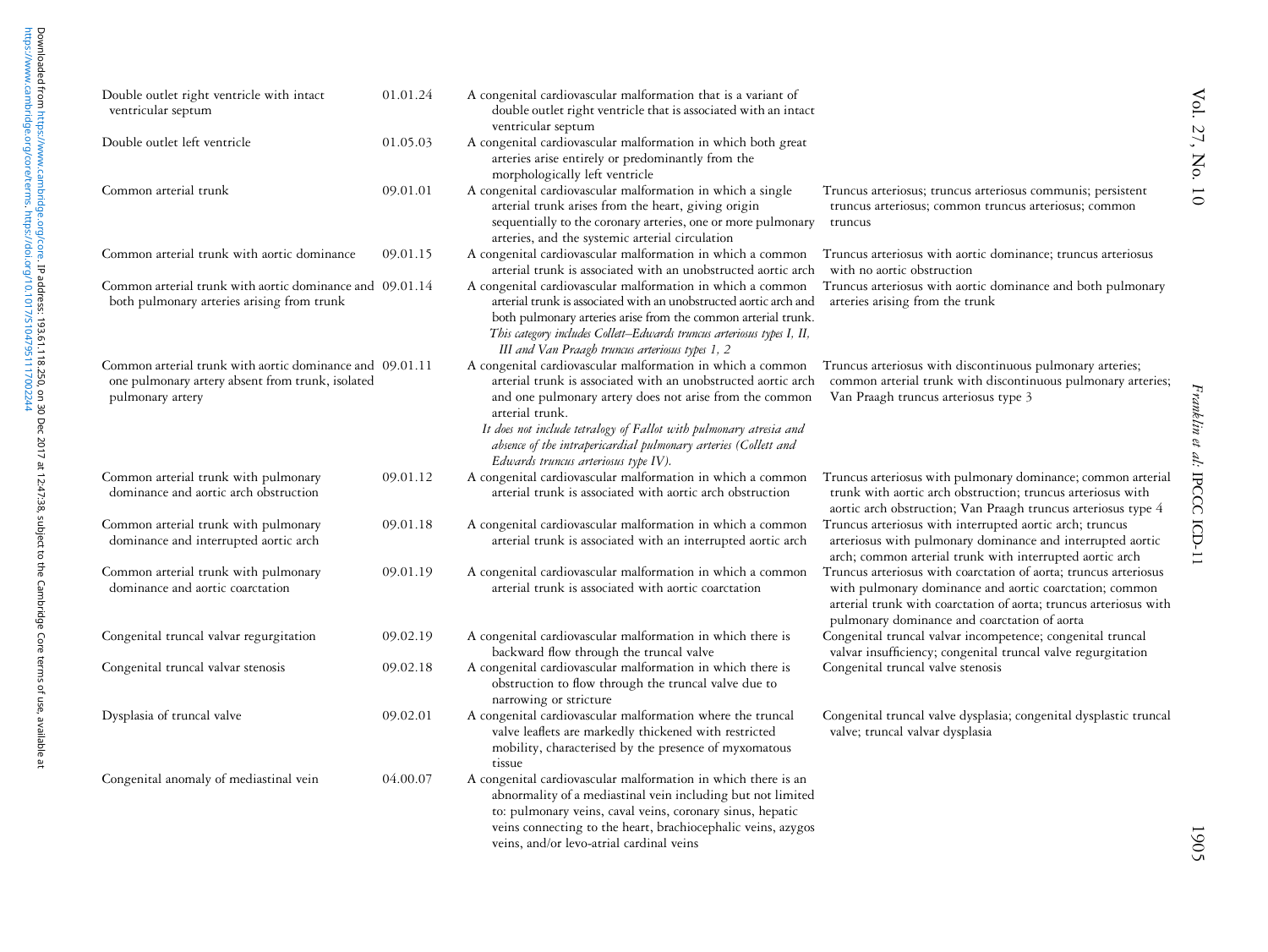| ICD-11 congenital cardiology terms with<br>International Paediatric and Congenital<br>Cardiac Code (IPCCC) numbers, definitions |          |                                                                                                                                                                                                                                                                                                                                                                                                                                                                                                                                                                                           |                                                                                                                                               |
|---------------------------------------------------------------------------------------------------------------------------------|----------|-------------------------------------------------------------------------------------------------------------------------------------------------------------------------------------------------------------------------------------------------------------------------------------------------------------------------------------------------------------------------------------------------------------------------------------------------------------------------------------------------------------------------------------------------------------------------------------------|-----------------------------------------------------------------------------------------------------------------------------------------------|
| and synonyms                                                                                                                    |          | IPCCC code Definition with commentary                                                                                                                                                                                                                                                                                                                                                                                                                                                                                                                                                     | Synonyms                                                                                                                                      |
| Congenital anomaly of mediastinal systemic vein                                                                                 | 04.05.00 | A congenital cardiovascular malformation in which there is an<br>abnormality of a mediastinal systemic vein including but not<br>limited to: caval veins, coronary sinus, hepatic veins<br>connecting to the heart, brachiocephalic veins or azygos veins                                                                                                                                                                                                                                                                                                                                 |                                                                                                                                               |
| Congenital anomaly of superior caval vein                                                                                       | 04.01.09 | A congenital cardiovascular malformation in which there is an<br>abnormality of the superior caval vein (superior vena cava)                                                                                                                                                                                                                                                                                                                                                                                                                                                              | Congenital anomaly of the superior vena cava                                                                                                  |
| Absent right superior caval vein                                                                                                | 04.01.05 | A congenital cardiovascular malformation in which there is no<br>right superior caval vein (right superior vena cava) in the<br>setting of the usual atrial arrangement (atrial situs solitus)                                                                                                                                                                                                                                                                                                                                                                                            | Absent right superior vena cava                                                                                                               |
| Left superior caval vein                                                                                                        | 04.01.25 | A congenital cardiovascular malformation in which there is a left Left superior vena cava; bilateral superior caval vein; bilateral<br>superior caval vein (superior vena cava).<br>Unless the code for absent right superior caval vein is used, this term<br>assumes that a right superior caval vein is present and, therefore, there<br>are bilateral superior caval veins with or without a bridging vein                                                                                                                                                                            | superior caval veins; persistent left superior vena cava; persistent<br>left superior vena cava                                               |
| Left superior caval vein to coronary sinus                                                                                      | 04.01.01 | A congenital cardiovascular malformation in which there is a left Left superior vena cava to coronary sinus; persistent left superior<br>superior caval vein (superior vena cava) entering a left-sided<br>coronary sinus.<br>Unless the code for absent right superior caval vein is used, this term<br>assumes that a right superior caval vein is present and, therefore, there<br>are bilateral superior caval veins with or without a bridging vein                                                                                                                                  | caval vein to coronary sinus; persistent left superior caval vein to<br>coronary sinus; left superior caval vein persisting to coronary sinus |
| Left superior caval vein to left-sided atrium                                                                                   | 04.01.02 | A congenital cardiovascular malformation in which there is a left Left superior caval vein to left-sided atrium; left superior caval<br>superior caval vein (superior vena cava) connecting directly<br>to the left-sided atrium.<br>Unless the code for absent right superior caval vein is used, this term<br>assumes that a right superior caval vein is present and, therefore,<br>there are bilateral superior caval veins with or without a bridging<br>vein. This term should not be used in the presence of situs inversus of<br>the atria where this is the expected arrangement | vein persisting to left-sided atrium                                                                                                          |
| Congenital anomaly of inferior caval vein                                                                                       | 04.03.08 | A congenital cardiovascular malformation in which there is an<br>abnormality of the inferior caval vein (inferior vena cava)                                                                                                                                                                                                                                                                                                                                                                                                                                                              | Congenital anomaly of the inferior vena cava                                                                                                  |
| Interrupted inferior caval vein with absent<br>suprarenal segment and azygos continuation                                       | 04.03.10 | A congenital cardiovascular malformation in which there is an<br>absence of the renal-to-hepatic segment of the inferior caval<br>vein (inferior vena cava) with connection to a superior caval<br>vein (superior vena cava) through the azygos venous system                                                                                                                                                                                                                                                                                                                             | Interrupted inferior vena cava with absent suprarenal segment<br>and azygos continuation                                                      |
| Congenital anomaly of coronary sinus                                                                                            | 04.04.05 | A congenital cardiovascular malformation in which there is an<br>abnormality of the coronary sinus                                                                                                                                                                                                                                                                                                                                                                                                                                                                                        |                                                                                                                                               |
| Unroofed coronary sinus                                                                                                         | 04.04.13 | A congenital cardiac malformation in which there is direct<br>communication between the left atrium and the<br>coronary sinus.                                                                                                                                                                                                                                                                                                                                                                                                                                                            |                                                                                                                                               |

December 2017

December 2017

1906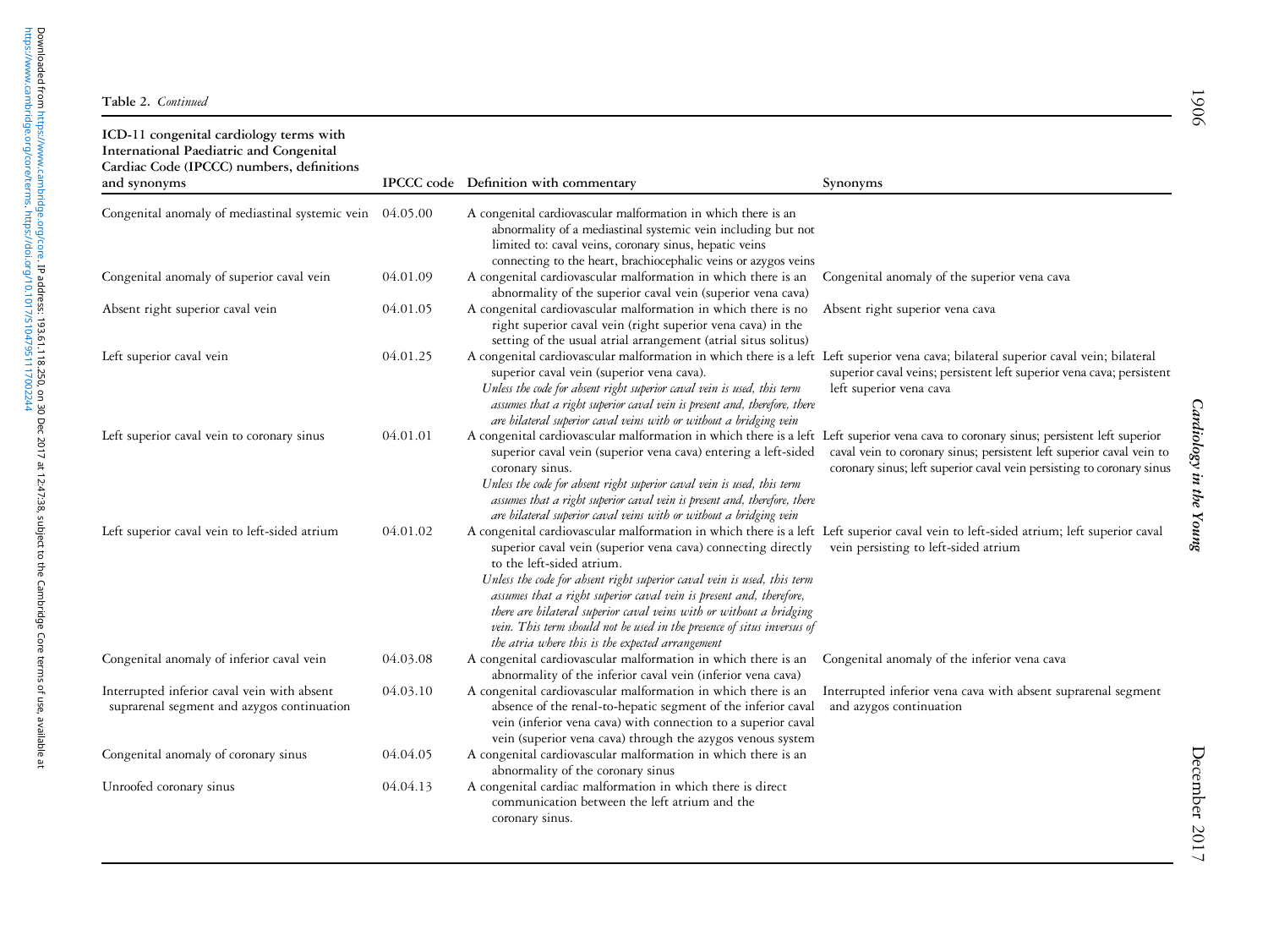|                                                                                  |          | This term includes partial, and complete unroofing or fenestration of<br>the coronary sinus in the presence or absence of an interatrial<br>communication. If an interatrial communication is present through<br>the coronary sinus orifice then also select the term "interatrial<br>communication through coronary sinus orifice". If a left superior<br>caval vein is present then one should also select the term for "left<br>superior caval vein to left-sided atrium" |                                                                                                                                               |
|----------------------------------------------------------------------------------|----------|------------------------------------------------------------------------------------------------------------------------------------------------------------------------------------------------------------------------------------------------------------------------------------------------------------------------------------------------------------------------------------------------------------------------------------------------------------------------------|-----------------------------------------------------------------------------------------------------------------------------------------------|
| Coronary sinus orifice atresia or stenosis                                       | 04.04.14 | A congenital cardiac malformation in which the orifice of the<br>coronary sinus is narrowed or absent                                                                                                                                                                                                                                                                                                                                                                        | Coronary sinus ostial atresia or stenosis                                                                                                     |
| Anomalous hepatic venous connections to the<br>heart                             | 04.02.13 | A congenital cardiovascular malformation in which an hepatic<br>vein or hepatic veins do not connect to the inferior caval vein<br>but connect directly to the heart.<br>NB: this term in ICD-11 sits in developmental anomalies of the liver<br>and child of congenital anomaly of the hepatic vein                                                                                                                                                                         |                                                                                                                                               |
| Congenital anomaly of pulmonary vein                                             | 04.08.04 | A congenital cardiovascular malformation in which there is an Congenital malformation of pulmonary vein<br>abnormality of the pulmonary veins                                                                                                                                                                                                                                                                                                                                |                                                                                                                                               |
| Anomalous pulmonary venous connection                                            | 04.08.07 | A congenital cardiovascular malformation in which one or more Anomalous pulmonary venous drainage; anomaly of pulmonary<br>pulmonary vein does not connect normally to the<br>morphologically left atrium                                                                                                                                                                                                                                                                    | veins connection; anomaly of pulmonary venous connection                                                                                      |
| Total anomalous pulmonary venous connection                                      | 04.08.05 | A congenital cardiovascular malformation in which none of the Totally anomalous pulmonary venous connection; total<br>pulmonary veins connect to the morphologically left atrium                                                                                                                                                                                                                                                                                             | anomalous pulmonary venous return; total anomalous<br>pulmonary vein connection; total anomalous pulmonary venous<br>drainage                 |
| Total anomalous pulmonary venous connection of 04.06.00<br>the supracardiac type |          | A congenital cardiovascular malformation with total anomalous Total anomalous pulmonary venous connection type 1<br>pulmonary venous connection to the superior caval vein<br>(superior vena cava) or one of its venous tributaries                                                                                                                                                                                                                                          |                                                                                                                                               |
| Total anomalous pulmonary venous connection of 04.08.10<br>the cardiac type      |          | A congenital cardiovascular malformation with total anomalous Total anomalous pulmonary venous connection type 2; total<br>pulmonary venous connection to the right atrium directly or anomalous pulmonary venous connection, intracardiac<br>to the coronary sinus or to both                                                                                                                                                                                               |                                                                                                                                               |
| Total anomalous pulmonary venous connection of 04.08.20<br>the infracardiac type |          | A congenital cardiovascular malformation with<br>infradiaphragmatic total anomalous pulmonary venous<br>connection                                                                                                                                                                                                                                                                                                                                                           | Total anomalous pulmonary venous connection type 3                                                                                            |
| Total anomalous pulmonary venous connection of 04.08.30<br>the mixed type        |          | A congenital cardiovascular malformation with total anomalous Total anomalous pulmonary venous connection type 4<br>pulmonary venous connection at two or more levels<br>(supracardiac, cardiac, or infracardiac)                                                                                                                                                                                                                                                            |                                                                                                                                               |
| Partial anomalous pulmonary venous connection 04.07.01                           |          | A congenital cardiovascular malformation in which one or more<br>(but not all) of the pulmonary veins connect anomalously to<br>the right atrium or to one or more of its venous tributaries and<br>the remaining pulmonary veins connect to the left atrium                                                                                                                                                                                                                 | Partially anomalous pulmonary venous connection; partial<br>anomalous pulmonary venous return; partial anomalous<br>pulmonary venous drainage |
| Partial anomalous pulmonary venous connection of 01.01.16<br>Scimitar type       |          | A congenital cardiovascular malformation with partial anomalous Partial anomalous pulmonary venous return of Scimitar type<br>pulmonary venous connection in which some of the pulmonary<br>veins (usually the right pulmonary veins) connect anomalously<br>to the inferior caval vein (inferior vena cava) or to the right<br>atrium at the insertion of the inferior vena cava                                                                                            |                                                                                                                                               |
| Scimitar syndrome                                                                | 03.02.23 | A congenital cardiopulmonary malformation with "partial<br>anomalous pulmonary venous connection of Scimitar type"<br>and one or more of the following: hypoplasia of the right<br>lung with bronchial anomalies, dextrocardia, hypoplasia of<br>the right pulmonary artery, lobar lung sequestration, and<br>anomalous systemic arterial supply to the lower lobe of the                                                                                                    | Pulmonary venolobar syndrome                                                                                                                  |

right lung directly from the aorta or its main branches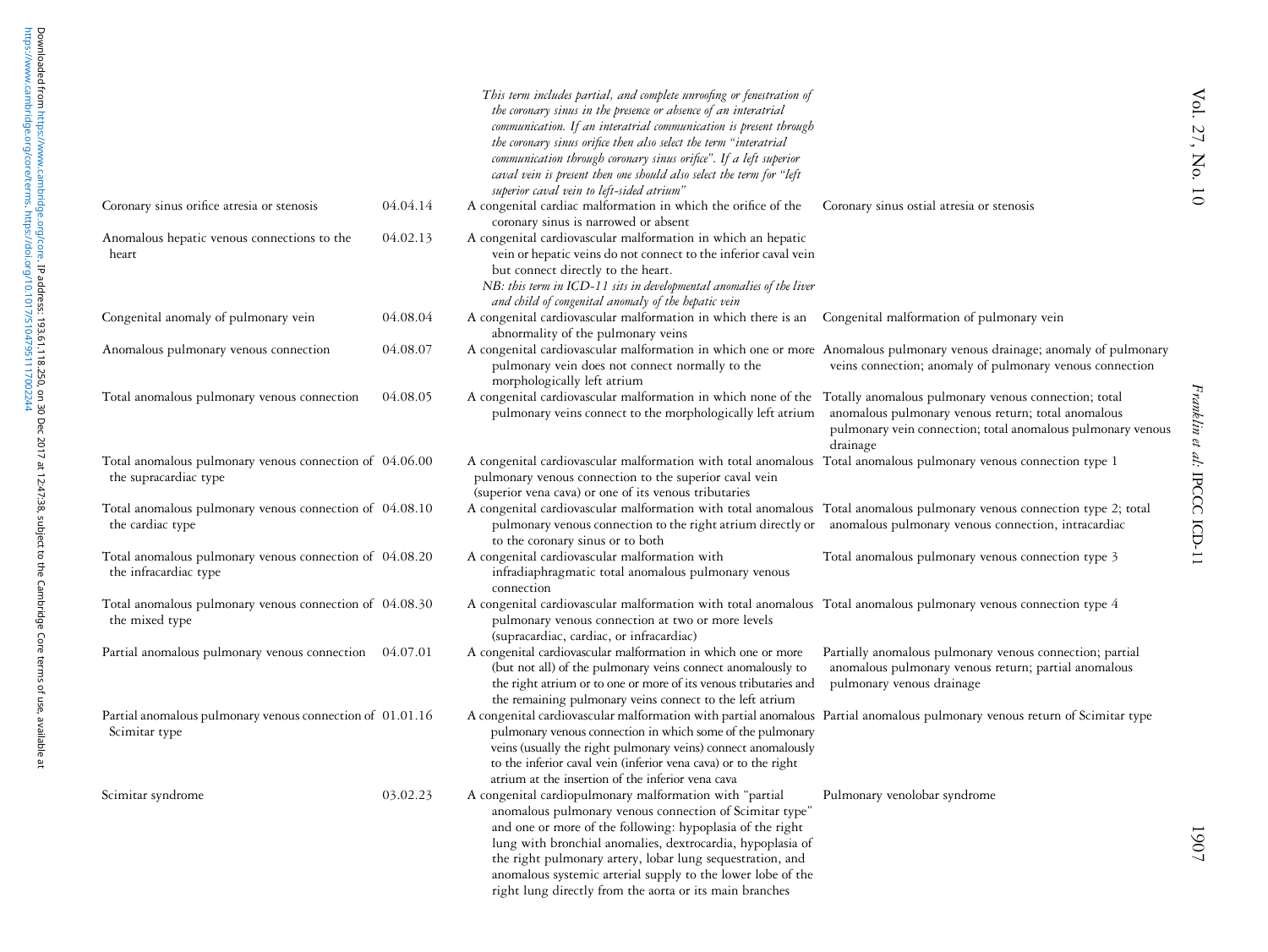| ICD-11 congenital cardiology terms with<br>International Paediatric and Congenital<br>Cardiac Code (IPCCC) numbers, definitions<br>and synonyms |          | IPCCC code Definition with commentary                                                                                                                                                                                                                                                                                                                                                                                                                                                                                                                                                                         | Synonyms                                                                                      |
|-------------------------------------------------------------------------------------------------------------------------------------------------|----------|---------------------------------------------------------------------------------------------------------------------------------------------------------------------------------------------------------------------------------------------------------------------------------------------------------------------------------------------------------------------------------------------------------------------------------------------------------------------------------------------------------------------------------------------------------------------------------------------------------------|-----------------------------------------------------------------------------------------------|
|                                                                                                                                                 |          |                                                                                                                                                                                                                                                                                                                                                                                                                                                                                                                                                                                                               |                                                                                               |
| Obstructed anomalous pulmonary venous pathway 04.08.06<br>or connection<br>Congenital pulmonary venous stenosis<br>or hypoplasia                | 04.08.31 | A congenital cardiovascular malformation in which the pathway of Obstructed anomalous pulmonary venous return; obstructed<br>one or more anomalous pulmonary veins is blocked or impeded<br>A congenital cardiovascular malformation with a pathologic<br>narrowing of one or more pulmonary veins including diffuse<br>hypoplasia, long-segment focal/tubular stenosis and/or<br>discrete stenosis                                                                                                                                                                                                           | anomalous pulmonary venous connection<br>Congenital pulmonary vein stenosis and/or hypoplasia |
| Congenital atresia of pulmonary vein                                                                                                            | 04.08.02 | A congenital cardiovascular malformation with atresia of one or Congenital pulmonary vein atresia<br>more pulmonary veins                                                                                                                                                                                                                                                                                                                                                                                                                                                                                     |                                                                                               |
| Congenital anomaly of an atrium or atrial septum 05.00.02                                                                                       |          | A congenital cardiovascular malformation in which there is an<br>abnormality of an atrium and/or atrial septum                                                                                                                                                                                                                                                                                                                                                                                                                                                                                                |                                                                                               |
| Congenital anomaly of atrial septum                                                                                                             | 05.07.01 | A congenital cardiac malformation in which there is an<br>abnormality of the atrial septum                                                                                                                                                                                                                                                                                                                                                                                                                                                                                                                    | Congenital malformation of atrial septum                                                      |
| Restrictive interatrial communication or intact<br>atrial septum when an interatrial shunt is<br>physiologically necessary                      | 05.06.04 | A cardiac finding in which there is either absence of an interatrial Restrictive interatrial communication in the presence of an<br>communication or the communication is smaller than is<br>required to permit physiologically adequate interatrial flow.<br>This is always an abnormal finding prenatally but is a postnatal finding<br>that should only be coded when present prenatally or when associated<br>with other cardiac abnormalities that result in physiological<br>disturbances secondary to the absence of a larger interatrial<br>communication - such as mitral or tricuspid valve atresia | obligatory interatrial shunt                                                                  |
| Aneurysm of atrial septum                                                                                                                       | 05.03.03 | A congenital cardiac finding in which the septum primum is<br>abnormally large (redundant) and results in aneurysmal<br>protrusion into one or both atria                                                                                                                                                                                                                                                                                                                                                                                                                                                     | Atrial septal aneurysm                                                                        |
| Interatrial communication                                                                                                                       | 05.04.01 | A congenital cardiac malformation in which there is a hole or<br>pathway between the atrial chambers.<br>Although loosely often termed an "atrial septal defect", not all<br>interatrial communications have a defect in the true atrial septum,<br>and so "atrial septal defect" in this context is not a true synonym                                                                                                                                                                                                                                                                                       | Atrial septal defect                                                                          |
| Patent oval foramen                                                                                                                             | 05.03.01 | A congenital cardiovascular finding in which there is a small<br>interatrial communication (or potential communication)<br>confined to the region of the oval fossa (fossa ovalis)<br>characterized by no deficiency of the primary atrial septum<br>(septum primum) and a normal limbus with no deficiency of<br>the septum secundum (superior interatrial fold)                                                                                                                                                                                                                                             | Patent foramen ovale; open foramen ovale; open oval foramen;<br>persistent foramen ovale      |
| Atrial septal defect within oval fossa                                                                                                          | 05.04.02 | A congenital cardiac malformation in which there is an<br>interatrial communication confined to the region of the oval<br>fossa (fossa ovalis), most commonly due to a deficiency of the<br>primary atrial septum (septum primum) but deficiency of<br>the septum secundum (superior interatrial fold) may also<br>contribute                                                                                                                                                                                                                                                                                 | Secundum atrial septal defect; ostium secundum atrial septal<br>defect                        |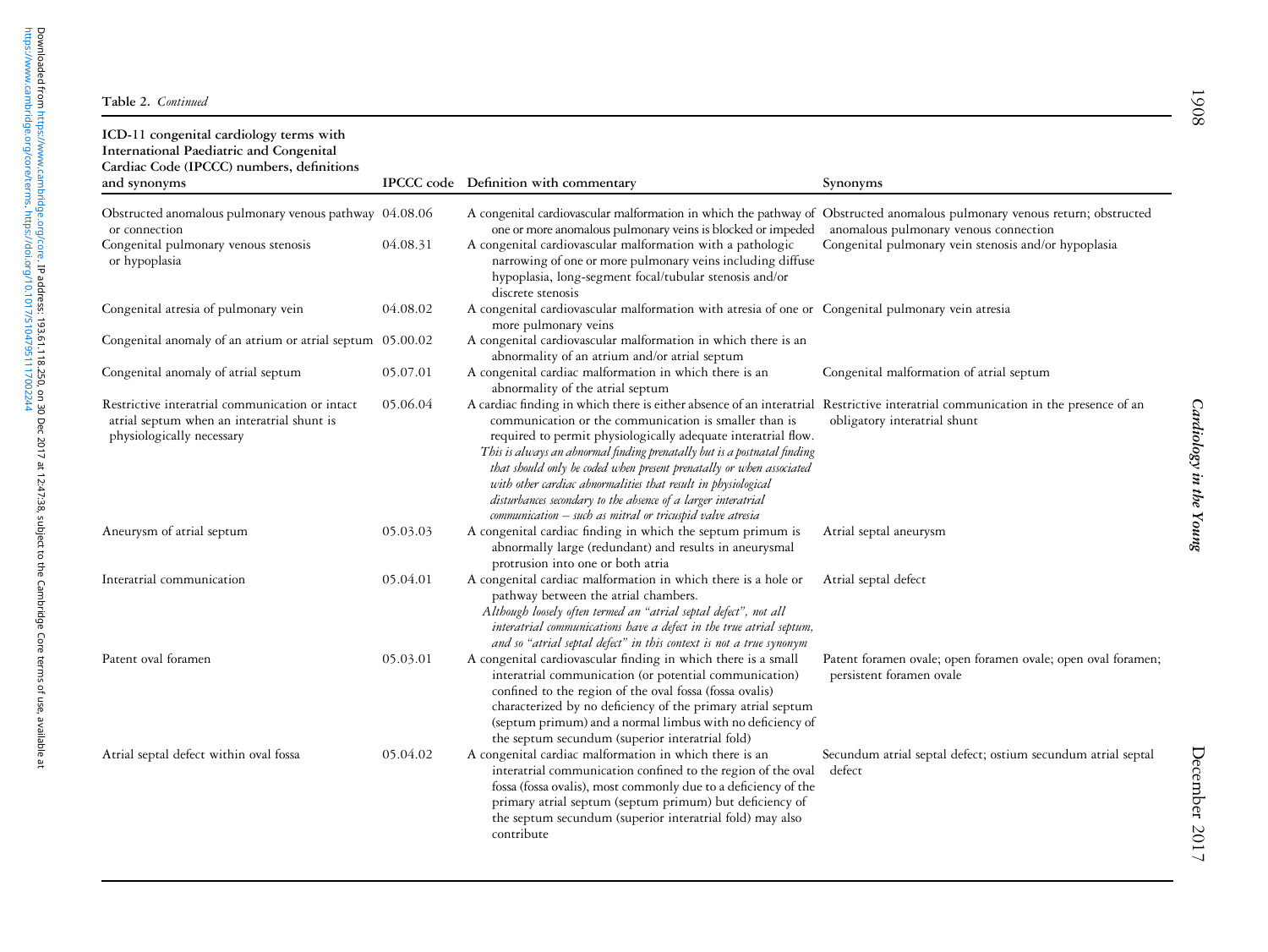| Sinus venosus defect                                        | 05.05.00 | A congenital cardiovascular malformation in which there is a<br>caval vein (vena cava) and/or pulmonary vein (or veins) that<br>overrides the atrial septum or the septum secundum<br>(superior interatrial fold) producing an interatrial or<br>anomalous veno-atrial communication.<br>Although the term sinus venosus atrial septal defect is commonly used,<br>the lesion is more properly termed a sinus venosus communication<br>because, while it functions as an interatrial communication, this<br>lesion is not a defect of the atrial septum                                                                                                                                                                                                   | Sinus venosus communication; sinus venosus atrial septal defect |
|-------------------------------------------------------------|----------|-----------------------------------------------------------------------------------------------------------------------------------------------------------------------------------------------------------------------------------------------------------------------------------------------------------------------------------------------------------------------------------------------------------------------------------------------------------------------------------------------------------------------------------------------------------------------------------------------------------------------------------------------------------------------------------------------------------------------------------------------------------|-----------------------------------------------------------------|
| Common atrium with separate atrioventricular<br>junctions   | 05.06.02 | A congenital cardiovascular malformation in which there is<br>complete or near-complete absence of the interatrial septum                                                                                                                                                                                                                                                                                                                                                                                                                                                                                                                                                                                                                                 | Single atrium; atrium communis                                  |
| Interatrial communication through coronary<br>sinus orifice | 05.05.03 | A congenital cardiovascular malformation in which there is a<br>communication between the left atrium and the coronary<br>sinus allowing interatrial communication through the<br>coronary sinus ostium.<br>"Interatrial communication through coronary sinus orifice" may or may<br>not be associated with a persistent left superior caval vein (superior vena<br>cava). This occurs in the absence of the coronary sinus (total unroofing<br>of the coronary sinus) or partial unroofing of the coronary sinus                                                                                                                                                                                                                                         | Coronary sinus atrial septal defect                             |
| Congenital anomaly of right atrium                          | 05.01.13 | A congenital cardiac malformation in which there is an<br>abnormality of the right atrium                                                                                                                                                                                                                                                                                                                                                                                                                                                                                                                                                                                                                                                                 |                                                                 |
| Divided right atrium                                        | 05.01.21 | A congenital cardiac malformation in which the right atrium is Cor triatriatum dexter; cor triatriatum dextrum; right cor<br>partially divided by a large or obstructive Eustachian valve                                                                                                                                                                                                                                                                                                                                                                                                                                                                                                                                                                 | triatriatum                                                     |
| Left-sided juxtaposition of the atrial appendages           | 05.01.06 | A congenital cardiac malformation in which the right atrial<br>appendage extends from the right atrium, behind the great<br>arteries, to lie adjacent to the left atrial appendage.<br>This is frequently associated with horizontal orientation of the atrial<br>septum, hypoplasia or atresia of the tricuspid valve, hypoplasia of<br>the right ventricle, transposition of the great arteries or double outlet<br>right ventricle, and subpulmonary or subaortic stenosis                                                                                                                                                                                                                                                                             |                                                                 |
| Congenital giant right atrium                               | 05.01.12 | A congenital cardiac malformation in which the right atrium is Congenital right atrial aneurysm<br>severely dilated. This is an isolated finding not secondary to<br>abnormalities of the tricuspid valve or right ventricle                                                                                                                                                                                                                                                                                                                                                                                                                                                                                                                              |                                                                 |
| Congenital anomaly of left atrium                           | 05.02.11 | A congenital cardiac malformation in which there is an<br>abnormality of the left atrium                                                                                                                                                                                                                                                                                                                                                                                                                                                                                                                                                                                                                                                                  |                                                                 |
| Divided left atrium                                         | 05.02.01 | A congenital cardiac malformation in which there is a partition Cor triatriatum sinister; cor triatriatum sinistrum; left cor<br>that divides the left atrium into a posterior chamber that<br>receives some or all of the pulmonary veins and an anterior<br>chamber that communicates with the left atrial appendage<br>and atrioventricular junction (usually the mitral valve).<br>In differentiating cor triatriatum from supravalvar mitral ring, in cor<br>triatriatum the posterior compartment contains the pulmonary veins while<br>the anterior contains the left atrial appendage and atrioventricular<br>junction (usually the mitral valve); in supravalvar mitral ring, the<br>anterior compartment contains only the mitral valve orifice | triatriatum                                                     |

1909

Vol. 27, No. 10

Vol. 27, No. 10

Franklin et al:

IPCCC ICD-11

Franklin et al: IPCCC ICD-11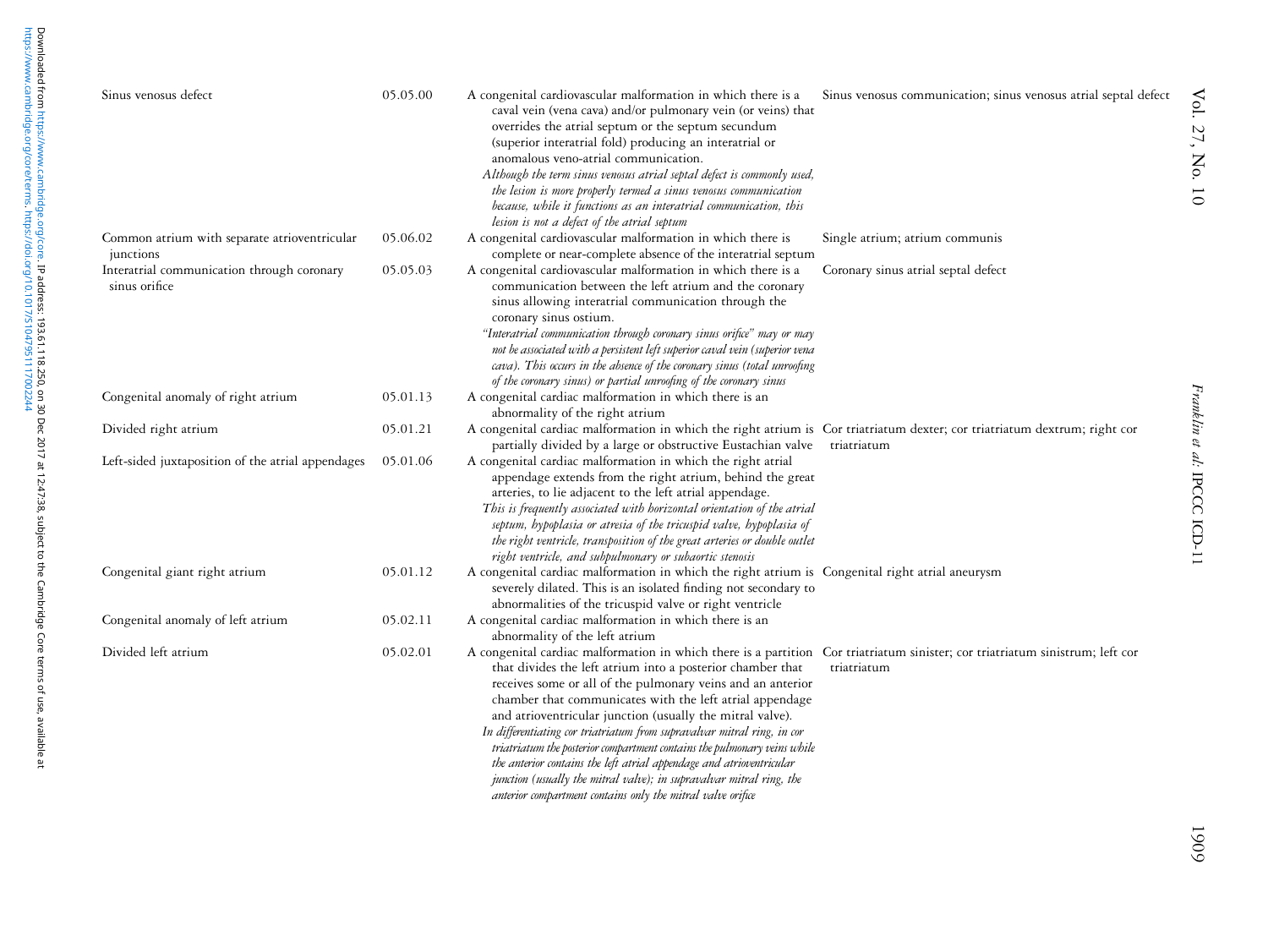| ICD-11 congenital cardiology terms with<br>International Paediatric and Congenital<br>Cardiac Code (IPCCC) numbers, definitions<br>and synonyms |          | IPCCC code Definition with commentary                                                                                                                                                                                                                                                                                                                                                                                                                                             | Synonyms                                                                                                                                                                                                    |
|-------------------------------------------------------------------------------------------------------------------------------------------------|----------|-----------------------------------------------------------------------------------------------------------------------------------------------------------------------------------------------------------------------------------------------------------------------------------------------------------------------------------------------------------------------------------------------------------------------------------------------------------------------------------|-------------------------------------------------------------------------------------------------------------------------------------------------------------------------------------------------------------|
| Right-sided juxtaposition of the atrial appendages 05.02.04                                                                                     |          | A congenital cardiac malformation in which the left atrial<br>appendage extends from the left atrium, behind the great<br>arteries, to lie adjacent to the right atrial appendage.<br>This is commonly associated with hypoplasia or atresia of the mitral<br>valve, hypoplasia of the left ventricle, normal (i.e. subpulmonary only)<br>conus and may be seen with atrioventricular septal defect (common<br>atrioventricular canal) or subaortic or aortic stenosis or atresia |                                                                                                                                                                                                             |
| Congenital anomaly of an atrioventricular valve or 06.00.15<br>atrioventricular septum                                                          |          | A congenital cardiac malformation in which there is an abnormality<br>of an atrioventricular valve or atrioventricular septum                                                                                                                                                                                                                                                                                                                                                     |                                                                                                                                                                                                             |
| Congenital anomaly of tricuspid valve                                                                                                           | 06.01.11 | A congenital cardiac malformation in which there is an<br>abnormality of the tricuspid valve.<br>Tricuspid atresia is listed in the functionally univentricular heart<br>section. Examples of terms included here are: True cleft of tricuspid<br>valve leaflet; congenital anomaly of tricuspid subvalvar apparatus;<br>absent tricuspid valve leaflet; unguarded tricuspid orifice; and<br>congenital deformity of tricuspid valve                                              | Congenital tricuspid valve anomaly                                                                                                                                                                          |
| Congenital tricuspid regurgitation                                                                                                              | 06.01.25 | A congenital cardiac finding in which there is backward flow<br>through the tricuspid valve                                                                                                                                                                                                                                                                                                                                                                                       | Congenital tricuspid insufficiency; congenital tricuspid<br>incompetence; congenital tricuspid valve regurgitation;<br>congenital tricuspid valve insufficiency; congenital tricuspid<br>valve incompetence |
| Congenital tricuspid valvar stenosis                                                                                                            | 06.01.07 | A congenital cardiovascular malformation of the tricuspid valve<br>in which there is narrowing or stricture (obstruction to flow)                                                                                                                                                                                                                                                                                                                                                 | Congenital tricuspid valve stenosis; congenital stenosis of<br>tricuspid valve; congenital tricuspid stenosis                                                                                               |
| Tricuspid annular hypoplasia                                                                                                                    | 06.01.04 | A congenital cardiac malformation of the tricuspid valve in<br>which there is annular hypoplasia (incomplete development<br>or underdevelopment so that it is abnormally small [below<br>the lower limit of normal adjusted for body size]).<br>Hypoplasia may or may not be associated with stenosis                                                                                                                                                                             | Hypoplasia of tricuspid valvar annulus; hypoplasia of the<br>tricuspid annulus                                                                                                                              |
| Dysplasia of tricuspid valve                                                                                                                    | 06.01.03 | A congenital cardiac malformation of the tricuspid valve,<br>commonly consisting of leaflet thickening and restricted<br>mobility, with normally hinged leaflets.<br>This diagnosis is not used for patients with Ebstein malformation of<br>tricuspid valve, which is characterised by abnormally hinged<br>tricuspid valve                                                                                                                                                      | Tricuspid valvar dysplasia; dysplastic tricuspid valve                                                                                                                                                      |
| Straddling tricuspid valve                                                                                                                      | 06.01.09 | A congenital cardiac malformation in which the tricuspid<br>subvalvar apparatus has attachments within both ventricles.<br>This may or may not be associated with valvar overriding                                                                                                                                                                                                                                                                                               |                                                                                                                                                                                                             |
| Overriding tricuspid valve                                                                                                                      | 06.01.05 | A congenital cardiac malformation in which the tricuspid valve<br>annulus lies in part above both the right and left ventricles                                                                                                                                                                                                                                                                                                                                                   |                                                                                                                                                                                                             |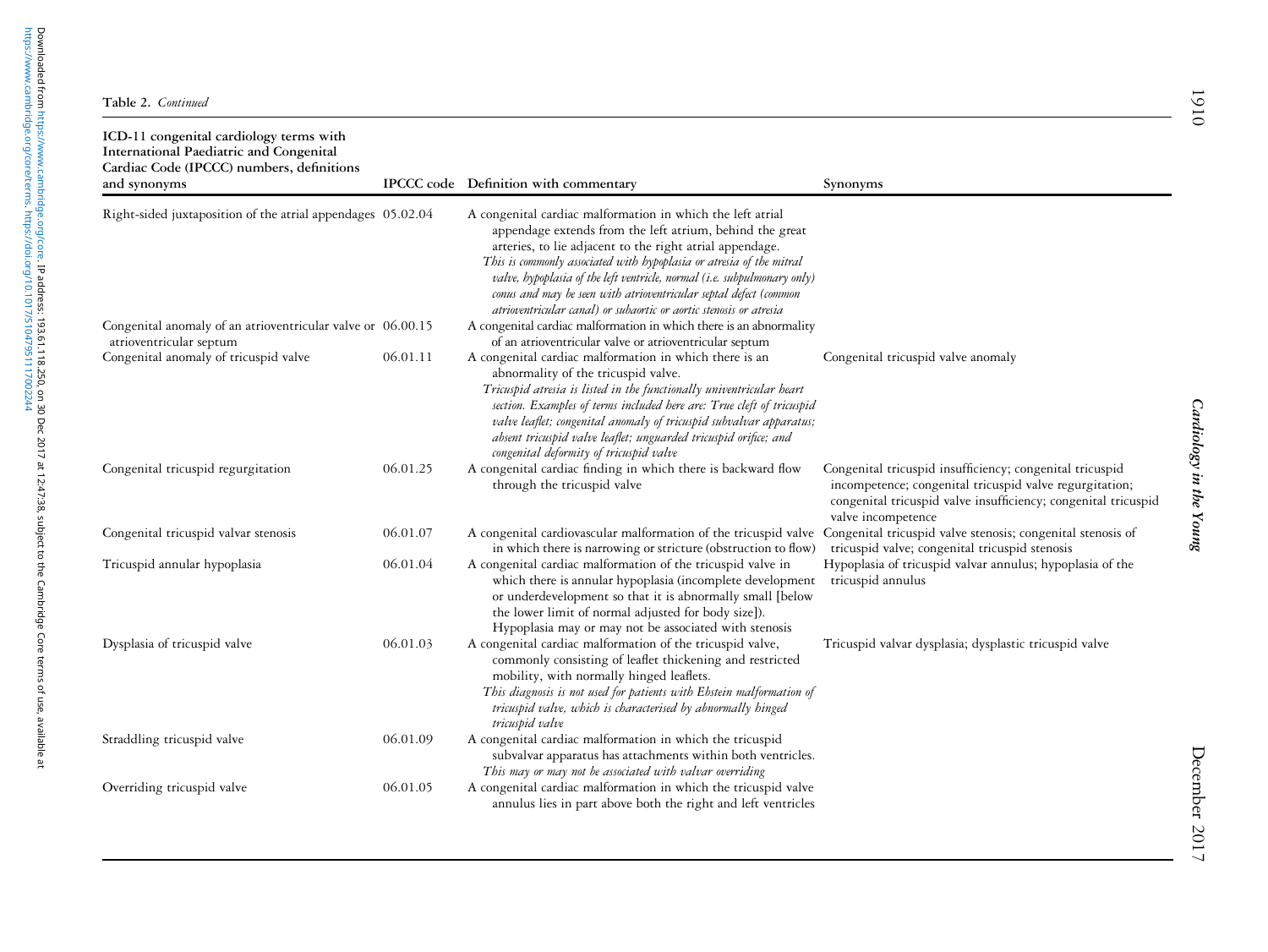| Ebstein malformation of tricuspid valve | 06.01.34 | A congenital cardiac malformation of the tricuspid valve and<br>right ventricle that is characterised by downward (apical)<br>displacement of the functional annulus, usually involving<br>the septal and inferior (posterior) leaflets.<br>Ebstein anomaly is a malformation of the tricuspid valve and right<br>ventricle that is characterised by a spectrum of several features: (1)<br>incomplete delamination of septal and inferior (posterior) tricuspid<br>valve leaflets from the myocardium of the right ventricle; (2)<br>downward (apical) displacement of the functional annulus; (3)<br>dilation of the "atrialized" portion of the right ventricle with<br>variable degrees of hypertrophy and thinning of the wall; (4)<br>redundancy, fenestrations, and tethering of the anterosuperior leaflet;<br>and (5) dilation of the right atrioventricular junction (the true<br>tricuspid annulus). These anatomical and functional abnormalities<br>cause tricuspid regurgitation (and rarely tricuspid stenosis) that<br>results in right atrial and right ventricular dilation and atrial and<br>ventricular arrhythmias. Associated cardiac anomalies include an<br>interatrial communication, the presence of accessory conduction<br>pathways and dilation of the right atrium and right ventricle.<br>Varying degrees of right ventricular outflow tract obstruction may be<br>present, including pulmonary atresia. Some patients with discordant<br>atrioventricular and ventriculo-arterial connections [congenitally<br>corrected transposition] have an Ebstein-like deformity of the left-<br>sided morphologically tricuspid valve | Ebstein syndrome; Ebstein anomaly; Ebstein disease; Ebstein<br>anomaly of tricuspid valve; Congenital Ebstein deformity of<br>tricuspid valve                                                                                          |
|-----------------------------------------|----------|--------------------------------------------------------------------------------------------------------------------------------------------------------------------------------------------------------------------------------------------------------------------------------------------------------------------------------------------------------------------------------------------------------------------------------------------------------------------------------------------------------------------------------------------------------------------------------------------------------------------------------------------------------------------------------------------------------------------------------------------------------------------------------------------------------------------------------------------------------------------------------------------------------------------------------------------------------------------------------------------------------------------------------------------------------------------------------------------------------------------------------------------------------------------------------------------------------------------------------------------------------------------------------------------------------------------------------------------------------------------------------------------------------------------------------------------------------------------------------------------------------------------------------------------------------------------------------------------------------------------------------------------------------------|----------------------------------------------------------------------------------------------------------------------------------------------------------------------------------------------------------------------------------------|
| Congenital anomaly of mitral valve      | 06.02.11 | A congenital cardiac malformation in which there is an<br>abnormality of the mitral valve.<br>Mitral atresia is listed in the functionally univentricular heart<br>section. Examples of terms included here are: congenital unguarded<br>mitral orifice; accessory tissue on mitral valve leaflet; and double<br>orifice of mitral valve leaflet                                                                                                                                                                                                                                                                                                                                                                                                                                                                                                                                                                                                                                                                                                                                                                                                                                                                                                                                                                                                                                                                                                                                                                                                                                                                                                             | Congenital mitral valve anomaly                                                                                                                                                                                                        |
| Congenital mitral regurgitation         | 06.02.25 | A congenital cardiac finding in which there is backward flow<br>through the mitral valve                                                                                                                                                                                                                                                                                                                                                                                                                                                                                                                                                                                                                                                                                                                                                                                                                                                                                                                                                                                                                                                                                                                                                                                                                                                                                                                                                                                                                                                                                                                                                                     | Congenital mitral insufficiency; congenital mitral incompetence;<br>congenital insufficiency of mitral valve; congenital mitral valve<br>regurgitation; congenital mitral valve insufficiency; congenital<br>mitral valve incompetence |
| Congenital mitral valvar stenosis       | 06.02.07 | A congenital cardiac malformation of the mitral valve in which<br>there is narrowing or stricture of the valvar orifice<br>(obstruction to flow)                                                                                                                                                                                                                                                                                                                                                                                                                                                                                                                                                                                                                                                                                                                                                                                                                                                                                                                                                                                                                                                                                                                                                                                                                                                                                                                                                                                                                                                                                                             | Duroziez disease; congenital mitral stenosis; congenital stenosis<br>of mitral valve                                                                                                                                                   |
| Mitral annular hypoplasia               | 06.02.04 | A congenital cardiac malformation of the mitral valve in which Hypoplasia of mitral valvar annulus; hypoplasia of the mitral<br>there is annular hypoplasia (incomplete development or<br>underdevelopment so that it is abnormally small [below the<br>lower limit of normal adjusted for body size]). Hypoplasia<br>may or may not be associated with stenosis                                                                                                                                                                                                                                                                                                                                                                                                                                                                                                                                                                                                                                                                                                                                                                                                                                                                                                                                                                                                                                                                                                                                                                                                                                                                                             | annulus                                                                                                                                                                                                                                |
| Straddling mitral valve                 | 06.02.09 | A congenital cardiac malformation in which the mitral subvalvar<br>apparatus has attachments onto the crest of the ventricular<br>septum or within both ventricles.<br>This may or may not be associated with valvar overriding                                                                                                                                                                                                                                                                                                                                                                                                                                                                                                                                                                                                                                                                                                                                                                                                                                                                                                                                                                                                                                                                                                                                                                                                                                                                                                                                                                                                                              |                                                                                                                                                                                                                                        |

[https://www.cambridge.org/core/terms.](https://www.cambridge.org/core/terms) <https://doi.org/10.1017/S1047951117002244>

1911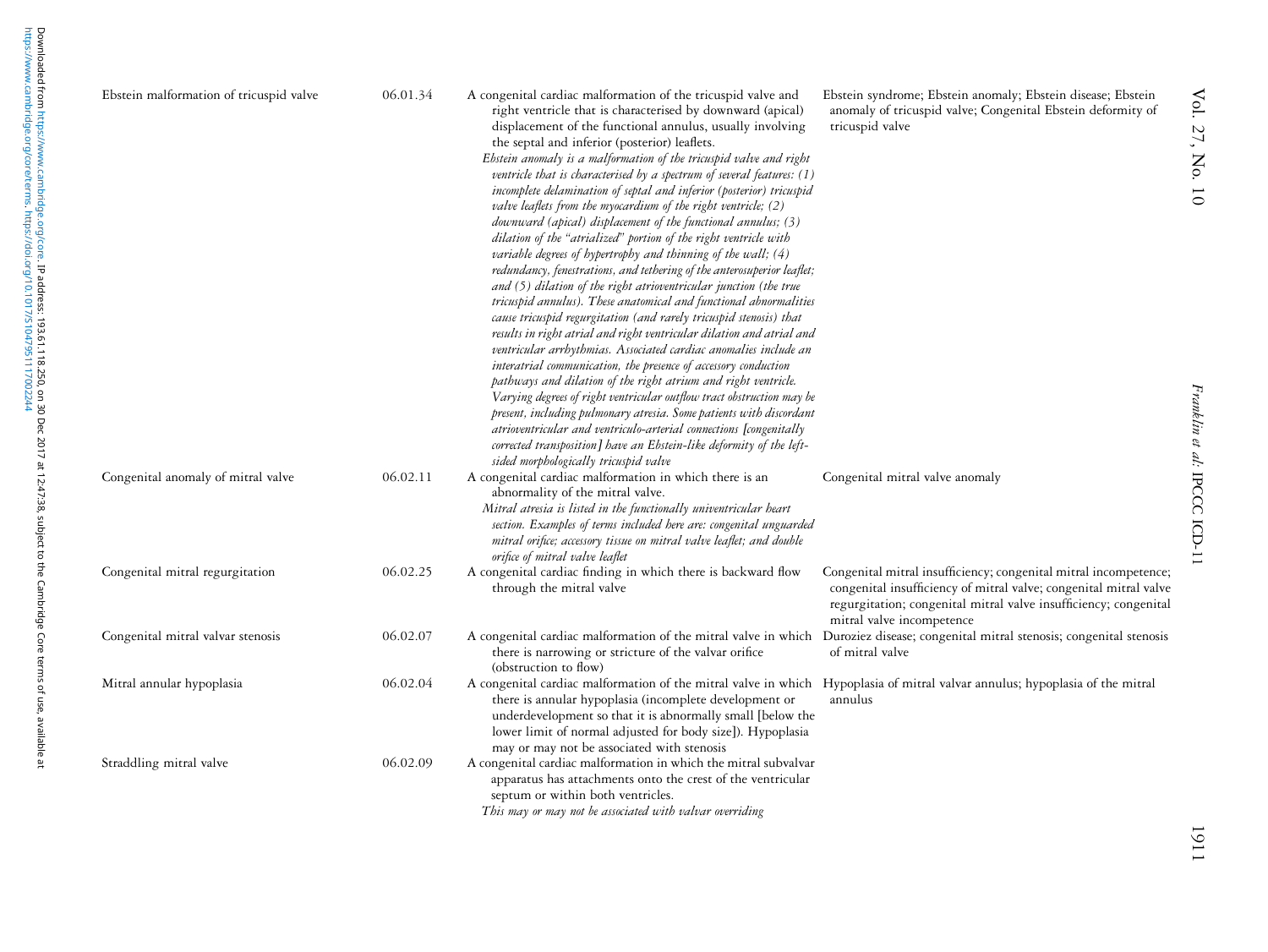| ICD-11 congenital cardiology terms with<br>International Paediatric and Congenital<br>Cardiac Code (IPCCC) numbers, definitions<br>and synonyms |                      | IPCCC code Definition with commentary                                                                                                                                                                                                                                                                                                                                                                                                                                                                                                                                                                                                                                                                                                                                                                                                            | Synonyms                                                                                                                                     |
|-------------------------------------------------------------------------------------------------------------------------------------------------|----------------------|--------------------------------------------------------------------------------------------------------------------------------------------------------------------------------------------------------------------------------------------------------------------------------------------------------------------------------------------------------------------------------------------------------------------------------------------------------------------------------------------------------------------------------------------------------------------------------------------------------------------------------------------------------------------------------------------------------------------------------------------------------------------------------------------------------------------------------------------------|----------------------------------------------------------------------------------------------------------------------------------------------|
|                                                                                                                                                 |                      |                                                                                                                                                                                                                                                                                                                                                                                                                                                                                                                                                                                                                                                                                                                                                                                                                                                  |                                                                                                                                              |
| Overriding mitral valve                                                                                                                         | 06.02.05             | A congenital cardiac malformation in which the mitral valve<br>annulus lies in part above both the right and left ventricles                                                                                                                                                                                                                                                                                                                                                                                                                                                                                                                                                                                                                                                                                                                     |                                                                                                                                              |
| Dysplasia of mitral valve                                                                                                                       | 06.02.03             | A congenital cardiac malformation that includes any structural<br>abnormality of the mitral valvar leaflet(s), commonly<br>consisting of leaflet thickening and restricted mobility                                                                                                                                                                                                                                                                                                                                                                                                                                                                                                                                                                                                                                                              | Mitral valve dysplasia; dysplastic mitral valve                                                                                              |
| Supravalvar or intravalvar mitral ring                                                                                                          | 05.02.02<br>06.02.72 | A congenital cardiac malformation in which a ridge of tissue is<br>attached or integral to the atrial side of the mitral valvar<br>$lea$ flet $(s)$ .<br>The intravalvar variant is distinguished from the supravalvar<br>variant because the intravalvar ring is within the funnel of the<br>mitral valvar leaflets. Both the intravalvar variant and the<br>supravalvar variant are differentiated from cor triatriatum because<br>in cor triatriatum the posterior compartment contains the pulmonary<br>veins while the anterior contains the left atrial appendage (and the<br>atrioventricular valve [usually mitral valve] in the absence of left<br>atrioventricular valvar atresia); in supravalvar or intravalvar<br>mitral ring, the anterior compartment contains only the mitral valve<br>orifice and not the left atrial appendage | Supravalvar mitral membrane; Membranous supravalvular mitral<br>stenosis; Congenital supravalvar mitral ring; supravalvar mitral<br>stenosis |
| Congenital mitral valvar prolapse                                                                                                               |                      | A congenital cardiac malformation of the mitral valve in which<br>one or both leaflets move to the atrial side of the plane of the<br>annulus in systole                                                                                                                                                                                                                                                                                                                                                                                                                                                                                                                                                                                                                                                                                         |                                                                                                                                              |
| True cleft of anterior mitral leaflet                                                                                                           | 06.02.36             | A congenital cardiac malformation of the mitral valve in which Isolated cleft of the anterior mitral leaflet (without common<br>the anterior leaflet is divided into two parts.<br>This term should not be used for the so-called "mitral cleft" of a common<br>atrioventricular valve, as this is the zone of apposition between the superior<br>and inferior bridging leaflets, and not a divided valve leaflet                                                                                                                                                                                                                                                                                                                                                                                                                                | atrioventricular junction)                                                                                                                   |
| Congenital anomaly of mitral subvalvar apparatus 06.02.21                                                                                       |                      | A congenital cardiac malformation in which the mitral chords,<br>chordal attachments, or papillary muscles are abnormal                                                                                                                                                                                                                                                                                                                                                                                                                                                                                                                                                                                                                                                                                                                          |                                                                                                                                              |
| Congenital mitral subvalvar stenosis                                                                                                            | 06.02.22             | A congenital cardiac malformation in which there is stenosis<br>(narrowing or stricture of a duct or a canal) of the subvalvar<br>components (chordae tendineae and/or papillary muscles) of<br>the mitral valve. This diagnosis includes mitral stenosis<br>associated with parachute mitral valve, mitral arcade, and<br>hammock mitral valve                                                                                                                                                                                                                                                                                                                                                                                                                                                                                                  | Subvalvar mitral stenosis, congenital mitral stenosis                                                                                        |
| Parachute malformation of mitral valve                                                                                                          | 06.02.56             | A congenital cardiac malformation in which the chords of the mitral Parachute mitral valve<br>valve attach to a single or to closely adjacent papillary muscles                                                                                                                                                                                                                                                                                                                                                                                                                                                                                                                                                                                                                                                                                  |                                                                                                                                              |
| Congenital anomaly of left-sided atrioventricular 06.04.11<br>valve in double inlet ventricle                                                   |                      | A congenital cardiac malformation in association with double<br>inlet ventricle (excluding common atrioventricular valve) in<br>which the atrioventricular valve morphology cannot be<br>determined. This term should be used for the left-sided<br>atrioventricular valve in those hearts                                                                                                                                                                                                                                                                                                                                                                                                                                                                                                                                                       |                                                                                                                                              |

Cardiology in the Young Cardiology in the Young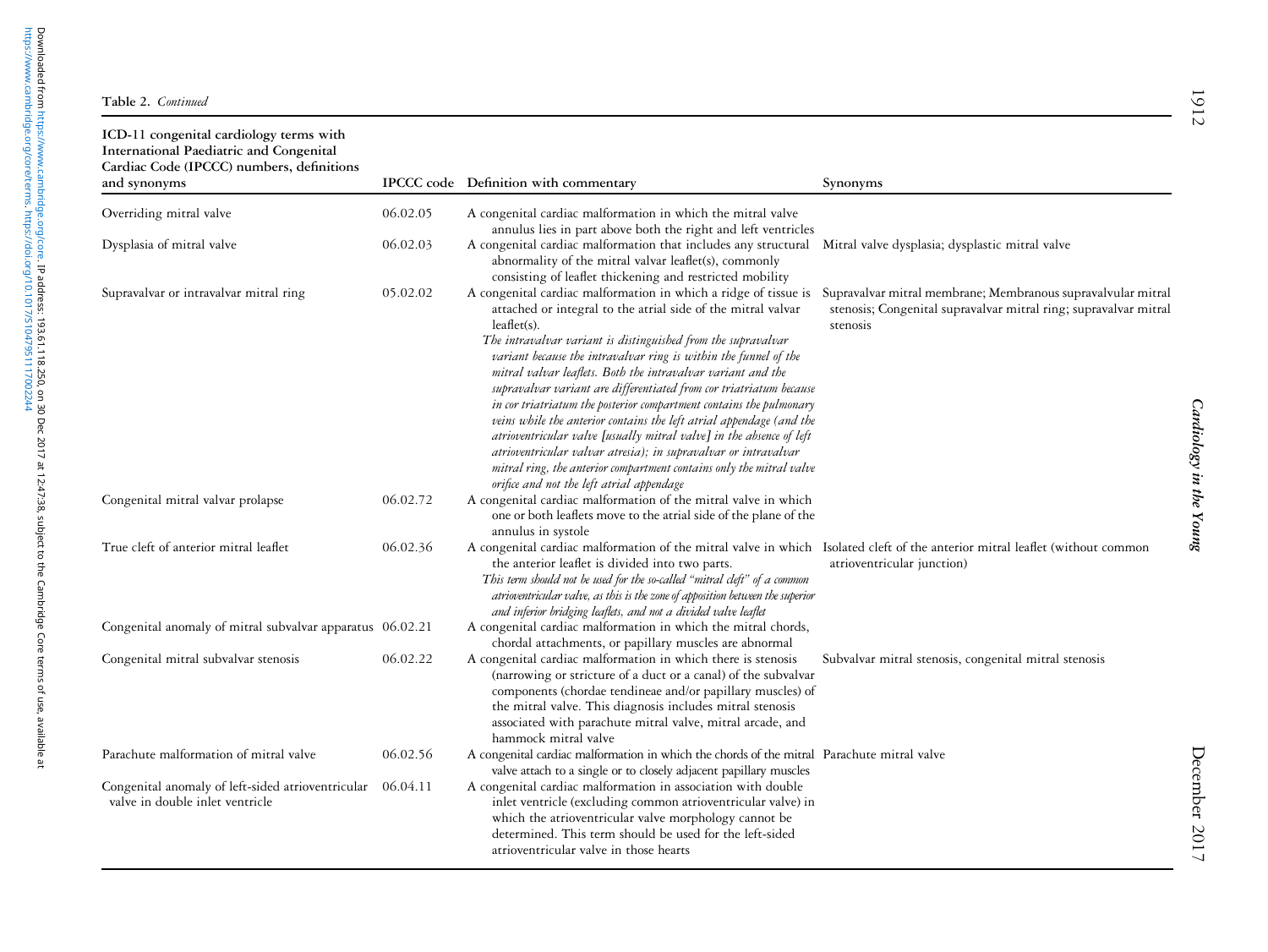| Congenital anomaly of right-sided atrioventricular 06.03.11<br>valve in double inlet ventricle                            |          | A congenital cardiac malformation in association with double<br>inlet ventricle (excluding common atrioventricular valve) in<br>which the atrioventricular valve morphology cannot be<br>determined. This term should be used for the right-sided<br>atrioventricular valve in those hearts                                                                                                                                                                                                                                                                                                                                                                                                     |                                                                                                                                                                                                                                                                                                                                                                                                                                                                                                             |
|---------------------------------------------------------------------------------------------------------------------------|----------|-------------------------------------------------------------------------------------------------------------------------------------------------------------------------------------------------------------------------------------------------------------------------------------------------------------------------------------------------------------------------------------------------------------------------------------------------------------------------------------------------------------------------------------------------------------------------------------------------------------------------------------------------------------------------------------------------|-------------------------------------------------------------------------------------------------------------------------------------------------------------------------------------------------------------------------------------------------------------------------------------------------------------------------------------------------------------------------------------------------------------------------------------------------------------------------------------------------------------|
| Common atrioventricular junction                                                                                          | 06.06.11 | A congenital cardiac malformation where both atria connect to a Common atrioventricular canal<br>common atrioventricular valve which characteristically has<br>four or five leaflets including superior and inferior bridging<br>leaflets with a single annulus. The common valve may have<br>one or two major orifices depending on the absence or<br>presence of fusion of the bridging leaflets to each other or the<br>septal crest.<br>The left ventricular zone of apposition between the superior and<br>inferior bridging leaflets is commonly referred to as a "cleft"                                                                                                                 |                                                                                                                                                                                                                                                                                                                                                                                                                                                                                                             |
| Atrioventricular septal defect                                                                                            | 06.06.00 | A congenital cardiac malformation with a common atrioventricular Atrioventricular canal defect<br>junction and an atrioventricular septal defect                                                                                                                                                                                                                                                                                                                                                                                                                                                                                                                                                |                                                                                                                                                                                                                                                                                                                                                                                                                                                                                                             |
| Atrioventricular septal defect with balanced<br>ventricles                                                                | 06.07.27 | A congenital cardiac malformation that is a variant of<br>atrioventricular septal defect (atrioventricular canal defect)<br>with ventricles that are equal or nearly equal in size                                                                                                                                                                                                                                                                                                                                                                                                                                                                                                              | Balanced atrioventricular canal                                                                                                                                                                                                                                                                                                                                                                                                                                                                             |
| Atrioventricular septal defect with ventricular<br>imbalance                                                              | 06.07.26 | A congenital cardiac malformation that is a variant of<br>atrioventricular septal defect (atrioventricular canal defect)<br>with one ventricle significantly larger than the other.<br>Unbalanced ventricular size and unbalanced relation of the common<br>atrioventricular valve to the ventricles are to be distinguished by<br>coding unbalanced ventricular size as "Atrioventricular septal defect<br>with ventricular imbalance" and the unbalanced relation of the<br>common atrioventricular valve to the ventricles should also be coded<br>as "Common atrioventricular valve with unbalanced commitment of<br>valve to ventricles"                                                   | Unbalanced atrioventricular canal                                                                                                                                                                                                                                                                                                                                                                                                                                                                           |
| Atrioventricular septal defect with ventricular<br>imbalance with dominant right ventricle,<br>hypoplastic left ventricle | 06.07.05 | A congenital cardiac malformation that is a variant of<br>atrioventricular septal defect (atrioventricular canal defect)<br>with the right ventricle significantly larger than the left                                                                                                                                                                                                                                                                                                                                                                                                                                                                                                         | Right dominant atrioventricular septal defect/atrioventricular<br>canal; complete atrioventricular septal defect with left<br>ventricular hypoplasia                                                                                                                                                                                                                                                                                                                                                        |
| Atrioventricular septal defect with ventricular<br>imbalance with dominant left ventricle,<br>hypoplastic right ventricle | 06.07.06 | A congenital cardiac malformation that is a variant of an<br>atrioventricular septal defect (atrioventricular canal defect)<br>with the left ventricle significantly larger than the right                                                                                                                                                                                                                                                                                                                                                                                                                                                                                                      | Left dominant atrioventricular septal defect/atrioventricular<br>canal; complete atrioventricular septal defect with right<br>ventricular hypoplasia                                                                                                                                                                                                                                                                                                                                                        |
| Atrioventricular septal defect with communication 06.06.01<br>at the atrial level only                                    |          | A congenital cardiac malformation that is a variant of an<br>atrioventricular septal defect (atrioventricular canal defect)<br>with an interatrial communication just above the<br>atrioventricular valve, no interventricular communication<br>just below the atrioventricular valve, separate right and left<br>atrioventricular valvar orifices, and varying degrees of<br>malformation of the left-sided component of the common<br>atrioventricular valve. The bridging leaflets of the common<br>atrioventricular valve are bound down to the crest of the<br>scooped-out ventricular septum so that the potential for<br>shunting through the atrioventricular septal defect is possible | Primum atrial septal defect; partial atrioventricular canal defect;<br>incomplete atrioventricular septal defect with isolated atrial<br>component; incomplete atrioventricular canal defect with<br>isolated atrial component; ostium primum atrial septal defect;<br>atrioventricular defect with atrial shunting only; partial<br>atrioventricular canal defect with isolated atrial component;<br>partial atrioventricular septal defect: ostium primum type;<br>partial atrioventricular septal defect |

[https://www.cambridge.org/core/terms.](https://www.cambridge.org/core/terms) <https://doi.org/10.1017/S1047951117002244>

Downloaded from https://www.cambridge.org/core. **IP address: 193.61.118.250, on 30 Dec 2017 at 12.47.38, subject to the Cambridge Core terms of use, available at<br>https://www.cambridge.org/core/terms. https://doi.org/10.101** Downloaded from [https://www.cambridge.org/core.](https://www.cambridge.org/core) IP address: 193.61.118.250, on 30 Dec 2017 at 12:47:38, subject to the Cambridge Core terms of use, available at

only at the atrial level and not at the ventricular level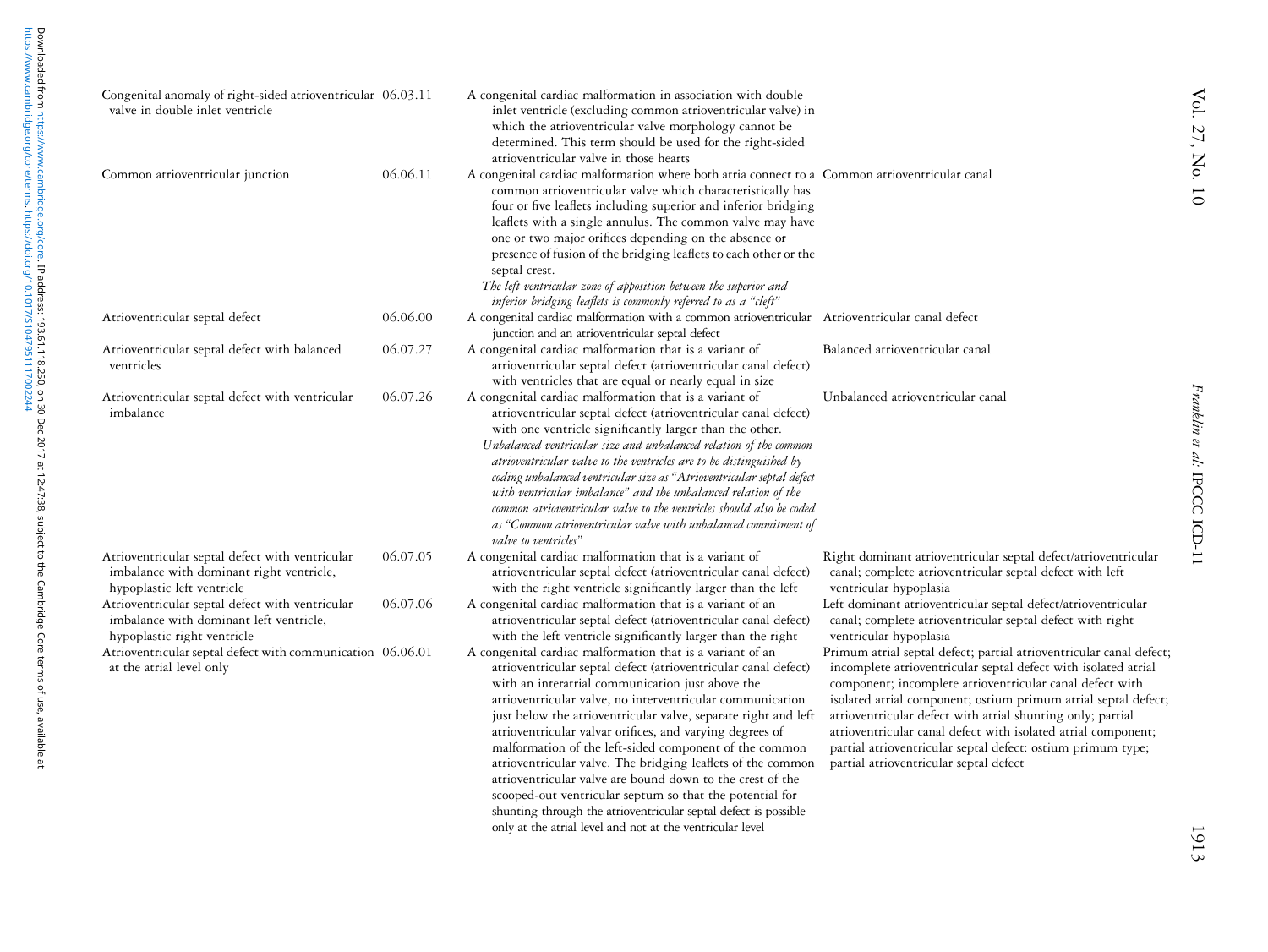[https://www.cambridge.org/core/terms.](https://www.cambridge.org/core/terms) <https://doi.org/10.1017/S1047951117002244>

Downloaded from https://www.cambridge.org/core.**IP address: 193.61.118.250, on 30 Dec 2017 at 12:47:38, subject to the Cambridge Core terms of use, available at<br>https://www.cambridge.org/core/terms. https://doi.org/10.1017** Downloaded from [https://www.cambridge.org/core.](https://www.cambridge.org/core) IP address: 193.61.118.250, on 30 Dec 2017 at 12:47:38, subject to the Cambridge Core terms of use, available at

| ICD-11 congenital cardiology terms with<br>International Paediatric and Congenital<br>Cardiac Code (IPCCC) numbers, definitions<br>and synonyms |          | IPCCC code Definition with commentary                                                                                                                                                                                                                                                                                                                                                                                                                                                                                                                                                                                                                                                                                                                                                                                                                                                                                                                                                                                                                    | Synonyms                                                                                                                                                                                                                                                                                                                                                                                                                                                                                                                                                                                                                                                                                                                 |
|-------------------------------------------------------------------------------------------------------------------------------------------------|----------|----------------------------------------------------------------------------------------------------------------------------------------------------------------------------------------------------------------------------------------------------------------------------------------------------------------------------------------------------------------------------------------------------------------------------------------------------------------------------------------------------------------------------------------------------------------------------------------------------------------------------------------------------------------------------------------------------------------------------------------------------------------------------------------------------------------------------------------------------------------------------------------------------------------------------------------------------------------------------------------------------------------------------------------------------------|--------------------------------------------------------------------------------------------------------------------------------------------------------------------------------------------------------------------------------------------------------------------------------------------------------------------------------------------------------------------------------------------------------------------------------------------------------------------------------------------------------------------------------------------------------------------------------------------------------------------------------------------------------------------------------------------------------------------------|
| Atrioventricular septal defect with communication 06.06.08<br>at the ventricular level only                                                     |          | A congenital cardiac malformation that is a variant of an<br>atrioventricular septal defect (atrioventricular canal defect)<br>with an interventricular communication just below the<br>atrioventricular valve, no interatrial communication just<br>above the atrioventricular valve, separate right and left<br>atrioventricular valvar orifices, and varying degrees of<br>malformation of the left-sided component of the common<br>atrioventricular valve. The bridging leaflets of the common<br>atrioventricular valve are bound to the atrial septum so that<br>the potential for shunting through the atrioventricular<br>septal defect is possible only at the ventricular level and not<br>at the atrial level                                                                                                                                                                                                                                                                                                                                | Atrioventricular canal defect with isolated ventricular<br>communication; atrioventricular canal defect with isolated<br>ventricular component; atrioventricular septal defect with<br>isolated ventricular component                                                                                                                                                                                                                                                                                                                                                                                                                                                                                                    |
| Atrioventricular septal defect with communication 06.06.10<br>at atrial level and restrictive communication at<br>ventricular level             |          | A congenital cardiac malformation that is a variant of an<br>atrioventricular septal defect (atrioventricular canal defect) with<br>an interatrial communication immediately above the<br>atrioventricular valve, and a restrictive interventricular<br>communication immediately below the atrioventricular valve.<br>This term is used to identify hearts with a restrictive interventricular<br>communication. If there is a single atrioventricular valvar orifice this term<br>should still be used. If the ventricular component of the atrioventricular<br>septal defect is unrestrictive (no interventricular pressure gradient), this<br>malformation should not be coded as "Atrioventricular septal defect<br>(atrioventricular canal defect) with communication at atrial level and<br>restrictive communication at ventricular level" and instead the term<br>"Atrioventricular septal defect (atrioventricular canal defect) with<br>communication at atrial level and unrestrictive communication at<br>ventricular level" should be used | Intermediate atrioventricular septal defect with atrial and<br>ventricular components and separate atrioventricular valvar<br>orifices; atrioventricular canal defect associated with a<br>restrictive ventricular septal defect; atrioventricular septal<br>defect with atrial shunting and restrictive ventricular shunting;<br>intermediate atrioventricular canal defect with atrial and<br>ventricular components and separate atrioventricular valves;<br>transitional atrioventricular canal defect with atrial and<br>ventricular components and separate atrioventricular valves;<br>transitional atrioventricular septal defect with atrial and<br>ventricular components and separate atrioventricular valves |
| Atrioventricular septal defect with communication 06.06.09<br>at atrial level and unrestrictive communication at<br>ventricular level           |          | A congenital cardiac malformation that is a variant of an<br>atrioventricular septal defect (atrioventricular canal defect)<br>with an interatrial communication just above the<br>atrioventricular valve, an interventricular communication<br>just below the atrioventricular valve, and varying degrees of<br>malformation of the left ventricular component of the<br>common atrioventricular valve. There is unrestrictive<br>interventricular communication (no interventricular<br>pressure gradient) and the bridging leaflets usually float to<br>varying extent within the atrioventricular septal defect                                                                                                                                                                                                                                                                                                                                                                                                                                      | Complete atrioventricular septal defect; complete<br>atrioventricular canal defect; complete atrioventricular canal<br>with atrial and ventricular components                                                                                                                                                                                                                                                                                                                                                                                                                                                                                                                                                            |
| Atrioventricular septal defect and tetralogy of<br>Fallot                                                                                       | 01.01.20 | A congenital cardiac malformation with both an atrioventricular Atrioventricular canal and tetralogy of Fallot<br>septal defect (atrioventricular canal defect) and tetralogy<br>of Fallot.                                                                                                                                                                                                                                                                                                                                                                                                                                                                                                                                                                                                                                                                                                                                                                                                                                                              |                                                                                                                                                                                                                                                                                                                                                                                                                                                                                                                                                                                                                                                                                                                          |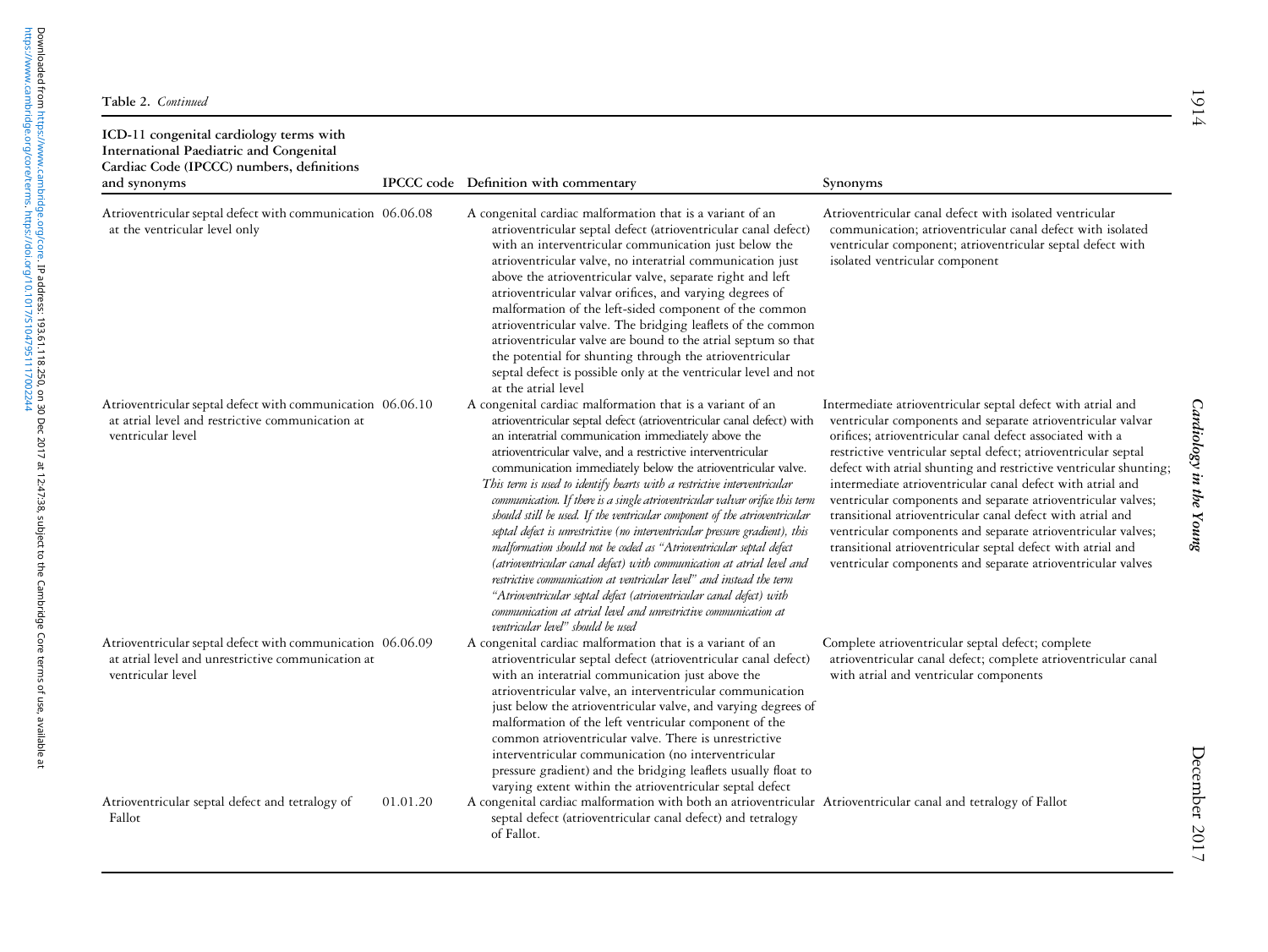|                                                                                           |          | Tetralogy of Fallot with atrioventricular septal defect (common<br>atrioventricular canal) is always the complete form (unrestrictive<br>interventricular component) and usually has four leaflets of the<br>common atrioventricular valve (undivided superior leaflet) and very<br>few or no attachments of that leaflet to the crest of the ventricular<br>septum                                                                                                                                                                                                                                                                                              |                                                                               |
|-------------------------------------------------------------------------------------------|----------|------------------------------------------------------------------------------------------------------------------------------------------------------------------------------------------------------------------------------------------------------------------------------------------------------------------------------------------------------------------------------------------------------------------------------------------------------------------------------------------------------------------------------------------------------------------------------------------------------------------------------------------------------------------|-------------------------------------------------------------------------------|
| Common atrium with common atrioventricular<br>junction                                    | 05.06.03 | A congenital cardiac malformation in which there is complete<br>absence of the interatrial septum in the setting of a common<br>atrioventricular junction (common atrioventricular canal)                                                                                                                                                                                                                                                                                                                                                                                                                                                                        |                                                                               |
| Common atrioventricular valvar regurgitation                                              | 06.05.60 | A congenital cardiac finding where there is backward flow<br>through the common atrioventricular valve                                                                                                                                                                                                                                                                                                                                                                                                                                                                                                                                                           |                                                                               |
| Atypical common atrioventricular valve                                                    | 06.05.14 | A congenital cardiac malformation in which the common<br>atrioventricular valve does not have the usual morphology of<br>four to five non-dysplastic leaflets that relate relatively<br>equally to both ventricles                                                                                                                                                                                                                                                                                                                                                                                                                                               |                                                                               |
| Common atrioventricular valve with unbalanced<br>commitment of valve to ventricles        | 06.07.36 | A congenital cardiac malformation in which the common<br>atrioventricular valve is primarily related to one ventricle,<br>usually but not always associated with hypoplasia of the<br>other ventricle.<br>Unbalanced ventricular size and unbalanced relation of the common<br>atrioventricular valve to the ventricles are to be distinguished by<br>coding unbalanced ventricular size as "Atrioventricular septal defect<br>with ventricular imbalance" and the unbalanced relation of the<br>common atrioventricular valve to the ventricles should also be coded<br>as "Common atrioventricular valve with unbalanced commitment of<br>valve to ventricles" | Unbalanced relation of the common atrioventricular valve to the<br>ventricles |
| Common atrioventricular valve with unbalanced<br>commitment of valve to right ventricle   | 06.07.37 | A congenital cardiac malformation in which the common<br>atrioventricular valve is primarily related to the right<br>ventricle, usually but not always associated with hypoplasia<br>of the left ventricle                                                                                                                                                                                                                                                                                                                                                                                                                                                       |                                                                               |
| Common atrioventricular valve with unbalanced<br>commitment of valve to left ventricle    | 06.07.38 | A congenital cardiac malformation in which the common<br>atrioventricular valve is primarily related to the left<br>ventricle, usually but not always associated with hypoplasia<br>of the right ventricle                                                                                                                                                                                                                                                                                                                                                                                                                                                       |                                                                               |
| Atypical right ventricular component of common 06.05.71<br>atrioventricular valve         |          | A congenital cardiac malformation in which the right ventricular<br>component of the common atrioventricular valve does not<br>have the usual structure (independently supported and well<br>developed right ventricular components of the common<br>atrioventricular valve)                                                                                                                                                                                                                                                                                                                                                                                     |                                                                               |
| Atypical left ventricular component of common<br>atrioventricular valve                   | 06.05.72 | A congenital cardiac malformation in which the left ventricular<br>component of the common atrioventricular valve does not<br>have the usual structure (independently supported and well<br>developed left ventricular components of the common<br>atrioventricular valve)                                                                                                                                                                                                                                                                                                                                                                                       |                                                                               |
| Double orifice of left ventricular component of<br>common atrioventricular valve          | 06.05.25 | A congenital cardiac malformation in which the left ventricular<br>component of the common atrioventricular valve has two orifices                                                                                                                                                                                                                                                                                                                                                                                                                                                                                                                               |                                                                               |
| Deficient mural leaflet of left ventricular<br>component of common atrioventricular valve | 06.05.98 | A congenital cardiac malformation in which the left ventricular Deficient lateral leaflet of left ventricular component of common<br>component of the common atrioventricular valve is<br>composed primarily of the bridging leaflets due to<br>hypoplasia or absence of the mural (lateral) leaflet                                                                                                                                                                                                                                                                                                                                                             | atrioventricular valve                                                        |

1915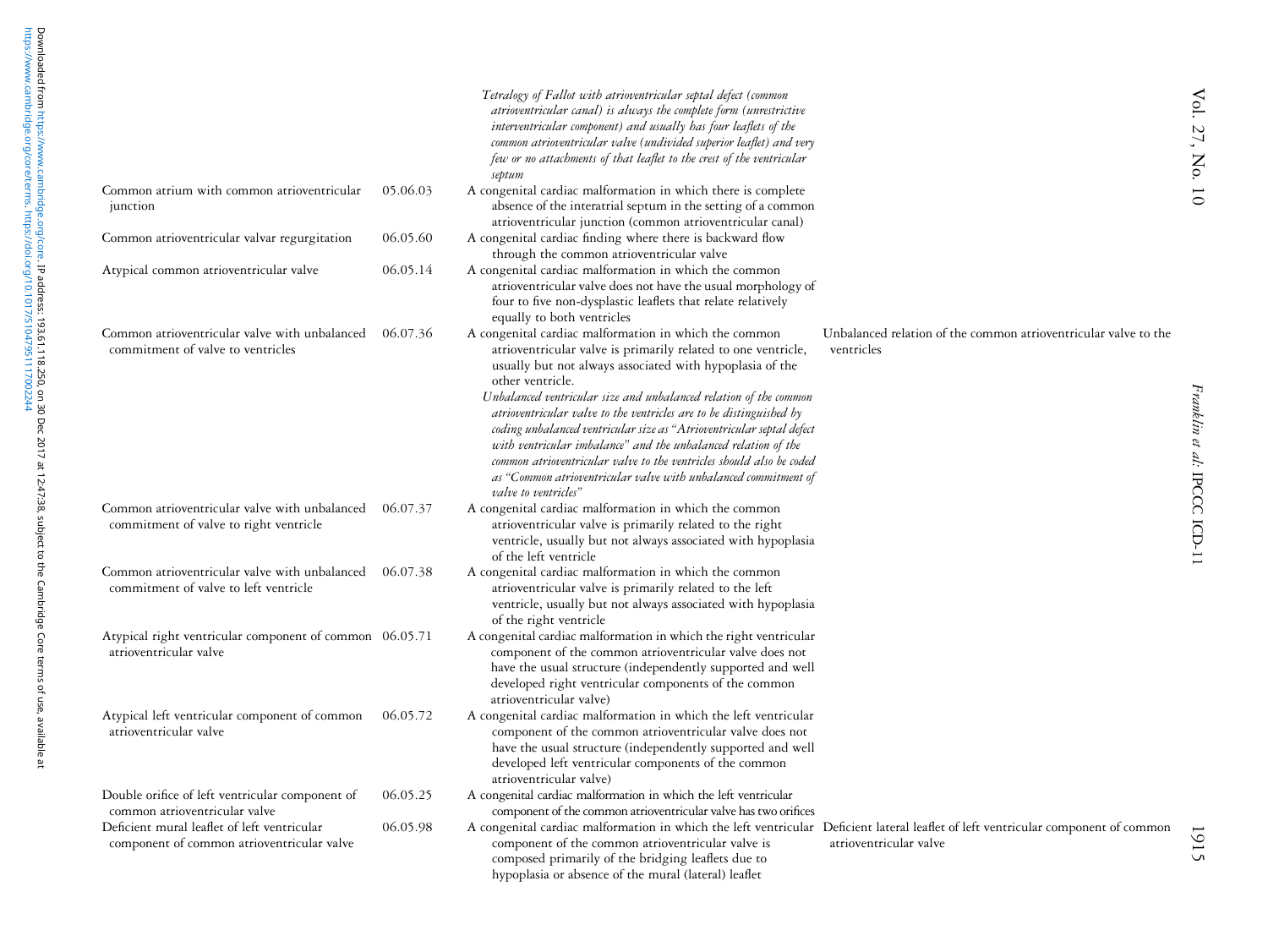| ICD-11 congenital cardiology terms with<br>International Paediatric and Congenital<br>Cardiac Code (IPCCC) numbers, definitions<br>and synonyms |          | IPCCC code Definition with commentary                                                                                                                                                                                                                                                                                                                                                                                                                                                                                                                                                                                                                                                                                                         | Synonyms                                                                      |
|-------------------------------------------------------------------------------------------------------------------------------------------------|----------|-----------------------------------------------------------------------------------------------------------------------------------------------------------------------------------------------------------------------------------------------------------------------------------------------------------------------------------------------------------------------------------------------------------------------------------------------------------------------------------------------------------------------------------------------------------------------------------------------------------------------------------------------------------------------------------------------------------------------------------------------|-------------------------------------------------------------------------------|
| Common atrioventricular junction with<br>spontaneous fibrous closure of atrioventricular<br>septal defect                                       | 06.07.28 | A congenital cardiac malformation in which there is a common Atrioventricular septal defect with intact septal structures;<br>atrioventricular junction without any communication at the<br>level of the atrioventricular septum.<br>This code could be used when there is a trifoliate left atrioventricular<br>valve, commonly known as cleft mitral valve secondary to<br>atrioventricular septal defect, and also has evidence of spontaneous<br>obliteration of the atrioventricular septal defect by valve or<br>subvalvar tissue. Additional defects in the atrial or ventricular<br>septa that do not involve the atrioventricular septum are not excluded<br>by this term and should be coded separately                             | common atrioventricular junction without an atrioventricular<br>septal defect |
| Communication between left ventricle and right 07.14.02<br>atrium                                                                               |          | A deficiency of the atrioventricular component of the<br>membranous septum permitting shunting of blood from the<br>left ventricle to the right atrium.<br>This is an isolated absence of the atrioventricular septum without<br>other components that may be commonly seen in association with<br>spectrum of disorders associated with atrioventricular septal defects<br>such as a common atrioventricular valve or interatrial or<br>interventricular communications. The Gerbode defect may be<br>confused with ventricular septal defects where a deficiency of<br>tricuspid valvar tissue permits ventriculo-atrial shunting<br>subsequent to initial interventricular shunting (left ventricle to<br>right ventricle to right atrium) | Gerbode defect                                                                |
| Congenital anomaly of a ventricle or the<br>ventricular septum                                                                                  | 07.00.00 | A congenital cardiac malformation in which there is an<br>abnormality of a ventricle and/or the ventricular septum.<br>The ventricles include the ventricular inlet, ventricular body<br>and ventricular outflow tract                                                                                                                                                                                                                                                                                                                                                                                                                                                                                                                        |                                                                               |
| Congenital right ventricular anomaly                                                                                                            | 07.01.07 | A congenital cardiac malformation in which there is an<br>abnormality of the right ventricle                                                                                                                                                                                                                                                                                                                                                                                                                                                                                                                                                                                                                                                  |                                                                               |
| Right ventricular hypoplasia                                                                                                                    | 07.02.00 | A congenital cardiac malformation in which the right ventricle is Hypoplastic right ventricle<br>abnormally small (below the lower limit of normal adjusted<br>for body size).<br>This morphological abnormality usually is an integral part of other<br>congenital cardiovascular anomalies and, therefore, frequently does<br>not need to be coded separately. It should, however, be coded as<br>secondary to an accompanying congenital cardiovascular anomaly if<br>the right ventricular hypoplasia is not considered an integral and<br>understood part of the primary congenital cardiovascular diagnosis.<br>It would rarely be coded as a primary and/or isolated diagnosis                                                         |                                                                               |
| Congenital right ventricular outflow tract<br>obstruction                                                                                       | 07.05.20 | A congenital cardiac condition in which the flow through the right<br>ventricular outflow tract (proximal to the valve[s] guarding<br>the outflow from the right ventricle) is blocked or impeded                                                                                                                                                                                                                                                                                                                                                                                                                                                                                                                                             |                                                                               |

Cardiology in the Young

Cardiology in the Young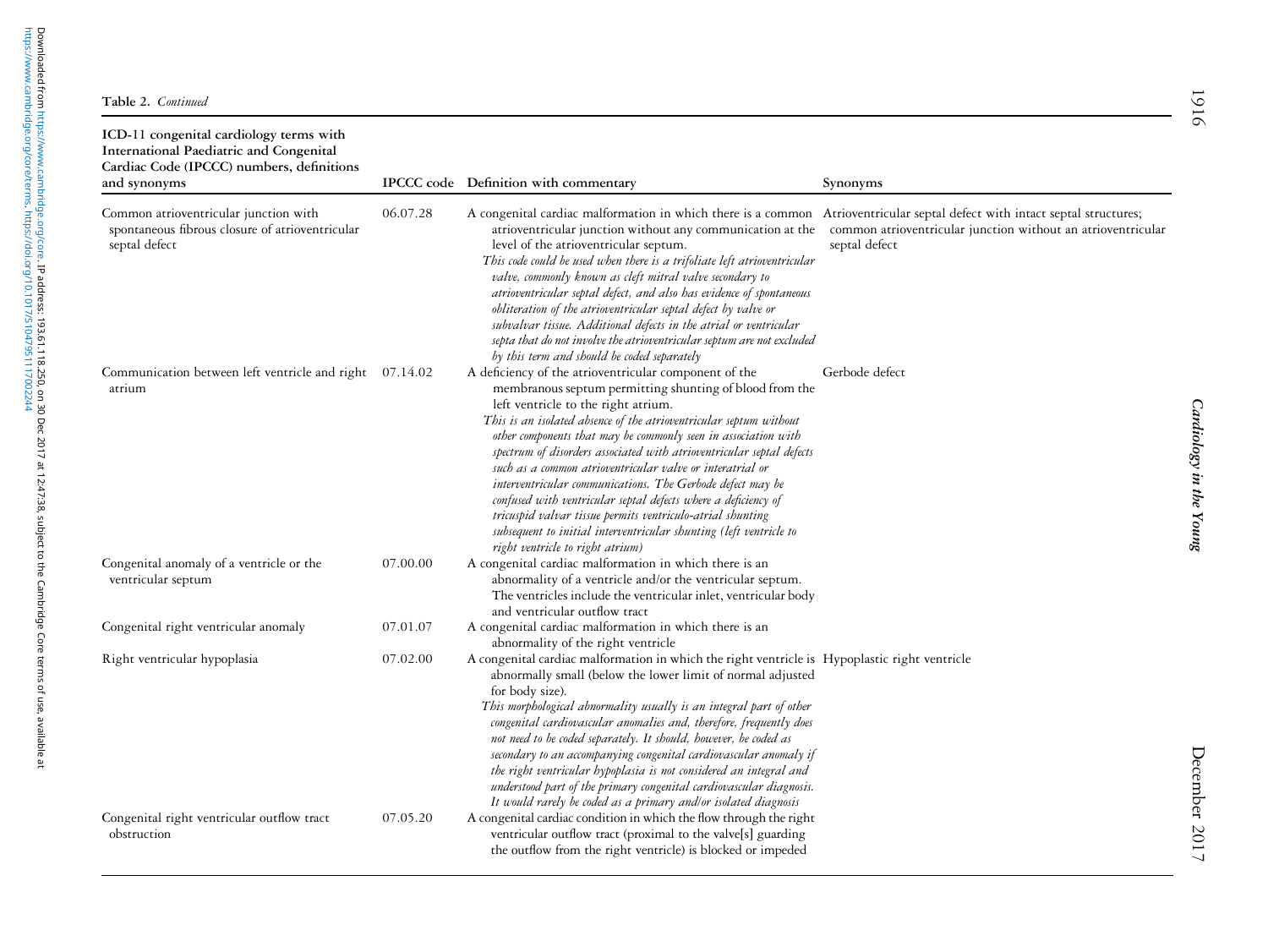| Double-chambered right ventricle                                     | 07.03.01 | A congenital cardiac malformation in which the right ventricle is Double-chambered right ventricle; anomalous right ventricular<br>divided into two chambers, one inferior including the inlet<br>and trabecular portions of the right ventricle and one superior<br>including the trabecular portion and infundibulum.<br>Double chamber right ventricle is often associated with one or several closing<br>ventricular septal defects. In some cases, the ventricular septal defect is<br>already closed. Double chamber right ventricle is differentiated from the<br>rare isolated infundibular stenosis that develops more superiorly                                                                                                                       | muscle bundle                                                                                                                                                                                                                                                                                                                                                  |
|----------------------------------------------------------------------|----------|------------------------------------------------------------------------------------------------------------------------------------------------------------------------------------------------------------------------------------------------------------------------------------------------------------------------------------------------------------------------------------------------------------------------------------------------------------------------------------------------------------------------------------------------------------------------------------------------------------------------------------------------------------------------------------------------------------------------------------------------------------------|----------------------------------------------------------------------------------------------------------------------------------------------------------------------------------------------------------------------------------------------------------------------------------------------------------------------------------------------------------------|
| Right ventricular myocardial sinusoids                               | 07.01.13 | A congenital cardiac malformation in which there are deep,<br>endothelial lined, blind-ended intramyocardial tunnels<br>communicating with the right ventricular chamber. These<br>occur in the setting of pulmonary atresia or severe right<br>ventricular outflow tract obstruction, intact ventricular<br>septum and a patent tricuspid valve.<br>These right ventricular sinusoids do not communicate with the<br>coronary arteries. Where connections from the right ventricle to the<br>coronary arteries exist, one should code for "Congenital coronary<br>artery-to-right ventricular fistula"                                                                                                                                                          |                                                                                                                                                                                                                                                                                                                                                                |
| Parchment right ventricle                                            | 07.01.06 | A congenital cardiac malformation in which there is almost<br>complete absence of right ventricular myocardium and<br>preserved septal and left ventricular myocardium.<br>Parchment right ventricle can occur in association with a normal<br>tricuspid valve (Uhl anomaly) or with an abnormal tricuspid<br>valve, such as Ebstein Anomaly. This should be distinguished from<br>arrhythmogenic right ventricular cardiomyopathy by the presence of<br>fatty infiltration in the latter                                                                                                                                                                                                                                                                        | Uhl's anomaly; right ventricular wall paper thin                                                                                                                                                                                                                                                                                                               |
| Tetralogy of Fallot                                                  | 01.01.01 | A group of congenital cardiac malformations with biventricular Ventricular septal defect with obstructed right ventricular<br>atrioventricular alignments or connections characterised by<br>anterosuperior deviation of the conal or outlet septum or its<br>fibrous remnant, narrowing, or atresia of the pulmonary<br>outflow, a ventricular septal defect of the malalignment<br>type, and biventricular origin of the aorta. Tetralogy of<br>Fallot will always have a ventricular septal defect, narrowing<br>or atresia of the pulmonary outflow, aortic override, and<br>most often right ventricular hypertrophy                                                                                                                                        | outflow; tetrad of Fallot; Fallot tetralogy; Fallot tetrad; Fallot<br>disease; Fallot complex; Fallot's tetralogy; subpulmonic<br>stenosis, ventricular septal defect, overriding aorta, and right<br>ventricular hypertrophy; ventricular septal defect with<br>pulmonary stenosis or atresia, dextraposition of aorta, and<br>hypertrophy of right ventricle |
| Tetralogy of Fallot with absent pulmonary valve 09.05.25<br>syndrome |          | A congenital cardiovascular malformation that is a variant of<br>tetralogy of Fallot in which the ventriculo-arterial junction<br>of the right ventricle with the pulmonary trunk features an<br>atypical valve with absent or rudimentary leaflets (cusps)<br>that do not coapt. In its usual form there is dilatation of the<br>pulmonary trunk and central right and left pulmonary<br>arteries, which when extreme, is associated with abnormal<br>arborisation of lobar and segmental pulmonary artery<br>branches and with compression of the trachea and main stem<br>bronchi, often with tracheobronchomalacia. The physiologic<br>consequence is usually a combination of variable degrees of<br>both stenosis and regurgitation of the pulmonary valve |                                                                                                                                                                                                                                                                                                                                                                |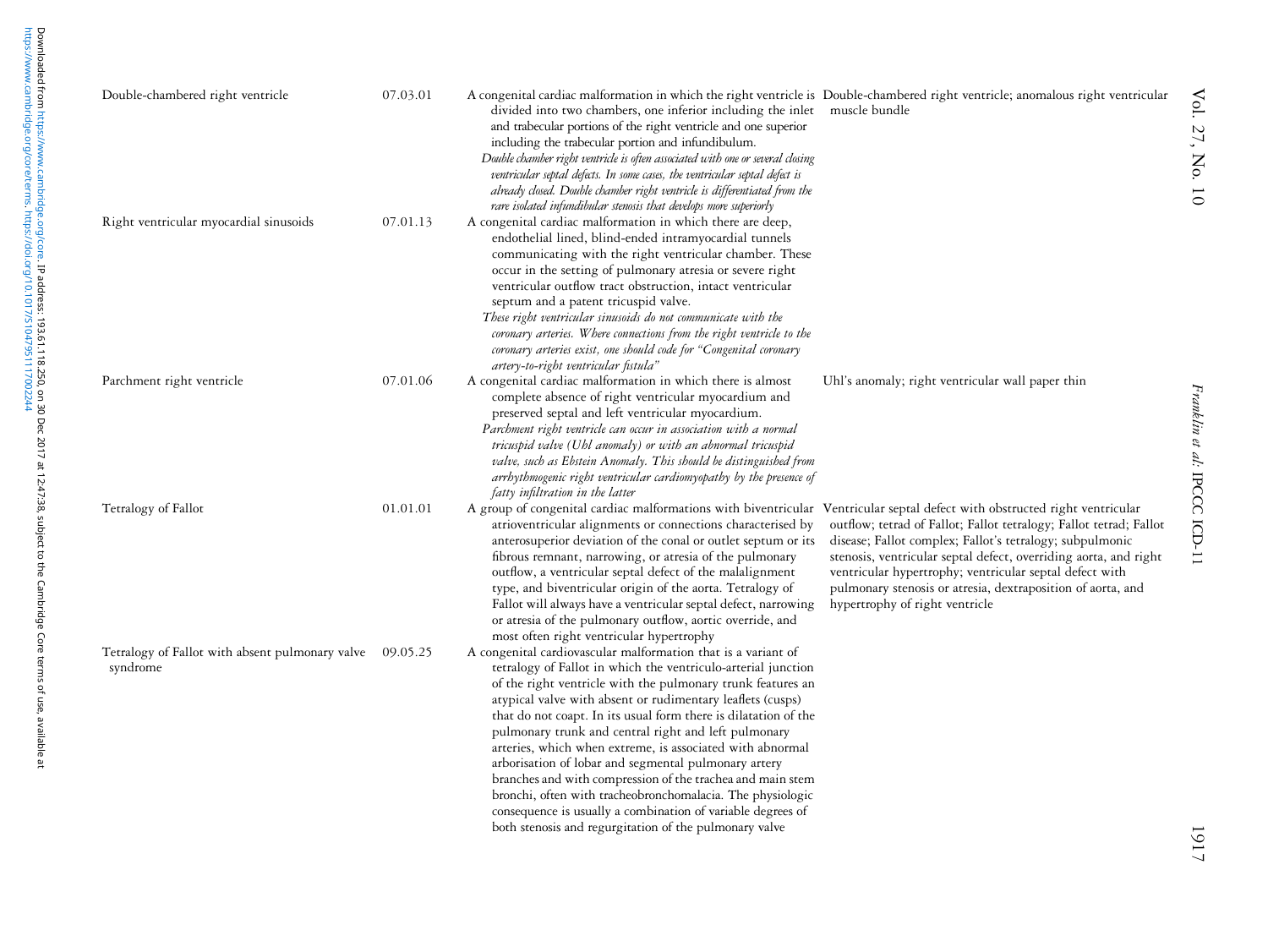| ICD-11 congenital cardiology terms with<br>International Paediatric and Congenital<br>Cardiac Code (IPCCC) numbers, definitions<br>and synonyms |          | <b>IPCCC</b> code Definition with commentary                                                                                                                                                                                                                                                                                                                                                                                                                                                                                                                                                                                                                                                                                                                                          | Synonyms                                                                                                                                                                     |
|-------------------------------------------------------------------------------------------------------------------------------------------------|----------|---------------------------------------------------------------------------------------------------------------------------------------------------------------------------------------------------------------------------------------------------------------------------------------------------------------------------------------------------------------------------------------------------------------------------------------------------------------------------------------------------------------------------------------------------------------------------------------------------------------------------------------------------------------------------------------------------------------------------------------------------------------------------------------|------------------------------------------------------------------------------------------------------------------------------------------------------------------------------|
| Tetralogy of Fallot with pulmonary atresia                                                                                                      | 01.01.26 | A congenital cardiovascular malformation that is a variant of<br>tetralogy of Fallot in which there is no direct<br>communication between the right ventricle and the<br>pulmonary arterial tree                                                                                                                                                                                                                                                                                                                                                                                                                                                                                                                                                                                      | Pulmonary atresia with ventricular septal defect, Fallot type                                                                                                                |
| Tetralogy of Fallot with pulmonary atresia and<br>systemic-to-pulmonary collateral artery                                                       | 01.01.57 | A congenital cardiovascular malformation that is a variant of<br>tetralogy of Fallot in which there is no direct<br>communication between the right ventricle and the<br>pulmonary arterial tree and there are collateral blood vessels<br>between the systemic and pulmonary arteries                                                                                                                                                                                                                                                                                                                                                                                                                                                                                                | Pulmonary atresia with ventricular septal defect and systemic-to-<br>pulmonary collateral arteries [Fallot type]; pulmonary atresia,<br>ventricular septal defect and MAPCAs |
| Congenital left ventricular anomaly                                                                                                             | 07.06.07 | A congenital cardiac malformation in which there is an<br>abnormality of the left ventricle                                                                                                                                                                                                                                                                                                                                                                                                                                                                                                                                                                                                                                                                                           |                                                                                                                                                                              |
| Left ventricular hypoplasia                                                                                                                     | 07.07.00 | A congenital cardiac malformation in which the left ventricle is Hypoplastic left ventricle<br>abnormally small (below the lower limit of normal adjusted<br>for body size).<br>This morphological abnormality usually is an integral part of other<br>congenital cardiovascular anomalies and does not need to be coded<br>separately if this is the case. It should be coded as secondary to an<br>accompanying congenital cardiovascular anomaly if the left<br>ventricular hypoplasia is not considered an integral and understood<br>part of the primary congenital cardiovascular diagnosis such as<br>hypoplastic left heart syndrome                                                                                                                                          |                                                                                                                                                                              |
| Congenital left ventricular aneurysm or<br>diverticulum                                                                                         | 07.06.19 | A congenital cardiac malformation in which there is an<br>outpouching<br>of the left ventricular wall                                                                                                                                                                                                                                                                                                                                                                                                                                                                                                                                                                                                                                                                                 |                                                                                                                                                                              |
| Congenital left ventricular outflow tract<br>obstruction                                                                                        | 07.09.28 | A congenital cardiac condition in which the flow through the left<br>ventricular outflow tract (proximal to the valve[s] guarding<br>the outflow from the left ventricle) is blocked or impeded.<br>This code should not be used for obstruction immediately under the arterial<br>valve such as subaortic stenosis due to fibromuscular shelf or tunnel                                                                                                                                                                                                                                                                                                                                                                                                                              |                                                                                                                                                                              |
| Left ventricular outflow tract obstruction due to<br>atrioventricular valve                                                                     | 07.09.08 | A congenital cardiac malformation in which the flow through<br>the left ventricular outflow tract is blocked or impeded due<br>to abnormal position or attachments of tricuspid, mitral, or<br>common atrioventricular valvar tissue                                                                                                                                                                                                                                                                                                                                                                                                                                                                                                                                                  |                                                                                                                                                                              |
| Left heart obstruction at multiple sites                                                                                                        | 01.01.33 | A congenital cardiovascular malformation in which more than<br>one of the following lesions are present: (1) supravalvar or<br>intravalvar mitral ring; (2) mitral subvalvar stenosis; (3) a<br>parachute deformity of the mitral valve; (4) subaortic<br>stenosis; (5) valvar aortic stenosis; and (6) aortic coarctation.<br>Shone's syndrome consists of multilevel hypoplasia or obstruction of the<br>left heart. The syndrome is based on the original report from Shone<br>that was based on analysis of eight autopsied cases and described the<br>tendency of these four obstructive, or potentially obstructive, conditions<br>to coexist. Only two of the eight cases exhibited all four conditions,<br>with the other cases exhibiting only two or three of the anomalies | Shone's syndrome                                                                                                                                                             |

Cardiology in the Young

Cardiology in the Young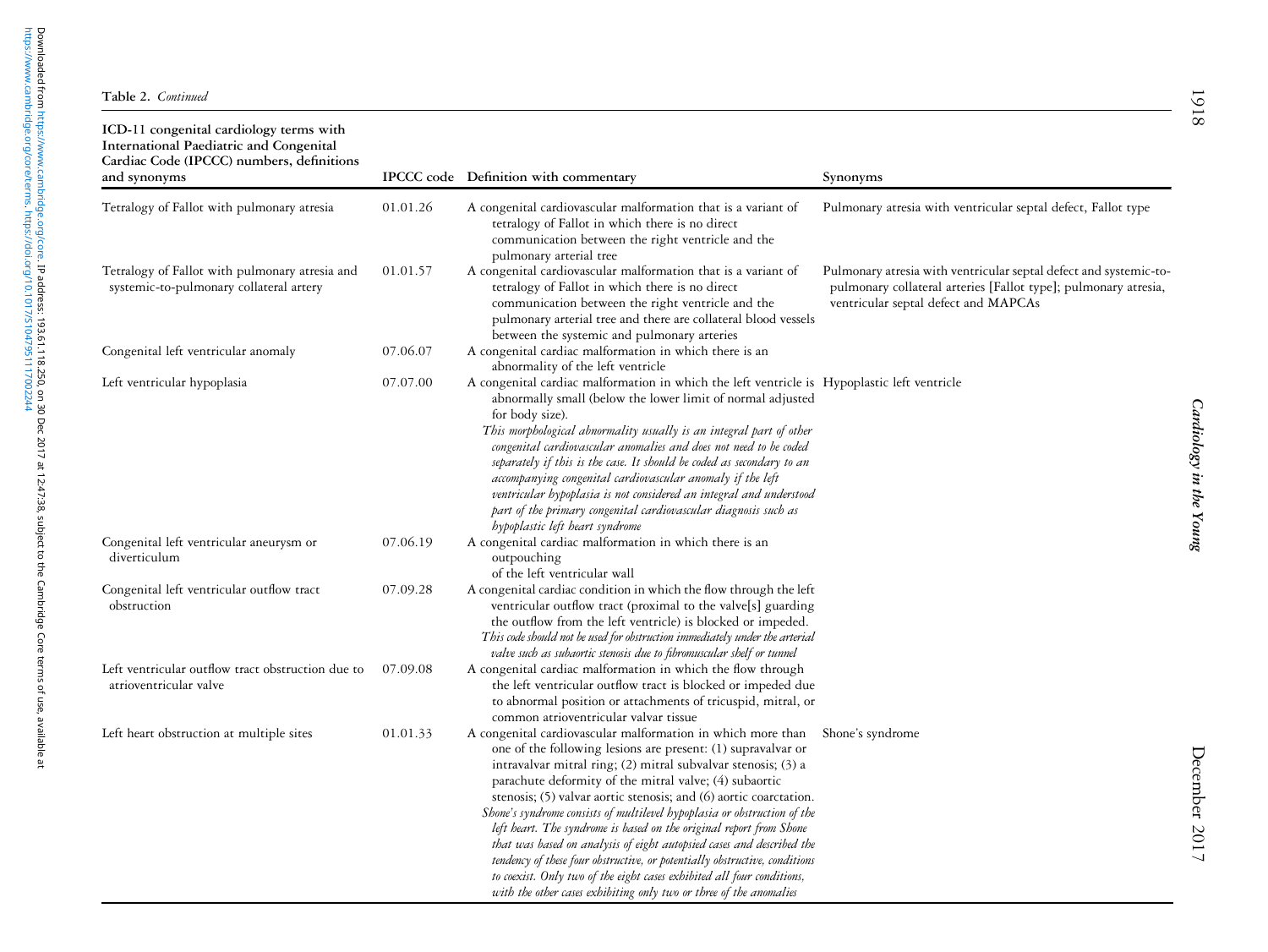| Left ventricular myocardial sinusoids                                                                                 | 07.06.12 | A congenital cardiac malformation in which there are deep,<br>endothelial lined, blind-ended intramyocardial tunnels<br>communicating with the left ventricular chamber. These<br>occur in the setting of aortic atresia or severe left ventricular<br>outflow tract obstruction, intact ventricular septum and a<br>patent mitral valve.<br>These left ventricular sinusoids do not communicate with the coronary<br>arteries. Where connections from the left ventricle to the coronary<br>arteries exist, one should code for "Congenital coronary artery-to-left<br>ventricular fistula". This code should not be used for left ventricular<br>non-compaction                                                                                                                                                                                                                                                                                                                                                                                                                                                                                                                                                                                                                                                                                                                                                                                                                                                                                                                                                                                                                                                                                                                                                         |                                                                                                                                                                                            |
|-----------------------------------------------------------------------------------------------------------------------|----------|---------------------------------------------------------------------------------------------------------------------------------------------------------------------------------------------------------------------------------------------------------------------------------------------------------------------------------------------------------------------------------------------------------------------------------------------------------------------------------------------------------------------------------------------------------------------------------------------------------------------------------------------------------------------------------------------------------------------------------------------------------------------------------------------------------------------------------------------------------------------------------------------------------------------------------------------------------------------------------------------------------------------------------------------------------------------------------------------------------------------------------------------------------------------------------------------------------------------------------------------------------------------------------------------------------------------------------------------------------------------------------------------------------------------------------------------------------------------------------------------------------------------------------------------------------------------------------------------------------------------------------------------------------------------------------------------------------------------------------------------------------------------------------------------------------------------------|--------------------------------------------------------------------------------------------------------------------------------------------------------------------------------------------|
| Congenital anomaly of ventricular septum                                                                              | 07.20.04 | A congenital cardiac malformation in which there is an<br>abnormality of the interventricular septum                                                                                                                                                                                                                                                                                                                                                                                                                                                                                                                                                                                                                                                                                                                                                                                                                                                                                                                                                                                                                                                                                                                                                                                                                                                                                                                                                                                                                                                                                                                                                                                                                                                                                                                      | Ventricular septal abnormality; ventricle septa anomaly;<br>ventricle septal heart anomaly; ventricle septum heart anomaly;<br>ventricular septal heart anomaly; ventricular septa anomaly |
| Restrictive interventricular communication when 07.14.07<br>an interventricular shunt is physiologically<br>necessary |          | A congenital cardiac finding in which there is an interventricular<br>communication that is smaller than is required to permit<br>physiologically adequate interventricular flow.<br>This should be coded only when associated with other cardiac<br>abnormalities that result in physiological disturbances secondary to the<br>absence of a larger interventricular communication. Clinically<br>important examples include double outlet right ventricle or tetralogy of<br>Fallot with restrictive ventricular septal defect, double inlet left<br>ventricle, or tricuspid atresia with concordant or discordant great<br>arterial connections and restrictive ventricular septal defect, and others                                                                                                                                                                                                                                                                                                                                                                                                                                                                                                                                                                                                                                                                                                                                                                                                                                                                                                                                                                                                                                                                                                                  |                                                                                                                                                                                            |
| Ventricular septal defect                                                                                             | 07.10.00 | A congenital cardiac malformation in which there is a hole or<br>pathway between the ventricular chambers.<br>The definitions offered for a "ventricular septal defect", in its various<br>forms, will be used most frequently in the setting of patients who do<br>not have abnormalities of either the atrioventricular or ventriculo-<br>arterial connections. The definitions themselves, however, are equally<br>applicable for the description and categorisation of holes or pathways<br>between the ventricles when the segmental connections between the<br>cardiac components are abnormal. The key to understanding the<br>definitions is to appreciate that the hole or pathway between the<br>ventricles is defined both on the basis of its geographic location<br>within the ventricular septum and its margins as seen from the aspect<br>of the morphologically right ventricle. In this respect, when the<br>ventriculo-arterial connections are concordant or discordant, the roof<br>of the channel, as viewed from the right ventricle, is the muscular<br>outlet septum or its fibrous remnant. When both arterial trunks arise<br>from the morphologically right ventricle, in contrast, the channel<br>between the ventricles provides the outflow from the morphologically<br>left ventricle, and is roofed by the inner heart curvature. In the<br>setting of double outlet right ventricle, therefore, the interventricular<br>communication is not the same geometric locus as the ventricular<br>septal defect, although many still continue to describe the outlet from<br>the left ventricle as the "ventricular septal defect". In univentricular<br>atrioventricular connections with functionally single left ventricle<br>with an outflow chamber, the communication, which used to be | Interventricular communication; interventricular septal defect;<br>interventricular septum defect; ventricular septum defect                                                               |

Vol. 27, No. 10

Vol. 27, No. 10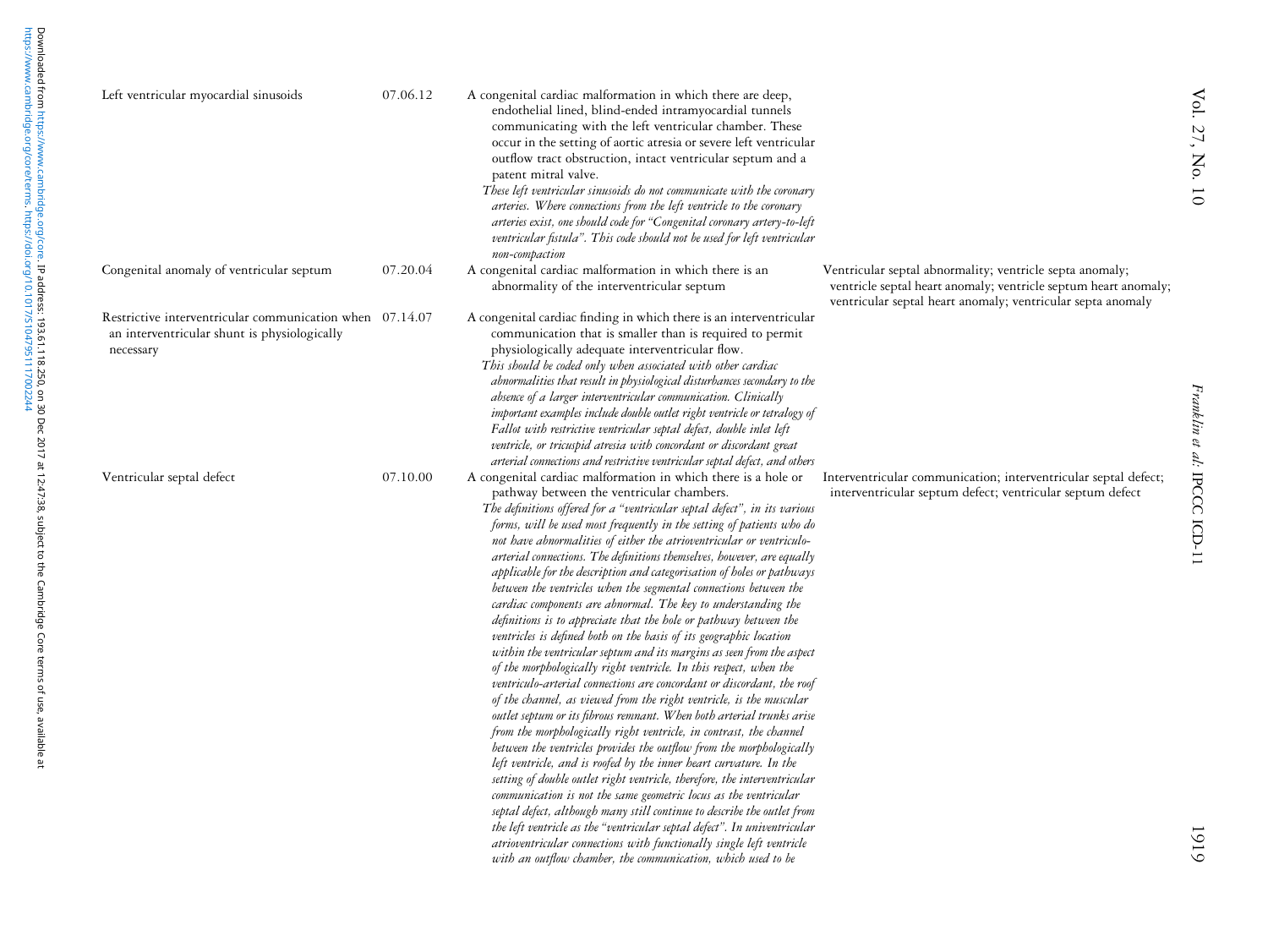| ICD-11 congenital cardiology terms with<br>International Paediatric and Congenital<br>Cardiac Code (IPCCC) numbers, definitions<br>and synonyms | IPCCC code Definition with commentary                                                                                                                                                                                                                                                                                                                                                                                                                                                                                                                                                                                                                                                                                                                                                                                                                                                                                                                                                                                                                                                                                                                                                                                                                                                                                                                                                                                                                                                                                                                                                                                                                                                                                                                                                                                                                                                                                                                                                                                                                  |                                                                                                                                                                                                      |
|-------------------------------------------------------------------------------------------------------------------------------------------------|--------------------------------------------------------------------------------------------------------------------------------------------------------------------------------------------------------------------------------------------------------------------------------------------------------------------------------------------------------------------------------------------------------------------------------------------------------------------------------------------------------------------------------------------------------------------------------------------------------------------------------------------------------------------------------------------------------------------------------------------------------------------------------------------------------------------------------------------------------------------------------------------------------------------------------------------------------------------------------------------------------------------------------------------------------------------------------------------------------------------------------------------------------------------------------------------------------------------------------------------------------------------------------------------------------------------------------------------------------------------------------------------------------------------------------------------------------------------------------------------------------------------------------------------------------------------------------------------------------------------------------------------------------------------------------------------------------------------------------------------------------------------------------------------------------------------------------------------------------------------------------------------------------------------------------------------------------------------------------------------------------------------------------------------------------|------------------------------------------------------------------------------------------------------------------------------------------------------------------------------------------------------|
| Perimembranous central ventricular septal defect 07.10.01                                                                                       | called a bulboventricular foramen, is both a ventricular septal defect<br>and an interventricular communication. The situation in the setting<br>of double outlet right ventricle, however, shows that the terms cannot<br>always be used as being synonymous. A similar situation pertains in<br>the setting of common arterial trunk, since the hole usually closed by<br>the surgeon to provide septal integrity is the right ventricular margin<br>of the channel between the ventricles, rather than the geometric<br>interventricular communication<br>A congenital cardiovascular malformation in which there is a<br>ventricular septal defect that: 1) occupies the space that is<br>usually closed by the interventricular part of the                                                                                                                                                                                                                                                                                                                                                                                                                                                                                                                                                                                                                                                                                                                                                                                                                                                                                                                                                                                                                                                                                                                                                                                                                                                                                                       | Synonyms<br>Perimembranous ventricular septal defect; membranous<br>ventricular septal defect; paramembranous ventricular septal<br>defect; type 2 ventricular septal defect; central perimembranous |
|                                                                                                                                                 | membranous septum, 2) is adjacent to the area of fibrous<br>continuity between the leaflets of an atrioventricular valve<br>and an arterial valve, and 3) is located at the centre of the<br>base of the ventricular mass.<br>Although best used to describe the perimembranous defect that opens<br>centrally at the base of the right ventricle, this term might be used to<br>code perimembranous defects with inlet or outlet extension. It is<br>recommended, however, that the more precise terms be used whenever<br>possible for coding the latter lesions. This code is used by some as<br>synonymous with the perimembranous, conoventricular, Type II, or<br>the paramembranous defects. It should not be used to code an inlet<br>ventricular septal defect, or the so-called atrioventricular canal<br>ventricular septal defect. More specific terms exist for coding these<br>entities. It is used by some to describe an isolated perimembranous<br>ventricular septal defect without extension, although it is unlikely<br>that perimembranous defects exist in the absence of deficiency of their<br>muscular perimeter. The conoventricular ventricular septal defect<br>with malalignment should be coded as an outlet defect, as should the<br>perimembranous defect opening to the outlet of the right ventricle. All<br>perimembranous defects, nonetheless, have part of their margins<br>made up of fibrous continuity either between the leaflets of an<br>atrioventricular and an arterial valve or, in the setting of double<br>outlet right ventricle or overriding of the tricuspid valve, by fibrous<br>continuity between the leaflets of the mitral and tricuspid valves.<br>Such defects can also extend to become doubly committed and juxta-<br>arterial (conal septal hypoplasia) when there is also fibrous<br>continuity between the leaflets of the arterial valves or when there is a<br>common arterial valve. Specific codes exist for these variants, which<br>ideally should not be coded using this term | ventricular septal defect                                                                                                                                                                            |

[https://www.cambridge.org/core/terms.](https://www.cambridge.org/core/terms) <https://doi.org/10.1017/S1047951117002244>

Downloaded from https://www.cambridge.org/core. IP address: 193.61.118.250, on 30 Dec 2017 at 12:47:38, subject to the Cambridge Core terms of use, available at<br>https://www.cambridge.org/core/terms. https://doi.org/10.1017 Downloaded from [https://www.cambridge.org/core.](https://www.cambridge.org/core) IP address: 193.61.118.250, on 30 Dec 2017 at 12:47:38, subject to the Cambridge Core terms of use, available at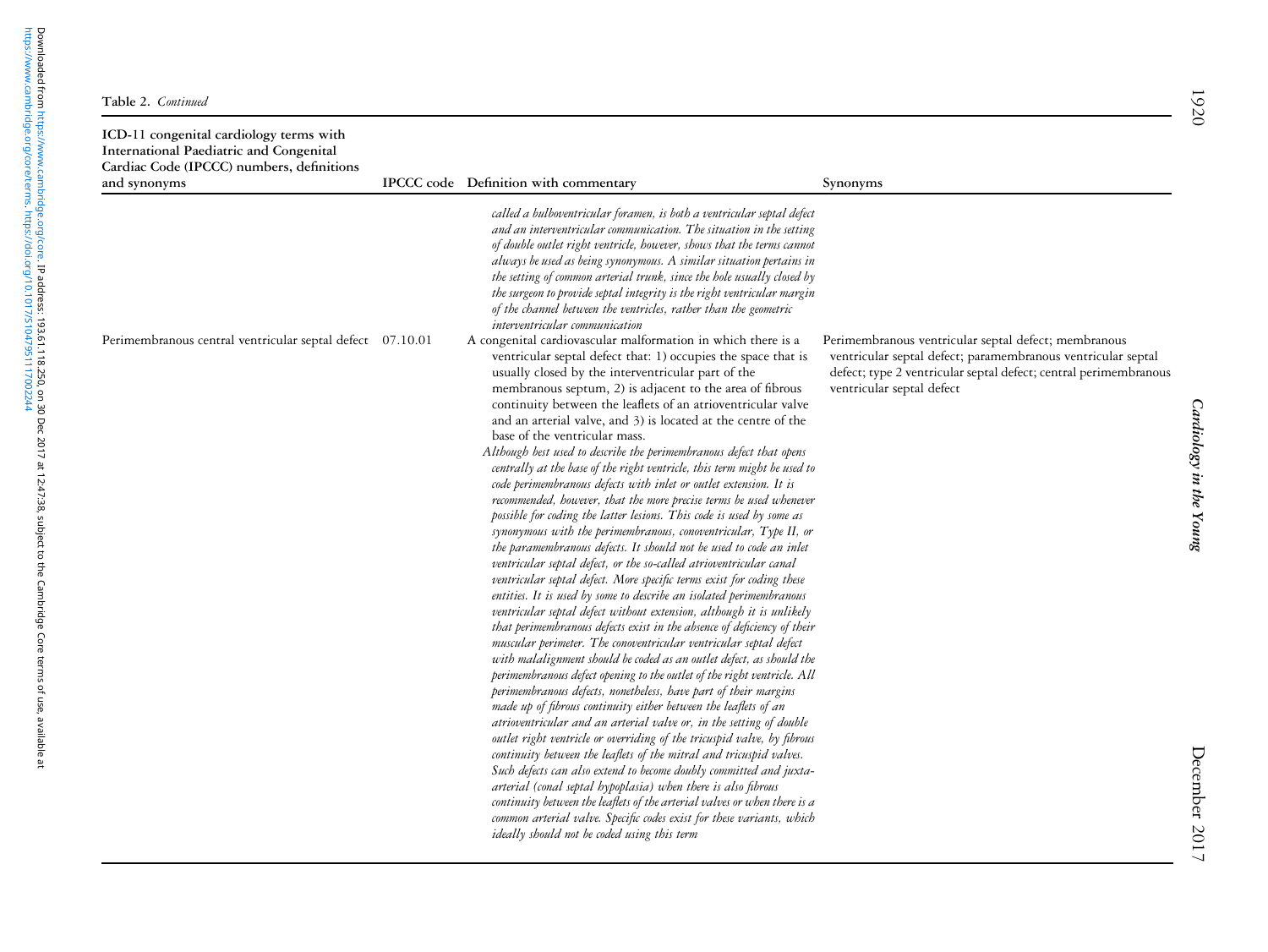| Inlet ventricular septal defect without a common 07.14.05<br>atrioventricular junction                                                        |          | A congenital cardiac malformation in which there is a ventricular Inlet ventricular septal defect; type 3 ventricular septal defect;<br>septal defect that opens predominantly into the inlet<br>component of the right ventricle in the absence of a common<br>atrioventricular junction                                                                                                                                                                                                                                                                                                                                                                                                                                                                                                 | atrioventricular canal type ventricular septal defect                                                                                                                                                                                                                                                                                                                                                   |
|-----------------------------------------------------------------------------------------------------------------------------------------------|----------|-------------------------------------------------------------------------------------------------------------------------------------------------------------------------------------------------------------------------------------------------------------------------------------------------------------------------------------------------------------------------------------------------------------------------------------------------------------------------------------------------------------------------------------------------------------------------------------------------------------------------------------------------------------------------------------------------------------------------------------------------------------------------------------------|---------------------------------------------------------------------------------------------------------------------------------------------------------------------------------------------------------------------------------------------------------------------------------------------------------------------------------------------------------------------------------------------------------|
| Inlet perimembranous ventricular septal defect<br>without atrioventricular septal malalignment<br>without a common atrioventricular junction  | 07.10.02 | A congenital cardiac malformation in which there is a ventricular Perimembranous inlet ventricular septal defect; perimembranous<br>septal defect that usually, but not always, extends beneath<br>the full annular length of the septal leaflet of the tricuspid<br>valve and to the membranous septum, into the inlet<br>component of the right ventricle in the absence of<br>atrioventricular septal malalignment and of a common<br>atrioventricular junction                                                                                                                                                                                                                                                                                                                        | ventricular septal defect with extension to right ventricular<br>inlet (posterior)                                                                                                                                                                                                                                                                                                                      |
| Inlet perimembranous ventricular septal defect<br>with atrioventricular septal malalignment and<br>without a common atrioventricular junction | 07.14.06 | A congenital cardiac malformation in which there is an inlet<br>ventricular septal defect with malalignment between the<br>atrial septum and the postero-inferior part of the muscular<br>ventricular septum, in the absence of a common<br>atrioventricular junction, such that there is overriding with<br>or without straddling of the tricuspid valve                                                                                                                                                                                                                                                                                                                                                                                                                                 | Perimembranous inlet ventricular septal defect with<br>atrioventricular septal malalignment; perimembranous<br>ventricular septal defect with extension to right ventricular<br>inlet (posterior) and atrioventricular septal malalignment; inlet<br>perimembranous ventricular septal defect with atrioventricular<br>septal malalignment; perimembranous with atrioventricular<br>septal malalignment |
| Inlet muscular ventricular septal defect                                                                                                      | 07.11.02 | A congenital cardiac malformation in which there is a ventricular<br>septal defect with exclusively muscular borders that opens<br>into the inlet component of the right ventricle.<br>Defects within the muscular part of the ventricular septum that open to<br>the inlet or the outlet of the right ventricle could also justifiably be<br>considered to be within the apical part of the ventricular septum.<br>More specific geographical codes, however, have been created for these<br>latter variants. The code specifying defects within the trabecular<br>part of the ventricular septum, therefore, should not be used to code<br>the inlet or outlet muscular defects. The old code for "Type 4" defects<br>would include all these defects with exclusively muscular borders | Muscular inlet ventricular septal defect; muscular ventricular<br>septal defect opening into right ventricular inlet; muscular<br>ventricular septal defect in inlet septum                                                                                                                                                                                                                             |
| Trabecular muscular ventricular septal defect                                                                                                 | 07.11.01 | A congenital cardiac malformation in which there is a ventricular Muscular trabecular ventricular septal defect; type 4 ventricular<br>septal defect within the trabeculated component of the<br>ventricular septum.<br>Defects within the muscular part of the ventricular septum that open to<br>the inlet or the outlet of the right ventricle could also justifiably be<br>considered to be within the apical part of the ventricular septum.<br>However these codes specifying defects within the trabecular part of<br>the ventricular septum should not be used to code the inlet or outlet<br>muscular defects as more specific geographical codes have been created<br>for these latter variants                                                                                 | septal defect; trabecular ventricular septal defect                                                                                                                                                                                                                                                                                                                                                     |
| Trabecular muscular ventricular septal defect:<br>midseptal                                                                                   | 07.11.04 | A congenital cardiac malformation in which there is a ventricular<br>septal defect that opens to the right ventricle in the middle<br>of the trabeculated component of the ventricular septum                                                                                                                                                                                                                                                                                                                                                                                                                                                                                                                                                                                             | Muscular trabecular ventricular septal defect: Midseptal;<br>midmuscular ventricular septal defect; trabecular muscular<br>ventricular septal defect: mid                                                                                                                                                                                                                                               |
| Trabecular muscular ventricular septal defect:<br>apical                                                                                      | 07.11.03 | A congenital cardiac malformation in which there is a ventricular<br>septal defect that opens to the right ventricle in the apical<br>region of the trabeculated component of the ventricular septum                                                                                                                                                                                                                                                                                                                                                                                                                                                                                                                                                                                      | Muscular trabecular ventricular septal defect: Apical; apical<br>muscular ventricular septal defect                                                                                                                                                                                                                                                                                                     |

Vol. 27, No. 10

Vol. 27, No. 10

Franklin et al:

IPCCC ICD-11

Franklin et al: IPCCC ICD-11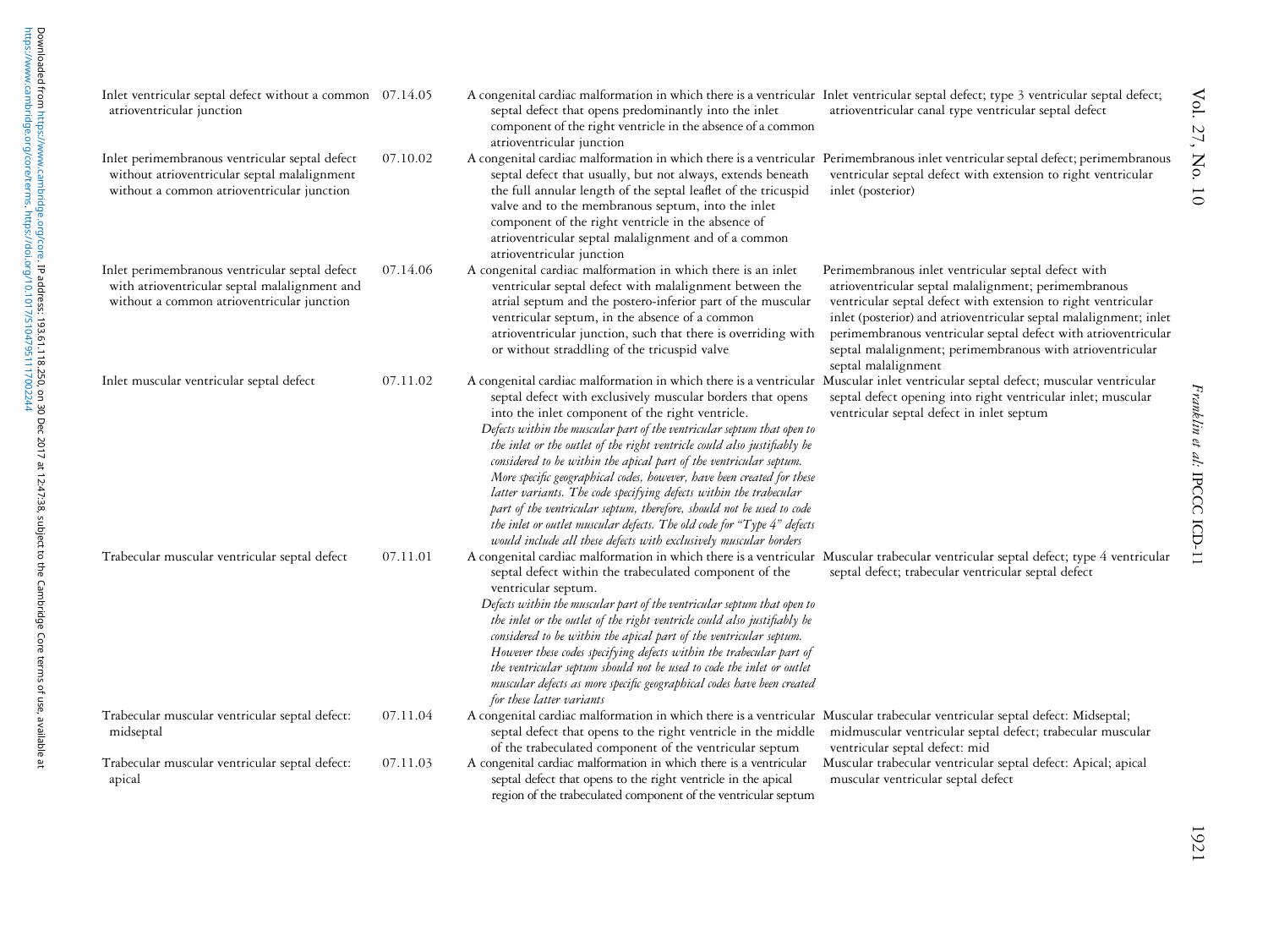| ICD-11 congenital cardiology terms with<br>International Paediatric and Congenital<br>Cardiac Code (IPCCC) numbers, definitions<br>and synonyms |          | IPCCC code Definition with commentary                                                                                                                                                                                                                                                                                                                                                                                                                                                                                | Synonyms                                                                                                                                                                                                                                                                                                                                                                                                                    |
|-------------------------------------------------------------------------------------------------------------------------------------------------|----------|----------------------------------------------------------------------------------------------------------------------------------------------------------------------------------------------------------------------------------------------------------------------------------------------------------------------------------------------------------------------------------------------------------------------------------------------------------------------------------------------------------------------|-----------------------------------------------------------------------------------------------------------------------------------------------------------------------------------------------------------------------------------------------------------------------------------------------------------------------------------------------------------------------------------------------------------------------------|
| Trabecular muscular ventricular septal defect:<br>postero-inferior                                                                              | 07.11.12 | A congenital cardiac malformation in which there is a ventricular Muscular trabecular ventricular septal defect: postero-inferior;<br>septal defect that opens to the right ventricle in the postero-<br>inferior region of the trabeculated component of the<br>ventricular septum.<br>It can be arbitrary as to when an inlet muscular defect becomes an inferior<br>apical defect. The distinction should be made on whether or not the defect<br>is partly shielded by the septal leaflet of the tricuspid valve | postero-inferior muscular ventricular septal defect; posterior<br>muscular ventricular septal defect; inferior muscular ventricular<br>septal defect; muscular ventricular septal defect in postero-<br>inferior trabecular septum                                                                                                                                                                                          |
| Trabecular muscular ventricular septal defect:<br>anterosuperior                                                                                | 07.11.07 | A congenital cardiac malformation in which there is a muscular Muscular trabecular ventricular septal defect: Anterosuperior;<br>ventricular septal defect that opens to the right ventricle<br>anterior to the body of the septomarginal trabeculation, or<br>septal band                                                                                                                                                                                                                                           | anterosuperior muscular ventricular septal defect; anterior<br>muscular ventricular septal defect; superior muscular<br>ventricular septal defect; muscular ventricular septal defect<br>opening anterior to body of septomarginal trabeculation                                                                                                                                                                            |
| Trabecular muscular ventricular septal defect:<br>multiple                                                                                      | 07.11.05 | A congenital cardiac malformation in which there are multiple<br>muscular ventricular septal defects that open to the right<br>ventricle in the trabeculated component of the ventricular<br>septum                                                                                                                                                                                                                                                                                                                  | Multiple muscular trabecular ventricular septal defects; muscular<br>trabecular ventricular septal defect: multiple; "Swiss cheese"<br>septum                                                                                                                                                                                                                                                                               |
| Outlet ventricular septal defect                                                                                                                | 07.12.00 | A congenital cardiac malformation in which there is a ventricular Supracristal ventricular septal defect; conal septal defect;<br>septal defect that opens to the outlet of the right ventricle<br>between or above the limbs of the septal band                                                                                                                                                                                                                                                                     | infundibular ventricular septal defect; type 1 ventricular septal<br>defect; subpulmonary ventricular septal defect; subarterial<br>ventricular septal defect; juxta-arterial ventricular septal defect;<br>conal ventricular septal defect; conoseptal hypoplasia;<br>intraconal ventricular septal defect                                                                                                                 |
| Outlet ventricular septal defect without<br>malalignment                                                                                        | 07.12.09 | A congenital cardiac malformation in which there is an outlet<br>ventricular septal defect, in the absence of malalignment of<br>the outlet septum with the trabecular muscular septum                                                                                                                                                                                                                                                                                                                               |                                                                                                                                                                                                                                                                                                                                                                                                                             |
| Outlet muscular ventricular septal defect without 07.11.06<br>malalignment                                                                      |          | A congenital cardiac malformation in which there is an outlet<br>ventricular septal defect with exclusively muscular borders,<br>in the absence of malalignment of the outlet septum with<br>the trabecular muscular septum                                                                                                                                                                                                                                                                                          | Muscular outlet ventricular septal defect; muscular outlet<br>ventricular septal defect with aligned outlet septum; conal<br>septal hypoplasia with exclusively muscular borders                                                                                                                                                                                                                                            |
| Doubly committed juxta-arterial ventricular septal 07.12.01<br>defect without malalignment                                                      |          | A congenital cardiac malformation in which there is an outlet<br>ventricular septal defect bordered superiorly by the area of<br>fibrous continuity or a fibrous outlet septum between the<br>aortic and pulmonary valves, that is aligned with the<br>trabecular muscular septum                                                                                                                                                                                                                                    | Doubly committed subarterial ventricular septal defect;<br>conoseptal hypoplasia with aligned outlet septum; doubly<br>committed subarterial ventricular septal defect with aligned<br>outlet septum; doubly committed juxta-arterial outlet<br>ventricular septal defect; doubly committed subarterial outlet<br>ventricular septal defect; outlet ventricular septal defect with<br>aligned outlet septum, juxta-arterial |
| Doubly committed juxta-arterial ventricular septal 07.12.02<br>defect without malalignment and with muscular<br>postero-inferior rim            |          | A congenital cardiac malformation in which there is an outlet<br>ventricular septal defect with muscular postero-inferior rim,<br>bordered superiorly by the area of fibrous continuity or a<br>fibrous outlet septum between the aortic and pulmonary<br>valves, that is aligned with the trabecular muscular septum                                                                                                                                                                                                | Doubly committed juxta-arterial ventricular septal defect with<br>muscular postero-inferior rim; doubly committed subarterial<br>ventricular septal defect with muscular postero-inferior rim                                                                                                                                                                                                                               |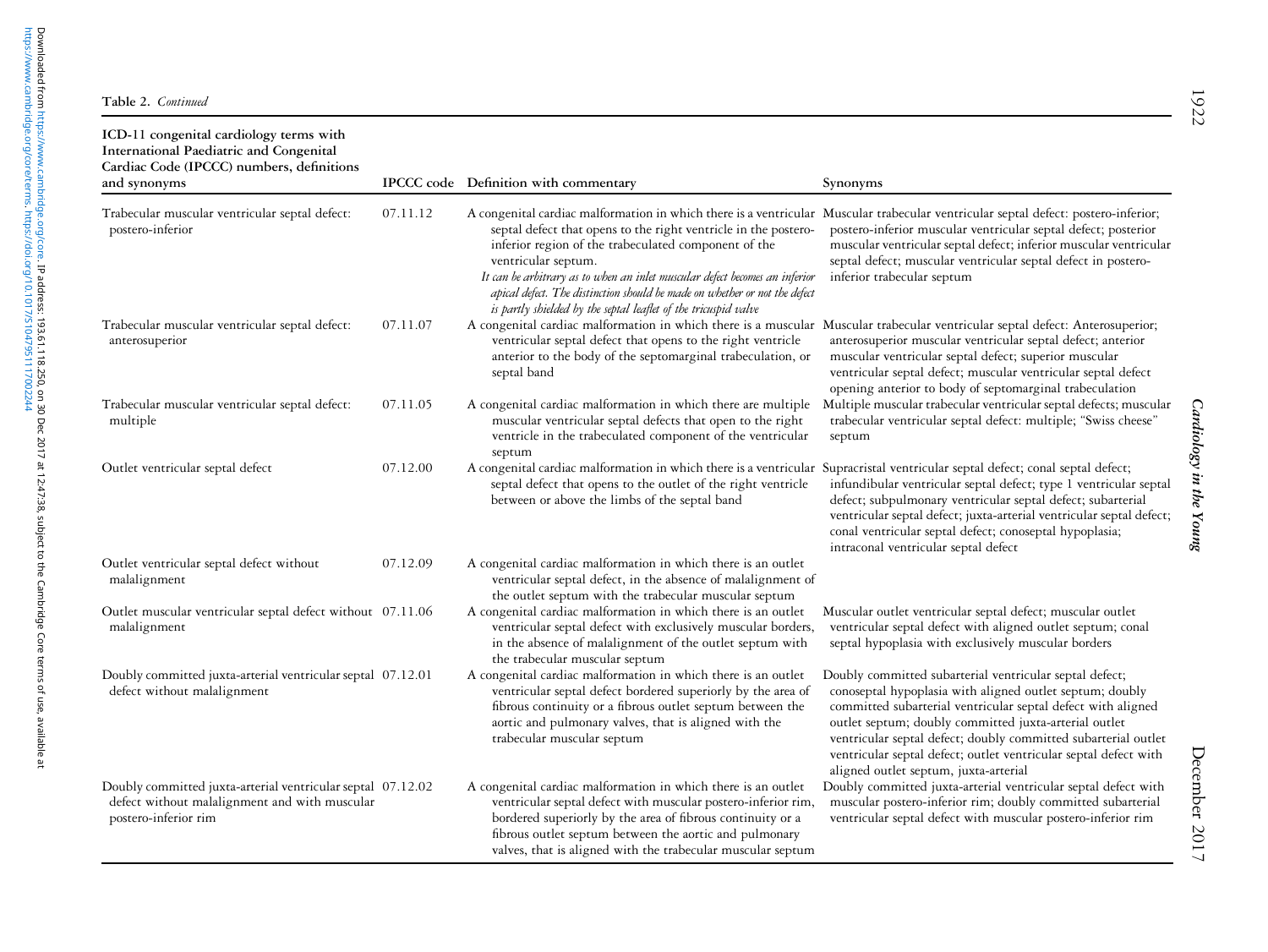| Doubly committed juxta-arterial ventricular septal 07.12.03                                                                                                 |          | A congenital cardiac malformation in which there is an outlet                                                                                                                                                                                                                                                                                                                                                                                                                                        | Doubly committed juxta-arterial ventricular septal defect                                                                                                                                                                                                                                                                                                                                                                                                                                                             |
|-------------------------------------------------------------------------------------------------------------------------------------------------------------|----------|------------------------------------------------------------------------------------------------------------------------------------------------------------------------------------------------------------------------------------------------------------------------------------------------------------------------------------------------------------------------------------------------------------------------------------------------------------------------------------------------------|-----------------------------------------------------------------------------------------------------------------------------------------------------------------------------------------------------------------------------------------------------------------------------------------------------------------------------------------------------------------------------------------------------------------------------------------------------------------------------------------------------------------------|
| defect without malalignment and with<br>perimembranous extension                                                                                            |          | ventricular septal defect with perimembranous extension,<br>bordered superiorly by the area of fibrous continuity or a<br>fibrous outlet septum between the aortic and pulmonary<br>valves, that is aligned with the trabecular muscular septum                                                                                                                                                                                                                                                      | without malaligned fibrous outlet septum and with fibrous<br>postero-inferior rim (perimembranous); doubly committed<br>subarterial ventricular septal defect with perimembranous<br>extension; doubly committed subarterial ventricular septal<br>defect with aligned outlet septum with perimembranous<br>extension; conal septal hypoplasia without cranial muscular<br>border with perimembranous extension; doubly committed<br>juxta-arterial outlet ventricular septal defect with<br>perimembranous extension |
| Outlet ventricular septal defect with anteriorly<br>malaligned outlet septum                                                                                | 07.10.17 | A congenital cardiac malformation in which there is an outlet<br>ventricular septal defect and the muscular outlet septum is<br>malaligned in an antero-cranial fashion with respect to the<br>trabecular muscular septum such that there is overriding of the<br>arterial valve supported predominantly by the left ventricle                                                                                                                                                                       | Ventricular septal defect opening into right ventricular outlet<br>with anterior malalignment of outlet septum; outlet ventricular<br>septal defect, Fallot type; Eisenmenger type ventricular septal<br>defect                                                                                                                                                                                                                                                                                                       |
| Outlet muscular ventricular septal defect with<br>anteriorly malaligned outlet septum                                                                       | 07.11.15 | A congenital cardiac malformation in which there is an outlet<br>ventricular septal defect with exclusively muscular borders,<br>and the muscular outlet septum is malaligned in an antero-<br>cranial fashion with respect to the trabecular muscular<br>septum such that there is overriding of the arterial valve<br>supported predominantly by the left ventricle                                                                                                                                | Muscular outlet ventricular septal defect with anteriorly<br>malaligned outlet septum; muscular ventricular septal defect<br>opening into right ventricular outlet with anterior<br>malalignment of outlet septum; muscular outlet ventricular<br>septal defect, Fallot type                                                                                                                                                                                                                                          |
| Outlet perimembranous ventricular septal defect 07.10.04<br>with anteriorly malaligned outlet septum                                                        |          | A congenital cardiac malformation in which there is an outlet<br>ventricular septal defect with perimembranous extension<br>and the muscular outlet septum is malaligned in an antero-<br>cranial fashion with respect to the trabecular muscular<br>septum such that there is overriding of the arterial valve<br>supported predominantly by the left ventricle                                                                                                                                     | Perimembranous outlet ventricular septal defect with anteriorly<br>malaligned outlet septum; perimembranous ventricular septal<br>defect with outlet extension and anterior malalignment of<br>outlet septum; perimembranous outlet ventricular septal<br>defect, Fallot type                                                                                                                                                                                                                                         |
| Doubly committed juxta-arterial ventricular septal 07.12.12<br>defect with anteriorly malaligned fibrous outlet<br>septum                                   |          | A congenital cardiac malformation in which there is an outlet<br>ventricular septal defect bordered superiorly by the area of<br>fibrous continuity or a fibrous outlet septum between the aortic<br>and pulmonary valves, and the fibrous outlet septum is<br>malaligned in an antero-cranial fashion with respect to the<br>trabecular muscular septum such that there is overriding of the<br>arterial valve supported predominantly by the left ventricle                                        | Doubly committed subarterial ventricular septal defect and<br>anteriorly malalignment of outlet septum; doubly committed<br>juxta-arterial ventricular septal defect "Fallot type"                                                                                                                                                                                                                                                                                                                                    |
| Doubly committed juxta-arterial ventricular septal 07.12.07<br>defect with anteriorly malaligned fibrous outlet<br>septum and muscular postero-inferior rim |          | A congenital cardiac malformation in which there is an outlet<br>ventricular septal defect with muscular postero-inferior rim,<br>bordered superiorly by the area of fibrous continuity or a<br>fibrous outlet septum between the aortic and pulmonary<br>valves, and the fibrous outlet septum is malaligned in an<br>antero-cranial fashion with respect to the trabecular<br>muscular septum such that there is overriding of the arterial<br>valve supported predominantly by the left ventricle | Doubly committed subarterial ventricular septal defect with<br>muscular posterior inferior rim and anteriorly malalignment of<br>outlet septum; doubly committed juxta-arterial ventricular<br>septal defect with muscular posterior inferior rim, "Fallot type"                                                                                                                                                                                                                                                      |
| Doubly committed juxta-arterial ventricular septal 07.12.05<br>defect with anteriorly malaligned fibrous outlet<br>septum and perimembranous extension      |          | A congenital cardiac malformation in which there is an outlet<br>ventricular septal defect with perimembranous extension,<br>bordered superiorly by the area of fibrous continuity or a<br>fibrous outlet septum between the aortic and pulmonary<br>valves, and the fibrous outlet septum is malaligned in an<br>antero-cranial fashion with respect to the trabecular<br>muscular septum such that there is overriding of the arterial<br>valve supported predominantly by the left ventricle      | Doubly committed juxta-arterial ventricular septal defect with<br>anteriorly malaligned fibrous outlet septum and fibrous<br>postero-inferior rim (perimembranous); doubly committed<br>subarterial ventricular septal defect with perimembranous<br>extension and anterior malalignment of outlet septum                                                                                                                                                                                                             |

Vol. 27, No. 10

Vol. 27, No. 10

Franklin et al:

IPCCC ICD-11

Franklin et al: IPCCC ICD-11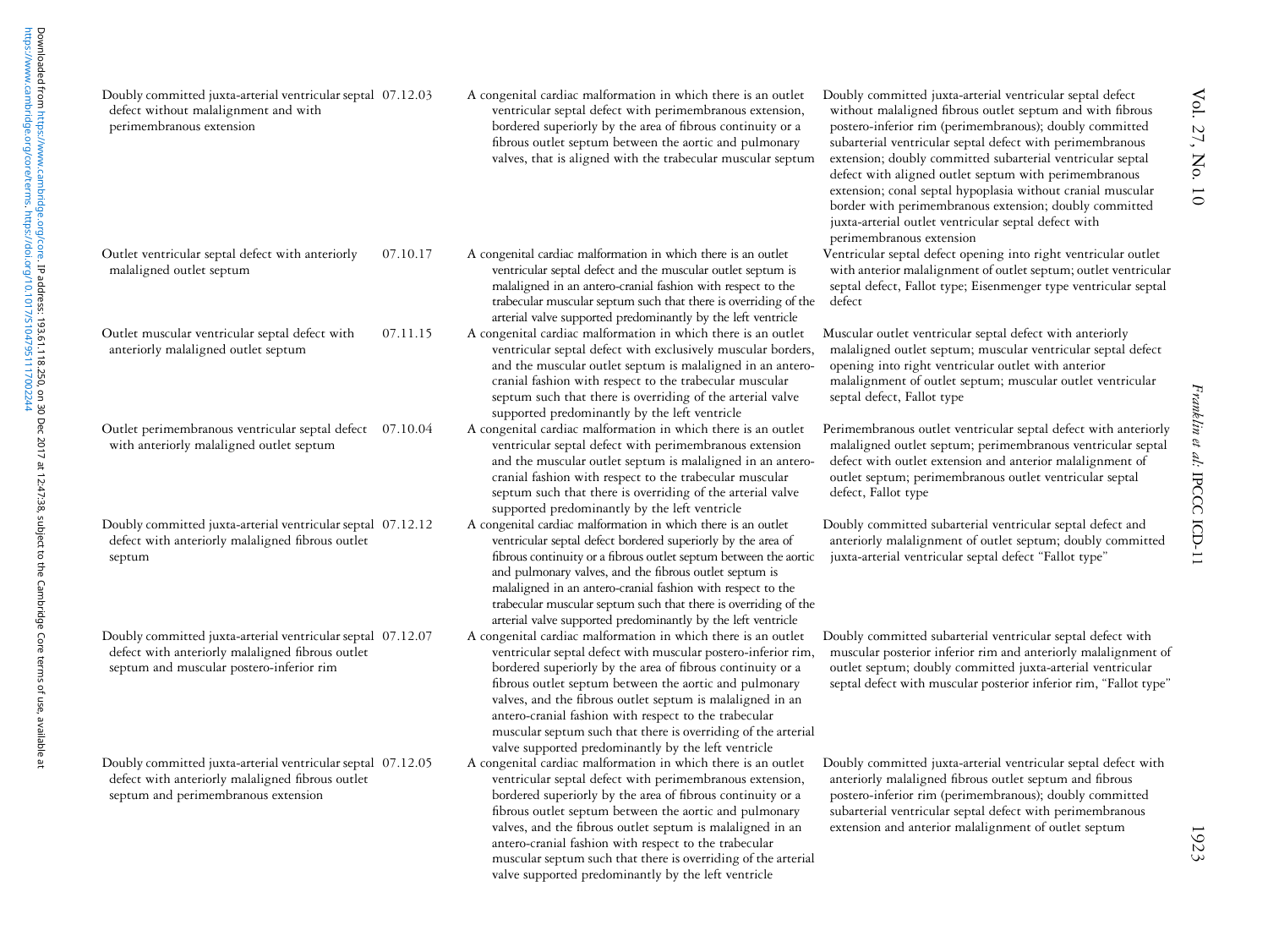| ICD-11 congenital cardiology terms with<br><b>International Paediatric and Congenital</b><br>Cardiac Code (IPCCC) numbers, definitions<br>and synonyms       |          | IPCCC code Definition with commentary                                                                                                                                                                                                                                                                                                                                                                                                                                          | Synonyms                                                                                                                                                                                                                                                                                                                                                                                                                     |
|--------------------------------------------------------------------------------------------------------------------------------------------------------------|----------|--------------------------------------------------------------------------------------------------------------------------------------------------------------------------------------------------------------------------------------------------------------------------------------------------------------------------------------------------------------------------------------------------------------------------------------------------------------------------------|------------------------------------------------------------------------------------------------------------------------------------------------------------------------------------------------------------------------------------------------------------------------------------------------------------------------------------------------------------------------------------------------------------------------------|
| Outlet ventricular septal defect with posteriorly<br>malaligned outlet septum                                                                                | 07.10.18 | A congenital cardiac malformation in which there is an outlet<br>ventricular septal defect and the muscular outlet septum is<br>malaligned in a postero-caudal fashion with respect to the<br>trabecular muscular septum such that there is usually<br>obstruction to the left ventricular outflow tract                                                                                                                                                                       | Ventricular septal defect opening into right ventricular outlet<br>with posterior malalignment of outlet septum; outlet<br>ventricular septal defect, "coarctation type"                                                                                                                                                                                                                                                     |
| Outlet muscular ventricular septal defect with<br>posteriorly malaligned outlet septum                                                                       | 07.11.16 | A congenital cardiac malformation in which there is an outlet<br>ventricular septal defect with exclusively muscular borders,<br>and the muscular outlet septum is malaligned in a postero-<br>caudal fashion with respect to the trabecular muscular<br>septum such that there is usually obstruction to the left<br>ventricular outflow tract                                                                                                                                | Muscular ventricular septal defect opening into right ventricular<br>outlet with posterior malalignment of outlet septum; muscular<br>outlet ventricular septal defect "coarctation type"; muscular<br>outlet ventricular septal defect with posteriorly malaligned<br>outlet septum                                                                                                                                         |
| Outlet perimembranous ventricular septal defect 07.10.19<br>with posteriorly malaligned outlet septum                                                        |          | A congenital cardiac malformation in which there is an outlet<br>ventricular septal defect with perimembranous extension<br>and the muscular outlet septum is malaligned in a postero-<br>caudal fashion with respect to the trabecular muscular<br>septum such that there is usually obstruction to the left<br>ventricular outflow tract                                                                                                                                     | Perimembranous outlet ventricular septal defect with posteriorly<br>malaligned outlet septum; perimembranous ventricular septal<br>defect with outlet extension and posterior malalignment of<br>outlet septum; perimembranous outlet ventricular septal<br>defect, coarctation type                                                                                                                                         |
| Doubly committed juxta-arterial ventricular septal 07.12.13<br>defect with posteriorly malaligned fibrous outlet<br>septum                                   |          | A congenital cardiac malformation in which there is an outlet<br>ventricular septal defect bordered superiorly by the area of<br>fibrous continuity or a fibrous outlet septum between the<br>aortic and pulmonary valves, and the fibrous outlet septum<br>is malaligned in a postero-caudal fashion with respect to the<br>trabecular muscular septum such that there is usually<br>obstruction to the left ventricular outflow tract                                        | Doubly committed subarterial ventricular septal defect with<br>posterior malalignment of outlet septum; doubly committed<br>juxta-arterial ventricular septal defect, coarctation type                                                                                                                                                                                                                                       |
| Doubly committed juxta-arterial ventricular septal 07.12.08<br>defect with posteriorly malaligned fibrous outlet<br>septum and muscular postero-inferior rim |          | A congenital cardiac malformation in which there is an outlet<br>ventricular septal defect with muscular postero-inferior rim,<br>bordered superiorly by the area of fibrous continuity or a<br>fibrous outlet septum between the aortic and pulmonary<br>valves, and the fibrous outlet septum is malaligned in a<br>postero-caudal fashion with respect to the trabecular<br>muscular septum such that there is usually obstruction to<br>the left ventricular outflow tract | Doubly committed subarterial ventricular septal defect with<br>muscular posterior inferior rim and posterior malalignment of<br>outlet septum; doubly committed juxta-arterial ventricular<br>septal defect with muscular posterior inferior rim, "coarctation<br>type"                                                                                                                                                      |
| Doubly committed juxta-arterial ventricular septal 07.12.06<br>defect with posteriorly malaligned fibrous outlet<br>septum and perimembranous extension      |          | A congenital cardiac malformation in which there is an outlet<br>ventricular septal defect with perimembranous extension,<br>bordered superiorly by the area of fibrous continuity or a<br>fibrous outlet septum between the aortic and pulmonary<br>valves, and the fibrous outlet septum is malaligned in a<br>postero-caudal fashion with respect to the trabecular<br>muscular septum such that there is usually obstruction to<br>the left ventricular outflow tract      | Doubly committed juxta-arterial ventricular septal defect with<br>posteriorly malaligned fibrous outlet septum and fibrous<br>postero-inferior rim (perimembranous); doubly committed<br>subarterial ventricular septal defect with perimembranous<br>extension and posterior malalignment of outlet septum; doubly<br>committed juxta-arterial ventricular septal defect with<br>perimembranous extension, coarctation type |

December 2017 December 2017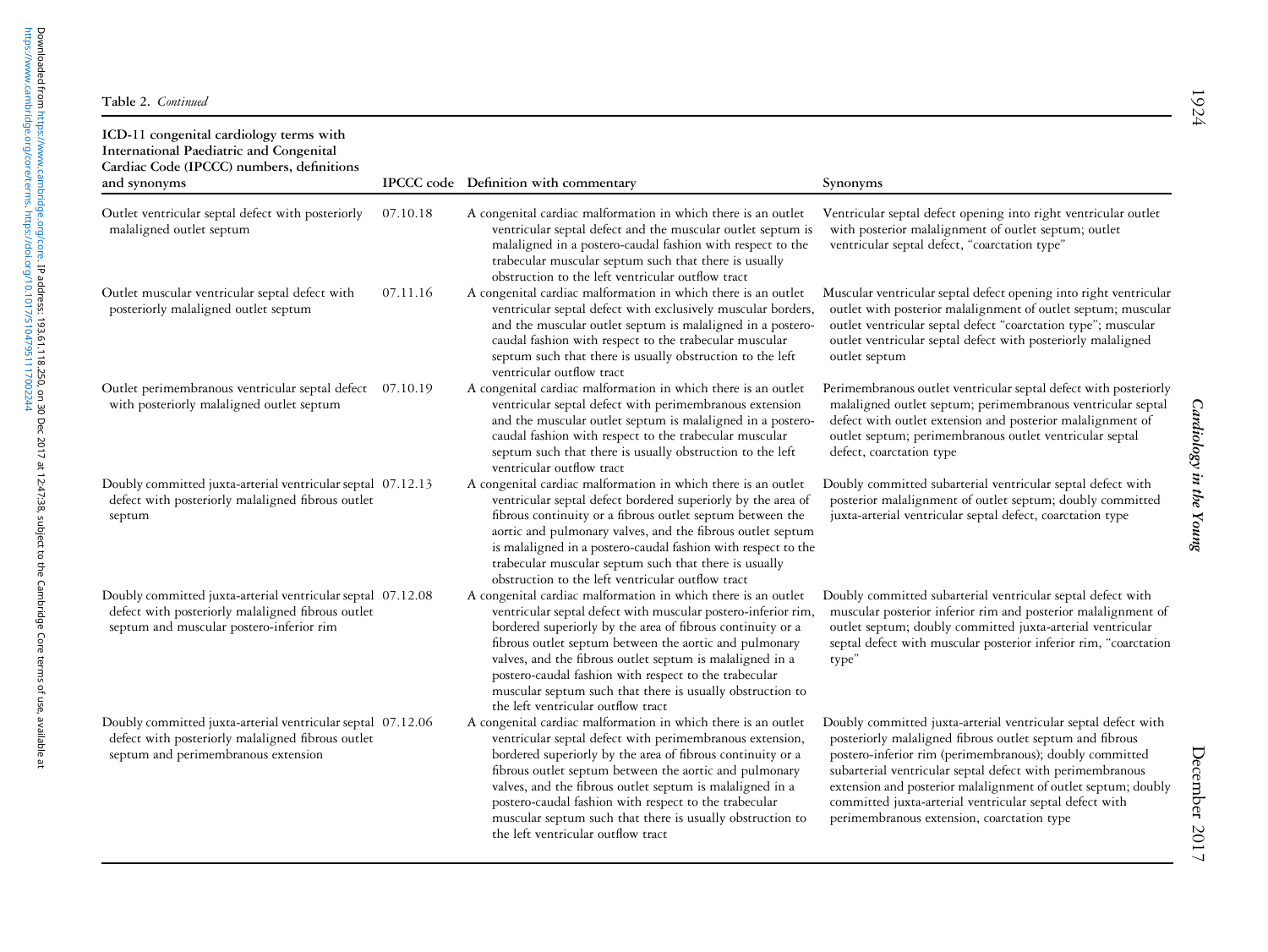| Ventricular septal defect: haemodynamically<br>insignificant | 07.15.01 | A congenital cardiac malformation in which there is one or more Maladie de Roger, Restrictive ventricular septal defect<br>small, clinically insignificant ventricular septal defect(s) in<br>the absence of flow-related cardiac chamber dilation or<br>abnormal elevation of pulmonary arterial pressure.<br>Though restrictive ventricular septal defect is listed as a synonym of<br>haemodynamically insignificant ventricular septal defect, it should<br>be recognised that some pressure restrictive ventricular septal defects<br>will lead to flow-related chamber dilation, and thus are would be<br>haemodynamically significant. In such instances, the term<br>haemodynamically insignificant ventricular septal defect should not<br>be coded                                                                                                                                                                                                                                                                                                                                                                                      |                                                                       |
|--------------------------------------------------------------|----------|---------------------------------------------------------------------------------------------------------------------------------------------------------------------------------------------------------------------------------------------------------------------------------------------------------------------------------------------------------------------------------------------------------------------------------------------------------------------------------------------------------------------------------------------------------------------------------------------------------------------------------------------------------------------------------------------------------------------------------------------------------------------------------------------------------------------------------------------------------------------------------------------------------------------------------------------------------------------------------------------------------------------------------------------------------------------------------------------------------------------------------------------------|-----------------------------------------------------------------------|
| Multiple ventricular septal defects                          | 07.15.04 | A congenital cardiac malformation in which there are multiple<br>ventricular septal defects, which could be of any type                                                                                                                                                                                                                                                                                                                                                                                                                                                                                                                                                                                                                                                                                                                                                                                                                                                                                                                                                                                                                           |                                                                       |
| Functionally univentricular heart                            | 01.01.22 | The term "functionally univentricular heart" describes a<br>spectrum of congenital cardiac malformations in which the<br>ventricular mass may not readily lend itself to partitioning<br>that commits one ventricular pump to the systemic<br>circulation, and another to the pulmonary circulation.<br>A heart may be functionally univentricular because of its anatomy or<br>because of the lack of feasibility or lack of advisability of surgically<br>partitioning the ventricular mass. Common lesions in this category<br>typically include double inlet right ventricle, double inlet left<br>ventricle, tricuspid atresia, mitral atresia, and hypoplastic left<br>heart syndrome. Other lesions which sometimes may be considered to<br>be a functionally univentricular heart include complex forms of<br>atrioventricular septal defect, double outlet right ventricle,<br>congenitally corrected transposition, pulmonary atresia with intact<br>ventricular septum, and other cardiovascular malformations.<br>Specific diagnostic codes should be used whenever possible, and not the<br>term "functionally univentricular heart" | Univentricular cardiopathy; single ventricle; univentricular<br>heart |
| Double inlet atrioventricular connection                     | 01.01.14 | A congenital cardiovascular malformation with a univentricular Double inlet ventricle<br>atrioventricular connection wherein both atria connect to<br>one ventricle either via two separate atrioventricular valves<br>or a common atrioventricular valve, such that all or nearly all<br>of the total atrioventricular junctional (annular) area is<br>committed to one ventricular chamber                                                                                                                                                                                                                                                                                                                                                                                                                                                                                                                                                                                                                                                                                                                                                      |                                                                       |
| Double inlet left ventricle                                  | 01.04.04 | A congenital cardiovascular malformation with a univentricular<br>atrioventricular connection wherein both atria connect to a<br>morphologically left ventricle either via two separate<br>atrioventricular valves or a common atrioventricular valve,<br>such that all or nearly all of the total atrioventricular<br>junctional (annular) area is committed to the left ventricular<br>chamber                                                                                                                                                                                                                                                                                                                                                                                                                                                                                                                                                                                                                                                                                                                                                  |                                                                       |
| Double inlet right ventricle                                 | 01.04.03 | A congenital cardiovascular malformation with a univentricular<br>atrioventricular connection wherein both atria connect to a<br>morphologically right ventricle either via two separate<br>atrioventricular valves or a common atrioventricular valve,<br>such that all or nearly all of the total atrioventricular<br>junctional (annular) area is committed to the right<br>ventricular chamber                                                                                                                                                                                                                                                                                                                                                                                                                                                                                                                                                                                                                                                                                                                                                |                                                                       |

1925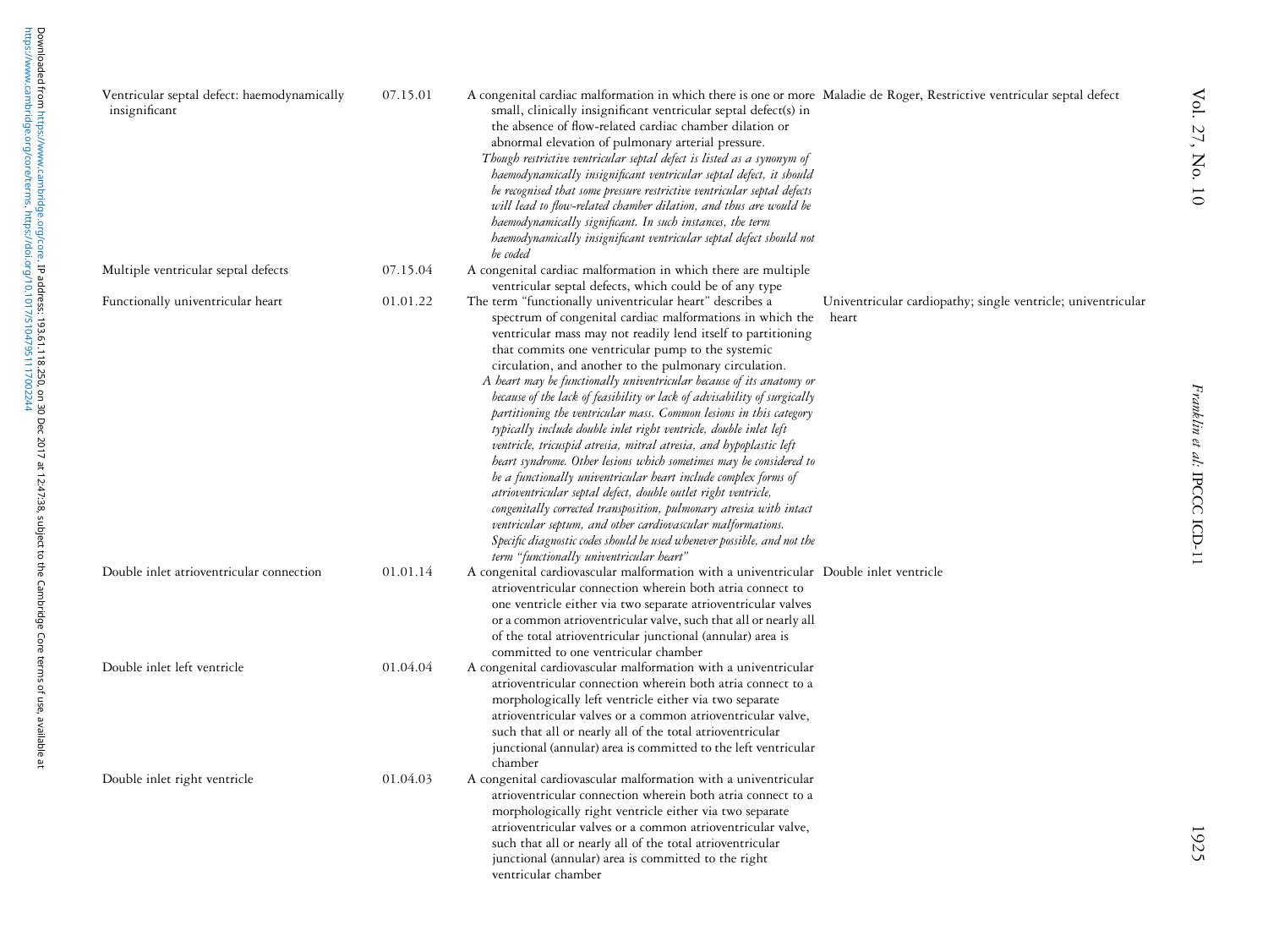| ICD-11 congenital cardiology terms with<br>International Paediatric and Congenital<br>Cardiac Code (IPCCC) numbers, definitions<br>and synonyms |          | IPCCC code Definition with commentary                                                                                                                                                                                                                                                                                                                                                                          | Synonyms                                                                                                       |
|-------------------------------------------------------------------------------------------------------------------------------------------------|----------|----------------------------------------------------------------------------------------------------------------------------------------------------------------------------------------------------------------------------------------------------------------------------------------------------------------------------------------------------------------------------------------------------------------|----------------------------------------------------------------------------------------------------------------|
| Double inlet to solitary ventricle of indeterminate 01.04.05<br>morphology                                                                      |          | A congenital cardiovascular malformation with a univentricular<br>atrioventricular connection wherein both atria connect to a<br>solitary and morphologically indeterminate ventricle either<br>via two separate atrioventricular valves or a common<br>atrioventricular valve                                                                                                                                 |                                                                                                                |
| Tricuspid atresia                                                                                                                               | 06.01.01 | A congenital cardiovascular malformation with absence of the<br>tricuspid valvar annulus (connection/junction) or an<br>imperforate tricuspid valve                                                                                                                                                                                                                                                            |                                                                                                                |
| Tricuspid atresia with absent valvar annulus                                                                                                    | 06.01.26 | A congenital cardiovascular malformation with absence of the<br>tricuspid valve and its associated annulus (connection/junction)                                                                                                                                                                                                                                                                               | Tricuspid atresia, absent right atrioventricular connection or<br>junction                                     |
| Tricuspid atresia with imperforate tricuspid valve 06.01.02                                                                                     |          | A congenital cardiovascular malformation with an imperforate<br>tricuspid valve (the tricuspid valve and associated<br>atrioventricular connection/junction are present but the<br>valve is imperforate)                                                                                                                                                                                                       |                                                                                                                |
| Mitral atresia                                                                                                                                  | 06.02.01 | A congenital cardiovascular malformation with absence of the<br>mitral valvar annulus (connection/junction) or an<br>imperforate mitral valve                                                                                                                                                                                                                                                                  |                                                                                                                |
| Mitral atresia with absent valvar annulus                                                                                                       | 06.02.26 | A congenital cardiovascular malformation with absence of the<br>mitral valve and its associated annulus (connection/junction)                                                                                                                                                                                                                                                                                  | Mitral atresia, absent left atrioventricular connection or junction                                            |
| Mitral atresia with imperforate mitral valve                                                                                                    | 06.02.02 | A congenital cardiovascular malformation with an imperforate<br>mitral valve (the mitral valve and associated atrioventricular<br>connection/junction are present but the valve is<br>imperforate).                                                                                                                                                                                                            |                                                                                                                |
| Hypoplastic left heart syndrome                                                                                                                 | 01.01.09 | A spectrum of congenital cardiovascular malformations with<br>normally aligned great arteries without a common<br>atrioventricular junction, characterised by<br>underdevelopment of the left heart with significant<br>hypoplasia of the left ventricle including atresia, stenosis, or<br>hypoplasia of the aortic or mitral valve, or both valves, and<br>hypoplasia of the ascending aorta and aortic arch | Hypoplasia of the left heart; HLHS - [hypoplastic left heart<br>syndrome]; left heart hypoplasia syndrome      |
| Congenital anomaly of a ventriculo-arterial valve 09.04.29<br>or adjacent regions                                                               |          | A congenital cardiovascular malformation of a ventriculo-arterial<br>valve or its immediate subvalvar and supravalvar regions.<br>This does not include anomalies of the truncal valve which are<br>classified along with codes related to the common arterial trunk                                                                                                                                           |                                                                                                                |
| Congenital anomaly of pulmonary valve                                                                                                           | 09.05.29 | A congenital malformation of the heart where the pulmonary<br>valve is abnormal                                                                                                                                                                                                                                                                                                                                |                                                                                                                |
| Congenital pulmonary valvar stenosis                                                                                                            | 09.05.04 | A congenital cardiovascular malformation of the pulmonary valve in<br>which there is narrowing or stricture (obstruction to flow).<br>Congenital pulmonary valvar stenosis ranges from critical neonatal<br>pulmonic valve stenosis with hypoplasia of the right ventricle to valvar                                                                                                                           | Congenital pulmonary stenosis; congenital pulmonary valve<br>stricture; congenital stenosis of pulmonary valve |

[https://www.cambridge.org/core/terms.](https://www.cambridge.org/core/terms) <https://doi.org/10.1017/S1047951117002244>

Downloaded from https://www.cambridge.org/core.**IP address: 193.61.118.250, on 30 Dec 2017 at 12:47:38, subject to the Cambridge Core terms of use, available at<br>https://www.cambridge.org/core/terms. https://doi.org/10.1017** Downloaded from [https://www.cambridge.org/core.](https://www.cambridge.org/core) IP address: 193.61.118.250, on 30 Dec 2017 at 12:47:38, subject to the Cambridge Core terms of use, available at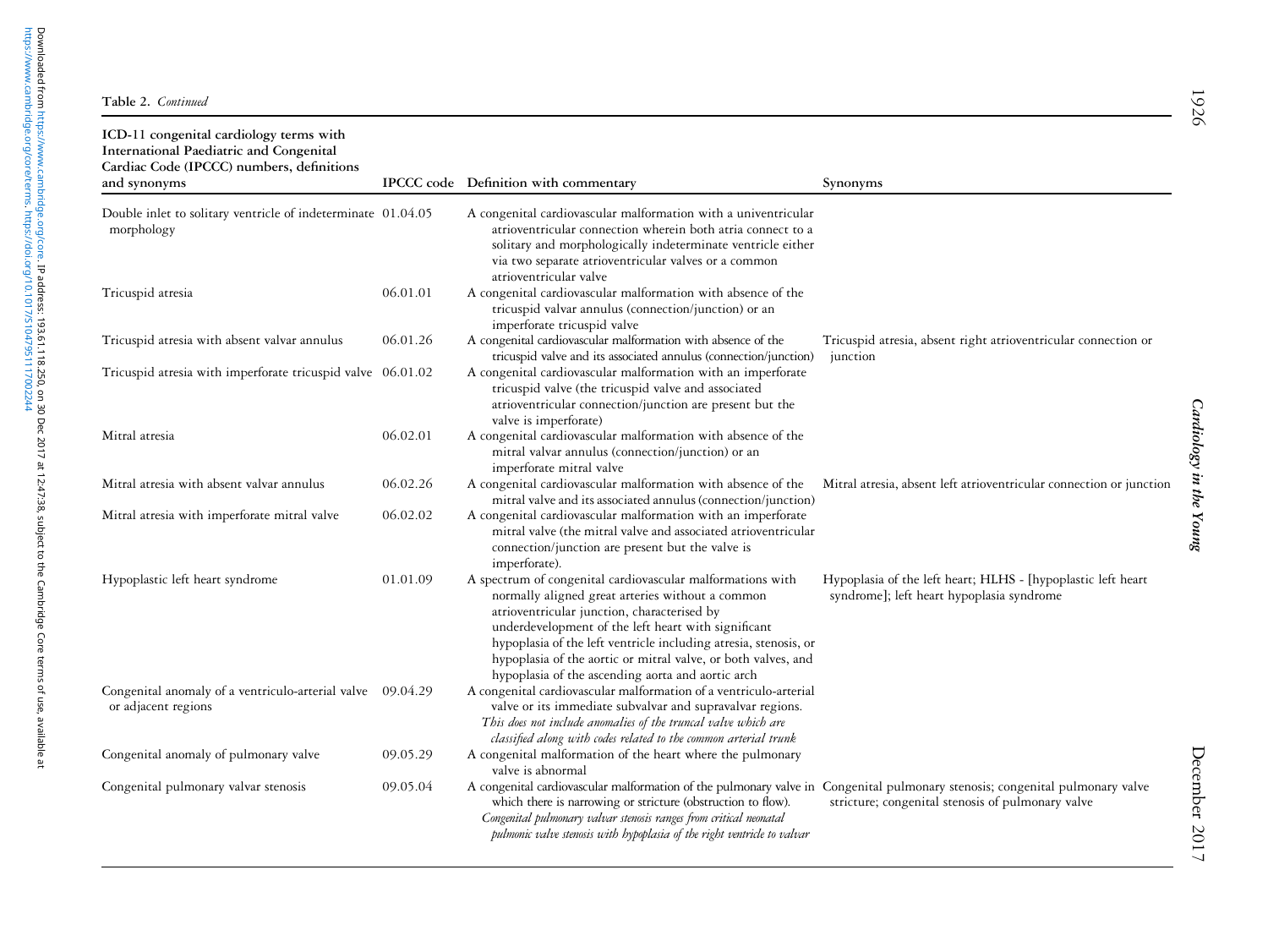|                                                           |          | pulmonary stenosis in the infant, child, or adult, usually better tolerated                                            |                                                           |
|-----------------------------------------------------------|----------|------------------------------------------------------------------------------------------------------------------------|-----------------------------------------------------------|
|                                                           |          | but potentially associated with infundibular stenosis. Pulmonary branch                                                |                                                           |
|                                                           |          | hypoplasia can be associated. Only 10% of neonates with this and intact                                                |                                                           |
|                                                           |          | ventricular septum have right ventricle-to-coronary artery fistula(s). An                                              |                                                           |
|                                                           |          | right ventricle dependent coronary artery circulation is present when                                                  |                                                           |
|                                                           |          | coronary artery fistulas (coronary sinusoids) are associated with a                                                    |                                                           |
|                                                           |          | proximal coronary artery stenosis; this occurs in only 2% of neonates with                                             |                                                           |
|                                                           |          | pulmonary valvar stenosis and an intact ventricular septum                                                             |                                                           |
| Pulmonary 'annular' hypoplasia                            | 09.05.05 | A congenital cardiovascular malformation of the pulmonary valve                                                        |                                                           |
|                                                           |          | in which its "annulus" is hypoplastic (incomplete development                                                          |                                                           |
|                                                           |          | or underdevelopment so that it is abnormally small [below the                                                          |                                                           |
|                                                           |          | lower limit of normal adjusted for body size])                                                                         |                                                           |
| Congenital pulmonary regurgitation                        | 09.05.22 | Congenital cardiovascular malformation of the pulmonary valve Congenital pulmonary insufficiency; congenital pulmonary |                                                           |
|                                                           |          | allowing backward flow into the ventricle.                                                                             | incompetence; congenital insufficiency of pulmonary valve |
|                                                           |          | Congenital pulmonary valve regurgitation may be due to primary                                                         |                                                           |
|                                                           |          | annular dilation, prolapse, and leaflet underdevelopment                                                               |                                                           |
| Dysplasia of pulmonary valve                              | 09.05.24 | A congenital cardiovascular malformation where the pulmonary Pulmonary valve dysplasia; dysplastic pulmonary valve;    |                                                           |
|                                                           |          | valve leaflets are markedly thickened with restricted mobility, pulmonary valve cusp dysplasia                         |                                                           |
|                                                           |          | characterised by the presence of myxomatous tissue                                                                     |                                                           |
| Bicuspid pulmonary valve                                  | 09.05.32 | A congenital cardiovascular malformation where the pulmonary Bicommisural pulmonary valve                              |                                                           |
|                                                           |          | valve has only two leaflets (cusps), and includes absent or                                                            |                                                           |
|                                                           |          | fused commissure                                                                                                       |                                                           |
| Congenital subpulmonary stenosis                          | 07.05.30 | A congenital cardiovascular malformation associated with                                                               | Infundibular pulmonary stenosis                           |
|                                                           |          | narrowing within the outflow tract supporting the                                                                      |                                                           |
|                                                           |          | pulmonary valve.                                                                                                       |                                                           |
|                                                           |          | Subvalvar (infundibular) pulmonary stenosis is a narrowing of the                                                      |                                                           |
|                                                           |          | outflow tract of the ventricle below the pulmonic valve. It may be due                                                 |                                                           |
|                                                           |          | to a localised fibrous diaphragm just below the valve, an obstructing                                                  |                                                           |
|                                                           |          | muscle bundle, or to a long narrow fibromuscular channel.                                                              |                                                           |
|                                                           |          | Subvalvar pulmonary stenosis is a cause of right ventricular outflow                                                   |                                                           |
|                                                           |          | tract obstruction if the ventriculo-arterial connections are normal                                                    |                                                           |
|                                                           |          | and should be differentiated from double-chambered right ventricle                                                     |                                                           |
|                                                           |          | where obstruction is at the mid-chamber level                                                                          |                                                           |
| Congenital supravalvar pulmonary stenosis                 | 09.07.15 | A congenital cardiovascular malformation associated with                                                               |                                                           |
|                                                           |          | narrowing at the level of the pulmonary sinotubular junction                                                           |                                                           |
| Congenital pulmonary atresia                              | 09.05.16 | A congenital cardiovascular malformation in which there is no                                                          | Pulmonary atresia                                         |
|                                                           |          | opening between any ventricle and the pulmonary arterial tree.                                                         |                                                           |
|                                                           |          | For "pulmonary atresia with VSD", please see the section under                                                         |                                                           |
|                                                           |          | "Tetralogy of Fallot"                                                                                                  |                                                           |
| Pulmonary atresia with intact ventricular septum 01.01.07 |          | A congenital cardiovascular malformation in which there are                                                            |                                                           |
|                                                           |          | normally aligned great arteries, no opening between the                                                                |                                                           |
|                                                           |          | morphologically right ventricle and the pulmonary trunk,                                                               |                                                           |
|                                                           |          | and no ventricular level communication.                                                                                |                                                           |
|                                                           |          | Pulmonary atresia with intact ventricular septum is a duct-dependent                                                   |                                                           |
|                                                           |          | congenital malformation that forms a spectrum of lesions including                                                     |                                                           |
|                                                           |          | atresia of the pulmonary valve, a varying degree of right ventricle                                                    |                                                           |
|                                                           |          | and tricuspid valve hypoplasia, and anomalies of the coronary                                                          |                                                           |
|                                                           |          | circulation. A right ventricular dependent coronary artery                                                             |                                                           |
|                                                           |          | circulation is present when coronary artery fistulas (coronary                                                         |                                                           |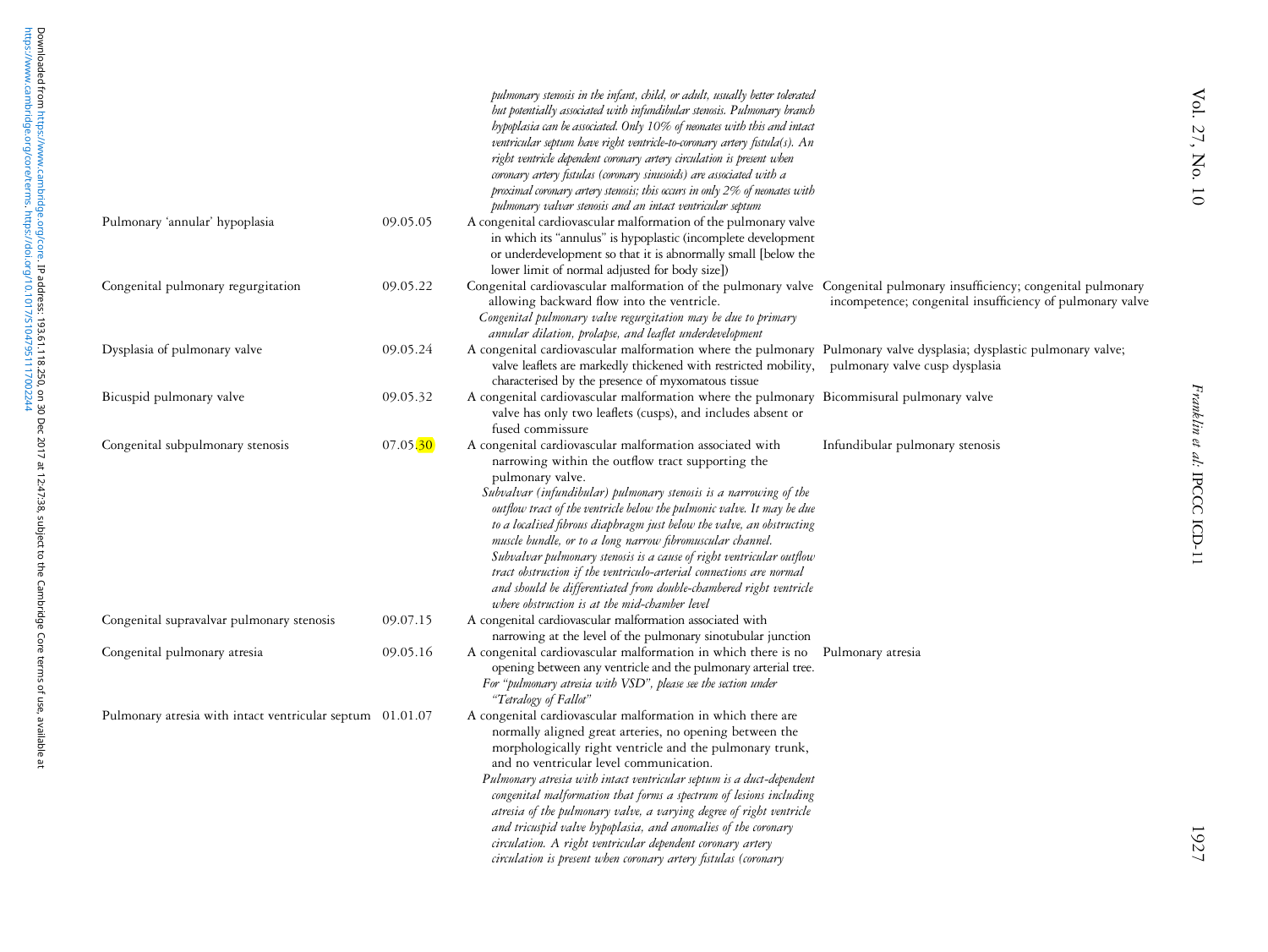| Table 2. Continued |  |  |  |  |
|--------------------|--|--|--|--|
|--------------------|--|--|--|--|

| ICD-11 congenital cardiology terms with<br>International Paediatric and Congenital<br>Cardiac Code (IPCCC) numbers, definitions<br>and synonyms |          | IPCCC code Definition with commentary                                                                                                                                                                                                                                                                                                                                                                                                                                                                                                                                                                                                                                                                                                                                                                                                                                                                                                                                                                                                                                                                                                                                                                                                                                                                                    | Synonyms                                                                                                                                                                               |
|-------------------------------------------------------------------------------------------------------------------------------------------------|----------|--------------------------------------------------------------------------------------------------------------------------------------------------------------------------------------------------------------------------------------------------------------------------------------------------------------------------------------------------------------------------------------------------------------------------------------------------------------------------------------------------------------------------------------------------------------------------------------------------------------------------------------------------------------------------------------------------------------------------------------------------------------------------------------------------------------------------------------------------------------------------------------------------------------------------------------------------------------------------------------------------------------------------------------------------------------------------------------------------------------------------------------------------------------------------------------------------------------------------------------------------------------------------------------------------------------------------|----------------------------------------------------------------------------------------------------------------------------------------------------------------------------------------|
| Congenital anomaly of aortic valve                                                                                                              | 09.15.19 | sinusoids) are associated with a proximal coronary artery stenosis.<br>Associated Ebstein anomaly of the tricuspid valve can be present; the<br>tricuspid diameter is enlarged and the prognosis is poor<br>A congenital cardiovascular malformation where the aortic valve<br>is abnormal                                                                                                                                                                                                                                                                                                                                                                                                                                                                                                                                                                                                                                                                                                                                                                                                                                                                                                                                                                                                                               |                                                                                                                                                                                        |
| Congenital aortic valvar stenosis                                                                                                               | 09.15.01 | A congenital cardiovascular malformation of the aortic valve in<br>which there is narrowing or stricture (obstruction to flow).<br>Congenital valvar aortic stenosis and/or hypoplasia is of two types:<br>critical (infantile), seen in the newborn in whom systemic perfusion<br>depends on a patent ductus arteriosus, and non-critical, seen in<br>infancy or later. It may result: (1) from complete fusion of<br>commissures that results in a dome-shaped valve with a pinpoint<br>opening (seen most commonly in infants with critical aortic valve<br>stenosis); (2) from a unicommissural valve with one defined<br>commissure and eccentric orifice (often with two raphes radiating<br>from the ostium indicating underdeveloped commissures of a tricuspid<br>aortic valve); (3) from a bicuspid aortic valve, with leaflets that can<br>be equal in size or discrepant, and in left-right or anterior-posterior<br>position; and finally; (4) from a dysplastic tricuspid valve, which<br>may have a gelatinous appearance with thick rarely equal in size<br>leaflets, often obscuring the commissures. The dysplastic, tricuspid, or<br>bicuspid form of aortic valve deformity may not be initially<br>obstructive but may become stenotic later in life due to leaflet<br>thickening and calcification | Congenital valvar aortic stenosis; congenital valvular aortic<br>stenosis; congenital aortic valve stricture; congenital stenosis of<br>aortic valve; congenital aortic valve stenosis |
| Congenital aortic regurgitation                                                                                                                 | 09.15.07 | Congenital cardiovascular malformation of the aortic valve<br>allowing backward flow into the ventricle.<br>Congenital aortic regurgitation/insufficiency is rare as an isolated<br>entity. There are rare reports of congenital malformation of the aortic<br>valve that result in aortic insufficiency shortly after birth from an<br>absent or underdeveloped aortic valve cusp. Aortic insufficiency is<br>more commonly seen with other associated cardiovascular anomalies:<br>(1) in stenotic aortic valves (commonly stenotic congenital bicuspid<br>aortic valves) with some degree of aortic regurgitation due to aortic<br>leaflet abnormality; (2) in association with a ventricular septal<br>defect (especially in subarterial type and is commonly seen in Asian<br>populations); (3) secondary to aortic-left ventricular tunnel; (4)<br>secondary to tethering or retraction of aortic valve leaflets in cases of<br>supravalvar aortic stenosis that may involve the aortic valve; and<br>similarly; (5) secondary to encroachment on an aortic cusp by a<br>subaortic fibromuscular ridge; or (6) turbulence caused by a stenotic<br>jet can create progressive aortic regurgitation                                                                                                                  | Congenital aortic incompetence; congenital aortic insufficiency;<br>congenital insufficiency of aortic valve                                                                           |

1928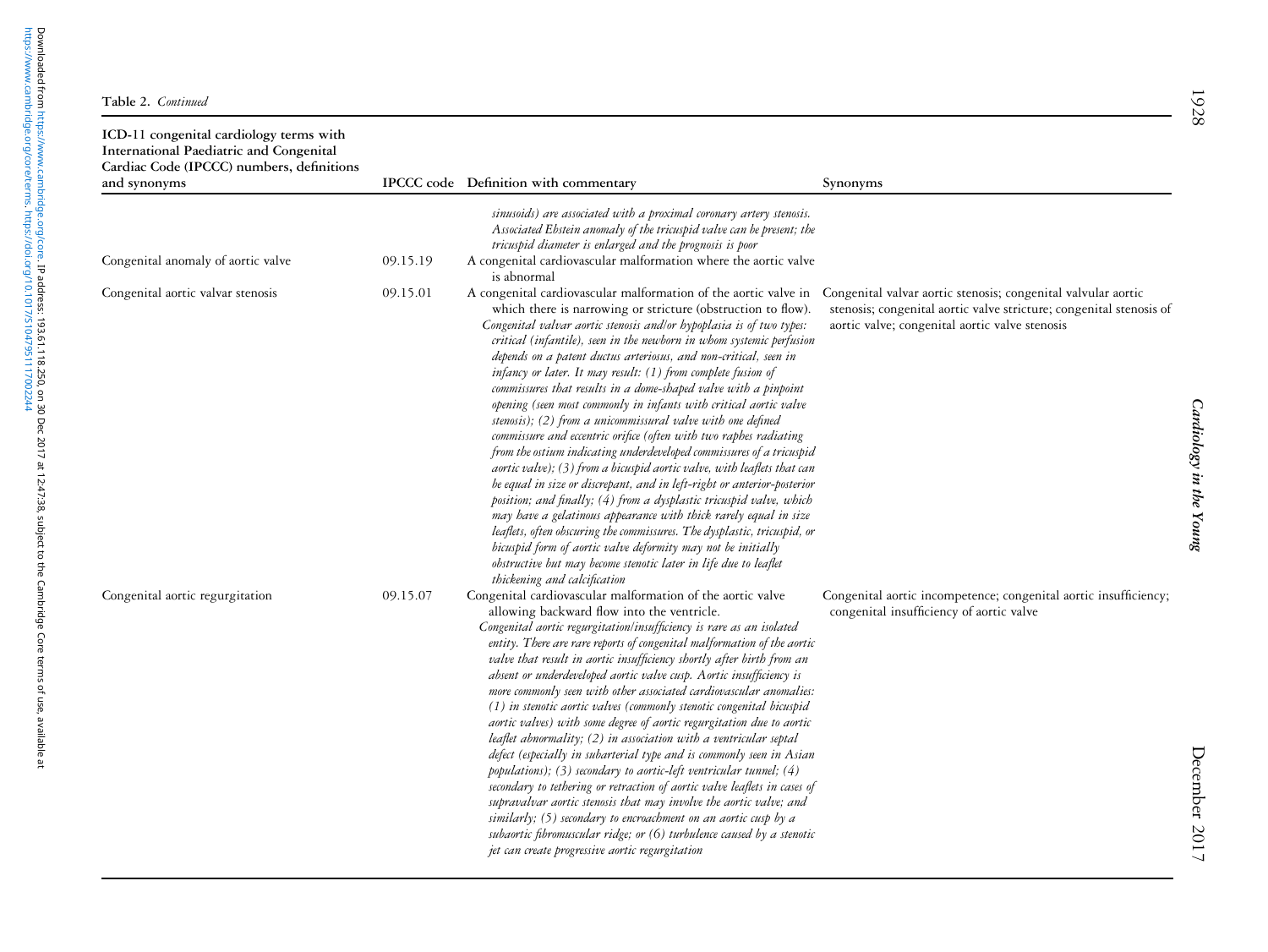| Downloaded from https://www.cambridge.org/core. IP address: 193.61.118.250, on 30 Dec 2017 at 12:47:38, subject to the Cambridge Core terms of use, available at<br>https://www.cambridge.org/core/terms. https://doi.org/10.1017<br>Bicuspid aortic valve |                                                | 09.15.22 | A congenital cardiovascular malformation where the aortic valve Bicommisural aortic valve                                                                                                                                                                                                                                                                                                                                                                                                                                                                                                                                                                                                                                                                                                                                                                                 |                                              |
|------------------------------------------------------------------------------------------------------------------------------------------------------------------------------------------------------------------------------------------------------------|------------------------------------------------|----------|---------------------------------------------------------------------------------------------------------------------------------------------------------------------------------------------------------------------------------------------------------------------------------------------------------------------------------------------------------------------------------------------------------------------------------------------------------------------------------------------------------------------------------------------------------------------------------------------------------------------------------------------------------------------------------------------------------------------------------------------------------------------------------------------------------------------------------------------------------------------------|----------------------------------------------|
|                                                                                                                                                                                                                                                            |                                                |          | has two commissures and two separate leaflets (cusps)<br>because of fusion or absence of one of the commissures                                                                                                                                                                                                                                                                                                                                                                                                                                                                                                                                                                                                                                                                                                                                                           |                                              |
| Unicuspid aortic valve                                                                                                                                                                                                                                     |                                                | 09.15.21 | A congenital cardiovascular malformation in which the aortic<br>valve has a single commissure and a single or functionally<br>single leaflet (cusp).                                                                                                                                                                                                                                                                                                                                                                                                                                                                                                                                                                                                                                                                                                                      | Unicommissural aortic va                     |
| Aortic valvar prolapse                                                                                                                                                                                                                                     |                                                | 09.15.30 | A congenital cardiovascular malformation of the aortic valve in Aortic valve prolapse<br>which part or all of one or more of the aortic valve leaflets is<br>on the ventricular side of the plane of the inferior aspect of<br>the attachments of the aortic valve leaflets.<br>NB: This is classified under Heart Valve Disease in ICD-11 within<br>the acquired sections as the lesion is rarely truly congenital and<br>present at birth                                                                                                                                                                                                                                                                                                                                                                                                                               |                                              |
| Aortic valvar atresia                                                                                                                                                                                                                                      |                                                | 09.15.06 | A congenital cardiovascular malformation in which there is no Imperforate aortic valve; a<br>orifice of the aortic valve.<br>Aortic valve atresia will most often be coded under the hypoplastic left<br>heart syndrome/complex diagnostic codes since it most often occurs as<br>part of a spectrum of cardiovascular malformations. However, there<br>is a small subset of patients with aortic valve atresia who have a<br>well developed left ventricle and mitral valve and a large<br>ventricular septal defect (non-restrictive or restrictive)                                                                                                                                                                                                                                                                                                                    | atresia; congenital atresia                  |
| Aortic 'annular' hypoplasia                                                                                                                                                                                                                                |                                                | 09.15.17 | A congenital cardiovascular malformation of the aortic valve in Hypoplasia of the aortic a<br>which its "annulus" is hypoplastic (incomplete development<br>or underdevelopment so that it is abnormally small [below<br>the lower limit of normal adjusted for body size])                                                                                                                                                                                                                                                                                                                                                                                                                                                                                                                                                                                               |                                              |
| Dysplasia of aortic valve                                                                                                                                                                                                                                  |                                                | 09.15.09 | A congenital cardiovascular malformation where the aortic valve Aortic valve cusp dysplasi<br>leaflets are markedly thickened with restricted mobility,<br>characterised by the presence of myxomatous tissue                                                                                                                                                                                                                                                                                                                                                                                                                                                                                                                                                                                                                                                             |                                              |
| Congenital subaortic stenosis                                                                                                                                                                                                                              |                                                | 07.09.50 | A congenital cardiovascular malformation associated with<br>narrowing within the outflow tract supporting the aortic valve.<br>Subaortic obstruction can be caused by different lesions: subaortic<br>membrane or tunnel, accessory mitral valve tissue, abnormal insertion of<br>the mitral anterior leaflet to the ventricular septum, deviation of the<br>outlet septum (seen in coarctation of the aorta and interrupted aortic<br>arch), or a restrictive ventricular septal defect (bulboventricular<br>foramen) in single ventricle complexes. Subvalvar aortic stenosis may be<br>categorised into two types: localised subvalvar aortic stenosis, which<br>consists of a fibrous or fibromuscular ridge, and diffuse tunnel subvalvar<br>aortic stenosis, in which circumferential narrowing commences at the<br>annular level and extends downward for $1-3$ cm | Congenital subvalvular ac<br>aortic stenosis |
|                                                                                                                                                                                                                                                            | Subaortic stenosis due to fibromuscular shelf  | 07.09.03 | A congenital cardiovascular malformation in which there is subaortic Discrete left ventricular o<br>stenosis due to a discrete fibrous and/or muscular ridge                                                                                                                                                                                                                                                                                                                                                                                                                                                                                                                                                                                                                                                                                                              |                                              |
|                                                                                                                                                                                                                                                            | Subaortic stenosis due to fibromuscular tunnel | 07.09.16 | A congenital cardiovascular malformation in which there is a<br>long-segment fibrous and/or muscular subaortic stenosis                                                                                                                                                                                                                                                                                                                                                                                                                                                                                                                                                                                                                                                                                                                                                   | Diffuse left ventricular ou                  |
|                                                                                                                                                                                                                                                            | Congenital supravalvar aortic stenosis         | 09.16.18 | A congenital cardiovascular malformation with narrowing of the<br>aorta at the level of the sinotubular iunction which may                                                                                                                                                                                                                                                                                                                                                                                                                                                                                                                                                                                                                                                                                                                                                |                                              |

|                                                |          | has two commissures and two separate leaflets (cusps)<br>because of fusion or absence of one of the commissures                                                                                                                                                                                                                                                                                                                                                                                                                                                                                                                                                                                                                                                                                                                                                           |                                                                                                               |
|------------------------------------------------|----------|---------------------------------------------------------------------------------------------------------------------------------------------------------------------------------------------------------------------------------------------------------------------------------------------------------------------------------------------------------------------------------------------------------------------------------------------------------------------------------------------------------------------------------------------------------------------------------------------------------------------------------------------------------------------------------------------------------------------------------------------------------------------------------------------------------------------------------------------------------------------------|---------------------------------------------------------------------------------------------------------------|
| Unicuspid aortic valve                         | 09.15.21 | A congenital cardiovascular malformation in which the aortic<br>valve has a single commissure and a single or functionally<br>single leaflet (cusp).                                                                                                                                                                                                                                                                                                                                                                                                                                                                                                                                                                                                                                                                                                                      | Unicommissural aortic valve                                                                                   |
| Aortic valvar prolapse                         | 09.15.30 | A congenital cardiovascular malformation of the aortic valve in Aortic valve prolapse<br>which part or all of one or more of the aortic valve leaflets is<br>on the ventricular side of the plane of the inferior aspect of<br>the attachments of the aortic valve leaflets.<br>NB: This is classified under Heart Valve Disease in ICD-11 within<br>the acquired sections as the lesion is rarely truly congenital and<br>present at birth                                                                                                                                                                                                                                                                                                                                                                                                                               |                                                                                                               |
| Aortic valvar atresia                          | 09.15.06 | A congenital cardiovascular malformation in which there is no<br>orifice of the aortic valve.<br>Aortic valve atresia will most often be coded under the hypoplastic left<br>heart syndrome/complex diagnostic codes since it most often occurs as<br>part of a spectrum of cardiovascular malformations. However, there<br>is a small subset of patients with aortic valve atresia who have a<br>well developed left ventricle and mitral valve and a large<br>ventricular septal defect (non-restrictive or restrictive)                                                                                                                                                                                                                                                                                                                                                | Imperforate aortic valve; aortic valve atresia; aorta valvular<br>atresia; congenital atresia of aortic valve |
| Aortic 'annular' hypoplasia                    | 09.15.17 | A congenital cardiovascular malformation of the aortic valve in Hypoplasia of the aortic annulus<br>which its "annulus" is hypoplastic (incomplete development<br>or underdevelopment so that it is abnormally small [below<br>the lower limit of normal adjusted for body size])                                                                                                                                                                                                                                                                                                                                                                                                                                                                                                                                                                                         |                                                                                                               |
| Dysplasia of aortic valve                      | 09.15.09 | A congenital cardiovascular malformation where the aortic valve Aortic valve cusp dysplasia; aortic valvar dysplasia<br>leaflets are markedly thickened with restricted mobility,<br>characterised by the presence of myxomatous tissue                                                                                                                                                                                                                                                                                                                                                                                                                                                                                                                                                                                                                                   |                                                                                                               |
| Congenital subaortic stenosis                  | 07.09.50 | A congenital cardiovascular malformation associated with<br>narrowing within the outflow tract supporting the aortic valve.<br>Subaortic obstruction can be caused by different lesions: subaortic<br>membrane or tunnel, accessory mitral valve tissue, abnormal insertion of<br>the mitral anterior leaflet to the ventricular septum, deviation of the<br>outlet septum (seen in coarctation of the aorta and interrupted aortic<br>arch), or a restrictive ventricular septal defect (bulboventricular<br>foramen) in single ventricle complexes. Subvalvar aortic stenosis may be<br>categorised into two types: localised subvalvar aortic stenosis, which<br>consists of a fibrous or fibromuscular ridge, and diffuse tunnel subvalvar<br>aortic stenosis, in which circumferential narrowing commences at the<br>annular level and extends downward for $1-3$ cm | Congenital subvalvular aortic stenosis; congenital subvalvar<br>aortic stenosis                               |
| Subaortic stenosis due to fibromuscular shelf  | 07.09.03 | A congenital cardiovascular malformation in which there is subaortic Discrete left ventricular outflow tract obstruction<br>stenosis due to a discrete fibrous and/or muscular ridge                                                                                                                                                                                                                                                                                                                                                                                                                                                                                                                                                                                                                                                                                      |                                                                                                               |
| Subaortic stenosis due to fibromuscular tunnel | 07.09.16 | A congenital cardiovascular malformation in which there is a<br>long-segment fibrous and/or muscular subaortic stenosis                                                                                                                                                                                                                                                                                                                                                                                                                                                                                                                                                                                                                                                                                                                                                   | Diffuse left ventricular outflow tract obstruction                                                            |
| Congenital supravalvar aortic stenosis         | 09.16.18 | A congenital cardiovascular malformation with narrowing of the<br>aorta at the level of the sinotubular junction which may<br>extend into the ascending aorta.                                                                                                                                                                                                                                                                                                                                                                                                                                                                                                                                                                                                                                                                                                            |                                                                                                               |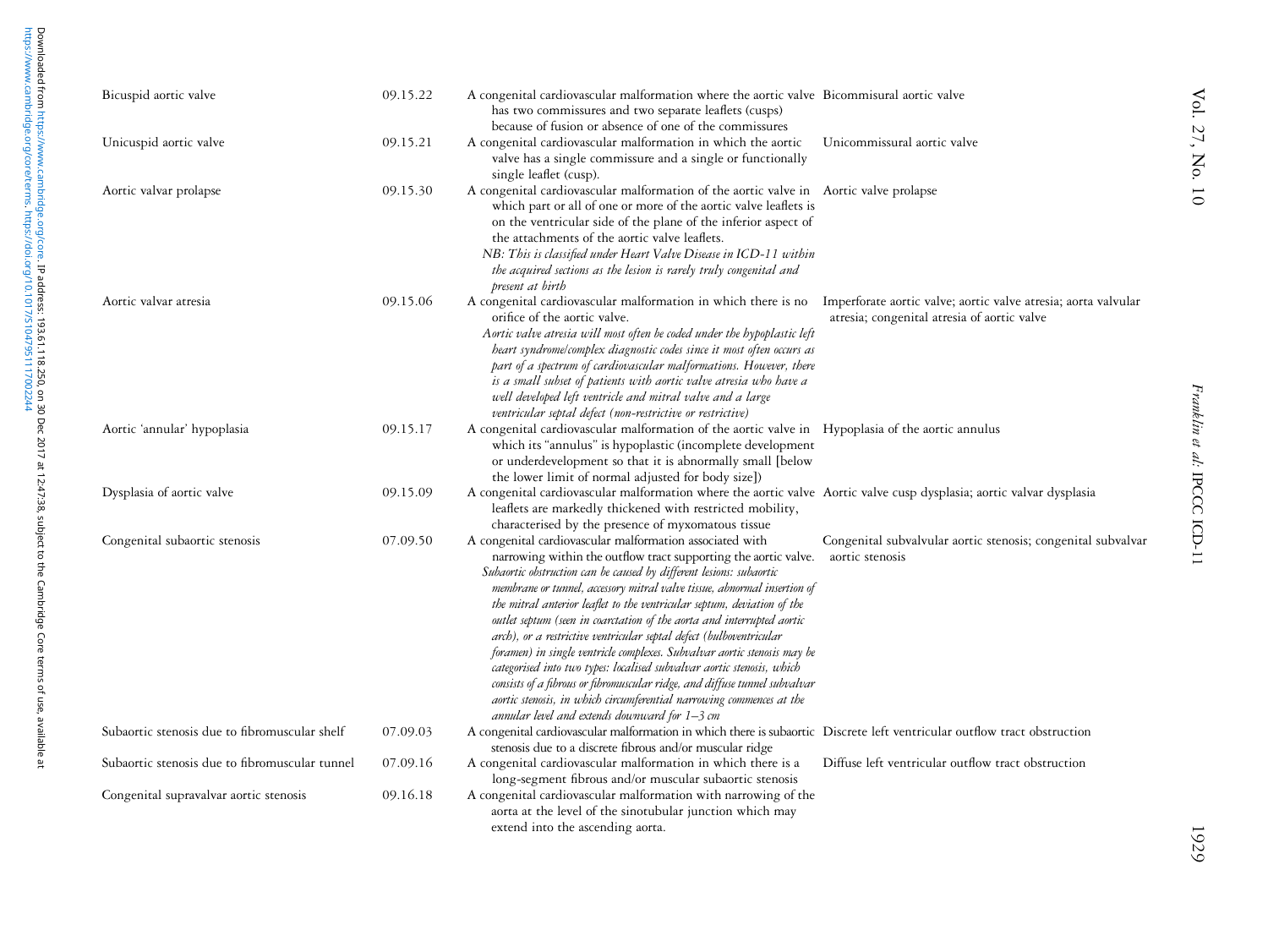| Table 2. Continued |  |  |  |  |
|--------------------|--|--|--|--|
|--------------------|--|--|--|--|

| ICD-11 congenital cardiology terms with<br>International Paediatric and Congenital<br>Cardiac Code (IPCCC) numbers, definitions<br>and synonyms |          | IPCCC code Definition with commentary                                                                                                                                                                                                                                                                                                                                                                                                                                                                                                                                                                                                                                                                                                                                                                                                                                                                                                                                                                                                                                                                                                                                                                                                                                                                                                                                                                                                                                                                                                                                                                                                                                                                                                                                                                                                                                                                                                                                                                                                | Synonyms                                             |
|-------------------------------------------------------------------------------------------------------------------------------------------------|----------|--------------------------------------------------------------------------------------------------------------------------------------------------------------------------------------------------------------------------------------------------------------------------------------------------------------------------------------------------------------------------------------------------------------------------------------------------------------------------------------------------------------------------------------------------------------------------------------------------------------------------------------------------------------------------------------------------------------------------------------------------------------------------------------------------------------------------------------------------------------------------------------------------------------------------------------------------------------------------------------------------------------------------------------------------------------------------------------------------------------------------------------------------------------------------------------------------------------------------------------------------------------------------------------------------------------------------------------------------------------------------------------------------------------------------------------------------------------------------------------------------------------------------------------------------------------------------------------------------------------------------------------------------------------------------------------------------------------------------------------------------------------------------------------------------------------------------------------------------------------------------------------------------------------------------------------------------------------------------------------------------------------------------------------|------------------------------------------------------|
| Aneurysm of aortic sinus of Valsalva                                                                                                            | 09.18.01 | Congenital supravalvar aortic stenosis is described as three forms: an<br>hourglass deformity, a fibrous membrane, and a diffuse narrowing<br>of the ascending aorta. The disease can be inherited as an autosomal<br>dominant trait or part of Williams-Beuren syndrome in association<br>with intellectual disability, elfin facies, failure to thrive, and<br>occasionally infantile hypercalcemia. Supravalvar aortic stenosis<br>may involve the coronary artery ostia, and the aortic leaflets may be<br>tethered. The coronary arteries can become tortuous and dilated due<br>to elevated pressures and early atherosclerosis may ensue<br>A congenital cardiovascular malformation in which there is<br>dilation of a single aortic sinus of Valsalva.<br>The sinus of Valsalva is defined as that portion of the aortic root<br>between the aortic root annulus and the sinotubular ridge. A<br>congenital sinus of Valsalva aneurysm is a dilation usually of a<br>single sinus of Valsalva. These most commonly originate from the<br>right sinus (65–85%), less commonly from the non-coronary sinus<br>$(10-30\%)$ , and rarely from the left sinus (<5%). A true sinus of<br>Valsalva aneurysm presents above the aortic annulus. The<br>hierarchical coding system distinguishes between congenital versus<br>acquired, ruptured versus non-ruptured, sinus of origin, and<br>chamber/site of penetration (right atrium, right ventricle, left<br>atrium, left ventricle, pulmonary artery, pericardium). A non-<br>ruptured congenital sinus of Valsalva aneurysm may vary from a<br>mild dilation of a single aortic sinus to an extensive windsock<br>deformity. Rupture of a congenital sinus of Valsalva aneurysm into<br>an adjacent chamber occurs most commonly between the ages of 15<br>and 30 years. Rupture may occur spontaneously, after trauma, after<br>strenuous physical exertion, or from acute bacterial endocarditis.<br>Congenital aetiology is supported by the frequent association of sinus | Sinus of Valsalva aneurysm                           |
| Aortoventricular tunnel                                                                                                                         | 09.17.01 | of Valsalva aneurysms with ventricular septal defects. This is to be<br>distinguished from aortic root dilation associated with connective<br>tissue disorders<br>A congenital cardiovascular malformation in which there is a<br>paravalvar communication between the aorta and a<br>ventricle.<br>The aorto-left ventricular tunnel is an abnormal paravalvar<br>(alongside or in the vicinity of a valve) communication between the<br>aorta and left ventricle, commonly divided into four types: type I, a<br>simple tunnel with a slit-like opening at the aortic end and no aortic<br>valve distortion; type II, a large extracardiovascular aortic wall<br>aneurysm of the tunnel with an oval opening at the aortic end, with                                                                                                                                                                                                                                                                                                                                                                                                                                                                                                                                                                                                                                                                                                                                                                                                                                                                                                                                                                                                                                                                                                                                                                                                                                                                                               | Aortico-ventricular tunnel; ventriculo-aortic tunnel |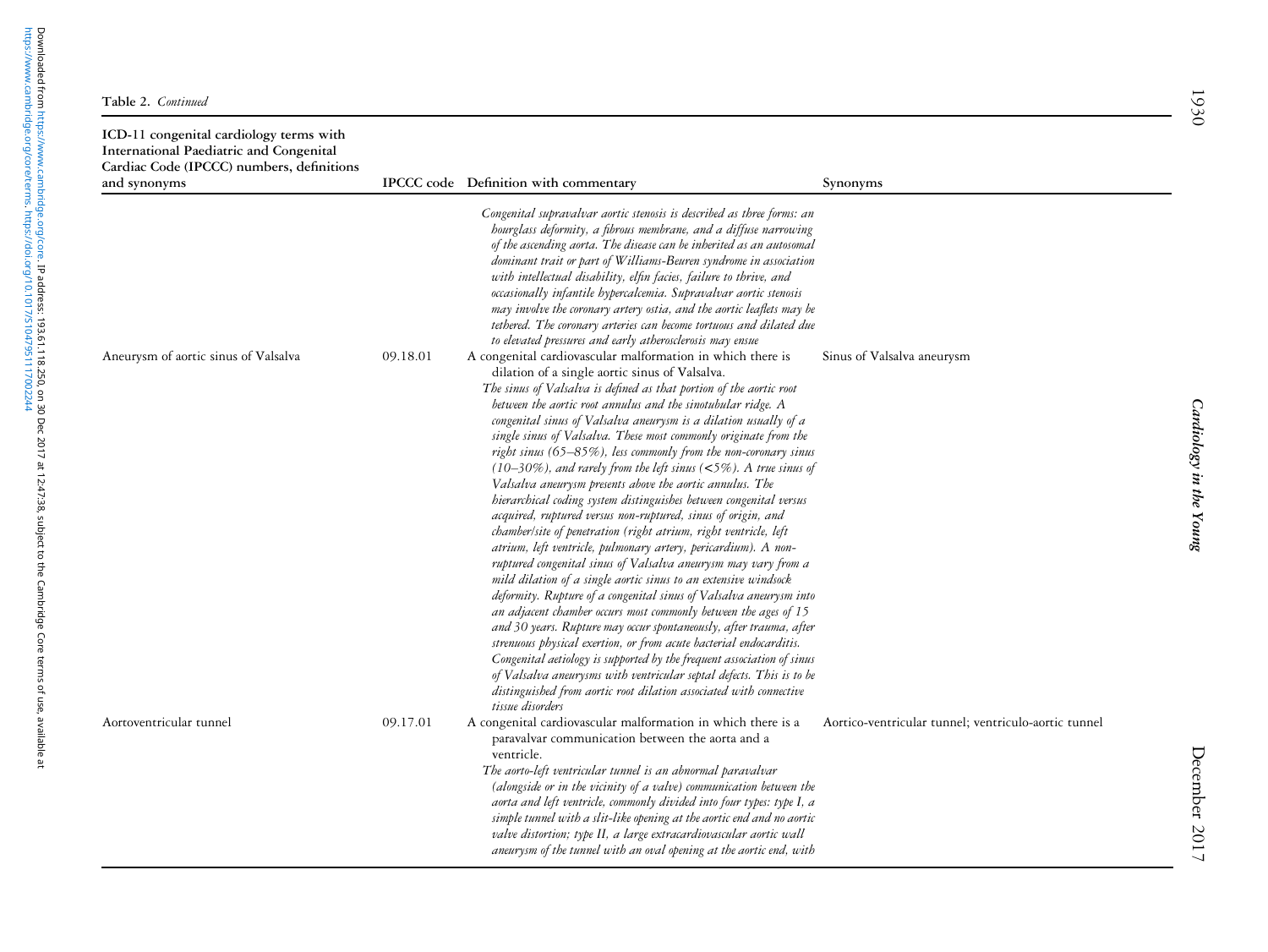|                                                                 |          | or without ventricular distortion; type III, intracardiovascular<br>aneurysm of the septal portion of the tunnel, with or without right<br>ventricular outflow obstruction; and type IV, a combination of types<br>II and III. Further differentiation within these types may be<br>notation of right coronary artery arising from the wall of the tunnel.<br>If the tunnel communicates with the right ventricle, many feel that<br>the defect is really a ruptured sinus of Valsalva aneurysm                                                                                                              |                                                                                                          |
|-----------------------------------------------------------------|----------|--------------------------------------------------------------------------------------------------------------------------------------------------------------------------------------------------------------------------------------------------------------------------------------------------------------------------------------------------------------------------------------------------------------------------------------------------------------------------------------------------------------------------------------------------------------------------------------------------------------|----------------------------------------------------------------------------------------------------------|
| Congenital anomaly of great arteries including<br>arterial duct | 09.04.28 | A congenital cardiovascular malformation of the great arteries<br>(aorta, pulmonary trunk [main pulmonary artery], branch<br>pulmonary arteries) or the arterial duct (ductus arteriosus).<br>This excludes the truncal root seen with common arterial trunk                                                                                                                                                                                                                                                                                                                                                 |                                                                                                          |
| Congenital aortopulmonary window                                | 09.04.07 | A congenital cardiovascular malformation in which there is side- Aortopulmonary window; aortic septal defect; aortopulmonary<br>to-side continuity of the lumens of the ascending aorta and<br>pulmonary trunk in association with separate aortic and<br>pulmonary valves or their atretic remnants.<br>Side-to-side continuity of the lumens of the aorta and pulmonary<br>arterial tree, which is distinguished from common arterial trunk<br>(truncus arteriosus) by the presence of two arterial valves or their<br>atretic remnants, and involvement of the pulmonary trunk (main<br>pulmonary artery) | septal defect; aorticopulmonary window; aorticopulmonary<br>fenestration; aorticopulmonary septal defect |
| Congenital anomaly of pulmonary arterial tree                   | 09.07.16 | A congenital cardiovascular malformation of the pulmonary<br>trunk (main pulmonary artery) and/or branch pulmonary<br>arteries (right, left, and ramifications)                                                                                                                                                                                                                                                                                                                                                                                                                                              |                                                                                                          |
| Congenital dilation of pulmonary arterial tree                  | 09.10.36 | A congenital cardiovascular malformation in which there is an<br>enlargement of the luminal diameter of the pulmonary trunk<br>(main pulmonary artery) and/or branch pulmonary arteries<br>(above the upper limit of normal adjusted for body size)                                                                                                                                                                                                                                                                                                                                                          |                                                                                                          |
| Congenital pulmonary trunk anomaly                              | 09.07.19 | A congenital cardiovascular malformation of the pulmonary<br>arterial trunk (main pulmonary artery)                                                                                                                                                                                                                                                                                                                                                                                                                                                                                                          | Congenital main pulmonary artery anomaly                                                                 |
| Congenital pulmonary trunk hypoplasia                           | 09.07.20 | A congenital cardiovascular malformation of the pulmonary<br>trunk (main pulmonary artery) in which there is diffuse<br>luminal narrowing (below the lower limit of normal<br>adjusted for body size).<br>The stenosis or hypoplasia may be isolated or associated with other<br>cardiovascular lesions. Since the narrowing is distal to the pulmonary<br>valve, it may also be known as supravalvar pulmonary stenosis                                                                                                                                                                                     | Main pulmonary artery hypoplasia                                                                         |
| Absent or atretic pulmonary trunk                               | 09.07.05 | A congenital cardiovascular malformation where the pulmonary Atretic pulmonary trunk; pulmonary trunk absent; absent main<br>trunk (main pulmonary artery) is not present or has luminal<br>occlusion, excluding common arterial trunk                                                                                                                                                                                                                                                                                                                                                                       | pulmonary artery; atretic main pulmonary artery                                                          |
| Congenital pulmonary arterial branch anomaly                    | 09.10.41 | A congenital cardiovascular malformation of a pulmonary arterial Congenital abnormality of pulmonary artery<br>branch                                                                                                                                                                                                                                                                                                                                                                                                                                                                                        |                                                                                                          |
| Congenital pulmonary arterial branch stenosis                   | 09.10.27 | A congenital cardiovascular malformation in which there is<br>discrete narrowing of the luminal diameter of one or more<br>segments of a pulmonary arterial branch (below the lower<br>limit of normal adjusted for body size). This implies an area<br>of narrowing surrounded by non-stenotic lumen                                                                                                                                                                                                                                                                                                        |                                                                                                          |
| Congenital right pulmonary arterial stenosis                    | 09.10.28 | A congenital cardiovascular malformation in which there is<br>discrete narrowing of the luminal diameter of one or more<br>segments of the right pulmonary artery (below the lower<br>limit of normal adjusted for body size)                                                                                                                                                                                                                                                                                                                                                                                | Distal peripheral pulmonary stenosis right; peripheral<br>pulmonary stenosis right                       |

1931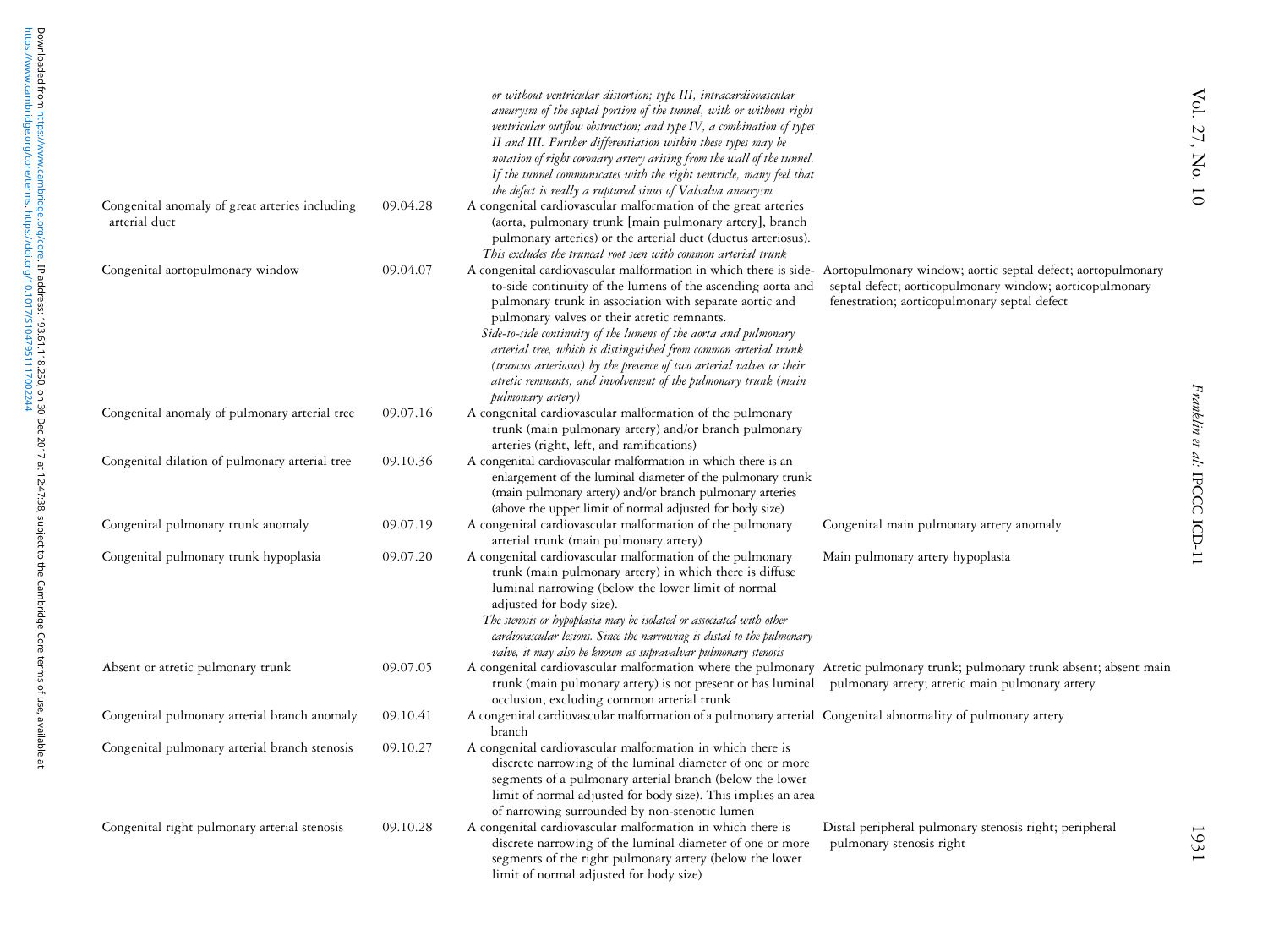| ICD-11 congenital cardiology terms with<br>International Paediatric and Congenital<br>Cardiac Code (IPCCC) numbers, definitions<br>and synonyms |          | IPCCC code Definition with commentary                                                                                                                                                                                                                                                                                                                                                                                  | Synonyms                                                                                                                                                         |
|-------------------------------------------------------------------------------------------------------------------------------------------------|----------|------------------------------------------------------------------------------------------------------------------------------------------------------------------------------------------------------------------------------------------------------------------------------------------------------------------------------------------------------------------------------------------------------------------------|------------------------------------------------------------------------------------------------------------------------------------------------------------------|
|                                                                                                                                                 |          |                                                                                                                                                                                                                                                                                                                                                                                                                        |                                                                                                                                                                  |
| Congenital left pulmonary arterial stenosis                                                                                                     | 09.10.29 | A congenital cardiovascular malformation in which there is<br>discrete narrowing of the luminal diameter of one or more<br>segments of the left pulmonary artery (below the lower limit<br>of normal adjusted for body size)                                                                                                                                                                                           | Distal peripheral pulmonary stenosis left; peripheral pulmonary<br>stenosis left                                                                                 |
| Congenital pulmonary arterial hypoplasia                                                                                                        | 09.10.71 | A congenital cardiovascular malformation in which there is<br>diffuse luminal narrowing of a pulmonary arterial branch<br>(below the lower limit of normal adjusted for body size)                                                                                                                                                                                                                                     | Hypoplasia of pulmonary artery; congenital hypoplasia of<br>pulmonary artery; pulmonary artery hypoplasia                                                        |
| Congenital right pulmonary arterial hypoplasia                                                                                                  | 09.10.72 | A congenital cardiovascular malformation in which there is<br>diffuse luminal narrowing of the right pulmonary artery<br>(below the lower limit of normal adjusted for body size)                                                                                                                                                                                                                                      | Distal peripheral pulmonary hypoplasia-right; peripheral<br>pulmonary hypoplasia-right                                                                           |
| Congenital left pulmonary arterial hypoplasia                                                                                                   | 09.10.73 | A congenital cardiovascular malformation in which there is<br>diffuse luminal narrowing of the left pulmonary artery<br>(below the lower limit of normal adjusted for body size)                                                                                                                                                                                                                                       | Distal peripheral pulmonary hypoplasia left; peripheral<br>pulmonary hypoplasia left                                                                             |
| Absent or atretic right pulmonary artery                                                                                                        | 09.10.75 | A congenital cardiovascular malformation in which the right<br>pulmonary artery is not present or has luminal occlusion                                                                                                                                                                                                                                                                                                | Atretic right pulmonary artery; absent right pulmonary artery                                                                                                    |
| Absent or atretic left pulmonary artery                                                                                                         | 09.10.77 | A congenital cardiovascular malformation in which the left<br>pulmonary artery is not present or has luminal occlusion                                                                                                                                                                                                                                                                                                 | Atretic left pulmonary artery; absent left pulmonary artery                                                                                                      |
| Congenital central pulmonary arterial stenosis or<br>hypoplasia proximal to hilar bifurcation                                                   | 09.10.37 | A congenital cardiovascular malformation of a pulmonary artery,<br>proximal to its first branch, in which there is luminal<br>narrowing (below the lower limit of normal adjusted for<br>body size).                                                                                                                                                                                                                   | Central pulmonary arterial stenosis; central pulmonary stenosis;<br>proximal pulmonary arterial stenosis; proximal pulmonary<br>stenosis                         |
|                                                                                                                                                 |          | Central pulmonary artery branch (within the hilar bifurcation<br>involving the right or left pulmonary artery, or both) narrowing or<br>hypoplasia. The stenosis or hypoplasia may be isolated or associated<br>with other cardiovascular lesions. Coarctation of the pulmonary<br>artery is related to abnormal extension of the ductus arteriosus into a<br>pulmonary artery branch, more frequently the left branch |                                                                                                                                                                  |
| Congenital peripheral pulmonary arterial stenosis 09.10.38<br>or hypoplasia at or beyond hilar bifurcation                                      |          | A congenital cardiovascular malformation of a pulmonary artery,<br>distal to its first branch, in which there is luminal narrowing<br>(below the lower limit of normal adjusted for body size).<br>Peripheral pulmonary artery narrowing or hypoplasia at or beyond the<br>hilar bifurcation. The stenosis or hypoplasia may be isolated or<br>associated with other cardiovascular lesions                            | Peripheral pulmonary stenosis; distal peripheral pulmonary<br>stenosis; peripheral pulmonary arterial stenosis; distal<br>peripheral pulmonary arterial stenosis |
| Congenitally discontinuous, non-confluent right 09.10.30<br>and left pulmonary arteries                                                         |          | A congenital cardiovascular malformation in which there is<br>absence of luminal continuity between the right and left<br>branch pulmonary arteries.<br>The discontinuous branch pulmonary artery is typically supplied by a<br>patent ductus arteriosus or an aortopulmonary collateral                                                                                                                               |                                                                                                                                                                  |
| Pulmonary artery origin from ascending aorta                                                                                                    | 09.09.08 | A congenital cardiovascular malformation in which one branch Hemitruncus<br>pulmonary artery arises from the ascending aorta and the<br>other branch pulmonary artery arises from the pulmonary<br>trunk (main pulmonary artery).                                                                                                                                                                                      |                                                                                                                                                                  |

[https://www.cambridge.org/core/terms.](https://www.cambridge.org/core/terms) <https://doi.org/10.1017/S1047951117002244>

Downloaded from https://www.cambridge.org/core.**IP address: 193.61.118.250, on 30 Dec 2017 at 12:47:38, subject to the Cambridge Core terms of use, available at<br>https://www.cambridge.org/core/terms. https://doi.org/10.1017** Downloaded from [https://www.cambridge.org/core.](https://www.cambridge.org/core) IP address: 193.61.118.250, on 30 Dec 2017 at 12:47:38, subject to the Cambridge Core terms of use, available at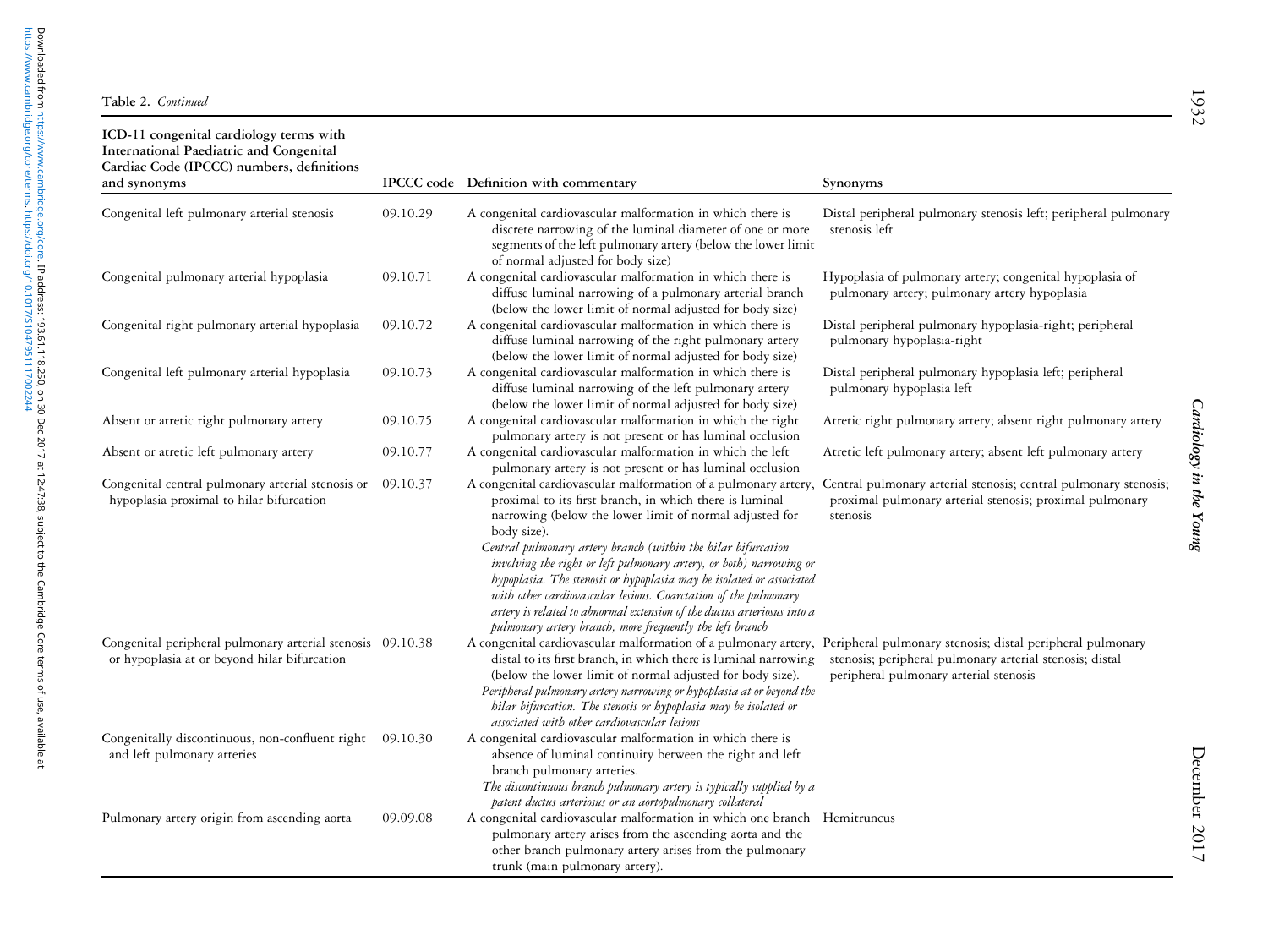|                                                           |          | One pulmonary artery arises from the ascending aorta and the other<br>pulmonary artery arises from the right ventricle. This does include<br>origin of the right or left pulmonary artery from the innominate artery<br>or the aortic arch via a patent arterial duct or collateral artery                                                                                                                                                   |                                              |
|-----------------------------------------------------------|----------|----------------------------------------------------------------------------------------------------------------------------------------------------------------------------------------------------------------------------------------------------------------------------------------------------------------------------------------------------------------------------------------------------------------------------------------------|----------------------------------------------|
| Right pulmonary artery from ascending aorta               | 09.09.03 | A congenital cardiovascular malformation in which the right<br>pulmonary artery arises from the ascending aorta and the left<br>pulmonary artery arises from the pulmonary trunk (main<br>pulmonary artery)                                                                                                                                                                                                                                  | Right hemitruncus                            |
| Left pulmonary artery from ascending aorta                | 09.09.05 | A congenital cardiovascular malformation in which the left<br>pulmonary artery arises from the ascending aorta and the<br>right pulmonary artery arises from the pulmonary trunk<br>(main pulmonary artery)                                                                                                                                                                                                                                  | Left hemitruncus                             |
| Pulmonary artery from arterial duct                       | 09.09.11 | A congenital cardiovascular malformation in which the<br>pulmonary arteries are non-confluent and one or both arise<br>from an arterial duct (ductus arteriosus)                                                                                                                                                                                                                                                                             | Pulmonary artery from ductus arteriosus      |
| Right pulmonary artery from arterial duct                 | 09.09.02 | A congenital cardiovascular malformation in which the pulmonary Right pulmonary artery from ductus arteriosus<br>arteries are non-confluent and the right pulmonary artery arises<br>from an arterial duct (ductus arteriosus)                                                                                                                                                                                                               |                                              |
| Left pulmonary artery from arterial duct                  | 09.09.04 | A congenital cardiovascular malformation in which the<br>pulmonary arteries are non-confluent and the left pulmonary<br>artery arises from an arterial duct (ductus arteriosus)                                                                                                                                                                                                                                                              | Left pulmonary artery from ductus arteriosus |
| Congenital anomaly of aorta or its branches               | 07.09.34 | A congenital cardiovascular malformation of the aorta and/or its<br>branches                                                                                                                                                                                                                                                                                                                                                                 |                                              |
| Congenital anomaly of ascending aorta                     | 09.16.06 | A congenital cardiovascular malformation of the aorta between<br>the sinotubular junction and the origin of its first branch                                                                                                                                                                                                                                                                                                                 |                                              |
| Ascending aortic hypoplasia                               | 09.16.02 | A congenital cardiovascular malformation in which the luminal<br>diameter of the aorta between its sinotubular junction and<br>the origin of its first branch is narrowed (below the lower<br>limit of normal adjusted for body size)                                                                                                                                                                                                        |                                              |
| Congenital ascending aortic dilation or aneurysm 09.16.19 |          | A congenital cardiovascular malformation in which the luminal<br>diameter of the aorta between its sinotubular junction and<br>the origin of its first branch is dilated (above the upper limit<br>of normal adjusted for body size)                                                                                                                                                                                                         |                                              |
| Coarctation of aorta                                      | 09.29.01 | A congenital cardiovascular malformation in which there is a<br>discrete luminal narrowing of the junction between the<br>aortic arch and the descending aorta.<br>Coarctation of the aorta generally indicates a narrowing of the<br>descending thoracic aorta just distal to the left subclavian artery.<br>However, the term may also be accurately used to refer to a region of<br>narrowing anywhere in the thoracic or abdominal aorta | Aortic coarctation                           |
| Congenital anomaly of aortic arch                         | 09.28.10 | A congenital cardiovascular malformation of the aorta between<br>the origin of the innominate artery and the insertion of the<br>arterial duct (ductus arteriosus).<br>This includes "persistent fifth aortic arch"                                                                                                                                                                                                                          |                                              |
| Aortic arch hypoplasia                                    | 09.29.11 | A congenital cardiovascular malformation in which there is<br>diffuse luminal narrowing of the aortic arch (below the<br>lower limit of normal adjusted for body size).<br>Hypoplasia of the aortic arch is hypoplasia of the proximal or distal<br>transverse arch or the aortic isthmus. The isthmus (arch between the                                                                                                                     | Hypoplastic aortic arch; arch hypoplasia     |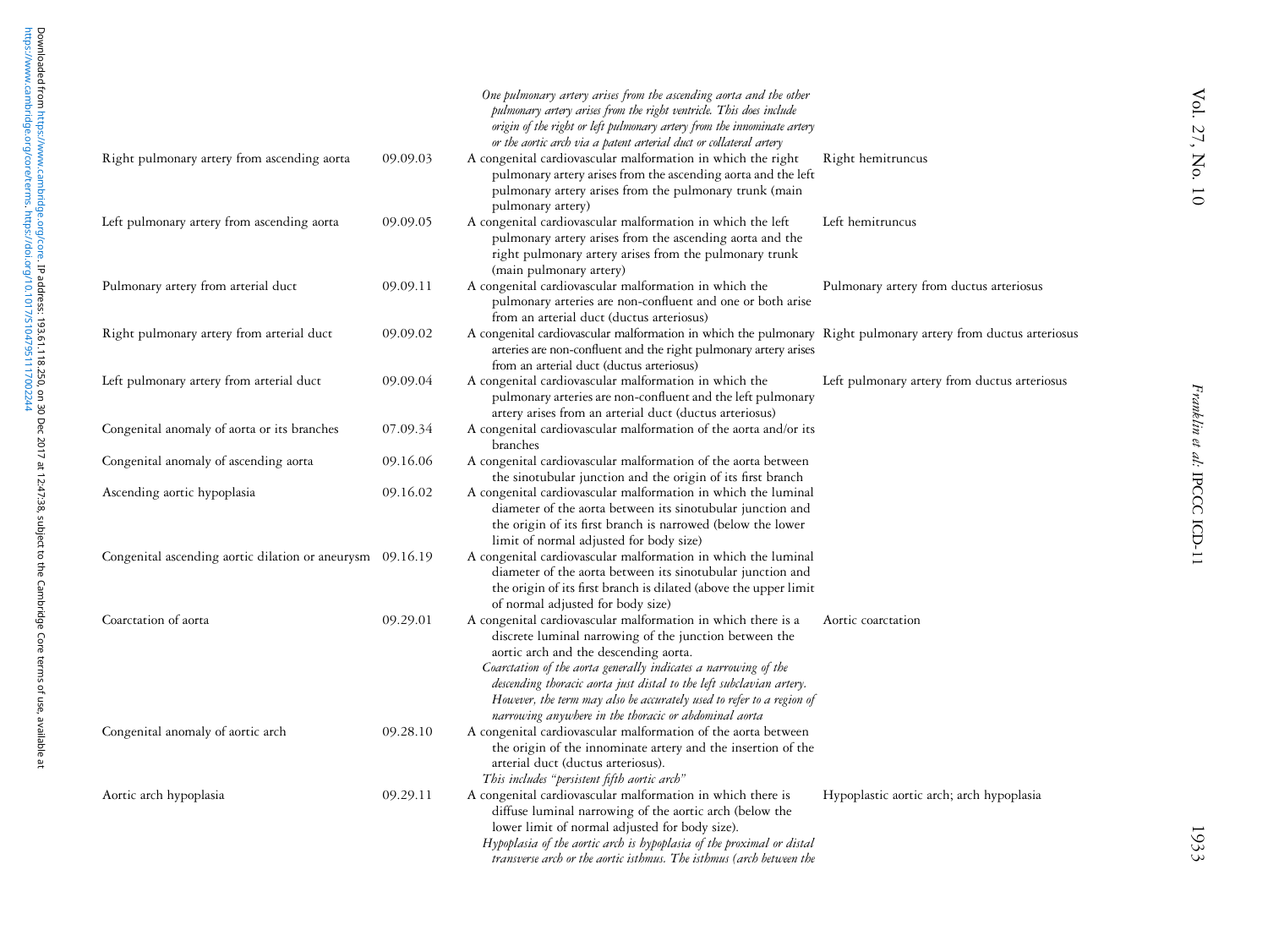| ICD-11 congenital cardiology terms with<br>International Paediatric and Congenital<br>Cardiac Code (IPCCC) numbers, definitions<br>and synonyms |          | IPCCC code Definition with commentary                                                                                                                                                                                                                                                                                                                                                                                                                                                                                                                                                                                                                                                                                                                                                                                                                                                                              | Synonyms                                                                                                  |
|-------------------------------------------------------------------------------------------------------------------------------------------------|----------|--------------------------------------------------------------------------------------------------------------------------------------------------------------------------------------------------------------------------------------------------------------------------------------------------------------------------------------------------------------------------------------------------------------------------------------------------------------------------------------------------------------------------------------------------------------------------------------------------------------------------------------------------------------------------------------------------------------------------------------------------------------------------------------------------------------------------------------------------------------------------------------------------------------------|-----------------------------------------------------------------------------------------------------------|
|                                                                                                                                                 |          | left subclavian and insertion of the patent ductus arteriosus/<br>ligamentum arteriosum) is hypoplastic if its diameter is $\langle 40\% \text{ of}$<br>the diameter of the ascending aorta. The proximal transverse arch<br>(arch between the innominate and left carotid arteries) and distal<br>transverse arch (arch between the left carotid and left subclavian<br>arteries) are hypoplastic if their diameters are $< 60$ and 50%,<br>respectively, of the diameter of the ascending aorta                                                                                                                                                                                                                                                                                                                                                                                                                  |                                                                                                           |
| Interrupted aortic arch                                                                                                                         | 09.29.31 | A congenital cardiovascular malformation in which there is an<br>absence of luminal continuity between the ascending and<br>descending aorta.<br>This term includes luminal atresia with discontinuity between the<br>aortic segments and also luminal atresia with fibrous continuity<br>between the aortic segments. Interrupted aortic arch is defined as the<br>loss of luminal continuity between the ascending and descending<br>aorta. In most cases, blood flow to the descending thoracic aorta is<br>through a patent arterial duct, and there is a large ventricular<br>septal defect. Arch interruption is further defined by site of<br>interruption. In type A, interruption is distal to the left subclavian<br>artery; in type B, interruption is between the left carotid and left<br>subclavian arteries; and in type C, interruption occurs between the<br>innominate and left carotid arteries | Interruption of the aortic arch; aortic arch interruption; aortic<br>atresia                              |
| Interrupted aortic arch distal to subclavian artery, 09.29.32<br>type A                                                                         |          | A congenital cardiovascular malformation of the aorta in which<br>there is an absence of luminal continuity distal to the<br>subclavian artery ipsilateral to the arch                                                                                                                                                                                                                                                                                                                                                                                                                                                                                                                                                                                                                                                                                                                                             | Aortic arch interruption, type A; aortic interruption, type A;<br>interruption of the aortic arch, type A |
| Interrupted aortic arch between subclavian and<br>common carotid arteries, type B                                                               | 09.29.33 | A congenital cardiovascular malformation of the aorta in which<br>there is an absence of luminal continuity of the aorta<br>between the carotid and subclavian arteries                                                                                                                                                                                                                                                                                                                                                                                                                                                                                                                                                                                                                                                                                                                                            | Aortic arch interruption, type B; aortic interruption, type B;<br>interruption of the aortic arch, type B |
| Interrupted aortic arch between carotid arteries,<br>type C                                                                                     | 09.29.34 | A congenital cardiovascular malformation of the aorta in which<br>there is an absence of luminal continuity of the aorta<br>between the carotid arteries                                                                                                                                                                                                                                                                                                                                                                                                                                                                                                                                                                                                                                                                                                                                                           | Aortic arch interruption, type C; aortic interruption, type C;<br>interruption of the aortic arch, type C |
| Right aortic arch                                                                                                                               | 09.28.15 | A congenital cardiovascular malformation of the great vessels in Right arch; right-sided arch; right-sided aortic arch; persistent<br>which the aortic arch crosses to the right of the trachea                                                                                                                                                                                                                                                                                                                                                                                                                                                                                                                                                                                                                                                                                                                    | right arch; persistent right-sided arch; persistent right-sided<br>aortic arch                            |
| Left aortic arch                                                                                                                                | 09.28.22 | A congenital cardiovascular finding of the great vessels in which Left arch; left-sided arch; left-sided aortic arch<br>the aortic arch crosses to the left of the trachea.<br>To be coded only when this represents an abnormal finding, such as<br>in situs inversus                                                                                                                                                                                                                                                                                                                                                                                                                                                                                                                                                                                                                                             |                                                                                                           |
| Cervical aortic arch                                                                                                                            | 09.28.06 | A congenital cardiovascular malformation in which the aortic<br>arch is located superior to the clavicle, and is most<br>commonly right sided                                                                                                                                                                                                                                                                                                                                                                                                                                                                                                                                                                                                                                                                                                                                                                      | Cervical arch                                                                                             |

[https://www.cambridge.org/core/terms.](https://www.cambridge.org/core/terms) <https://doi.org/10.1017/S1047951117002244>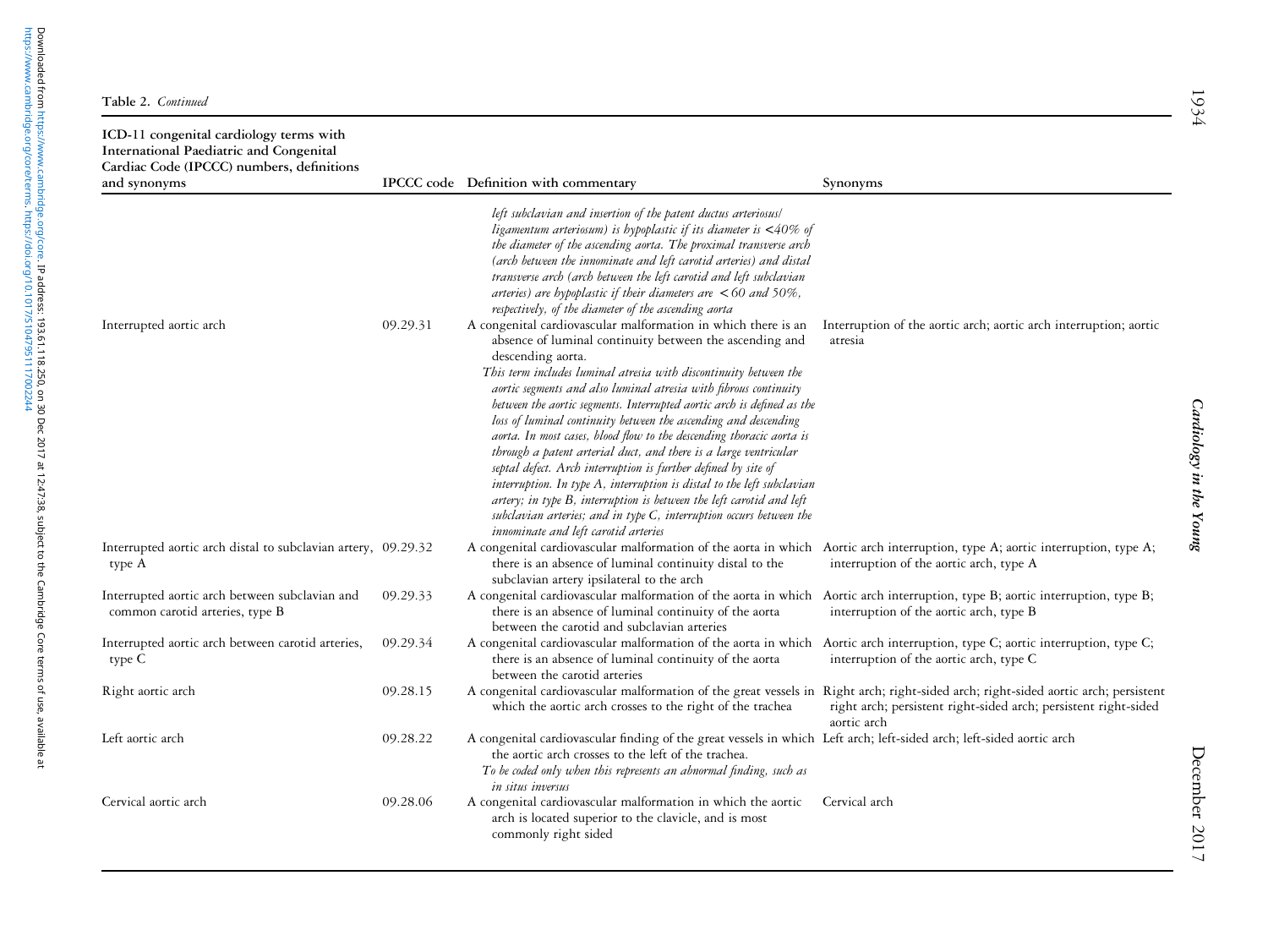| Congenital anomaly of aortic arch branch                               | 09.30.17 | A congenital cardiovascular malformation of one or more<br>branches of the aortic arch (innominate, carotid, or<br>subclavian arteries)                                                                                                                                                                                                                                                                                                                                                                                                                                                                                                                                         |                                                                                                                                                                                                                                                                                                                                           |
|------------------------------------------------------------------------|----------|---------------------------------------------------------------------------------------------------------------------------------------------------------------------------------------------------------------------------------------------------------------------------------------------------------------------------------------------------------------------------------------------------------------------------------------------------------------------------------------------------------------------------------------------------------------------------------------------------------------------------------------------------------------------------------|-------------------------------------------------------------------------------------------------------------------------------------------------------------------------------------------------------------------------------------------------------------------------------------------------------------------------------------------|
| Aberrant origin of right subclavian artery                             | 09.30.02 | A congenital cardiovascular malformation in which the right<br>subclavian artery arises distal to the left subclavian artery in<br>the setting of a left aortic arch                                                                                                                                                                                                                                                                                                                                                                                                                                                                                                            | Aberrant right subclavian artery; arteria lusoria; dysphagia<br>lusoria; aberrant right subclavian artery syndrome                                                                                                                                                                                                                        |
| Aberrant origin of left subclavian artery                              | 09.30.04 | A congenital cardiovascular malformation in which the left<br>subclavian artery arises distal to the right subclavian artery<br>in the setting of a right arch                                                                                                                                                                                                                                                                                                                                                                                                                                                                                                                  | Aberrant left subclavian artery; retroesophageal left subclavian<br>artery                                                                                                                                                                                                                                                                |
| Isolation of an aortic arch branch                                     | 09.30.16 | A congenital cardiovascular malformation in which the only<br>connection to a brachiocephalic vessel is via an arterial duct<br>(ductus arteriosus) or its ligament.<br>This includes isolation of the innominate artery, left common carotid<br>artery, right common carotid artery and either subclavian artery                                                                                                                                                                                                                                                                                                                                                               |                                                                                                                                                                                                                                                                                                                                           |
| Congenital anomaly of descending thoracic or<br>abdominal aorta        | 09.28.47 | A congenital cardiovascular malformation of the aorta distal to<br>the aortic arch                                                                                                                                                                                                                                                                                                                                                                                                                                                                                                                                                                                              | Congenital anomaly of thoraco-abdominal aorta                                                                                                                                                                                                                                                                                             |
| Descending thoracic or abdominal aortic<br>coarctation                 | 09.29.44 | A congenital cardiovascular malformation in which there is<br>luminal narrowing of the lower thoracic or abdominal aorta                                                                                                                                                                                                                                                                                                                                                                                                                                                                                                                                                        | Middle aortic syndrome                                                                                                                                                                                                                                                                                                                    |
| Tracheo-oesophageal compressive syndrome                               | 09.31.40 | A congenital cardiovascular malformation which causes<br>compression of the trachea and/or the oesophagus                                                                                                                                                                                                                                                                                                                                                                                                                                                                                                                                                                       |                                                                                                                                                                                                                                                                                                                                           |
| Innominate artery compression syndrome                                 | 09.30.23 | A congenital cardiovascular malformation in which there is anterior Innominate artery compressive syndrome; Brachiocephalic artery<br>compression of the trachea by the innominate artery.<br>This syndrome is a true compression of the trachea by the abnormally<br>positioned innominate artery. The innominate artery can appear to<br>"compress" the trachea in the presence of tracheomalacia but, in the<br>absence of an abnormal origin and course of the innominate artery, this<br>apparent "compression" most likely is a consequence of the tracheomalacia<br>itself rather than actual compression by the innominate artery                                       | compression syndrome; brachiocephalic artery compressive<br>syndrome; innominate artery compression of the trachea;<br>brachiocephalic artery compression of the trachea; aberrant<br>innominate artery; aberrant brachiocephalic artery; anomalous<br>origin of the innominate artery; anomalous origin of the<br>brachiocephalic artery |
| Vascular ring                                                          | 09.31.00 | A congenital cardiovascular malformation in which one or more<br>of the following encircle the trachea and oesophagus: the<br>aorta and its major branches, the pulmonary trunk and its<br>major branches, and the arterial duct (ductus arteriosus) or<br>their vascular remnant(s).<br>The term vascular ring refers to a group of congenital vascular<br>anomalies that encircle with the potential to compress the oesophagus<br>and-or trachea. The compression may be from a complete anatomic<br>ring (double aortic arch or right aortic arch with a left ligamentum)<br>or from a compressive effect of an aberrant vessel (innominate artery<br>compression syndrome) |                                                                                                                                                                                                                                                                                                                                           |
| Double aortic arch                                                     | 09.28.09 | A congenital cardiovascular malformation in which the right and Encircling double aortic arch<br>left aortic arches (patent or atretic) encircle the trachea and<br>oesophagus                                                                                                                                                                                                                                                                                                                                                                                                                                                                                                  |                                                                                                                                                                                                                                                                                                                                           |
| Vascular ring: right aortic arch and left arterial<br>duct or ligament | 09.31.35 | A congenital cardiovascular malformation in which continuity of<br>the right aortic arch, pulmonary trunk and left arterial duct<br>(or ligament) encircles the trachea and oesophagus.<br>This code is inclusive of with or without diverticulum of Kommerell                                                                                                                                                                                                                                                                                                                                                                                                                  |                                                                                                                                                                                                                                                                                                                                           |
| Vascular ring: left aortic arch and right arterial<br>duct or ligament | 09.31.34 | A congenital cardiovascular malformation in which continuity of<br>the left aortic arch, pulmonary trunk and right arterial duct<br>(or ligament) encircles the trachea and oesophagus.<br>This code is inclusive of with or without diverticulum of Kommerell                                                                                                                                                                                                                                                                                                                                                                                                                  |                                                                                                                                                                                                                                                                                                                                           |

Franklin et al: IPCCC ICD-11 Franklin et al: IPCCC ICD-11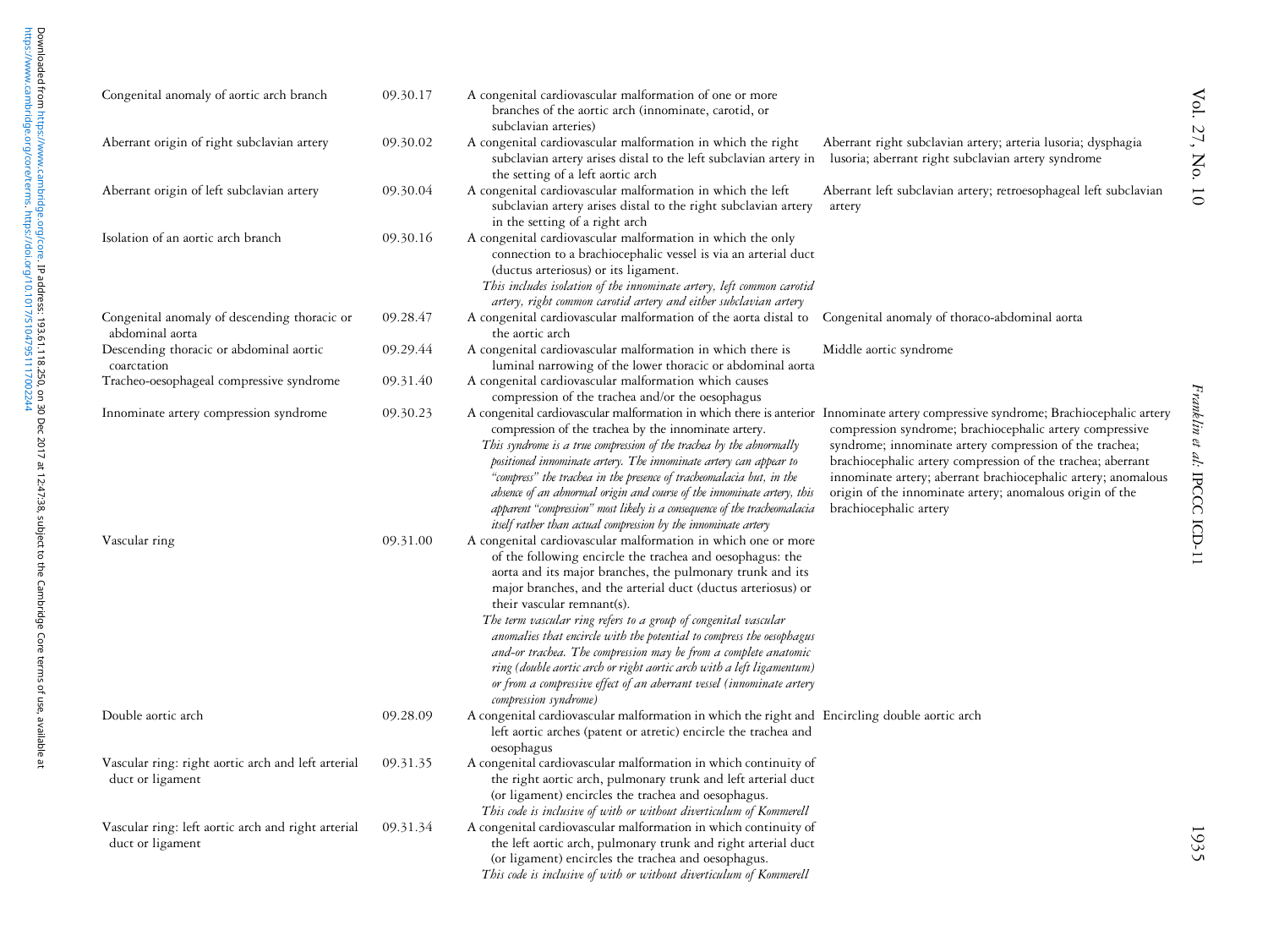| ICD-11 congenital cardiology terms with<br>International Paediatric and Congenital<br>Cardiac Code (IPCCC) numbers, definitions<br>and synonyms |          | IPCCC code Definition with commentary                                                                                                                                                                                                                                                                                                                                                                                                                                                                                                                                                                                                                                                                                                                                                                                                                                                                                                                                                                                                                                                                         | Synonyms                                                                                                                                                                                                                                                         |
|-------------------------------------------------------------------------------------------------------------------------------------------------|----------|---------------------------------------------------------------------------------------------------------------------------------------------------------------------------------------------------------------------------------------------------------------------------------------------------------------------------------------------------------------------------------------------------------------------------------------------------------------------------------------------------------------------------------------------------------------------------------------------------------------------------------------------------------------------------------------------------------------------------------------------------------------------------------------------------------------------------------------------------------------------------------------------------------------------------------------------------------------------------------------------------------------------------------------------------------------------------------------------------------------|------------------------------------------------------------------------------------------------------------------------------------------------------------------------------------------------------------------------------------------------------------------|
| Anomalous origin of left pulmonary artery from<br>right pulmonary artery                                                                        | 09.09.06 | A congenital cardiovascular malformation in which the left<br>pulmonary artery originates from the right pulmonary<br>artery and passes between the trachea and oesophagus, and is<br>often associated with tracheobronchial anomalies such as<br>tracheomalacia, stenosis, or complete tracheal rings                                                                                                                                                                                                                                                                                                                                                                                                                                                                                                                                                                                                                                                                                                                                                                                                        | Pulmonary arterial sling                                                                                                                                                                                                                                         |
| Congenital arterial duct anomaly                                                                                                                | 09.27.05 | A congenital cardiovascular malformation of the arterial duct<br>(ductus arteriosus) or its fibrous remnant (ligamentum<br>arteriosum).<br>The described anomalies include an anomalous course, abnormal<br>laterality or duplication, persistent patency or premature closure,<br>and aneurysm formation                                                                                                                                                                                                                                                                                                                                                                                                                                                                                                                                                                                                                                                                                                                                                                                                     | Congenital ductus arteriosus anomaly                                                                                                                                                                                                                             |
| Patent arterial duct                                                                                                                            | 09.27.21 | A congenital cardiovascular finding in which the arterial duct<br>(ductus arteriosus) is open beyond the normal age of<br>spontaneous closure.<br>A patent ductus arteriosus is a vascular arterial connection between the<br>thoracic aorta and the pulmonary artery. Most commonly, a patent<br>arterial duct has its origin from the descending thoracic aorta, just<br>distal and opposite the origin of the left subclavian artery. The<br>insertion of the ductus is most commonly into the very proximal left<br>pulmonary artery at its junction with the main pulmonary artery.<br>Origination and insertion sites can be variable, however                                                                                                                                                                                                                                                                                                                                                                                                                                                          | Patent ductus arteriosus; PDA; open ductus arteriosus; persistent<br>ductus arteriosus; ductus arteriosus non-closure; patent ductus<br>arteriosus, persisting type; persistent ductus arteriosus (Botalli);<br>persistent ductus Botalli; patent ductus Botalli |
| Systemic-to-pulmonary collateral arteries                                                                                                       | 09.08.18 | A congenital cardiovascular malformation in which the blood<br>supply to the lungs is derived completely or in part from<br>collateral vessels that arise from the aorta or its branches.<br>At least part of the pulmonary blood flow in derived from systemic-to-<br>pulmonary collateral arteries that are highly variable in number,<br>and that usually arise from the descending thoracic aorta, but<br>uncommonly may originate from the aortic arch or the subclavian,<br>carotid, or even the coronary arteries. There may or may not be native<br>pulmonary arteries which, if present, may be hypoplastic, and either<br>confluent or non-confluent. Systemic pulmonary collateral arteries<br>have been categorised into 3 types based on their site of origin and the<br>way they connect to the pulmonary circulation: direct<br>aortopulmonary collaterals, indirect aortopulmonary collaterals,<br>and true bronchial arteries. This term is to intended to exclude<br>patients with "Tetralogy of Fallot with pulmonary atresia" since<br>they are coded using the tetralogy of Fallot codes | Major systemic-to-pulmonary collateral artery; systemic-to-<br>pulmonary collateral vessels; systemic-to-pulmonary collateral<br>flow; aortopulmonary collateral arteries                                                                                        |
| Congenital anomaly of coronary arteries                                                                                                         | 09.46.03 | A congenital cardiovascular malformation of a coronary artery.<br>This includes absence of a coronary, anomalous origin or course,<br>dilation or stenosis, and fistulas. Congenital anomalies of the<br>coronary venous system should also be included here.                                                                                                                                                                                                                                                                                                                                                                                                                                                                                                                                                                                                                                                                                                                                                                                                                                                 | Congenital malformations of coronary vessels; malformation of<br>coronary vessels                                                                                                                                                                                |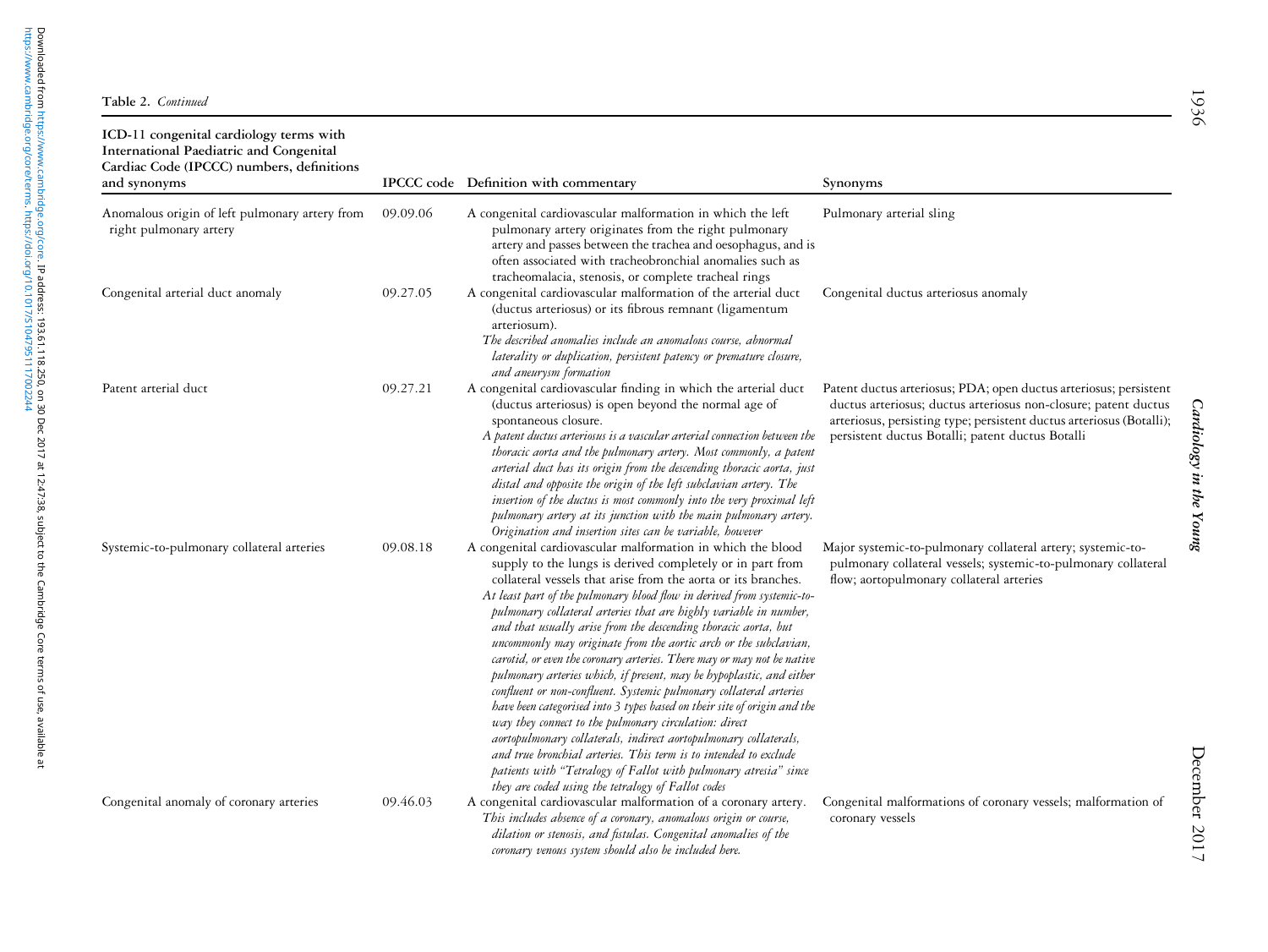| Anomalous origin of coronary artery from<br>pulmonary arterial tree                           | 09.41.01 | A congenital cardiovascular malformation in which a coronary artery<br>originates from the pulmonary trunk or one of its branches.<br>Although the most common of these malformations involves the left coronary<br>artery arising from the pulmonary trunk (main pulmonary artery)<br>rather than from the aorta, occasionally the right coronary artery, the<br>circumflex, or both coronary arteries may arise from any of the central<br>pulmonary arteries                                                                                                                                                                                                                                                                                                                 |                                                                                                                                                           |
|-----------------------------------------------------------------------------------------------|----------|---------------------------------------------------------------------------------------------------------------------------------------------------------------------------------------------------------------------------------------------------------------------------------------------------------------------------------------------------------------------------------------------------------------------------------------------------------------------------------------------------------------------------------------------------------------------------------------------------------------------------------------------------------------------------------------------------------------------------------------------------------------------------------|-----------------------------------------------------------------------------------------------------------------------------------------------------------|
| Anomalous origin of left coronary artery from<br>pulmonary artery                             | 09.41.03 | A congenital cardiovascular malformation in which the left<br>coronary artery originates from the pulmonary trunk or one<br>of its branches                                                                                                                                                                                                                                                                                                                                                                                                                                                                                                                                                                                                                                     | ALCAPA - [Anomalous origin of left coronary artery from<br>pulmonary artery]; ALCAPT - [Anomalous origin of left<br>coronary artery from pulmonary trunk] |
| Anomalous aortic origin or course of coronary<br>artery                                       | 09.42.00 | A congenital cardiovascular malformation in which the origin<br>and/or course of a coronary artery is abnormal.<br>This is where coronary "anomalies" in the presence of discordant<br>ventriculo-arterial connections should be coded                                                                                                                                                                                                                                                                                                                                                                                                                                                                                                                                          |                                                                                                                                                           |
| Anomalous aortic origin of coronary artery with<br>ventriculo-arterial concordance            | 09.42.21 | A congenital cardiovascular malformation in the setting of<br>ventriculo-arterial concordance in which a coronary artery arises<br>from the aorta at a location other than its expected sinus.<br>Anomalous aortic origins of the coronary arteries include a spectrum of<br>anatomic variations of the normal coronary artery origins. Coronary<br>artery anomalies of aortic origin to be coded under this diagnostic field<br>include: anomalies of take-off (high take-off), origin (sinus),<br>branching, and number. An anomalous course of the coronary artery<br>vessels is also significant, particularly those coronary arteries that arise<br>or course between the great vessels. This term is used for patients with<br>concordant ventriculo-arterial connections | Anomalous aortic origin of coronary artery                                                                                                                |
| Right coronary artery from left aortic sinus with 09.46.26<br>ventriculo-arterial concordance |          | A congenital cardiovascular malformation in the setting of<br>ventriculo-arterial concordance in which the right coronary<br>artery arises from, or immediately above, the left sinus of<br>Valsalva                                                                                                                                                                                                                                                                                                                                                                                                                                                                                                                                                                            | Right coronary artery from left sinus                                                                                                                     |
| Left coronary artery from right aortic sinus with<br>ventriculo-arterial concordance          | 09.46.21 | A congenital cardiovascular malformation in the setting of<br>ventriculo-arterial concordance in which the left coronary artery<br>arises from, or immediately above, the right sinus of Valsalva                                                                                                                                                                                                                                                                                                                                                                                                                                                                                                                                                                               | Left coronary artery from right sinus                                                                                                                     |
| Anterior descending from right coronary artery<br>across right ventricular outflow tract      | 09.43.04 | A congenital cardiovascular malformation in which the left<br>circumflex coronary artery arises normally and the anterior<br>descending coronary artery arises from the proximal right<br>coronary artery and courses across the right ventricular<br>outflow tract                                                                                                                                                                                                                                                                                                                                                                                                                                                                                                             | Anterior interventricular artery from right coronary artery across<br>right ventricular outflow tract                                                     |
| Intramural proximal coronary arterial course                                                  | 09.43.05 | A congenital cardiovascular malformation in which the proximal Intramural coronary artery<br>coronary artery courses within and parallel to the wall of the<br>aorta before it emerges to assume its epicardial course                                                                                                                                                                                                                                                                                                                                                                                                                                                                                                                                                          |                                                                                                                                                           |
| Single coronary supplying all of heart                                                        | 09.43.13 | A congenital cardiovascular malformation in which a solitary<br>coronary artery supplies the myocardium                                                                                                                                                                                                                                                                                                                                                                                                                                                                                                                                                                                                                                                                         |                                                                                                                                                           |
| Myocardial bridging of coronary artery                                                        | 09.43.12 | A congenital cardiovascular malformation in which a usually<br>epicardial coronary arterial segment is located within the<br>ventricular myocardium, making this segment susceptible<br>to compression during systole                                                                                                                                                                                                                                                                                                                                                                                                                                                                                                                                                           | Myocardial bridge                                                                                                                                         |
| Congenital coronary arterial orifice stenosis                                                 | 09.44.05 | A congenital cardiovascular malformation in which the orifice<br>of a coronary artery is narrowed                                                                                                                                                                                                                                                                                                                                                                                                                                                                                                                                                                                                                                                                               | Congenital coronary ostial stenosis                                                                                                                       |

1937